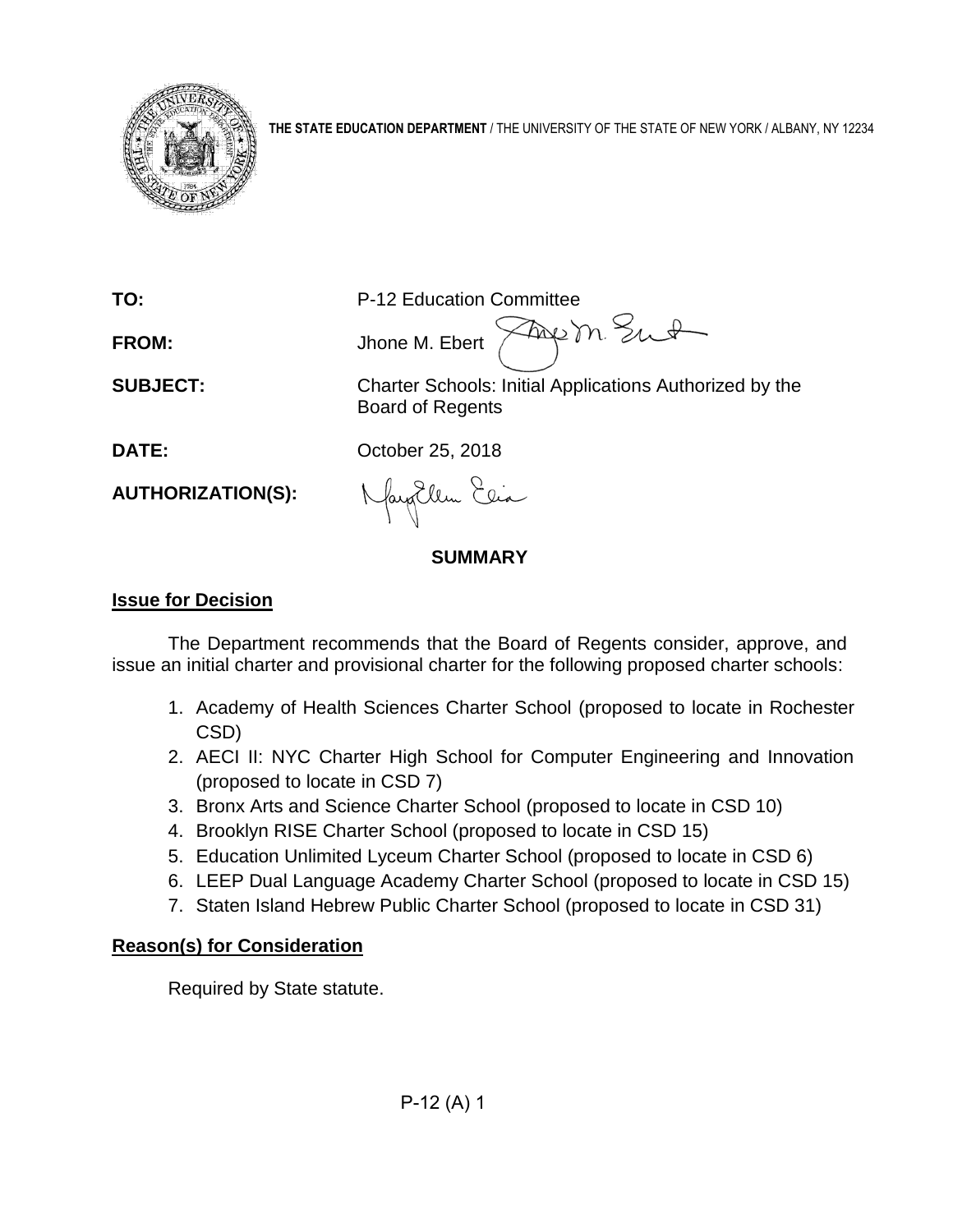## **Proposed Handling**

This issue will be before the Board of Regents P-12 Education Committee and the full Board for action at the November 2018 Regents meeting.

## **Procedural History**

Under the New York Charter Schools Act of 1998, the Board of Regents is authorized to approve applications for initial charters.

## **Background Information**

## The Charter Cap

Chapter 101 of the Laws of 2010 increased the cap on the number of charters that can be issued in New York State from 200 to 460. The law also designated the Board of Regents and the Board of Trustees of the State University of New York (SUNY) as the authorizers for the additional 260 charters (130 charters to be issued by each, with no more than 57 in New York City) and required that the two chartering entities create competitive Request for Proposals (RFP) processes for applications for the additional 260 charters. The law dictated the timetable for the RFPs that were issued in 2010, 2011, 2012, and 2013 and left the timetable for the release of RFPs in subsequent years to be determined by the Board of Regents and SUNY. The 2015 legislative amendment allows 22 charters that have been surrendered, revoked, terminated, or not renewed to be reissued by the Board of Regents or SUNY through an application process. As of this date, there are 110 total charters available.<sup>1</sup> Chapter 20 of the Laws of 2015 imposed a limit of fifty new charters in New York City. A [Charter School Fact Sheet](http://www.p12.nysed.gov/psc/facts/nyscsfactsheet7112018.pdf) outlines the number of charters issued and those currently remaining.

(http://www.p12.nysed.gov/psc/facts/nyscsfactsheet7112018.pdf)

## The Board of Regents New Charter School Process

## Phase I – Letter of Intent:

Each applicant group must submit a letter of intent that provides a brief description of the school mission and design, the proposed student population (including plans to meet enrollment and retention targets), evidence of community outreach efforts and community support, a proposed school district and/or proposed facility, information about the founding group, and anticipated members of the initial board of trustees.

## Phase II – Full Application:

 $\overline{a}$ 

Each applicant group must submit a written application that provides the full design of the proposed school, including instructional model and approach, targeted student population, organizational structure, and financial plan. The Full Application is structured to objectively

<sup>&</sup>lt;sup>1</sup> This is exclusive of applicant groups approved by the SUNY Trustees that have yet to go into effect.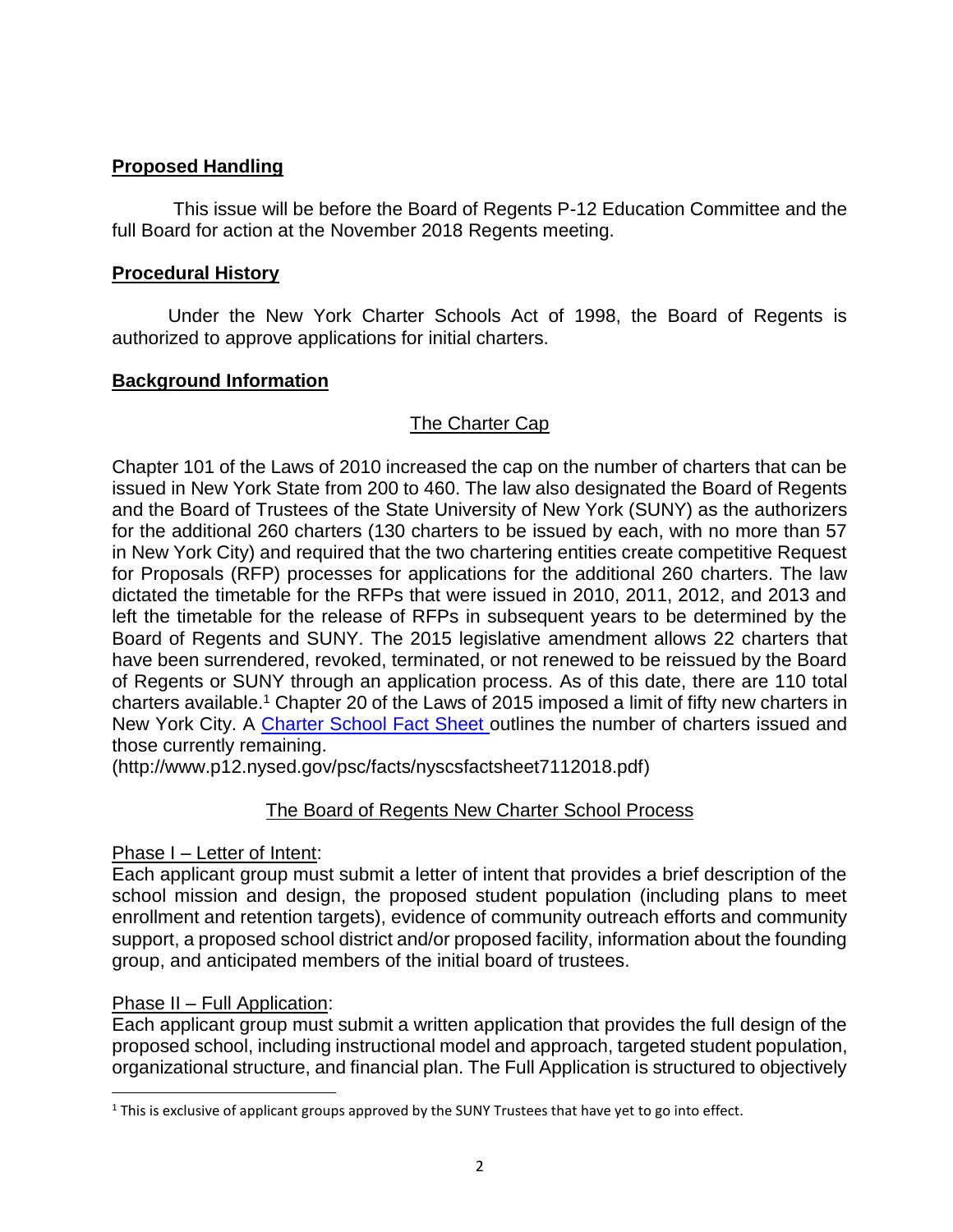evaluate the proposed school's educational alignment and operational compliance to the requirements and educational priorities of the Charter Schools Act. Each accepted application is rigorously evaluated through a peer-review process by a three-member expert panel including national consultants, reviewers who are current educators in public schools or universities within New York State and across the nation, and experienced Department staff in the Charter School Office (CSO). The applications were also reviewed by the Office of Bilingual Education and World Languages (OBEWL), and the Office of Special Education (OSE).

#### Phase III – Capacity Interviews:

Each applicant group attends an interview to discuss the application and to demonstrate that they have the will, skill, knowledge, and capacity to successfully launch and operate the proposed school.

#### Phase IV – Request for Modifications:

Each applicant group makes technical modifications to their applications, as necessary and requested by the Department.

In addition to the above, throughout the chartering process, the Department reviews public comments provided through formal public hearings (required to be conducted by the school district of location for the proposed school) and through direct communication with the Department's Charter School Office. Recommendations to award new charters are made to the Board of Regents by the Commissioner. These recommendations are given to groups with a strong educational plan and a presentation that demonstrates their readiness to launch and operate a highly effective public school. Based on a synthesis of information gathered throughout all stages of the process, the Department presents its recommendations to the Board.

## The 2018 Board of Regents Application Process: Round 2

In Round 2 of the 2018 application and review process, the Charter School Office received:

- 29 applicant group Letters of Intent submitted by the July 9, 2018 deadline;
- 23 applicant groups were invited to submit a full application, and 19 applicant groups did submit full applications by the August 16, 2018 deadline;
- 10 applicant groups were invited to a Capacity Interview. The interviews were held in Albany, New York between September 11-25, 2018; and
- 7 applicant groups are being recommended to the Board of Regents for approval at the November 5-6, 2018 meeting. It is anticipated that there will be one additional charter recommended to the Board of Regents for approval at the December 10- 11, 2018 meeting.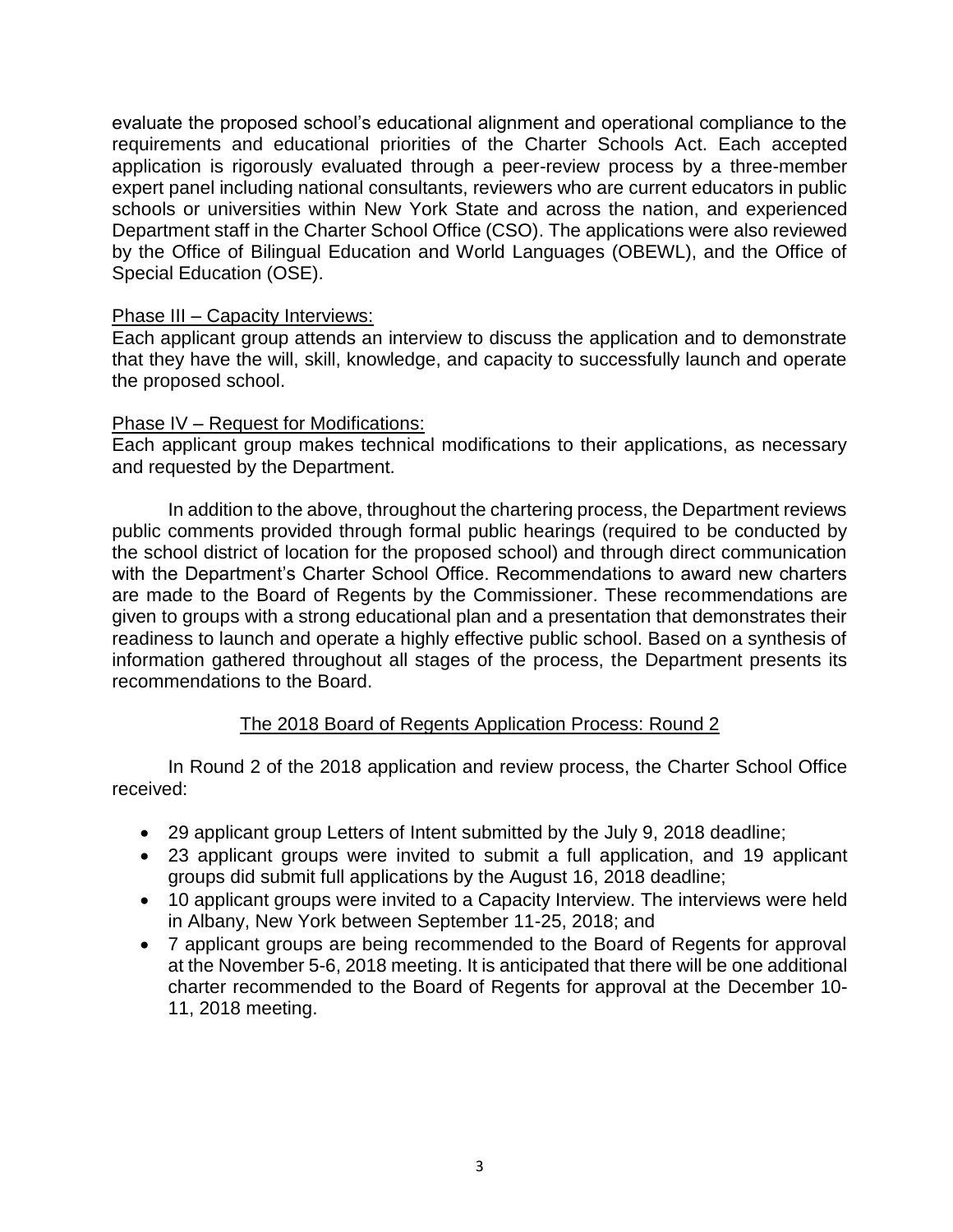A Summary of the 2010-2018 charter school application cycles is included below as **Attachment A.** The 2018 RFP timeline for applicants seeking to establish new charter schools authorized by the Board of Regents is as follows:

| <b>2018 Application Cycles</b> |                  |                         |                       |  |  |
|--------------------------------|------------------|-------------------------|-----------------------|--|--|
| <b>Submission Rounds</b>       | Letter of Intent | <b>Full Application</b> | <b>Regents Action</b> |  |  |
| Round 1                        | February 8       | March 14                | June 11-12            |  |  |
| Round 2                        | July 9           | August 16               | November 5-6          |  |  |

The Department recommends that the Board of Regents issue an initial charter and provisional charter for the seven applicants listed on page 1, which would add 3,348 seats for families in New York City and Rochester, New York. The Charter School Application Summary, Findings, and Recommendations for the proposed new schools are included below as **Attachments B through H.** The [applications](http://www.p12.nysed.gov/psc/startcharter/StartCharter2018.html) for these schools are available electronically at (http://www.p12.nysed.gov/psc/startcharter/StartCharter2018.html)

## **Related Regents Items**

[2018 Round 1 RFP](https://www.regents.nysed.gov/common/regents/files/618p12a3.pdf) – Initial Applications Authorized by the Board of Regents (https://www.regents.nysed.gov/common/regents/files/618p12a3.pdf)

## **Recommendation**

VOTED: That the Regents find that: (1) the proposed charter school meets the requirements set out in Article 56 of the Education Law, and all other applicable laws, rules and regulations; (2) the applicant can demonstrate the ability to operate the school in an educationally and fiscally sound manner; (3) granting the application is likely to improve student learning and achievement and materially further the purposes set out in subdivision two of section twenty-eight hundred fifty of Article 56 of the Education Law; and (4) granting the application will have a significant educational benefit to the students expected to attend the charter school, and the Board of Regents therefore approves and issues a charter and provisional charter to the **Academy of Health Sciences Charter School**, for a term of five years in accordance with §2851(2)(p) of the Education Law.

VOTED: That the Regents find that: (1) the proposed charter school meets the requirements set out in Article 56 of the Education Law, and all other applicable laws, rules and regulations; (2) the applicant can demonstrate the ability to operate the school in an educationally and fiscally sound manner; (3) granting the application is likely to improve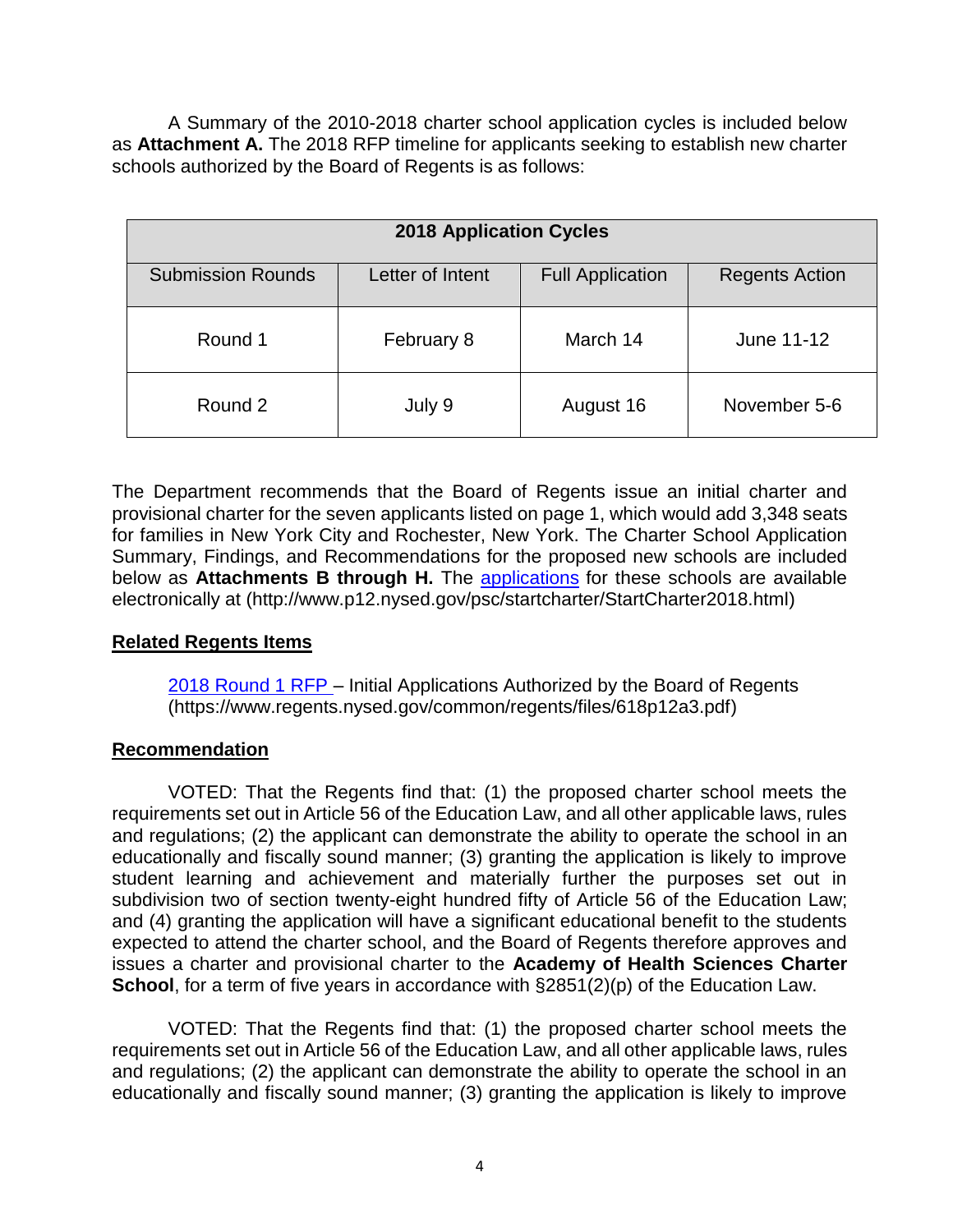student learning and achievement and materially further the purposes set out in subdivision two of section twenty-eight hundred fifty of Article 56 of the Education Law; and (4) granting the application will have a significant educational benefit to the students expected to attend the charter school, and the Board of Regents therefore approves and issues a charter and provisional charter to the **AECI II: NYC Charter High School for Computer Engineering and Innovation**, for a term of five years in accordance with §2851(2)(p) of the Education Law.

VOTED: That the Regents find that: (1) the proposed charter school meets the requirements set out in Article 56 of the Education Law, and all other applicable laws, rules and regulations; (2) the applicant can demonstrate the ability to operate the school in an educationally and fiscally sound manner; (3) granting the application is likely to improve student learning and achievement and materially further the purposes set out in subdivision two of section twenty-eight hundred fifty of Article 56 of the Education Law; and (4) granting the application will have a significant educational benefit to the students expected to attend the charter school, and the Board of Regents therefore approves and issues a charter and provisional charter to the **Bronx Arts and Science Charter School,** for a term of five years in accordance with §2851(2)(p) of the Education Law.

VOTED: That the Regents find that: (1) the proposed charter school meets the requirements set out in Article 56 of the Education Law, and all other applicable laws, rules and regulations; (2) the applicant can demonstrate the ability to operate the school in an educationally and fiscally sound manner; (3) granting the application is likely to improve student learning and achievement and materially further the purposes set out in subdivision two of section twenty-eight hundred fifty of Article 56 of the Education Law; and (4) granting the application will have a significant educational benefit to the students expected to attend the charter school, and the Board of Regents therefore approves and issues a charter and provisional charter to the **Brooklyn RISE Charter School**, for a term of five years in accordance with §2851(2)(p) of the Education Law.

VOTED: That the Regents find that: (1) the proposed charter school meets the requirements set out in Article 56 of the Education Law, and all other applicable laws, rules and regulations; (2) the applicant can demonstrate the ability to operate the school in an educationally and fiscally sound manner; (3) granting the application is likely to improve student learning and achievement and materially further the purposes set out in subdivision two of section twenty-eight hundred fifty of Article 56 of the Education Law; and (4) granting the application will have a significant educational benefit to the students expected to attend the charter school, and the Board of Regents therefore approves and issues a charter and provisional charter to the **Education Unlimited Lyceum Charter School**, for a term of five years in accordance with §2851(2)(p) of the Education Law.

VOTED: That the Regents find that: (1) the proposed charter school meets the requirements set out in Article 56 of the Education Law, and all other applicable laws, rules and regulations; (2) the applicant can demonstrate the ability to operate the school in an educationally and fiscally sound manner; (3) granting the application is likely to improve student learning and achievement and materially further the purposes set out in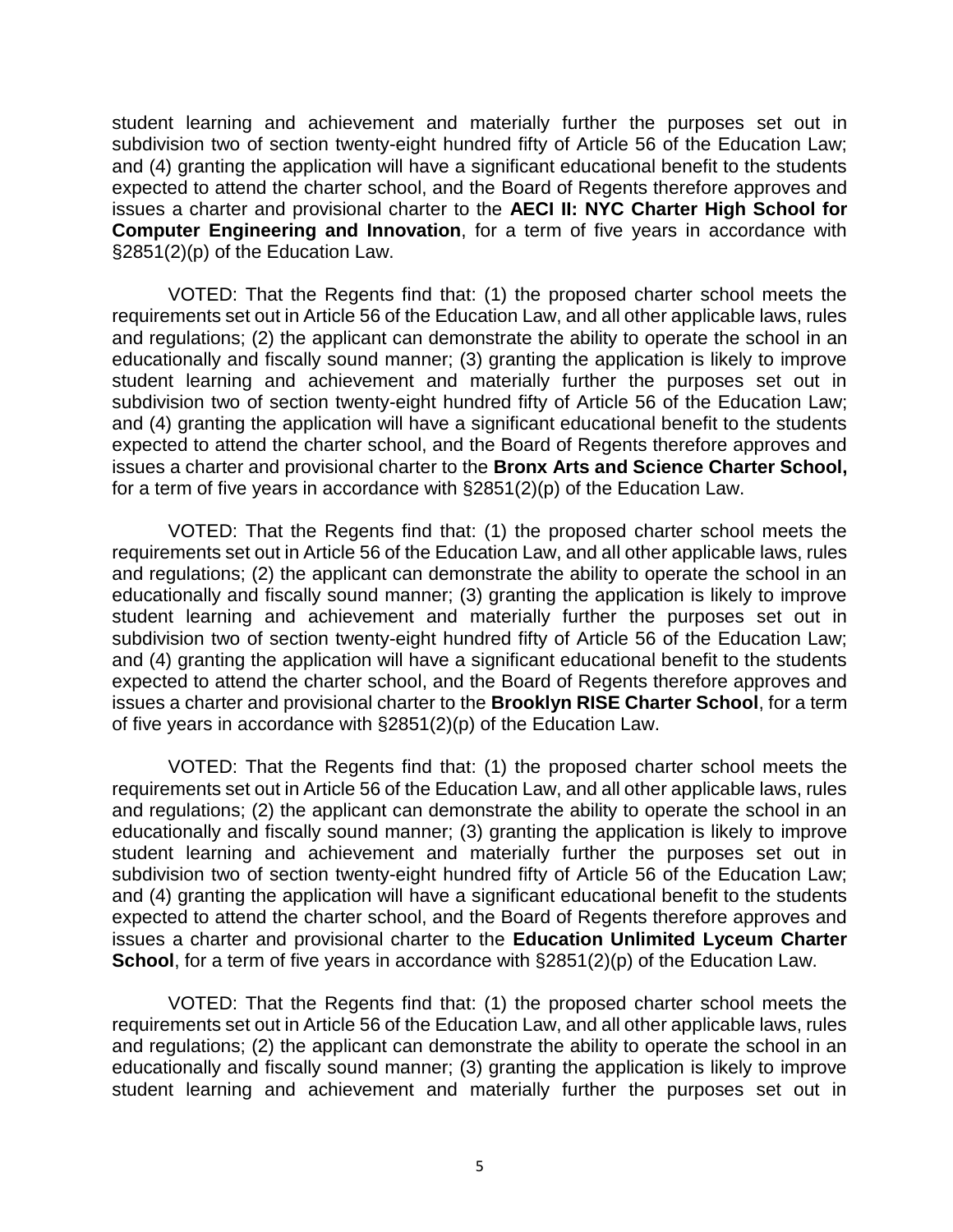subdivision two of section twenty-eight hundred fifty of Article 56 of the Education Law; and (4) granting the application will have a significant educational benefit to the students expected to attend the charter school, and the Board of Regents therefore approves and issues a charter and provisional charter to the **LEEP Dual Language Academy Charter School**, for a term of five years in accordance with §2851(2)(p) of the Education Law.

VOTED: That the Regents find that: (1) the proposed charter school meets the requirements set out in Article 56 of the Education Law, and all other applicable laws, rules and regulations; (2) the applicant can demonstrate the ability to operate the school in an educationally and fiscally sound manner; (3) granting the application is likely to improve student learning and achievement and materially further the purposes set out in subdivision two of section twenty-eight hundred fifty of Article 56 of the Education Law; and (4) granting the application will have a significant educational benefit to the students expected to attend the charter school, and the Board of Regents therefore approves and issues a charter and provisional charter to the **Staten Island Hebrew Public Charter School**, for a term of five years in accordance with §2851(2)(p) of the Education Law.

#### **Timetable for Implementation**

The Regents action is effective immediately.

**Attachments**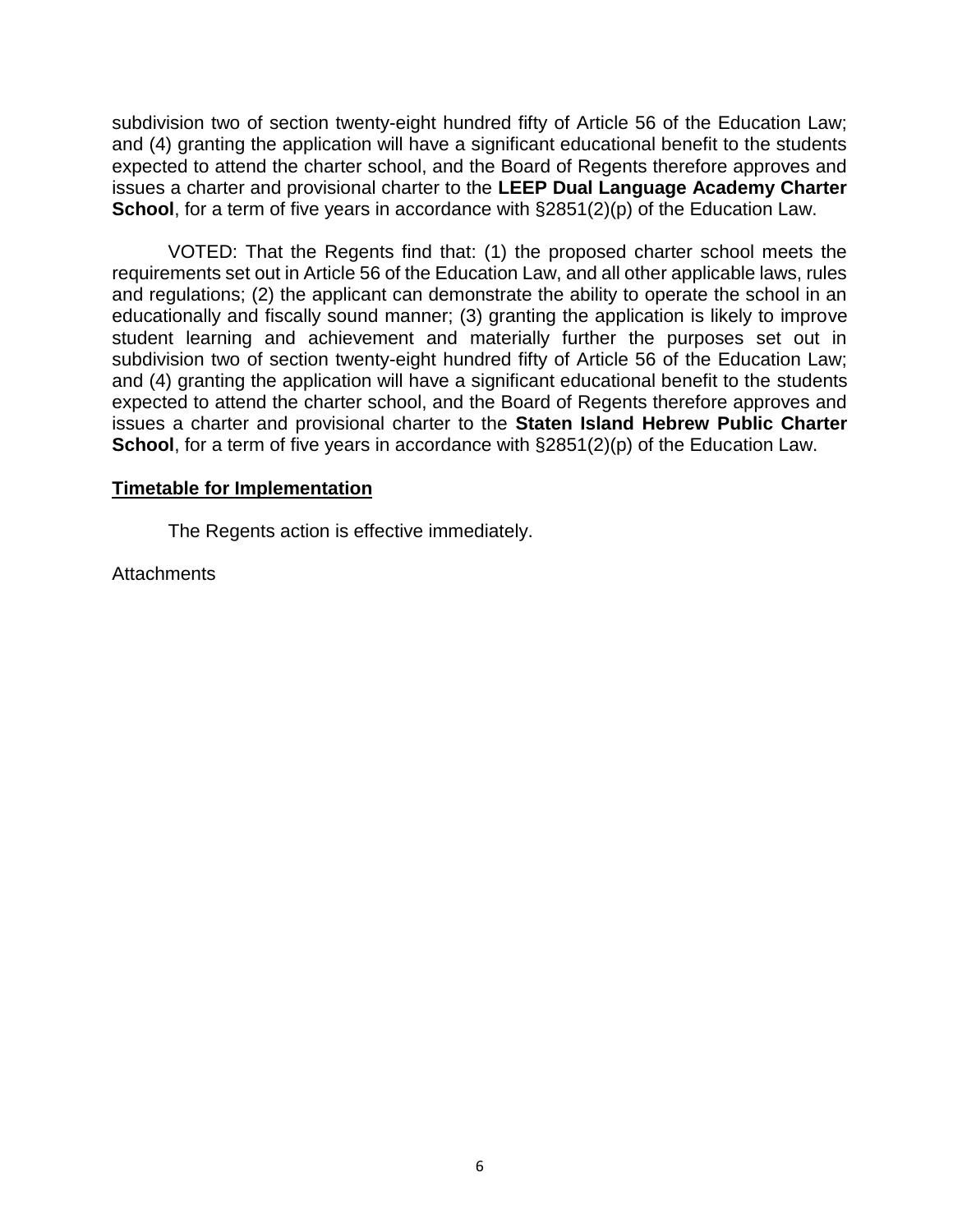## **SUMMARY OF 2010-2018 CHARTER SCHOOL APPLICATION CYCLES**

| <b>Regents RFP</b><br><b>Cycle</b> | <b>Letters of</b><br><b>Intent</b><br><b>Submitted</b> | <b>Full Applications Submitted</b>                                                                                                              | <b>Charters Issued By</b><br><b>BOR</b><br>(# in NYC) <sup>2</sup> |
|------------------------------------|--------------------------------------------------------|-------------------------------------------------------------------------------------------------------------------------------------------------|--------------------------------------------------------------------|
| 2010                               | 39                                                     | 35 prospectuses were submitted;<br>16 applicants were invited to<br>submit full applications;<br>15 full applications were<br>submitted         | Regents: $7(5)$                                                    |
| 2011                               | 100                                                    | 80 prospectuses were submitted;<br>37 applicants were invited to<br>submit full applications;<br>36 full applications were<br>submitted         | Regents: $9(7)$                                                    |
| 2012 Round 1                       | 30                                                     | 20 applicants were invited to<br>submit full applications;<br>14 full applications were<br>submitted                                            | Regents: $3(3)$                                                    |
| 2012 Round 2                       | 54                                                     | 37 applicants were invited to<br>submit full applications;<br>25 full applications were<br>submitted                                            | Regents: $10(8)$                                                   |
| 2012 Round 3                       | 24                                                     | 24 applicants were invited to<br>submit full applications;<br>12 full applications were<br>submitted                                            | Regents: $0(0)$                                                    |
| 2013                               | 99                                                     | 60 applicants were invited to<br>submit full applications;<br>55 full applications were<br>submitted                                            | Regents: $8(6)$                                                    |
| 2014<br>Round 1                    | 31                                                     | 15 applicants were invited to<br>submit full applications in either<br>Round 1 or Round 2;<br>11 full applications were<br>submitted for review | Regents: $2(1)$                                                    |
| 2014<br>Round 2                    | 51                                                     | 18 applicants were invited to<br>submit full applications<br>15 full applications were<br>submitted for review                                  | Regents: $3(3)$                                                    |

 $^2$  The 2015 legislative amendments to the Charter Schools Act takes the cap remaining under the 2007 and 2010 legislation (159) and provides for the reissuance of 22 charters, for a total of 181 charters to be used by either the Regents or SUNY. Chapter 20 of the Laws of 2015 imposed a limit of 50 new charters in New York City.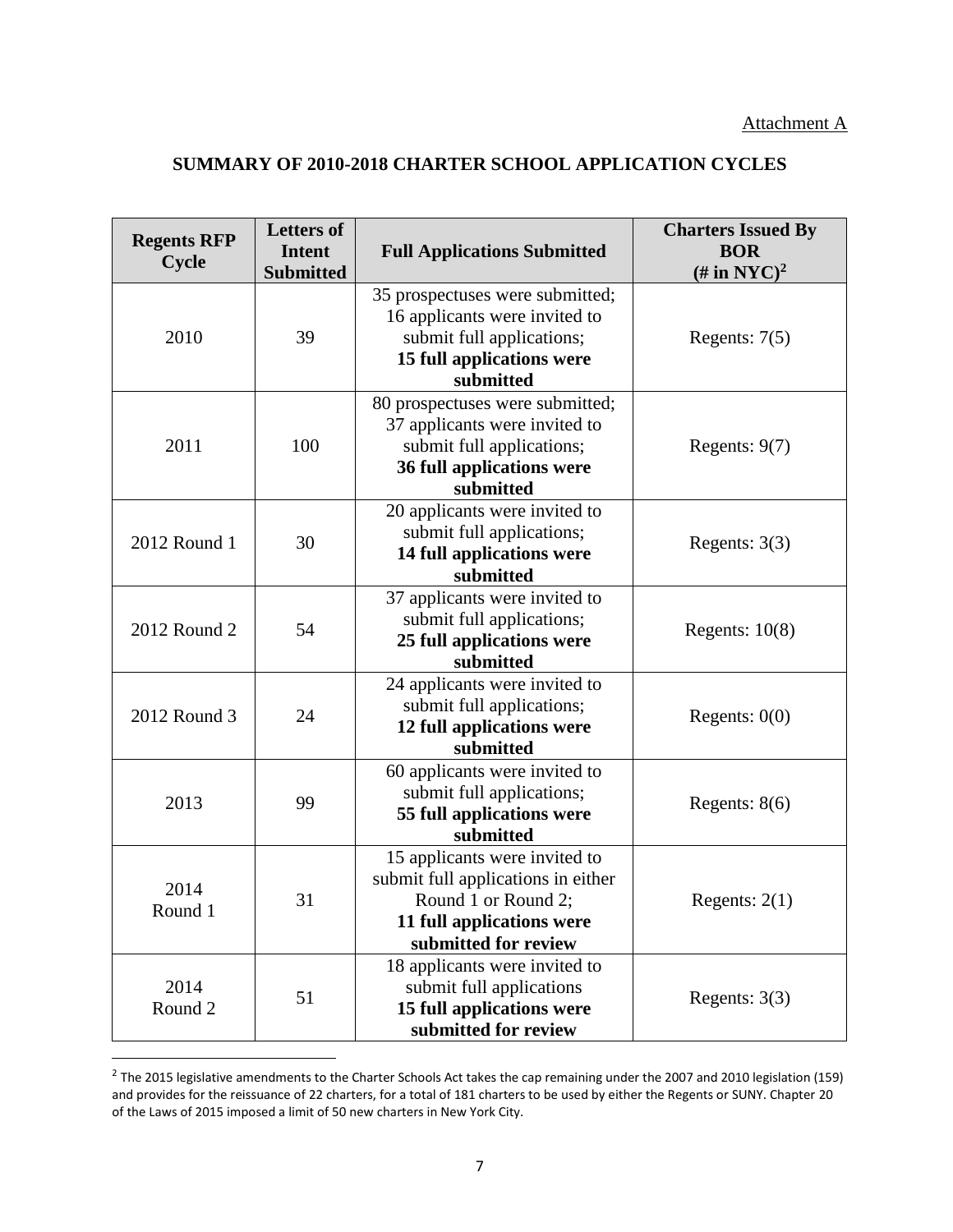| <b>Regents</b><br><b>RFP Cycle</b>      | <b>Letters of</b><br><b>Intent</b><br><b>Submitted</b> | <b>Full Applications Submitted</b>                                                                             | <b>Charters issued by BOR</b><br>$(\# \text{ in } \text{NYC})$ |
|-----------------------------------------|--------------------------------------------------------|----------------------------------------------------------------------------------------------------------------|----------------------------------------------------------------|
| 2015<br>Round 1                         | 38                                                     | 15 applicants were invited to<br>submit full applications<br>15 full applications were<br>submitted for review | Regents: $0(0)$                                                |
| 2015 Round 2                            | 51                                                     | 17 applicants were invited to<br>submit full applications<br>11 full applications were<br>submitted for review | Regents: $3(2)$                                                |
| 2015<br>Round 3                         | N/A                                                    | Letters of Intent Waived<br>15 full applications were<br>submitted for review                                  | Regents: $1(1)$                                                |
| 2016 Round 1<br>(June)                  | 11                                                     | 11 applicants were invited to<br>submit full applications<br>11 full applications were<br>submitted for review | Regents: $3(2)$                                                |
| 2016 Round 2<br>(November)              | 25                                                     | 15 applicants were invited to<br>submit full applications<br>14 full applications were<br>submitted for review | Regents: $3(2)$                                                |
| 2016 Round 2<br>Continued<br>(December) | 25                                                     | 15 applicants were invited to<br>submit full applications<br>14 full applications were<br>submitted for review | Regents: $1(0)$                                                |
| 2017 Round 1<br>(June)                  | 17                                                     | 13 applicants were invited to<br>submit full applications<br>10 full applications were<br>submitted for review | Regents: $3(3)$                                                |
| 2017 Round 2<br>(November)              | 28                                                     | 21 applicants were invited to<br>submit full applications<br>18 full applications were<br>submitted for review | Regents: $5(5)$                                                |
| 2018 Round 1<br>(June)                  | 19                                                     | 14 applicants were invited to<br>submit full applications<br>11 full applications were<br>submitted for review | Regents: $6(6)$                                                |
| 2018 Round 2<br>(June)                  | 29                                                     | 23 applicants were invited to<br>submit full applications<br>19 full applications were<br>submitted for review | Regents: $7(6)$<br>pending <sup>3</sup>                        |

 3 It is anticipated that there will be one additional charter recommended to the Board of Regents for approval at the December 10-11, 2018 meeting.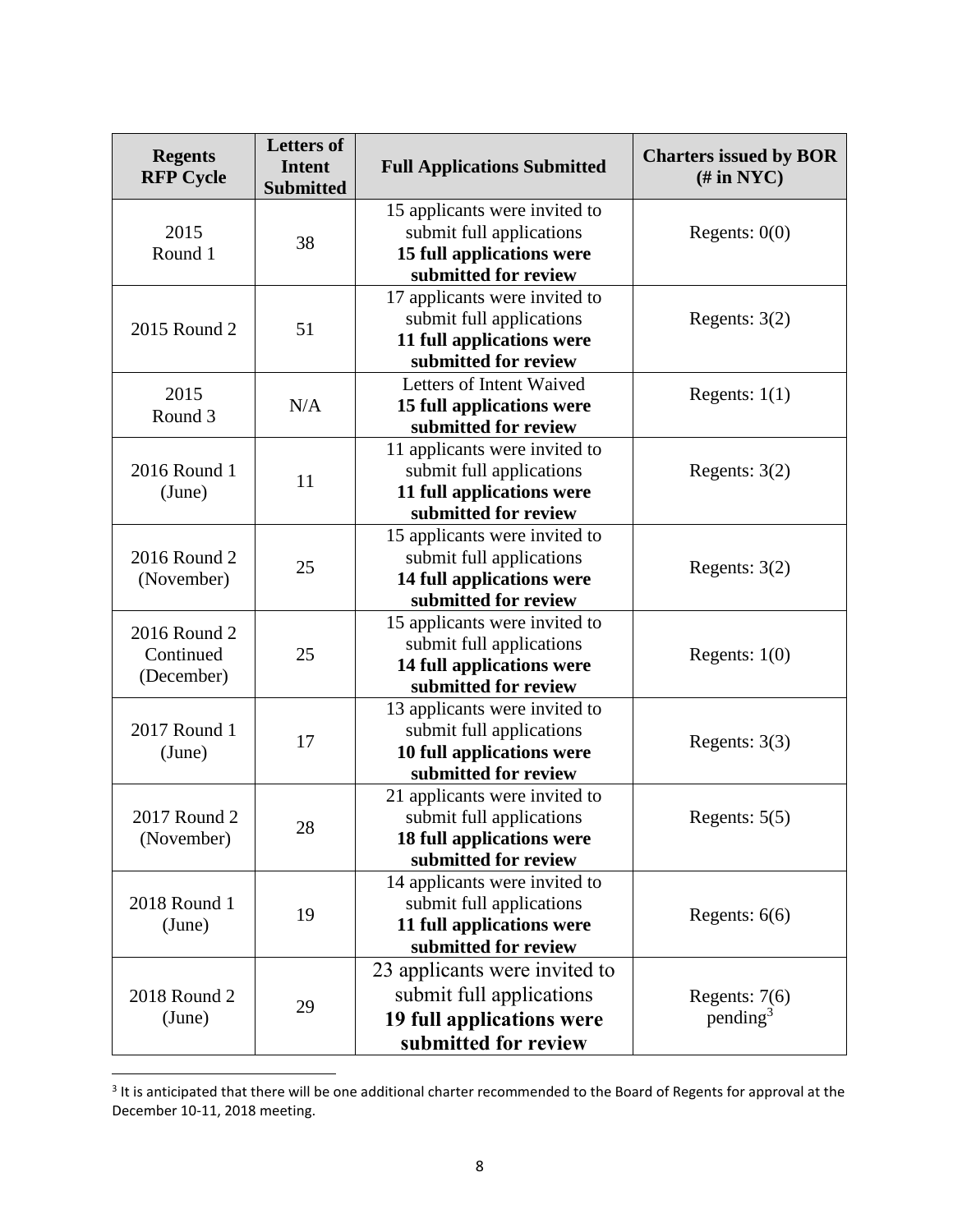Attachment B



# New York State Education Department Charter School Office

Charter School Application Summary, Findings and Recommendation

Application in response to the New York State Education Department 2018 Round 2 Request for Proposals to Establish the Proposed Charter School Authorized by the Board of Regents:

**Academy of Health Sciences Charter School**

November 2018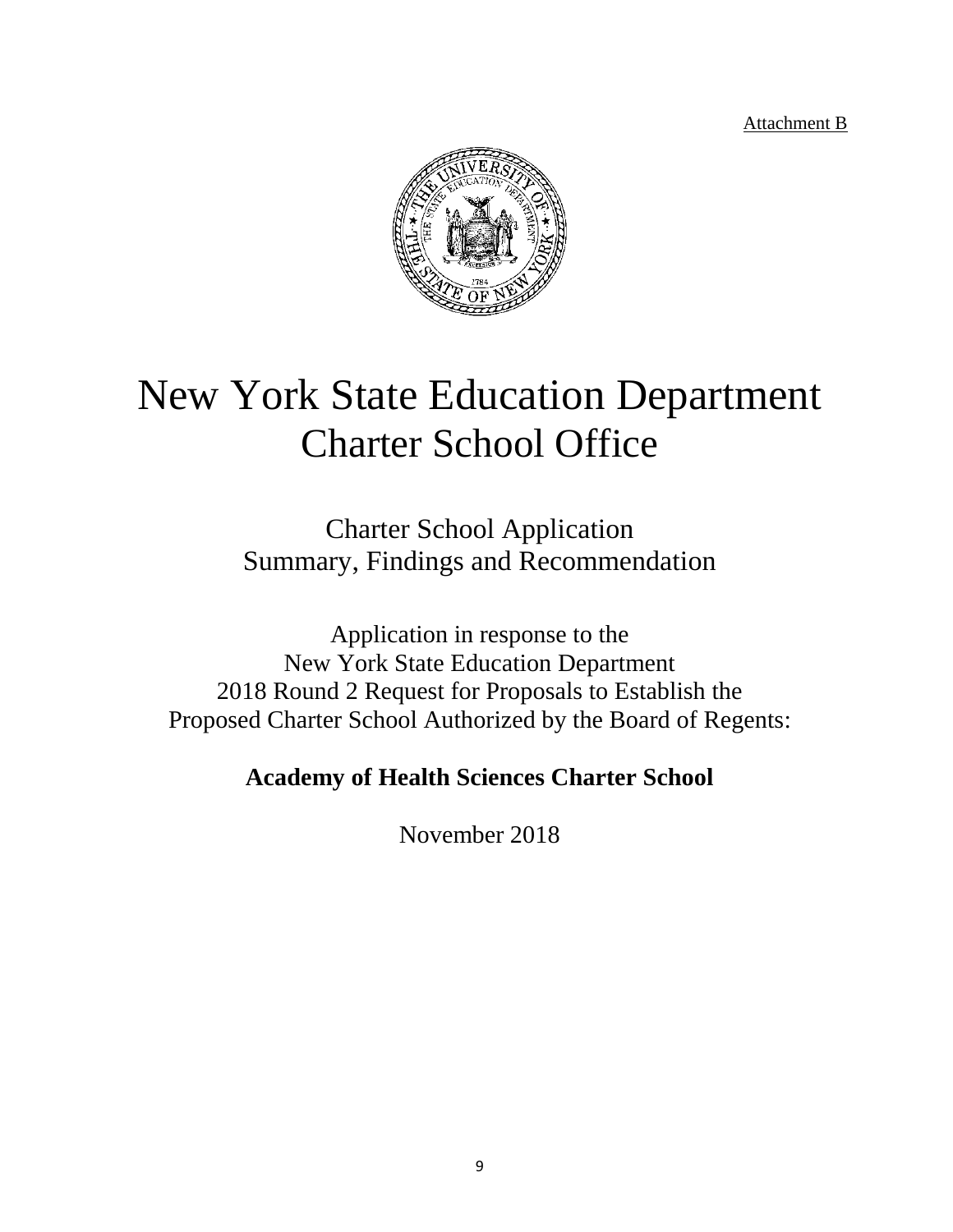| <b>Name of Charter School</b>                                                  | Academy of Health Sciences Charter School                                                                                                                                                                                                   |  |
|--------------------------------------------------------------------------------|---------------------------------------------------------------------------------------------------------------------------------------------------------------------------------------------------------------------------------------------|--|
| <b>Lead Applicant(s)</b>                                                       | Warren Hern                                                                                                                                                                                                                                 |  |
| <b>District of Location</b>                                                    | <b>Rochester CSD</b>                                                                                                                                                                                                                        |  |
| <b>Opening Date</b>                                                            | <b>Fall 2019</b>                                                                                                                                                                                                                            |  |
| <b>Projected Charter Term</b>                                                  | August 19, 2019 – June 30, 2024                                                                                                                                                                                                             |  |
| <b>Management Company</b>                                                      | None                                                                                                                                                                                                                                        |  |
| <b>Partners</b>                                                                | None                                                                                                                                                                                                                                        |  |
| <b>Proposed Facility</b>                                                       | Private Space                                                                                                                                                                                                                               |  |
| <b>Projected Grade</b><br><b>Span/Enrollment during</b><br><b>Charter Term</b> | Year 1 (SY 2019-20): 5/100<br>Year 2 (SY 2020-21): 5-6/200<br>Year 3 (SY 2021-22): 5-7/300<br>Year 4 (SY 2022-23): 5-8/425<br>Year 5 (SY 2023-24): 5-8/450                                                                                  |  |
| <b>Planned Grade Span</b><br><b>(beyond Initial Charter</b><br>$Term)^4$       | Grades 9-12                                                                                                                                                                                                                                 |  |
| <b>Mission Statement</b>                                                       | The mission of Academy of Health Sciences Charter School<br>(AHSCS) is to provide a supportive learning environment focused<br>on academic achievement in preparation for college, careers, and<br>lives of service in the health sciences. |  |

#### **Table 1: Summary of the Proposed School**

Beginning with an intensive, responsive, and unique Grade 5 program, Academy of Health Sciences Charter School (AHSCS) will add one grade per year, through grade 8, in its first charter term. Grade 5 will emphasize the mastery of prerequisite skills necessary for a successful transition to Grades 6‐8. Grades 6‐8 will generate "high school ready" students to launch themselves into academic achievement, service learning, internships, and leadership experiences related to the health sciences and related fields. The program aims to be consistently supported and implemented by highly‐effective teachers, staff, and with notable healthcare and life sciences organizations in

<sup>4</sup> The charter school will need to request a subsequent material charter revision to serve grade levels beyond those authorized during their initial charter term.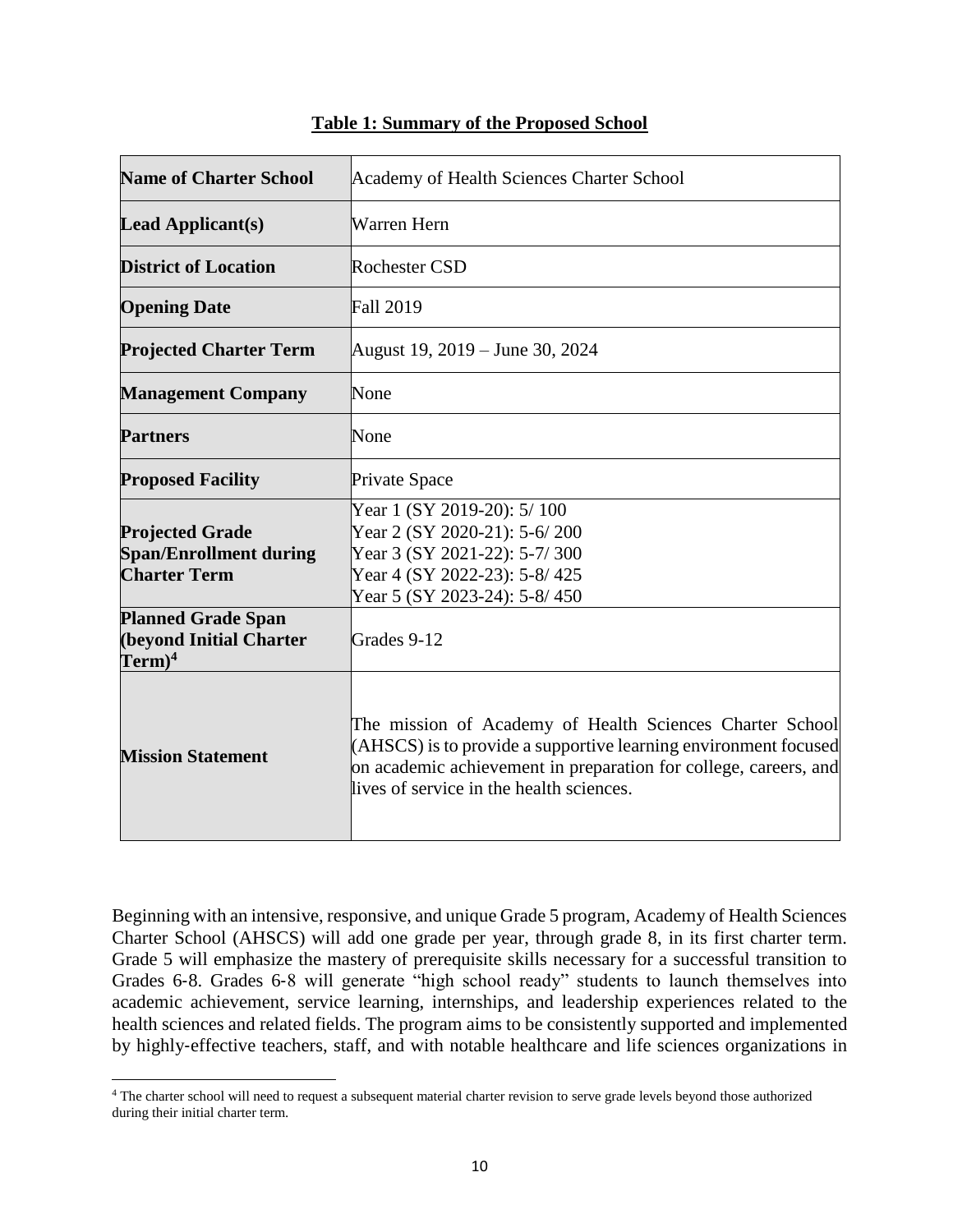the Rochester area cultivating in students having the option to choose a career ‐ a pathway‐ whether it is college, a certificate program or a job right out of high school.

AHSCS students will come to understand that a strong basis in reading and literacy is the key to nearly any life success; value and embrace diversity and equity; commit to hard work and restorative practices; and thrive in an environment that supports and maximizes academic and social-emotional development.

#### **Key Design Elements**

The key design elements for Academy of Health Sciences Charter School are:

- *Culture of Collective Efficacy*: *Establishing a culture of collective efficacy, growth, and leadership for students, families, and staff.* AHSCS will establish, through collective efficacy and professional development workshops, a compassionate, responsive school community that embraces trauma‐informed learning and teaching for those students who may be experiencing or have experienced trauma.
- *Positive School Culture: Establishing a healthy community and safe, supportive learning environments for all students.* AHSCS will establish a culture through authentic relationship building that supports personal and mutual respect, equity, and efficacy aimed at building critical hope to transform trajectories of poverty into opportunity; and through direct assistance and/or linkages to health and human services, legal counseling, etc., administered by community partners working closely with the Student Support Team.
- *College and Career Readiness: NYSLS/NGLS*‐*based college and career ready curriculum based on Health Sciences and STEAM priorities.* AHSCS will creatively integrate multiple aspects of college and career readiness into the NYSLS/NGLS‐based curriculum beginning in Grade 5, including how to help students: learn good study habits; understand academic expectations needed for high school and post-graduation; develop good communication and workplace skills; and embrace community health and wellness towards understanding their potential futures as healthcare professionals. All teachers will use STEAM practices and assign STEAM tasks that catalyze meaningful collaboration around reality‐based problemsolving projects.
- *Middle School Preparation Starting in Grade 5: A New Beginning for Academic Excellence.*  Incoming Grade 5 students will be exposed to new and innovative approaches to the NYS Learning Standards and Next Generation Learning Standards through implementation of highly-effective instructional practices and engagement protocols; intensive and individualized academic support; an individualized, student‐driven recovery program; extended learning time; a college and career readiness curriculum; and a shared sense of student and teacher‐efficacy.
- *Data and Student*‐*Driven Instruction: Evidence*‐*based tiered Response to Intervention (RTI) supports for all students.* AHSCS will implement an effective process of collecting and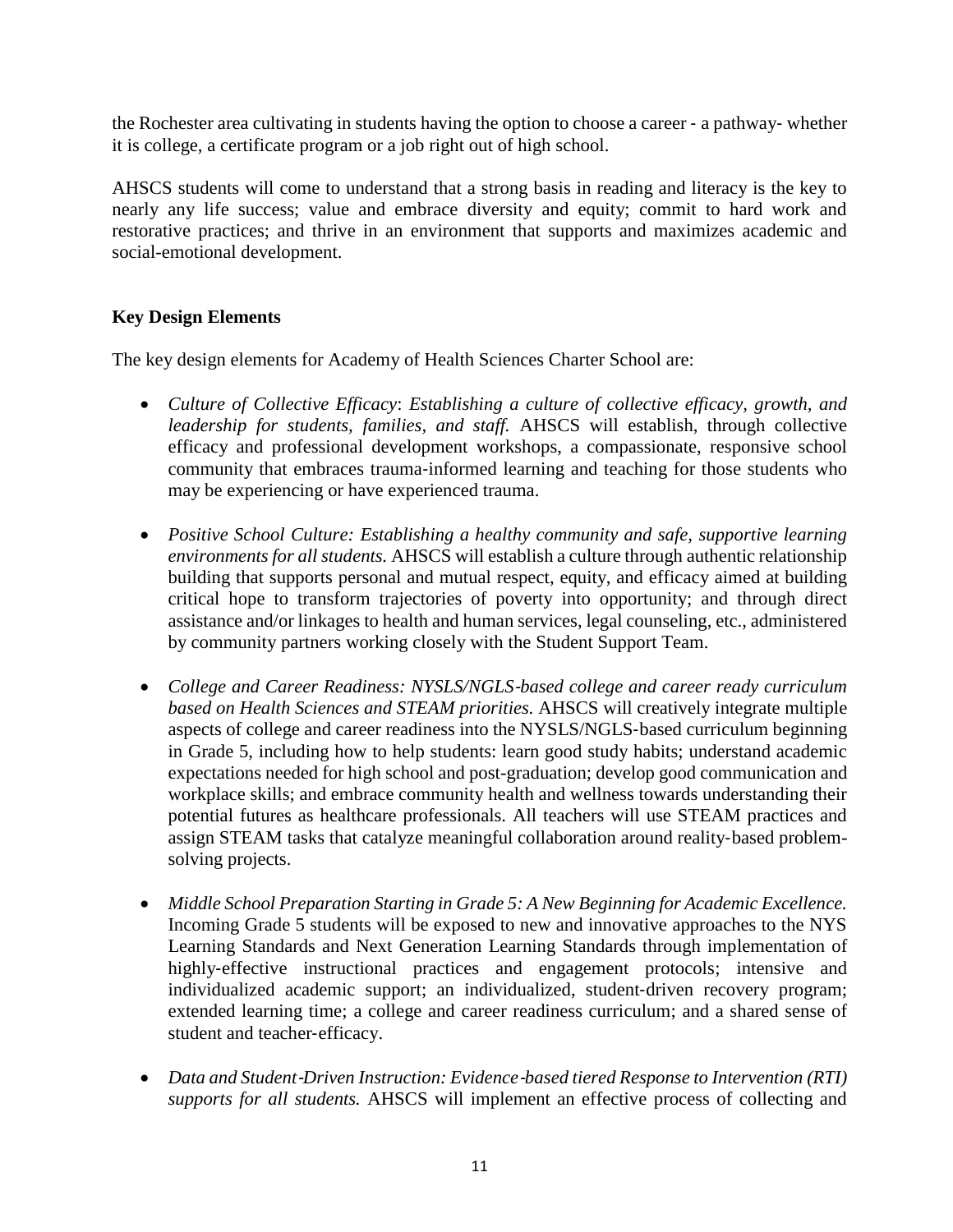analyzing valid and individualized data to drive planning and decision‐making which includes capturing student voice, feedback, and input as a critical data source; and the use and analysis of formative and summative assessments using input from content specialists, second-language acquisition and special education staff to ensure all students will have access to equitable behavioral and academic interventions.

- *Effective Teaching Strategies: Thoughtful planning and delivery of engaging, culturally relevant, and effective pedagogy.* Teachers will elicit high levels of engagement, creativity, commitment and intellectual processing necessary for success in future health sciences careers through engagement in robust professional development workshops focused on guided and deliberate practice of effective pedagogical strategies that reflect dimensions of the Thoughtful Classroom Teacher Effectiveness Framework (Silver, 2016), Gradual Release of Responsibility Framework (Fisher & Frey, 2013), Culturally Responsive Teaching and The Brain (Hammond, 2014) and other related resources.
- *Extended and Enhanced Learning: A longer school day and year provides access to enhanced educational experiences, including a summer bridge program.* AHSCS with partnering organizations will provide a rigorous after-school enrichment program that includes individualized instruction and tutoring in English language arts and mathematics, instruction in music and fine/performing arts and extra time for students to collaborate to work on STEAM projects and Health Science field experiences, and a summer program.

#### **Education Plan**

Health science careers typically require individuals to frequently engage in critical thinking, analysis, problem solving, and collaboration through integrating taught processes and concepts into the real-world contexts of science, technology, engineering, art, and mathematics. The applicant group will utilize curriculum materials that will provide strong foundations in the above areas, while fostering teacher input and autonomy to meet the needs of their class and students.

AHSCS students will be supported with robust behavioral/academic interventions and resources to catalyze their academic and social‐emotional development. Students will engage in a dynamic curriculum enriched with STEM‐based learning projects with a health science focus to foster early career awareness among students as a means of maintaining high levels of student engagement and motivation. Elements of the Universal Design for Learning (UDL), a scientifically-based framework, will provide a backdrop of neuroscience research to guide the creation and implementation of curricular materials, including yearlong scope and sequence documents, pacing calendars, unit plans, and daily lesson plans. This highly responsive and elastic approach to instructional design will be used to address the diverse needs, interests, and strengths of all students, particularly English Language Learners (ELLs), Multilingual Learners (MLLs), and students with special needs.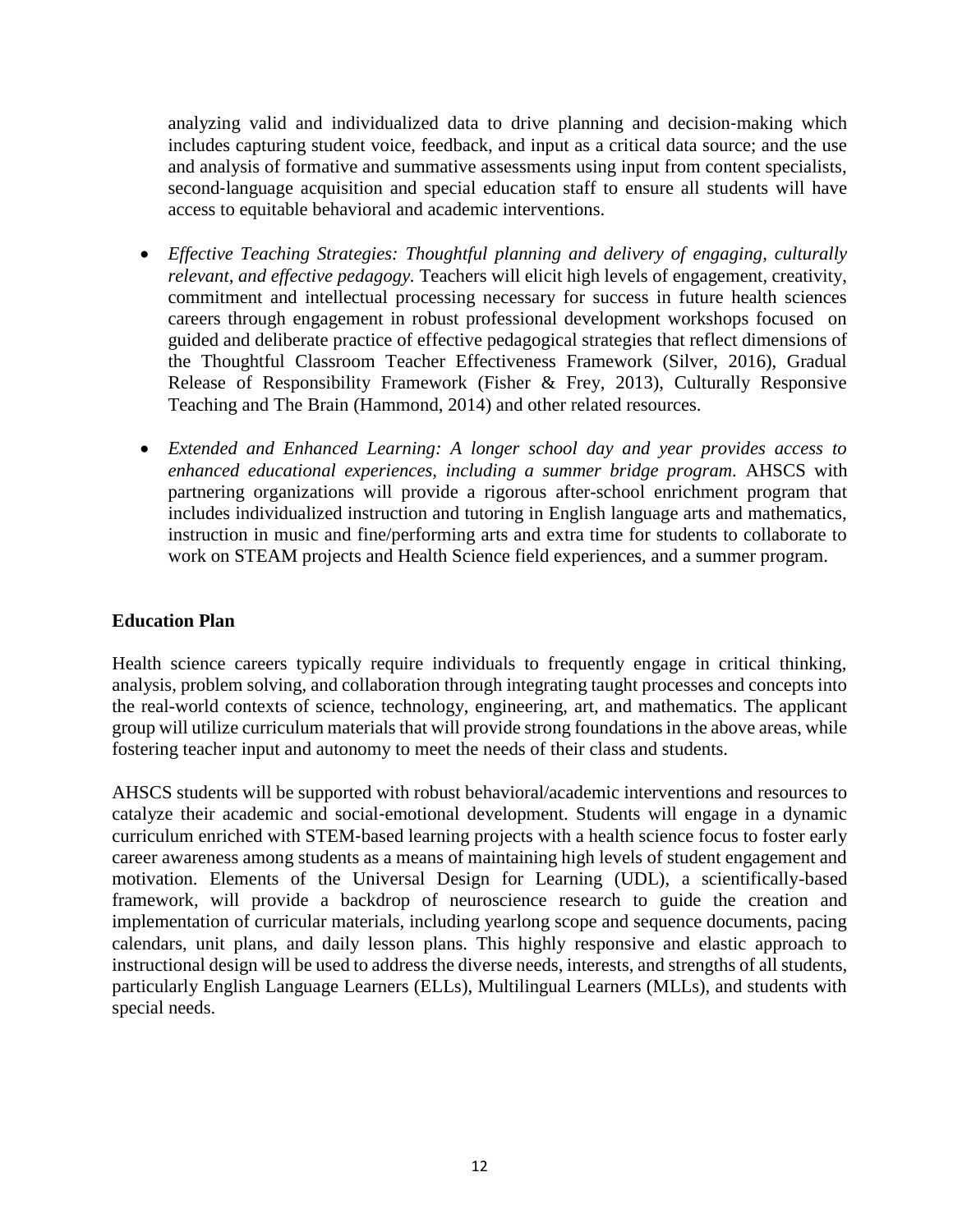#### **School culture**

AHSCS students, families, and staff will articulate and reinforce the school's values of mutual respect, diversity, efficacy, achievement, and service through its design, implementation, and participation in community routines. Such community routines will include daily advisory meetings, weekly whole‐school community meetings, and quarterly growth and achievement celebrations. Teachers, leaders, and staff will intentionally build authentic relationships with students that foster a sense of trust and respect.

AHSCS will utilize a restorative and learning focused approach to student discipline. The school culture will reflect a holistic student‐centered approach to supportive academic, behavioral, and social/emotional growth, treating each as critically important. Staff will work with partner organizations to establish an ongoing network of wrap‐around services that supports a welcoming student‐centered environment.

#### **Special Populations and Related Services**

AHSCS will implement a comprehensive student support system to ensure all students thrive in an academically rigorous environment. This system will ensure that individual student needs and goals set forth in students' Individual Education Programs (IEPs) and 504 plans are met with fidelity as the school is committed to equipping all students with the academic and character foundation needed for future success. The school will work with the local Committee on Special Education (CSE) to ensure that all students with disabilities receive a free and appropriate public education (FAPE) in the least restrictive environment (LRE).

All AHSCS teachers will be trained and subsequently responsible for accessing and interpreting students IEPs, providing required accommodations and modifications, and monitoring progress towards IEP goals through classroom instruction and learning activities. AHSCS will recruit and hire qualified special education teachers who have experience working with similar populations and a proven record of past results to ensure all students with disabilities receive required accommodations, modifications, and individualized instruction as documented on their IEPs. Each grade level team will include two special educators, one with a literacy background and one with a Mathematics and/or STEM background. They will function as Special Education Co-coordinators and be responsible for ensuring full legal compliance, facilitating ongoing professional development, development and implementation of IEPs, and creating methods to frequently communicate and partner with families.

All teachers will receive professional development and to ensure their readiness and ability to address the needs of ELL/MLL students. AHSCS will seek/hire highly‐qualified English as a New Language (ENL) professionals as needed to ensure the academic growth and English proficiency of all students identified as in need of ESL instruction. AHSCS will utilize the Sheltered Instruction Observation Protocol (SIOP), a research‐based and validated instructional model proven effective in addressing the academic needs of ELLs/MLLs which align to effective pedagogical practice for all students. AHSCS will employ a culturally relevant pedagogy and will ensure that all parents and students feel welcome.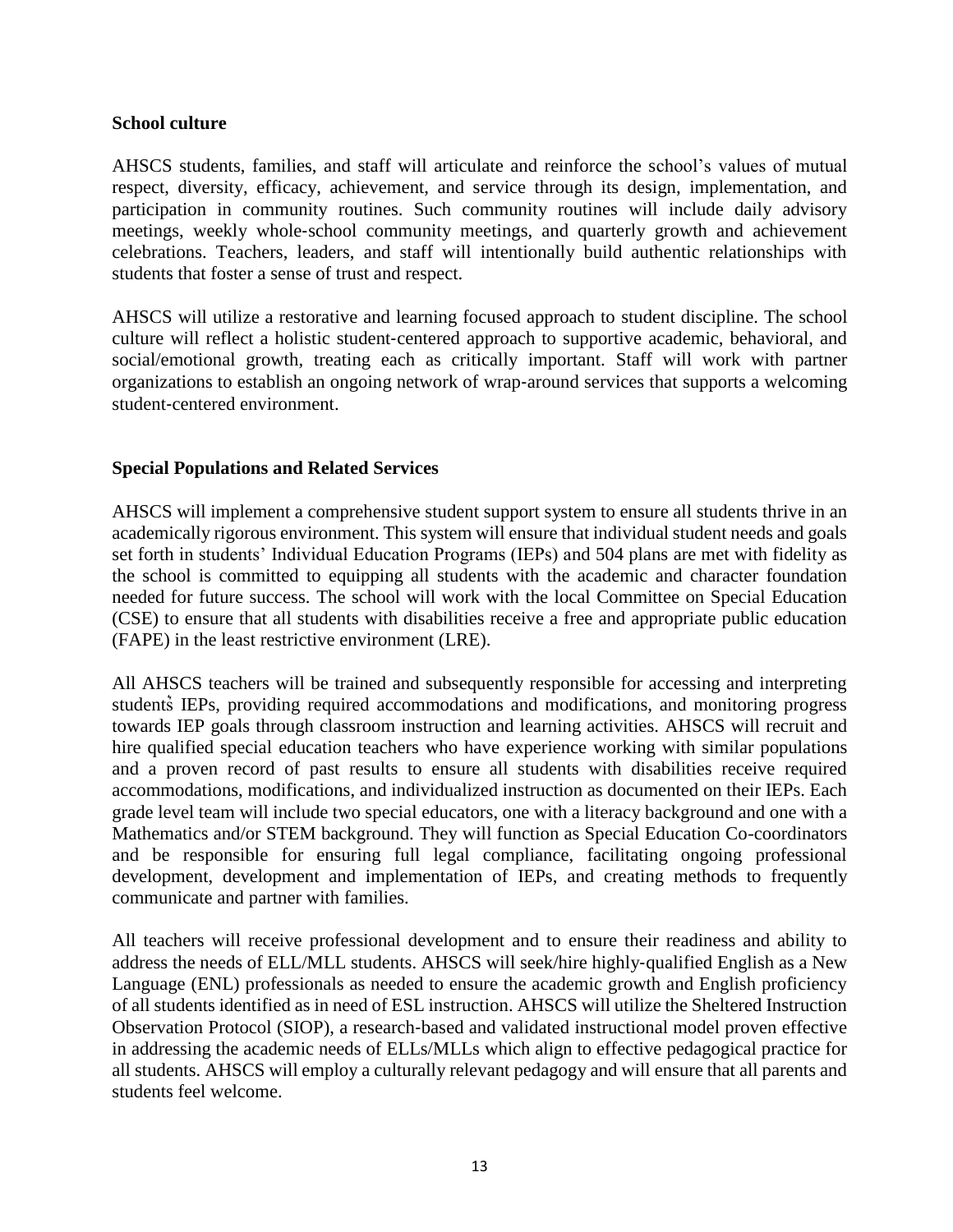#### **Recruitment and Retention**

The applicant group for AHSCSis committed to equity and access for all students and will ensure that its student body will reflect the demographics of the Rochester City School District; and reflects parents' interest in the AHSCS Grade 5 model.

*Recruitment:* To recruit students, the school plans to leverage the community relationships the school has built with organizations that serve at-risk populations such as local churches, recreation centers, organizations serving children with special needs, resettlement agencies, local health centers, neighborhood organizations, and cultural and community‐based institutions such as the Ibero‐American Action League, the Rochester Black Physicians Network, and the Urban League. Recruitment materials will be available in all predominant languages of the community and will outline the supports available to all students.

*Retention:* To retain students, the school will build and sustain meaningful, mission-driven partnerships with families. It will conduct home visits and family nights at the school. Teachers and leadership will be in regular communication with families. Students will receive the academic and social-emotional supports they need to be successful.

#### **Community Outreach**

The applicant group for AHSCS carried out extensive outreach to the community, directly communicating with parents and community members at multiple public meetings and events throughout the City of Rochester about the proposed school and to garner their perspective on the proposed grade levels, health sciences focus, college and career readiness model, summer and afterschool programs, and potential school location within the City of Rochester. Feedback was secured from around 1,000 interested persons including parents, community leaders, healthcare organizations, business leaders, faith-based organizations, elected officials, and the philanthropic community. Outreach continues to various stakeholder groups to foster partnerships.

#### **School Governance and Leadership**

| <b>Proposed Board</b> | <b>Proposed Role on</b> |  |
|-----------------------|-------------------------|--|
| <b>Member</b>         | <b>Board</b>            |  |
| Warren Hern           | <b>Board Chair</b>      |  |
| Michele Lawrence      | <b>Proposed Member</b>  |  |
| Kevin Overton         | <b>Proposed Member</b>  |  |
| Jennifer Piper        | Proposed Member         |  |
| <b>Kevin Railey</b>   | Proposed Member         |  |

The Board of Trustees includes the following individuals: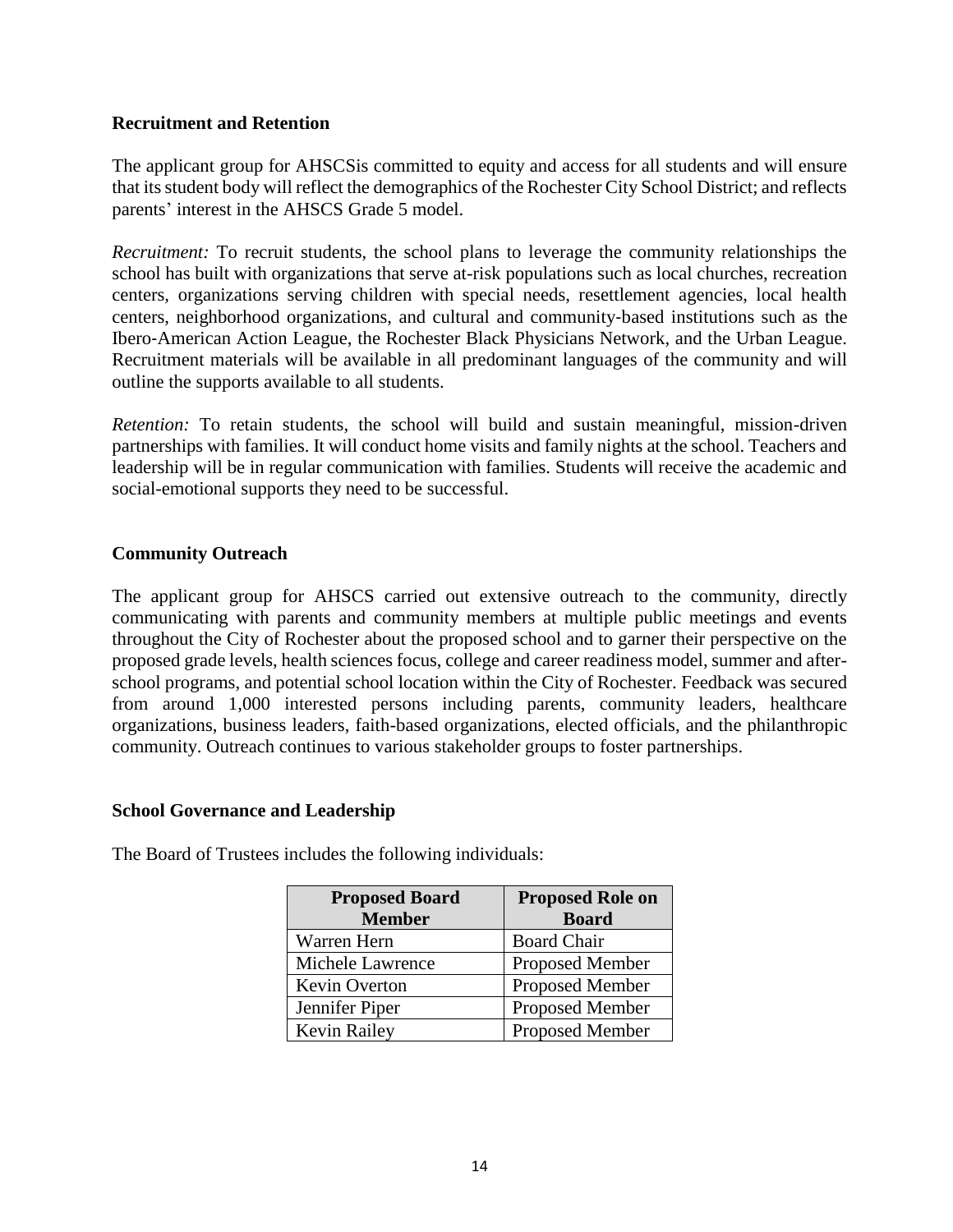#### **Facility**

The applicant group has identified a potential private facility within the City of Rochester. The applicant group will consider this option and explore other potential private facility options.

#### **Technical Modifications**

For applicant groups recommended to the Board of Regents for authorization, NYSED may require that applicant groups make technical modifications to their applications following the Capacity Interviews. Such requests are made to technically align the information contained in the Full Application with the NYSED initial charter agreement template and/or comply with relevant laws and regulations. Other than modifications of a technical nature as determined by the Department, applicants are not given the opportunity to substantially revise or augment their application once it has been submitted. The applicant group was sent technical modifications by NYSED. The applicant group agreed to these technical modifications and the charter of the school, if approved by the Board of Regents, shall incorporate such changes.

#### **Projected Fiscal and Programmatic Impact on District of Location**

The applicant group provided an analysis of the fiscal and programmatic impact of the proposed school on public and non-public schools in the Rochester CSD, indicating that the fiscal impact of the AHSCS on the district of location is expected to be nominal. This analysis is summarized below in Table 2.

| Year    | Number of<br><b>Enrolled</b><br>Students <sup>6</sup> | <b>Charter</b><br><b>School Basic</b><br><b>Per Pupil</b><br><b>Tuition Rate<sup>7</sup></b> | <b>Total Charter</b><br><b>School Per</b><br><b>Pupil Cost to</b><br><b>District</b> | <b>Estimated</b><br><b>Additional</b><br><b>Costs to</b><br>District (e.g.<br>$SPED$ funds) <sup>8</sup> | <b>Total</b><br>Projected<br><b>Funding</b><br>from<br><b>District</b> | <b>Total District</b><br><b>General Fund</b><br><b>Budget</b> <sup>9</sup> | Projected<br>Impact<br>on<br><b>District</b><br><b>Budget</b> |
|---------|-------------------------------------------------------|----------------------------------------------------------------------------------------------|--------------------------------------------------------------------------------------|----------------------------------------------------------------------------------------------------------|------------------------------------------------------------------------|----------------------------------------------------------------------------|---------------------------------------------------------------|
| 2019-20 | 100                                                   | \$13,090                                                                                     | \$1,309,000                                                                          | \$160,000                                                                                                | \$1,469,000                                                            | \$994,072,047                                                              | 0.15%                                                         |
| 2020-21 | 200                                                   | \$13,090                                                                                     | \$2,618,000                                                                          | \$320,000                                                                                                | \$2,938,000                                                            | \$1,025,334,910                                                            | 0.28%                                                         |
| 2021-22 | 300                                                   | \$13,090                                                                                     | \$3,927,000                                                                          | \$480,000                                                                                                | \$4,407,000                                                            | \$1,025,334,910                                                            | 0.43%                                                         |
| 2022-23 | 425                                                   | \$13,090                                                                                     | \$5,563,250                                                                          | \$680,000                                                                                                | \$6,243,250                                                            | \$1,025,334,910                                                            | 0.61%                                                         |
| 2023-24 | 450                                                   | \$13,090                                                                                     | \$5,890,500                                                                          | \$720,000                                                                                                | \$6,610,500                                                            | \$1,025,334,910                                                            | 0.64%                                                         |

**Table 2: Projected Fiscal Impact Upon District of Location, 2019-20 to 2023-24<sup>5</sup>**

<sup>5</sup> To conservatively estimate the fiscal impact upon the district of location, maximum enrollment figures for each year were used.

<sup>9</sup> Source: Draft 2018-19 Budget for the Board of Education

<sup>6</sup> Source: Academy of Health Sciences Application, August 2018

<sup>7</sup> Source: 2018-19 Charter School Basic Tuition (https://stateaid.nysed.gov/charter/pdf docs/charter 1819 rates .pdf)

<sup>8</sup> Source: Calculations comprised of all other funding that will flow to the school from RCSD, including special education funding based on percentage of time students will spend in the general education classroom, Title funding, IDEA funding, NYSSL, NYSTL and NYSLlB, based on charter schools of comparable size and subpopulation enrollment projections.

<sup>(</sup>https:ijwww.rcsdk12.org/cms/lib/NY01001156/Centricity/Domain/92/Full%20Draft%20Budget%20book%20RCSD%202018- 2019.pdf)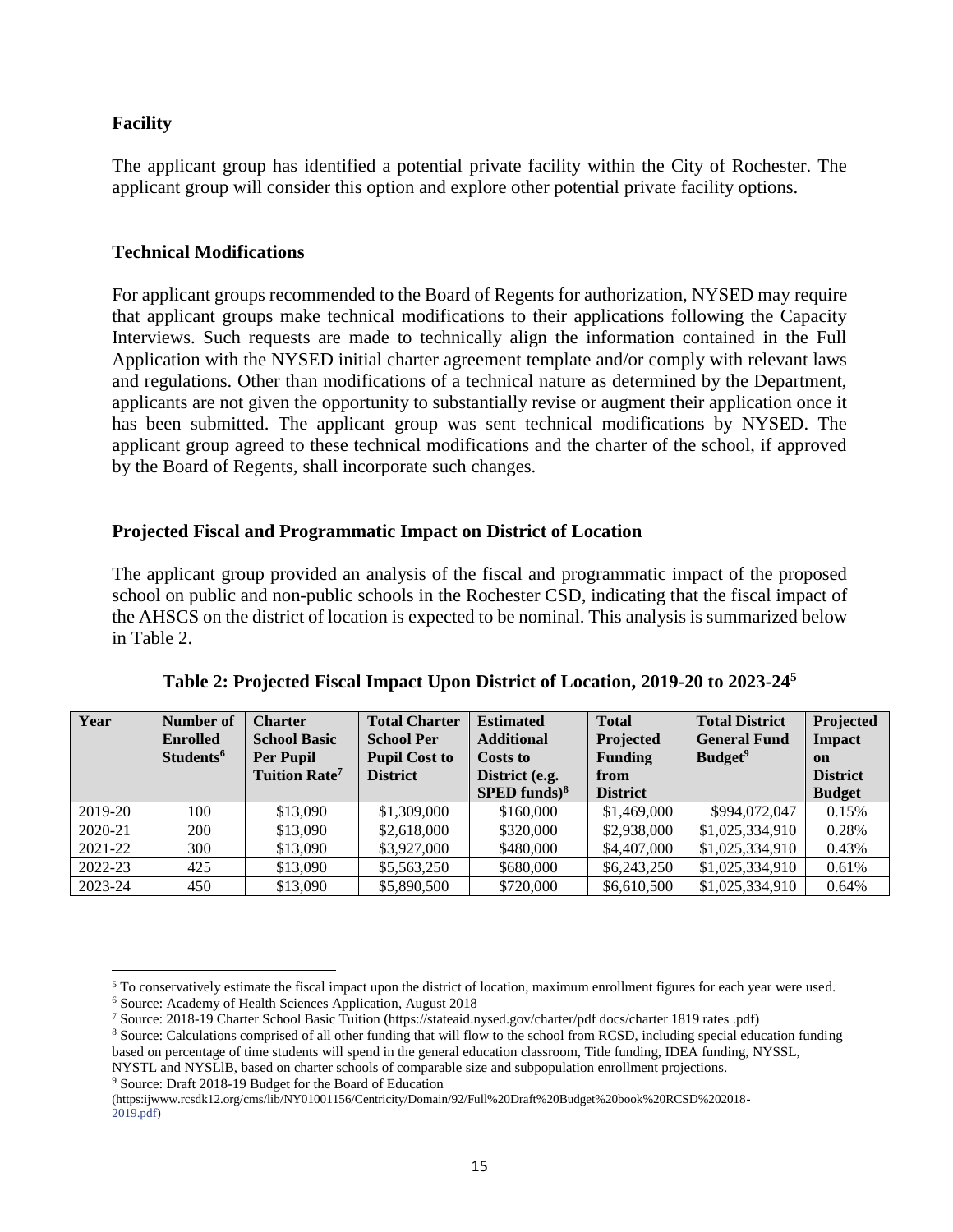The calculations above assume charter school basic tuition rates in the charter period (2019-20 through 2023-24). To conservatively avoid underestimating the fiscal impact that the charter school will have on the district going forward, the applicant group assumes no growth in the district's budget during the duration of the school's charter.<sup>10</sup>

It should be noted that, given the nature of district-based per-pupil funding, the estimates in this analysis are subject to unpredictable financial fluctuations. For forecasting purposes, the fiscal impact of this charter school on the district in which it will be located assumes that:

- There will be no fluctuation in the grade levels served by existing charter schools over the course of the charter term;
- The charter school will be able to meet its projected maximum enrollment;
- All students will come from the district of location; and
- All students will attend every day for a 1.0 FTE.

#### **Table 3. 2017-18 Demographic Detail for Proposed District of Location: Rochester CSD**

|                                                           | <b>Total District Enrollment: 29,352</b> |     |  |  |
|-----------------------------------------------------------|------------------------------------------|-----|--|--|
| All Students Grades 5 - 8                                 | 7,492                                    |     |  |  |
| <b>Students with Disabilities</b>                         | 1,806                                    | 24% |  |  |
| <b>English Language</b><br>Learners/Multilingual Learners | 1,395                                    | 19% |  |  |
| <b>Economically Disadvantaged</b>                         | 6,800                                    | 91% |  |  |

*Data Source: Enrollment data is from 9/8/2018 NYSED data extraction.*

 $\overline{a}$ 

## **Table 4. 2017-18 Elementary/Middle School Academic Proficiency Rates of**

 $10$  Additional notes: While the school has included other federal grants and/or funds that may flow through the district to be received by the school in its proposed budget, this analysis does not account for these sources of potential revenue, nor does it include the value of certain services (e.g. transportation) that the district is required to provide the charter school. However, the analysis also does not account for district per-pupil expense and overall resource savings that are likely to result from a reduction in the number of students attending district public schools as a result of students attending nonpublic schools located in the school district.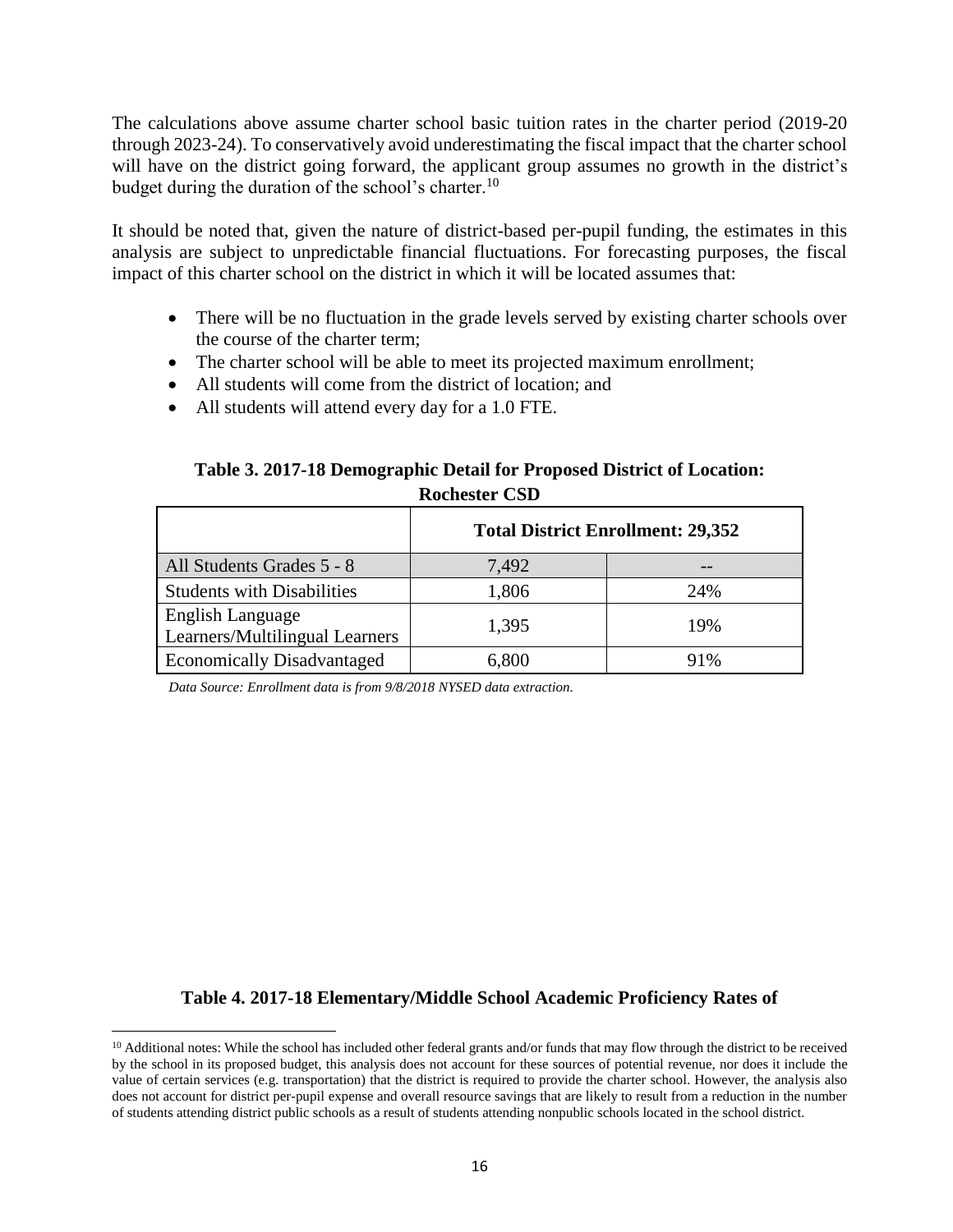| <b>Assessments</b>                            | <b>District Proficiency</b> | <b>NYS Proficiency</b> |
|-----------------------------------------------|-----------------------------|------------------------|
| ELA Grades 3-8 Aggregate                      | 9%                          | 45%                    |
| Grade 5 ELA                                   | 7%                          | 37%                    |
| Grade 6 ELA                                   | 13%                         | 49%                    |
| Grade 7 ELA                                   | 6%                          | 40%                    |
| Grade 8 ELA                                   | 11%                         | 48%                    |
| ELA Grades 3-8 Aggregate:<br><b>SWDs</b>      | 1%                          | 12%                    |
| ELA Grades 3-8 Aggregate:<br><b>ELLs/MLLs</b> | 2%                          | 4%                     |
| ELA Grades 3-8 Aggregate:<br><b>ED</b>        | 8%                          | 34%                    |
|                                               |                             |                        |
| Math Grades 3-8 Aggregate                     | 7%                          | 45%                    |
| Grade 5 ELA                                   | 11%                         | 44%                    |
| Grade 6 ELA                                   | 9%                          | 44%                    |
| Grade 7 ELA                                   | 6%                          | 41%                    |
| Grade 8 ELA                                   | 1%                          | 30%                    |
|                                               |                             |                        |
| Math Grades 3-8 Aggregate:<br><i>SWDs</i>     | 1%                          | 11%                    |
| Math Grades 3-8 Aggregate:<br>ELLs/MLLs       | 2%                          | 11%                    |
| Math Grades 3-8 Aggregate:<br><b>ED</b>       | 6%                          | 30%                    |

**NYS Assessment on Grade Configurations for Proposed School**

*Data Source: Assessments data is from data.nysed.gov.*

#### **Summary of Public Comment**

As required by the Charter Schools Act, the Rochester City School District conducted a public hearing on September 13, 2018 to solicit comments from the community regarding the proposed Academy of Health Sciences Charter School. One member of the community was present and expressed concern about the proposed charter school. No comments were received which expressed support for or opposition to the proposed charter school.

#### **Findings**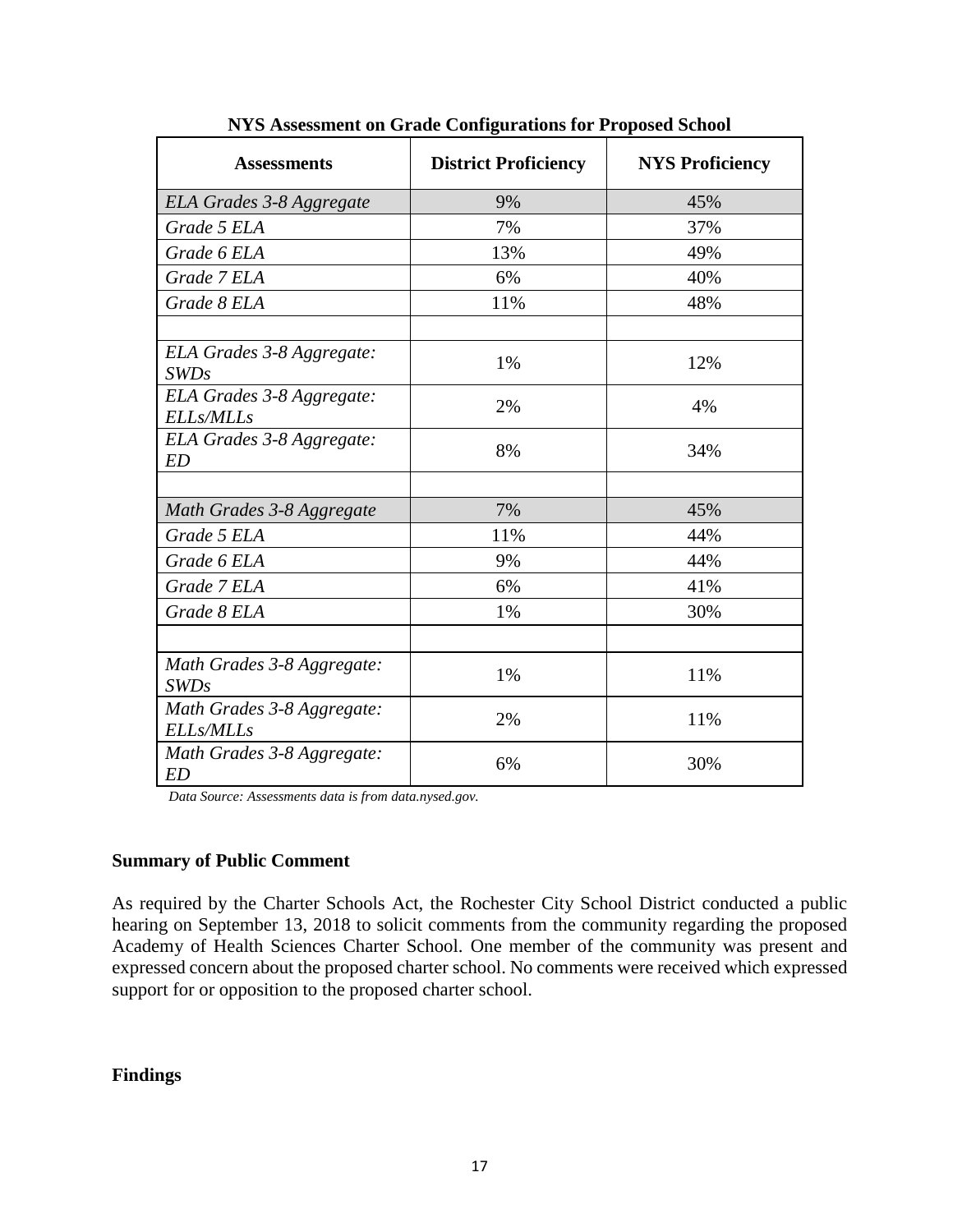Based on the comprehensive review of the application and of the applicant, founding group, and proposed board of trustees, the Department makes the following findings:

- 1. The charter school described in the application meets the requirements of Article 56 of the Education Law (as amended) and other applicable laws, rules, and regulations.<sup>11</sup> This finding is based on the following, among other things:
	- The applicant has included in the application the information required by Education Law  $§2851(2).$
	- The proposed charter school would meet or exceed enrollment and retention targets, as prescribed by the NYS Board of Regents, $12$  of students with disabilities, English language learners, and students who are eligible applicants for the federal free and reduced-price lunch program as required by Education Law §2852(9-a)(b)(i).
	- The applicant has conducted public outreach to solicit community input regarding the proposed charter school and to address comments received from the impacted community concerning the educational and programmatic needs of students in conformity with Education Law subdivision 2852(9-a)(b)(ii).
- 2. The applicant has demonstrated the ability to operate the proposed charter school in an educationally and fiscally sound manner.<sup>13</sup> This finding is based on the following, among other things:
	- i. The presentation in the application of a sound description of key features that are core to the school's overall design, and which rigorously addresses the criteria outlined in the Department's RFP in the areas of mission; key design elements; enrollment, recruitment and retention; and community to be served.
	- ii. The presentation in the application of a sound educational plan, which rigorously addresses the criteria outlined in the Department's RFP in the areas of achievement goals; school schedule and calendar; curriculum and instruction; assessment; school culture and climate; and special student populations and related services.
	- iii. The presentation in the application of a sound organizational and fiscal plan, which rigorously addresses the criteria outlined in the Department's RFP in the areas of founding group capacity; board of trustees and governance; management and staffing; evaluation; professional development; facilities; insurance; health, food and transportation services; family and community involvement; financial management; budget and cash flow; pre-opening plan; and dissolution plan.
	- iv. An understanding of the New York State Charter Schools Act, and the skill, will and capacity to successfully launch and operate a high-quality public charter school.

<sup>&</sup>lt;sup>11</sup> Education Law  $\S 2852(2)(a)$ .

 $12$  Note, the data upon which to base the enrollment and retention targets mandated by the amendments to the Act was not available at the time the statute mandated the RFP be issued. As a result, the Department evaluated the plans for student enrollment, recruitment, and retention plans of each class of student referenced in the amendments to the Act such that the Department could make the determination that the applicant would meet or exceed the enrollment and retention targets when developed. During the first year of the charter term, the Department will develop such targets and incorporate these targets into the school's charter agreement performance expectations.

 $13$  Education Law §2852(2)(b).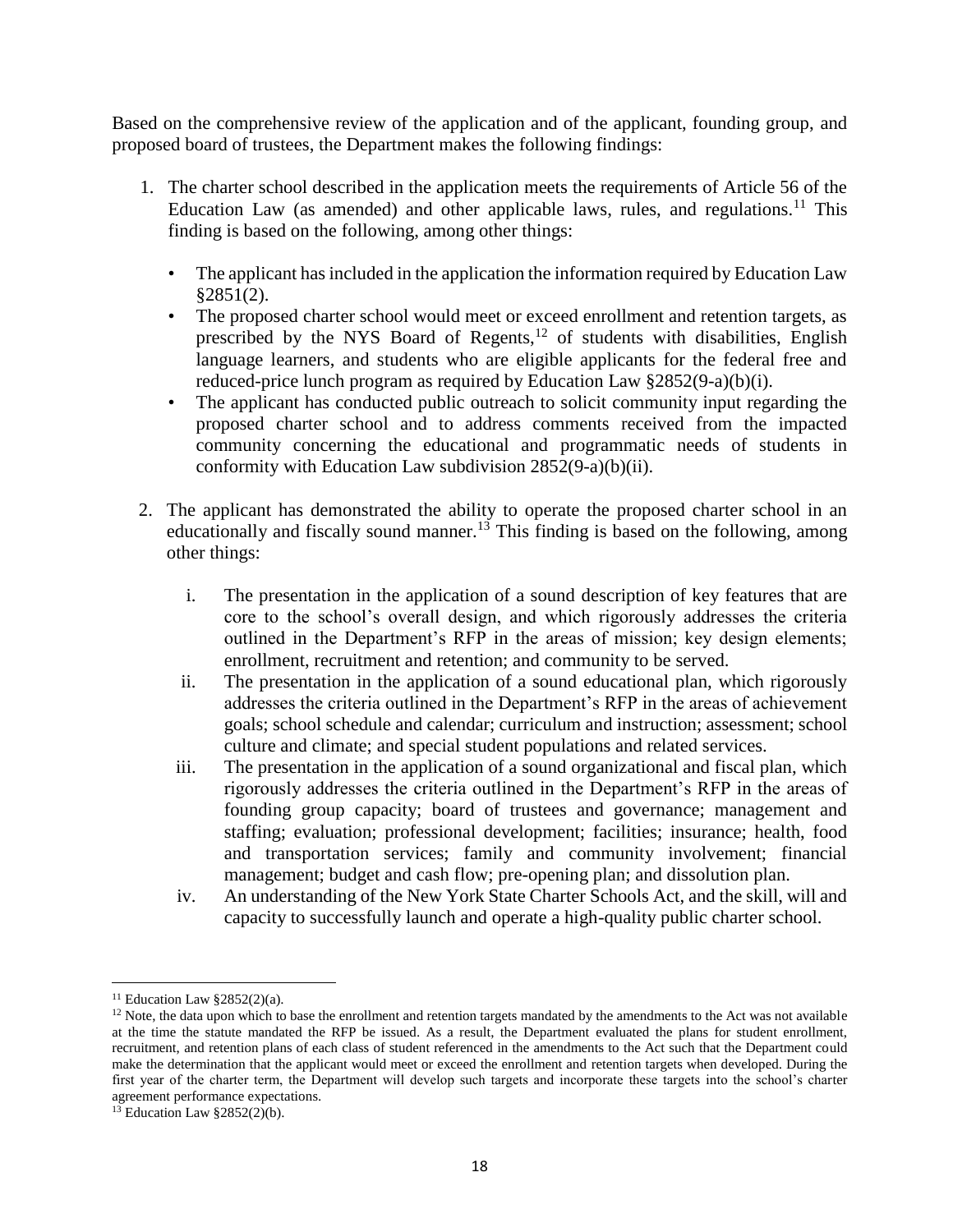3. Granting the proposed charter is likely to improve student learning and achievement, will materially further the purposes of the  $Act^{14}$  and will have a significant educational benefit to the students expected to attend the charter school.<sup>15</sup> This finding is based on the totality of the information presented in the application and during the application review process, as summarized in this document.

#### **Recommendation**

Based on the Department's review and findings, the New York State Education Department recommends that the New York State Board of Regents approve the proposal to establish the Academy of Health Sciences Charter School to open in 2019 in Rochester, New York.

 $14$  Education Law §2852(2)(c).

<sup>&</sup>lt;sup>15</sup> As applicable pursuant to Education Law  $§2852(2)(d)$ .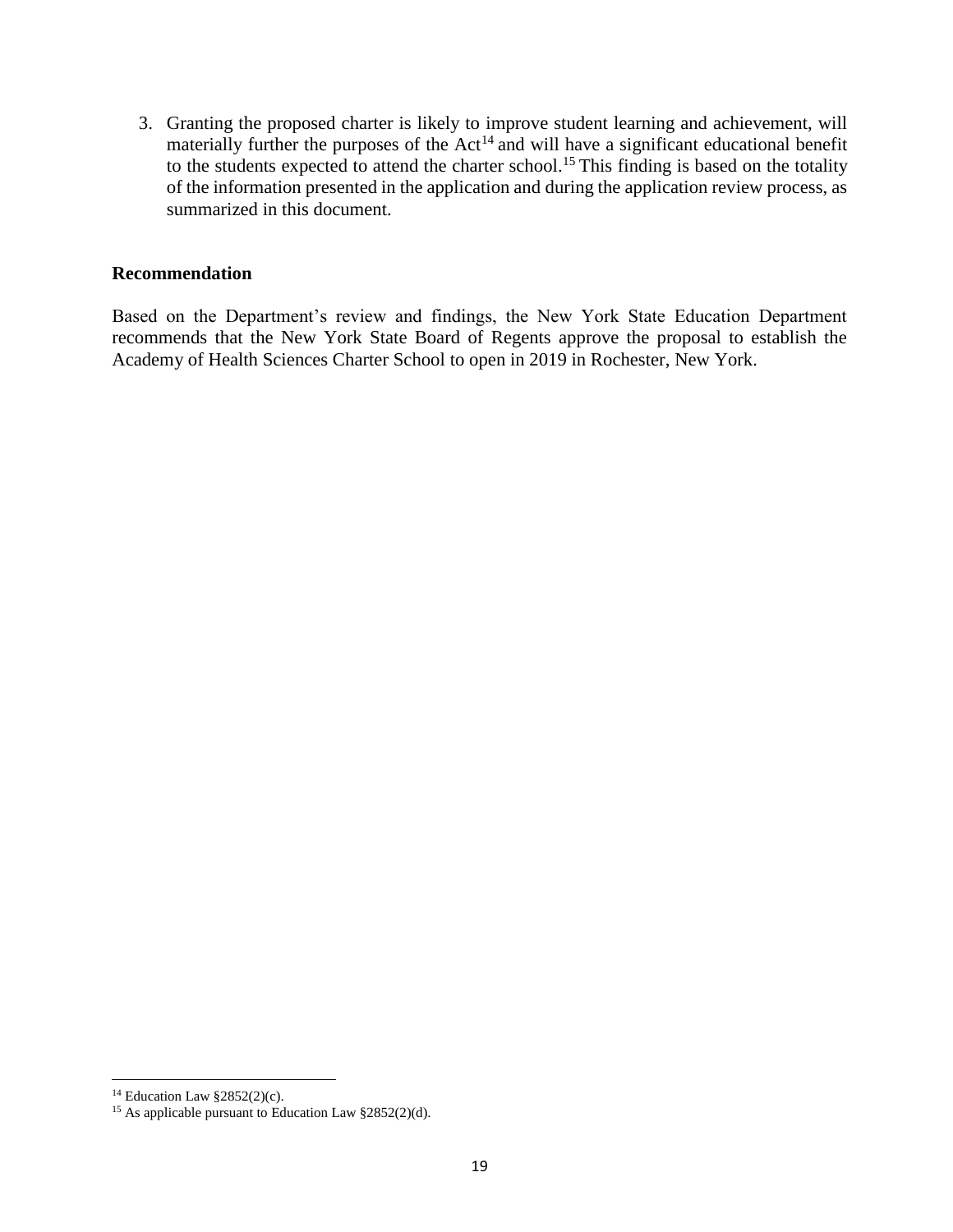Attachment C



# New York State Education Department Charter School Office

Charter School Application Summary, Findings and Recommendation

Application in response to the New York State Education Department 2018 Round 2 Request for Proposals to Establish the Proposed Charter School Authorized by the Board of Regents:

## **AECI II: NYC Charter High School for Computer Engineering and Innovation**

November 2018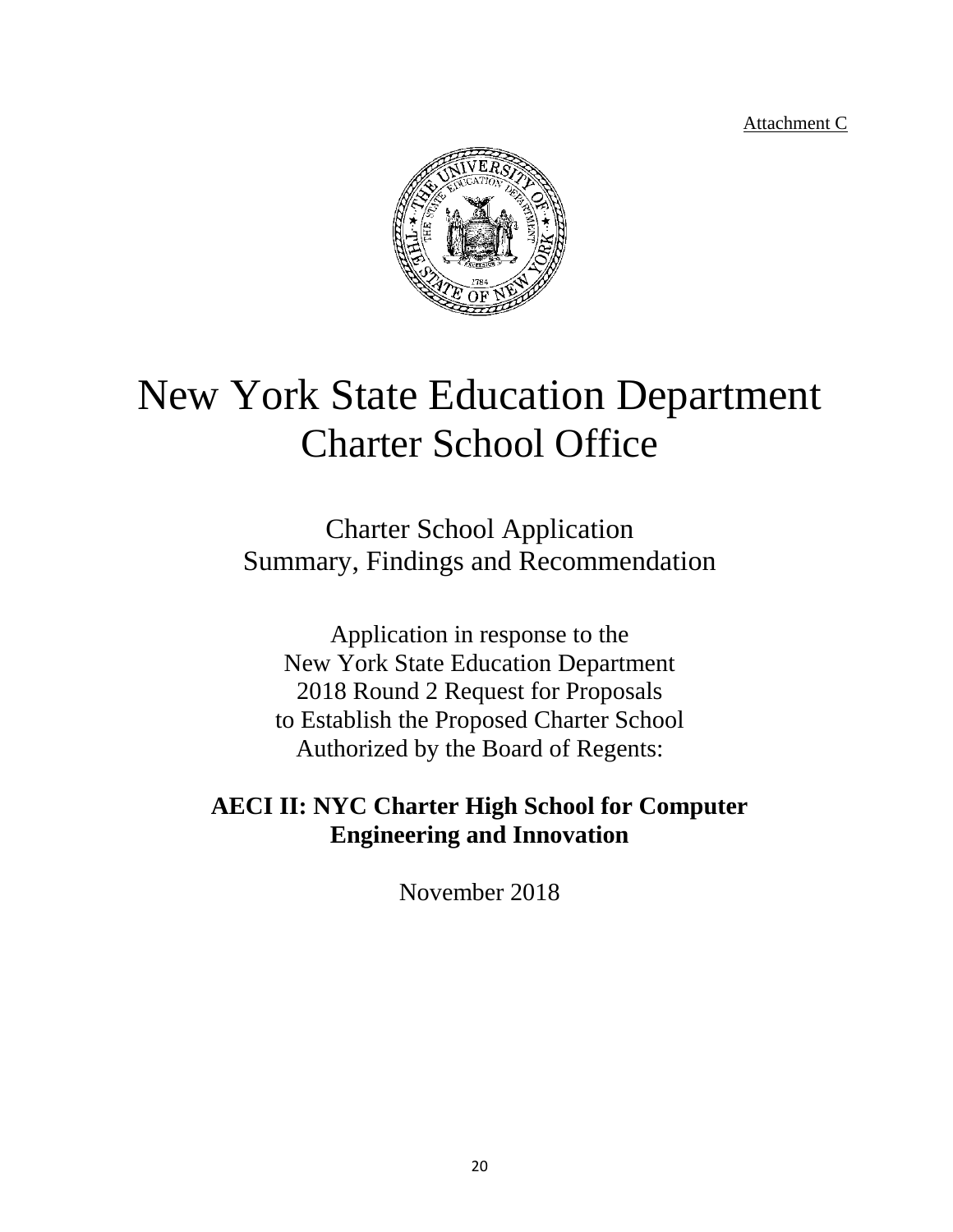| <b>Name of Charter School</b>                                                  | <b>AECI II: NYC CHS for Computer Engineering and Innovation</b>                                                                                                                                                                                                                                    |  |  |
|--------------------------------------------------------------------------------|----------------------------------------------------------------------------------------------------------------------------------------------------------------------------------------------------------------------------------------------------------------------------------------------------|--|--|
| <b>Lead Applicant(s)</b>                                                       | Carlo Schiattarella                                                                                                                                                                                                                                                                                |  |  |
| <b>District of Location</b>                                                    | NYC CSD 7 (the Bronx)                                                                                                                                                                                                                                                                              |  |  |
| <b>Opening Date</b>                                                            | <b>Fall 2019</b>                                                                                                                                                                                                                                                                                   |  |  |
| <b>Projected Charter Term</b>                                                  | September 3, 2019 – June 30, 2024                                                                                                                                                                                                                                                                  |  |  |
| <b>Management Company</b>                                                      | None                                                                                                                                                                                                                                                                                               |  |  |
| <b>Partners</b>                                                                | None                                                                                                                                                                                                                                                                                               |  |  |
| <b>Proposed Facility</b>                                                       | <b>Private Space</b>                                                                                                                                                                                                                                                                               |  |  |
| <b>Projected Grade</b><br><b>Span/Enrollment during</b><br><b>Charter Term</b> | Year 1 (SY 2019-20): 9/125<br>Year 2 (SY 2020-21): 9-10/249<br>Year 3 (SY 2021-22): 9-11/375<br>Year 4 (SY 2022-23): 9-12/500<br>Year 5 (SY 2023-24): 9-12/500                                                                                                                                     |  |  |
| <b>Planned Grade Span</b><br><b>(beyond Initial Charter</b><br>$Term)^{16}$    | None                                                                                                                                                                                                                                                                                               |  |  |
| <b>Mission Statement</b>                                                       | AECI II: NYC Charter High School for Computer Engineering $\&$<br>Innovation ("AECI II") will create an integrated, rigorous<br>academic program that provides students with the necessary<br>skills, knowledge and practical experience to pursue college and<br>careers in Computer Engineering. |  |  |

#### **Table 1: Summary of the Proposed School**

AECI II: The New York City Charter High School for Computer Engineering and Innovation ("AECI II") is a proposed replication of the successful New York City Department of Education-Chancellor-authorized New York City Charter High School for Architecture, Engineering and Construction Industries (AECI I). AECI I focuses on architecture, engineering and construction industries that has successfully served students in the South Bronx since 2008. This proposed school will create an integrated, rigorous academic program that provides students with the necessary skills, knowledge and practical experience to pursue college and a career in computer engineering. AECI II will emphasize science and math proficiency, effective communication and critical

<sup>&</sup>lt;sup>16</sup> The charter school will need to request a subsequent material charter revision in order to serve grade levels beyond those authorized during their initial charter term.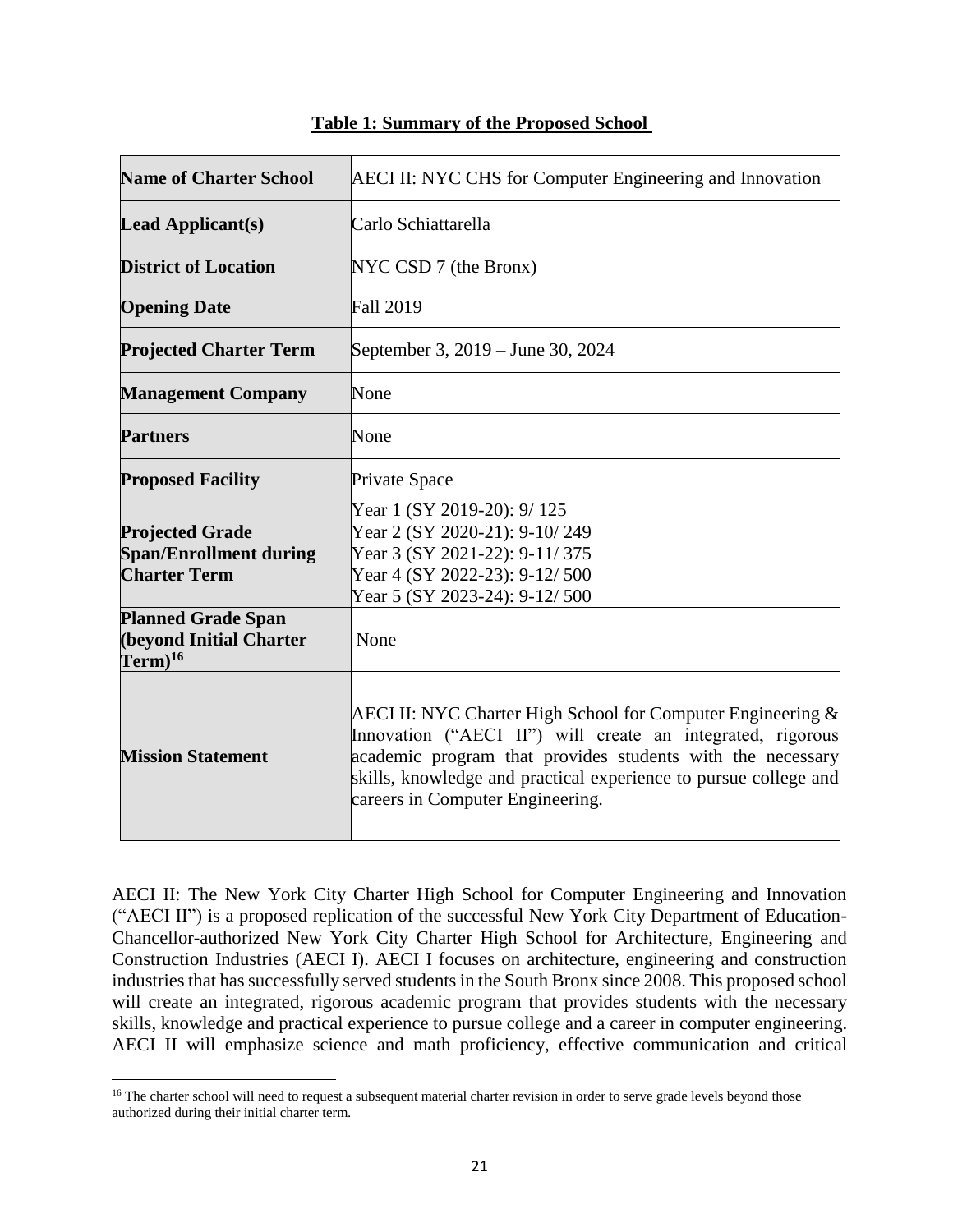thinking skills through a standards-based core curriculum. AECI II will promote career opportunities in computer engineering and innovation (e.g. design and development of electronics, computer hardware and software, and applications) through a program of rigorous coursework, which includes opportunities for project-based learning and apprenticeships through collaboration with industry partners and post-secondary institutions.

AECI II will share a similar instructional model with AECI I. In 2017, AECI I dramatically outperformed the district it is located in by graduating 96.5% of its students within four years and was recognized in the *US News & World Report National Rankings* for students' college readiness and performance on state tests.

## **Key Design Elements**

The key design elements for AECI II: NYC CHS for Computer Engineering and Innovation are:

- *Computer Engineering and Innovation*. AECI II will emphasize science and math proficiency, effective communication, and critical thinking skills through a standards-based core curriculum. Students will explore careers, skills, knowledge, and practical experiences leading to college and a career in the computer engineering industry. Students will be creators of technology rather than just consumers, engage in real world technological challenges, and gain skills that are specific to computer engineering and innovation that culminate in industry standard certifications.
- *Strong Academic Foundations*. AECI II will help students accelerate learning quickly and establish the strong academic foundation necessary for long-term success. In 9th grade, all students will engage in double periods of English and math. A special bell schedule will allow students who need additional instructional time to receive an additional 90 minutes each week in small group tutoring with teachers. AECI II will offer a Saturday Academy that meets at least 20 times per year (more than 100 hours) for students who need additional academic support.
- *Instructional Excellence.* AECI II will offer a comprehensive human capital management program that includes intense recruitment of top-quality educators and continuous professional growth opportunities through partnerships with Columbia University Teachers' College, TEQ, LSA Learning and Lead On and other professional organizations. AECI II teachers will have time in their daily schedules to engage in both content and gradelevel professional learning and engage in reflective practices. AECI II will offer a career ladder for teachers that rewards growth and success with increased compensation and professional responsibilities. Toward that goal, AECI II leadership will conduct frequent observations, provide timely and meaningful teacher feedback, assign mentors to new teachers, and provide coaches to support teachers in specific areas of growth.
- *Project-based Learning Classrooms*. AECI II will promote academic rigor, emphasizing critical thinking and problem solving through a project-based learning instructional program. Students will "learn by doing." AECI II will limit class size and maintain 60-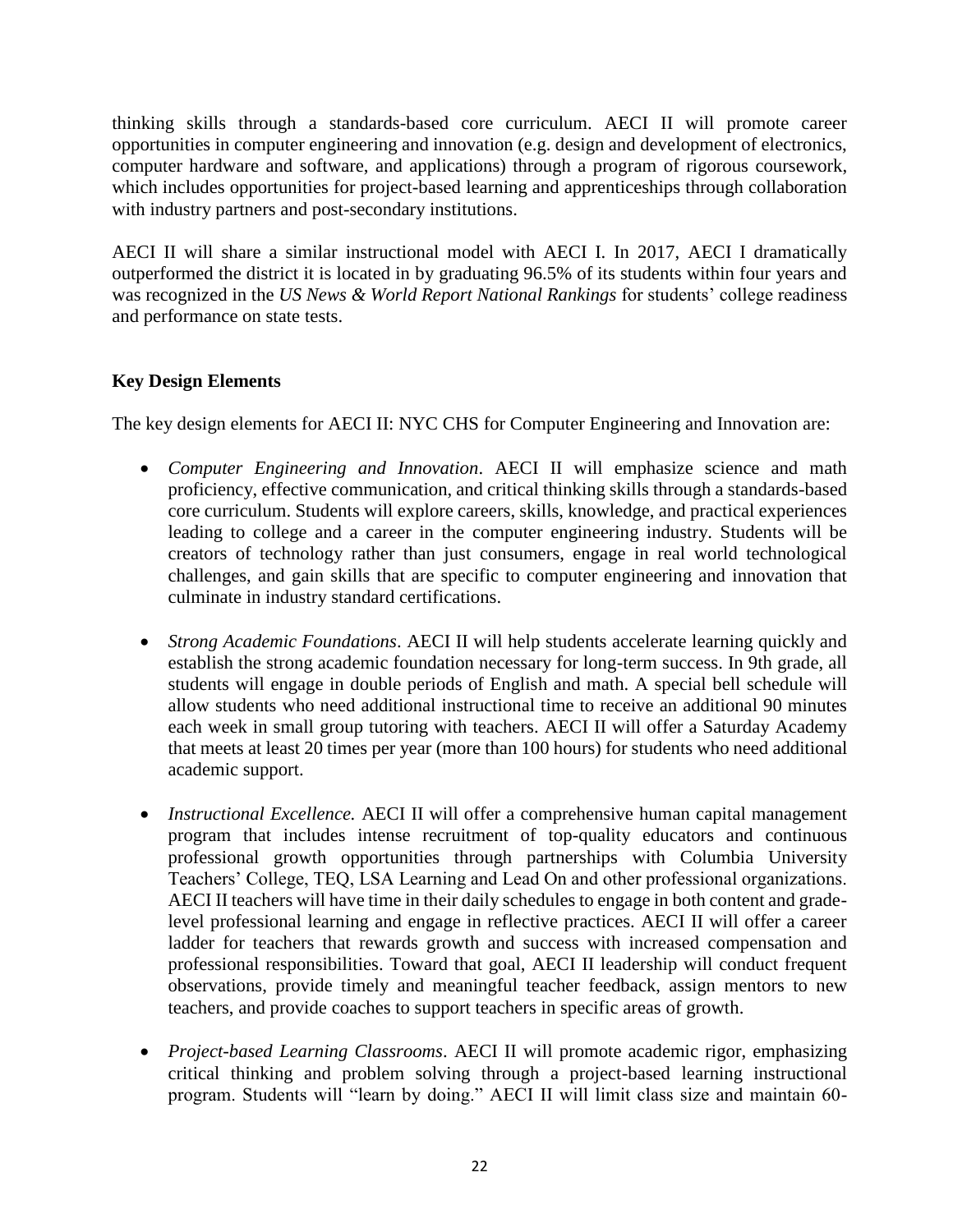minute class sessions (with double periods for incoming freshman in English and math). Classrooms will be designed to foster peer-to-peer collaboration and engage in use of technology (e.g. interactive whiteboards in all classrooms, use of Chromebooks, laptops, and TI Inspire Calculators).

- *Support for the Whole Student*. AECI II will provide each student with a full range of supports to evolve into a young scholar and professional capable of success in both college and career. A guidance counselor will be assigned to each cohort of new 9th grade students and remain with that cohort of students through graduation, serving as the central point of contact between student, parents, teachers and the administration, and who will secure resources and support to meet the unique needs of each student. AECI II will maintain a social worker to help students address socio-emotional development.
- *Development of Young Professionals with Core Values*. Students will engage in projectbased learning experiences that integrate "real world" applications of academic skills, require effective peer-to-peer collaboration, culminating in public presentations, and allow for reflective learning and skill development. Students will engage in internships where they can gain on-the-job experience and apply their academic skills in authentic professional situations. The AECI II community will support students in learning and upholding the core values of Perseverance, Achievement, Integrity, and Respect.
- *Intensive College Readiness Preparation*. Each student will be assigned to a college advisor who will facilitate daily college advisories and hands-on support for all students to: identify target colleges/universities and attend college fairs and trips; support the completion of college applications including SAT/ACT preparation and financial aid applications. AECI II will offer dual-enrolled college credit classes through existing partnerships with several institutions of higher education.
- *Data-Informed Teaching & Learning*. AECI II will support teachers and students to use data to inform teaching and learning. Teachers will use assessments to set benchmarks, measure student growth, make overall instructional course corrections, individualize instruction to meet specific students' needs, and provide regular feedback to students to help students understand what they need to do to improve their work. Continuous improvement through data-informed teaching and learning will guide all members of the AECI II community.
- *Distributed Leadership*. AECI II will use a distributed leadership approach that focuses on shared tasks, activities and processes among staff rather than hierarchies and positions/titles. Leadership Teams will cluster around the core components of an effective schoolinstruction, curriculum, a culture of learning and professionalism, operations, studentteacher-parent relations, and accountability.
- *A Positive Culture of High Expectations and Mutual Respect.* The AECI II school leader will consistently articulate a coherent vision for school culture and climate-positive practices that promote a growth mindset (Carol Dweck, 2007) as well as academic and social learning while valuing student diversity. AECI II will prioritize faculty diversity to create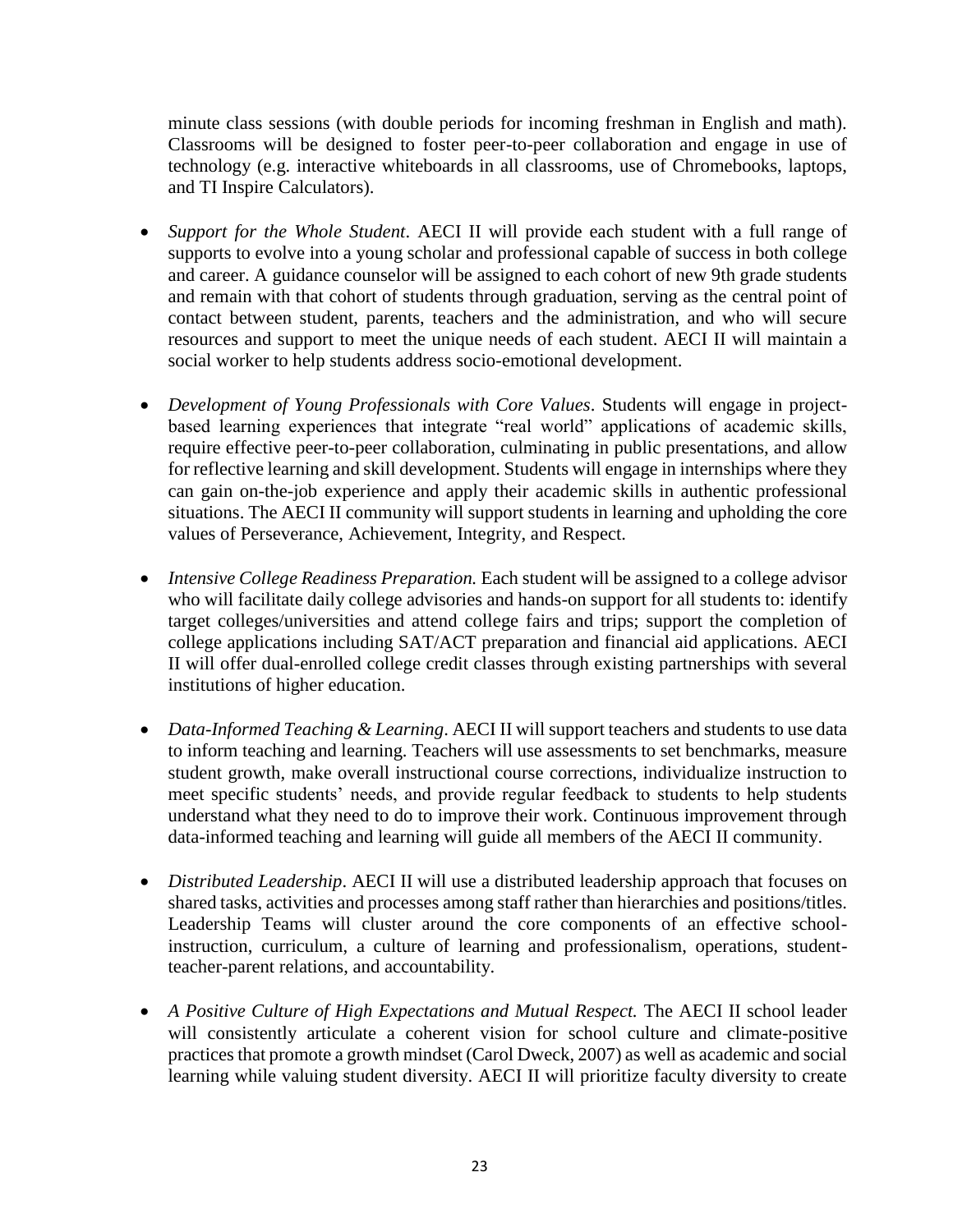and develop a well-rounded staff that is uniquely capable of supporting AECI II students' needs and strengths.

## **Education Plan**

AECI II is committed to providing a diverse student community in an integrated, rigorous academic environment the necessary skills, knowledge and practical experiences necessary to pursue college and/or a career in Computer Engineering using:

- **Theme-based Education** Infused across the curriculum and in specialty classes, internships and project-based learning, students will explore careers, skills, knowledge, and practical experiences leading to college and a career in the computer engineering industry.
- **Project-based Learning**  Through a project-based learning instructional program, students will "learn by doing" and engage in "real world" applications of academic skills which reenforce effective peer-to-peer collaboration, public presentations, and reflective learning.
- **Inclusive Learning Environments** The use of Integrated Co-Teaching (ICT) promotes a culture of inclusive learning where students of all abilities and background are held to high expectations and provided the same opportunities to learn and excel.
- **Transitioning Students to High School – Building Strong Foundations**  AECI II intends to establish a strong academic foundation necessary for students to accelerate learning quickly and for long-term success.
- **Intensive College & Career Readiness Preparation** Students will be assigned to a college advisor who will facilitate daily college advisories and hands-on support for all students to support their preparation to attend and graduate from quality higher education programs. Students will partake in internships which will allow them to apply their academic skills in an authentic professional situation.

All classrooms will be print and literacy rich and focus on vocabulary not only in the ELA classroom but in all content areas. The ELA curriculum will be an inquiry-based language arts program that combines interpretive discussion and activities with outstanding literature to help all students learn to read for meaning and think critically. The ELA writing curriculum will be writer's workshops. All students will also have at least 30 minutes of independent, silent reading per day in one of their classes.

The math program will be consistent and aligned with the New York State Next Generation Learning Standards. Grade 9 students will receive two periods of math to support the utilization of skills in problem solving and math application with an emphasis on student thinking and writing. Algebra and math concepts will be offered during the Grade 9 double math period; Geometry will be offered to students who complete the Algebra I course; Algebra II will be offered to students who complete Algebra I and Geometry and pass the Regents in both courses; Pre-Calculus will be offered to students who successfully completed Algebra II and passed the Regents exam; students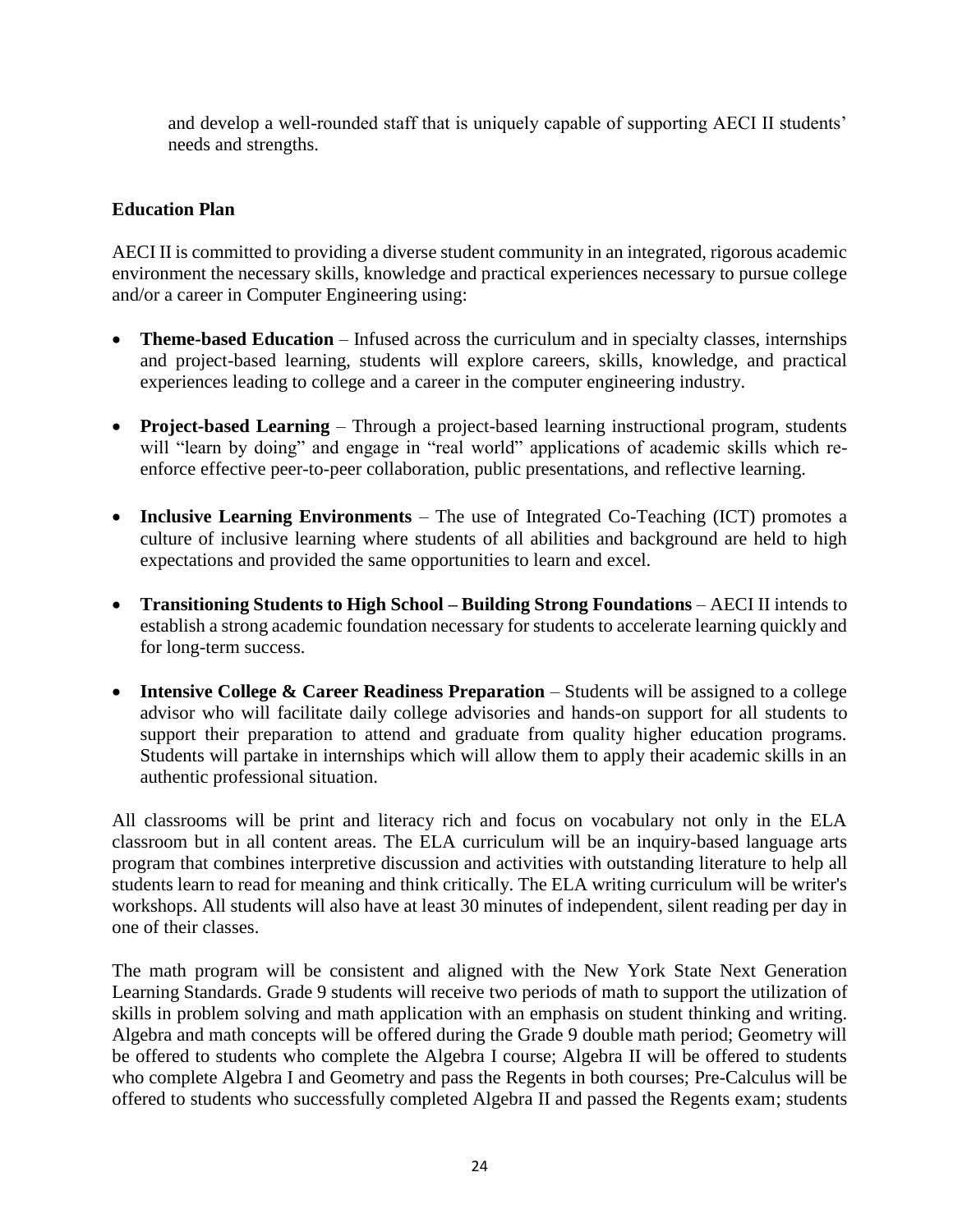can elect to take Pre-calculus, Statistics and other courses designed by the school. A variety of support classes and tutorial services are provided for students. Teachers will infuse computer engineering and innovation related concepts into economics, finance, and statistics to further engage students.

The computer engineering core class each year will follow the "All Aspects of the Industry" (AAI) approach to teach themed elective courses and provide a framework for students to allow students to become familiar with several facets of the computer engineering industries. The following four courses would form the new, integrated career education course of study: Grade 9: Introduction to Microsoft Applications and MOS Certification; Grade 10: Introduction to Computer Science Principles; Grade 11: Introduction to Pre-engineering; and Grade 12: AP Computer Science. AECI II will explore certification as a CTE program with NYSED.

## **School culture**

AECI II will develop a school culture where everyone—students, parents, teachers, staff and school leaders—are deeply committed to the students' success which means that students are prepared academically, socially and emotionally for long-term success in school and life. AECI II will provide students with a holistic educational experience that includes helping them develop the "soft skills" they will need to be successful in college and careers.

AECI II will build school culture by implementing School-Wide Positive Behavioral Interventions and Supports (SW-PBIS) that, like the Response to Intervention model for academic challenges, takes a tiered approach to addressing student behavioral needs.

AECI II will help support student socio-emotional development using ScholarCentric, a researchvalidated predictive assessment that identifies which students are at risk and why; research-based curricula that guides students to understand the importance of education and set attainable goals; and comprehensive professional development resources. AECI II will establish school-wide restorative practices to improve relationships among all members of the learning environment students, teachers, administrators, parents.

#### **Special Populations and Related Services**

AECI II will implement a comprehensive student support system to ensure all students, including Students with Disabilities (SWDs), English Language Learners (ELLs), homeless students, and gifted and talented students, thrive in an academically rigorous environment. This system will ensure that individual student needs and goals in students' Individual Education Programs (IEPs) and 504 plans are met with fidelity as the school is committed to equipping all students with the academic and character foundation needed for future success.

A Special Education Coordinator and special education teachers will provide consultation and support to classroom teachers, work in the general education classrooms with special education students individually and in small groups, provide resource room services and serve as special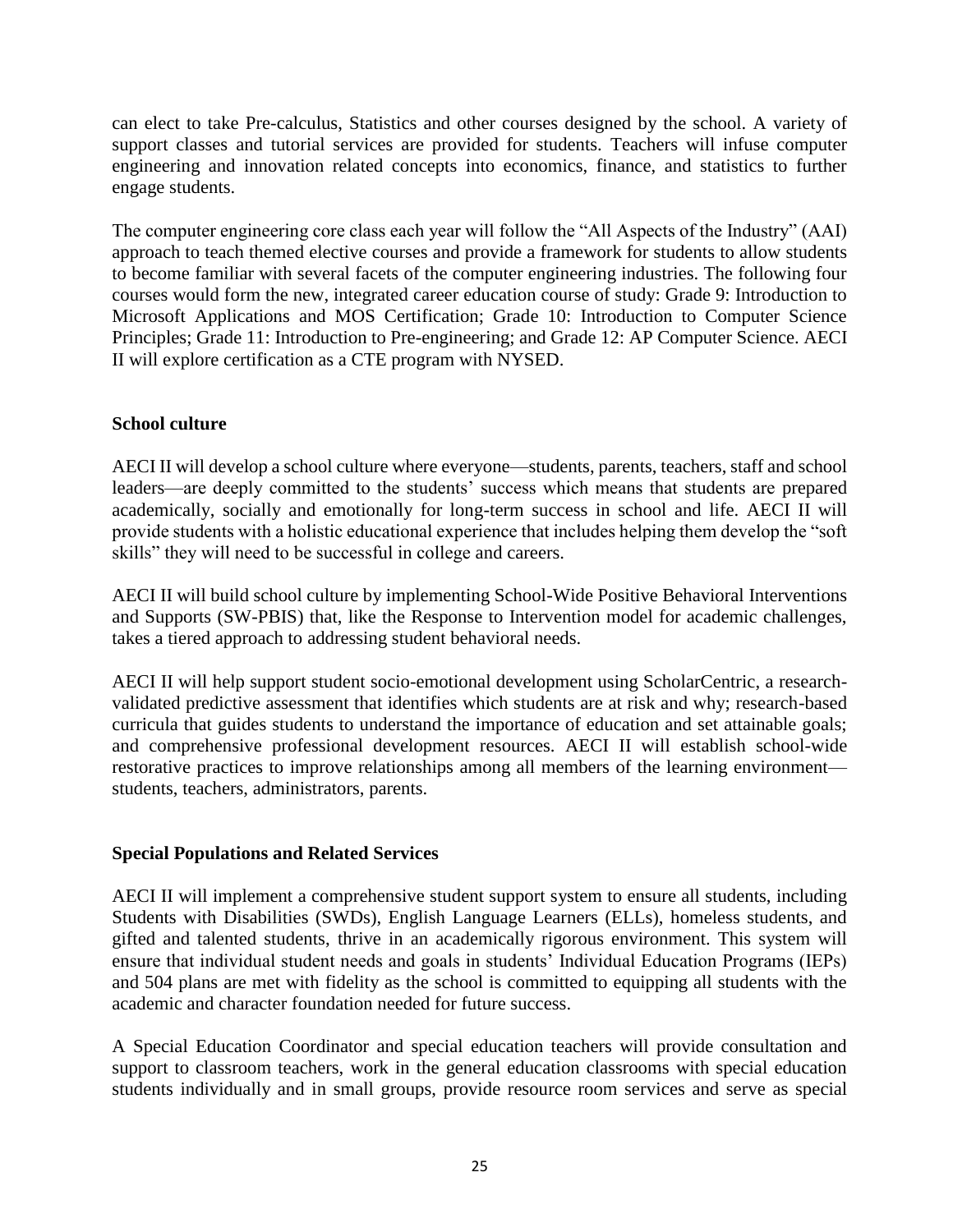education consultants to the overall school community. Teachers will participate in on-going training to ensure their understanding of the student's needs and their responsibilities related to the student's IEP.

The school will hire a full-time ESL Specialist to lead the development of cross-disciplinary school wide teams that include specialists, content-area teachers, counselors and other key staff. These teams will have a common planning period where they can align curriculum, integrate cross-content projects, identify, address and monitor student issues and progress. In addition, all Grade 9 students will have a double period of ELA for the first year at the school and the ESL specialist will join the classroom through the ICT approach to help ELLs/MLLs learn the specialized language of each academic subject area as well as academic cohesion words and phrases and specialized academic process words. This holistic approach to educating ELLs/MLLs, coupled with culturally responsive pedagogy, will help to retain students and prepare them for long-term academic success.

AECI II will utilize an ESL model in which all content area instruction is delivered in English, and plan to provide "push-in" ESL support during the regular day to assist students in English language acquisition. ELL students will receive the same academic content as general education students. All instruction will be in English and the level of English used for instruction—both verbal and written—will be modified appropriately for any ELL student. Students will be encouraged and supported to use and develop their primary language skills while learning English. Classroom teachers and administrators will participate in training on effectively communicating with students designated as ELLs/MLLs.

Teachers, in consultation with the Special Education Coordinator and ESL Specialist, will be able to differentiate instruction for all students through the AECI II project-based learning approach. As students set their individual learning goals for specific projects, teachers will encourage them to continue to accelerate their learning and ensure that students have the content instruction, resources and materials necessary to achieve advanced goals. In addition, AECI II will provide honors classes across all grade levels that are accessible for all students, advanced placement courses, as well as opportunities for students to take dual-enrolled high school-college courses through Syracuse University's SUPA program and/or partnerships with CUNY colleges.

#### **Recruitment and Retention**

The two key components of AECI II's proposed mission are: 1) to prepare students for college and career success; and 2) engage students in the field of computer engineering.

#### Students identified in the mission

*Recruitment:* AECI II will leverage the academic success of AECI I. AECI II will form partnerships with the City College Grove School of Engineering and develop a leading-edge curriculum in computer engineering that aligned with college-level curricula so that all students can graduate and transition successfully to higher education programs in the field. AECI II will engage students and families at local middle schools, advertise in the predominant languages of the community via social media that targets zip codes in the South Bronx, hold open house/information sessions where parents and students can meet school leaders (principal and Board members) as well as observe how the shared key design elements are currently being implemented.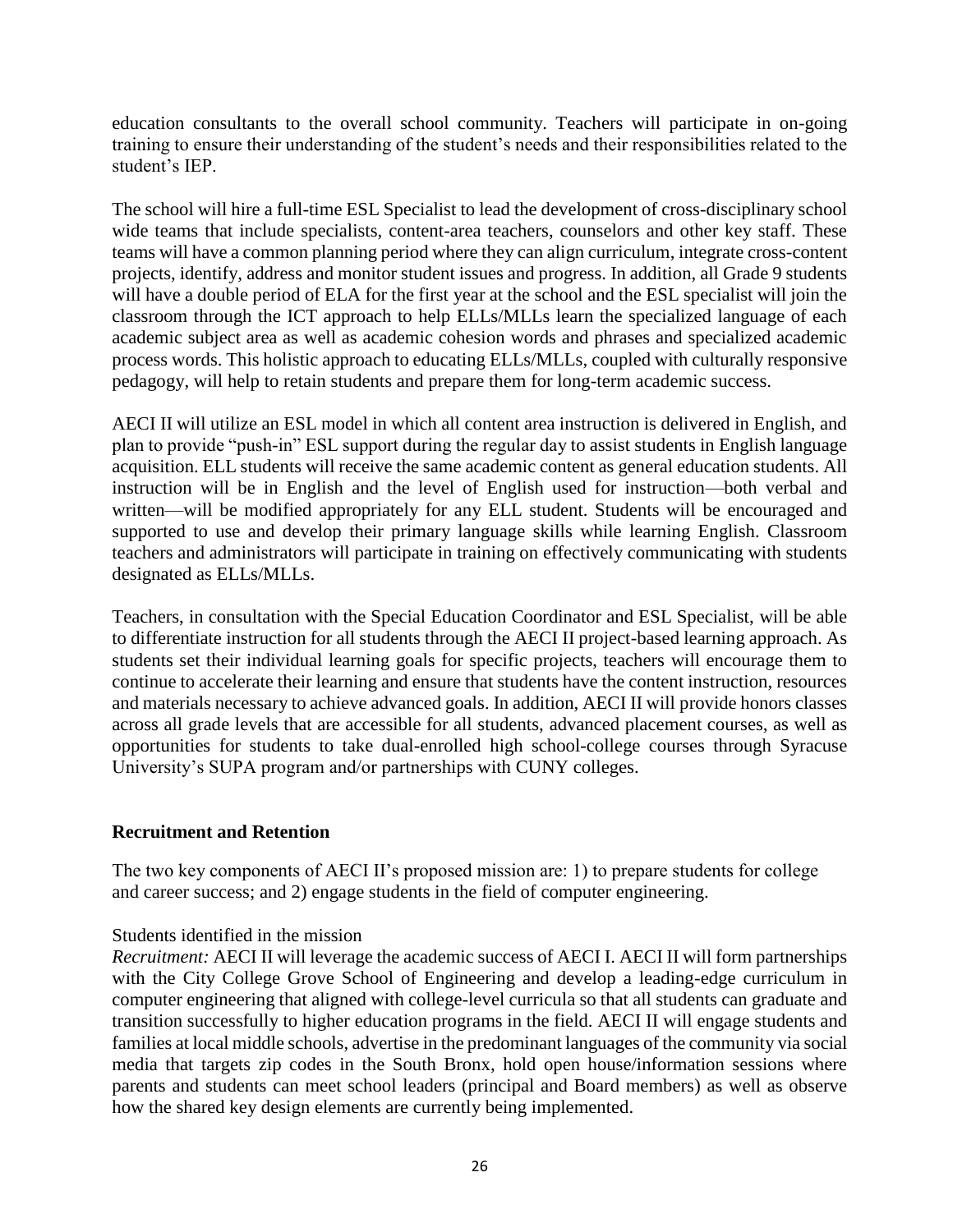*Retention:* All incoming 9<sup>th</sup> grade students will participate in an August orientation/transition to high school program. Throughout the school year, each student will meet in Advisory twice a week (45 minutes each session) with the social worker and school counselors. A guidance counselor per grade, plus one college counselor, and a social worker will help to identify students' social emotional/wellness needs. Students will visit college campuses in  $9<sup>th</sup>$  grade and attend an annual onsite college fair and offsite larger college fairs. Computer engineering professionals will visit the school regularly to discuss the wide range of career opportunities.

#### Students with Disabilities:

The school will work with the local Committee on Special Education (CSE) to ensure that all students with disabilities receive a free and appropriate public education (FAPE) in the least restrictive environment (LRE). *Recruitmen*t: AECI II will follow similar strategies used by AECI I to recruit students with disabilities (SWDs), which won a bronze medal from US News and World Report in 2017 for its success in recruiting, retaining and graduating SWDs (Currently, AECI I enrolls SWDs at a rate of 23 percentage points above the citywide average). During open houses and informational sessions, AECI II will promote success with SWDs at AECI I, signaling to parents that the school welcomes all students.

*Retention:* AECI II will use the ICT model which allows SWDs to be educated with their peers, an important social development experience, particularly at the high school level. ICT provides a direct means of special education service delivery that is neither stigmatizing nor isolating to special education students while allowing the students to receive the content expertise of the general educator and the disability expertise of the special educator.<sup>17</sup> By providing SWDs with as inclusive an educational program as possible, AECI II will meet the full needs of these students—academic, social and emotional—and increase the likelihood that they remain at the school.

#### English Language Learners

*Recruitment*: AECI II will continue its bilingual outreach efforts utilized to gain support for the proposed school, including distribution of all materials and web information in both English, Spanish, and other predominant languages of the community, holding open information and focus groups sessions in those languages, and utilizing parents of students enrolled in AECI I (where the ELL/MLL enrollment rate is currently 12%) to share their experiences at the "sister school" with parents and students in their primary language.

*Retention:* AECI II plans to hire a full-time ESL specialist who will lead development of crossdisciplinary school wide teams. These teams will have a common planning period. The goal of these teams is to provide continuity of support across the curriculum for ELLS. In addition, Grade 9 students will have a double period of ELA. For ELLs/MLLs, the ESL specialist will join the classroom through a "push-in" approach. The ESL specialist will also join content-area classrooms though this approach to help ELLs/MLLs learn the specialized language of each academic subject area, as well as academic cohesion words and phrases and specialized academic process words. This holistic approach to educating ELLs will help with retention and prepare them for long-term academic success.

 $\overline{a}$ <sup>17</sup> Weiss, Margaret and John Wills Lloyd (2002). "Congruence Between Roles and Actions of Secondary Special Educators in Co-Taught and Special Education Settings." *Journal of Special Education*, vol 36, no 2 (58-68).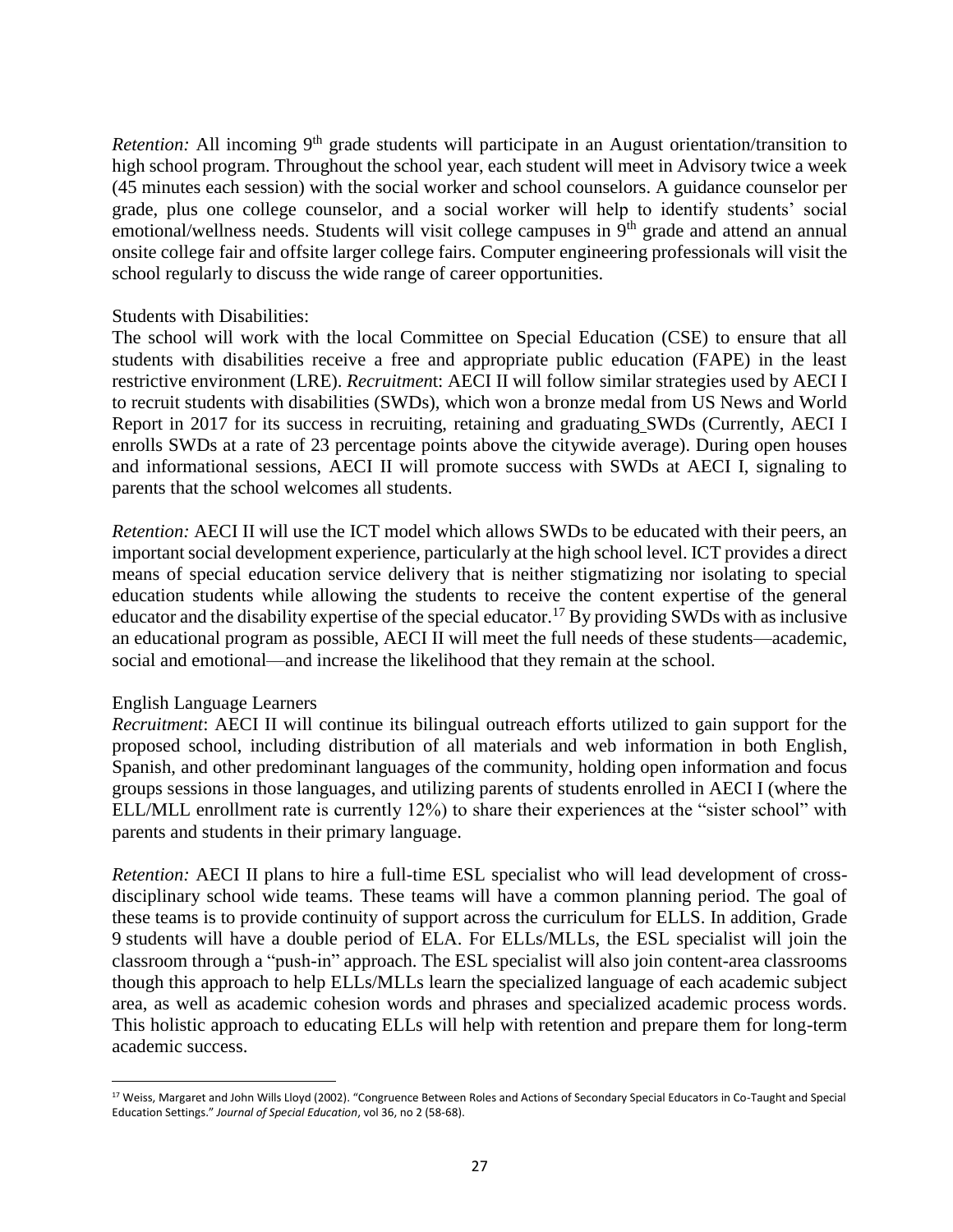#### Economically Disadvantaged Students

*Recruitment:* AECI II will actively recruit from the CSD 7 community to enroll the same or greater percentages of economically disadvantaged students (Currently, 93% of AECI I enrollment are economically disadvantaged students). All outreach efforts are spread across the district. No challenges in reaching economically disadvantaged students are anticipated.

*Retention:* AECI II will use several strategies that have proven effective for meeting the needs of economically disadvantaged students who face challenges with transition to high school, have unique social-emotional needs, and are typically under-exposed to visions and opportunities for long-term academic and career success.

#### **Community Outreach**

The applicant group carried out extensive outreach to the community, communicating with parents and citizens at multiple public meetings and events throughout the Bronx CSD 7 community. The AECI II planning team has conducted extensive outreach focused on gaining community input on the school's design. The team has collected over 558 petition signatures: 5,300 webpage constituents (370 unique visitors); 5,000 individuals reached via Facebook ads; and 130 input surveys from community members in CSD 7 and the target zip codes. Of the online signatures of support that were collected, 66% confirmed they will have grade-eligible children in the initial charter term. Outreach continues to various stakeholder groups to foster support from community leaders, healthcare organizations, business leaders, faith-based organizations, elected officials, and the philanthropic community.

#### **School Governance and Leadership**

The Board of Trustees includes the following individuals:

| <b>Proposed Board Member</b> | <b>Proposed Role on Board</b> |
|------------------------------|-------------------------------|
| Carlo Schiattarella          | <b>Board Chair</b>            |
| Irma Zardoya                 | <b>Proposed Member</b>        |
| <b>Derrick Spaulding</b>     | <b>Proposed Member</b>        |
| Paul Comrie                  | <b>Proposed Member</b>        |
| Ricardo Cosme Ruiz           | <b>Proposed Member</b>        |

#### **Facility**

The applicant group is working with a New York City-based commercial real estate broker to identify and secure potential facilities, including exploring build-to suite, new construction opportunities.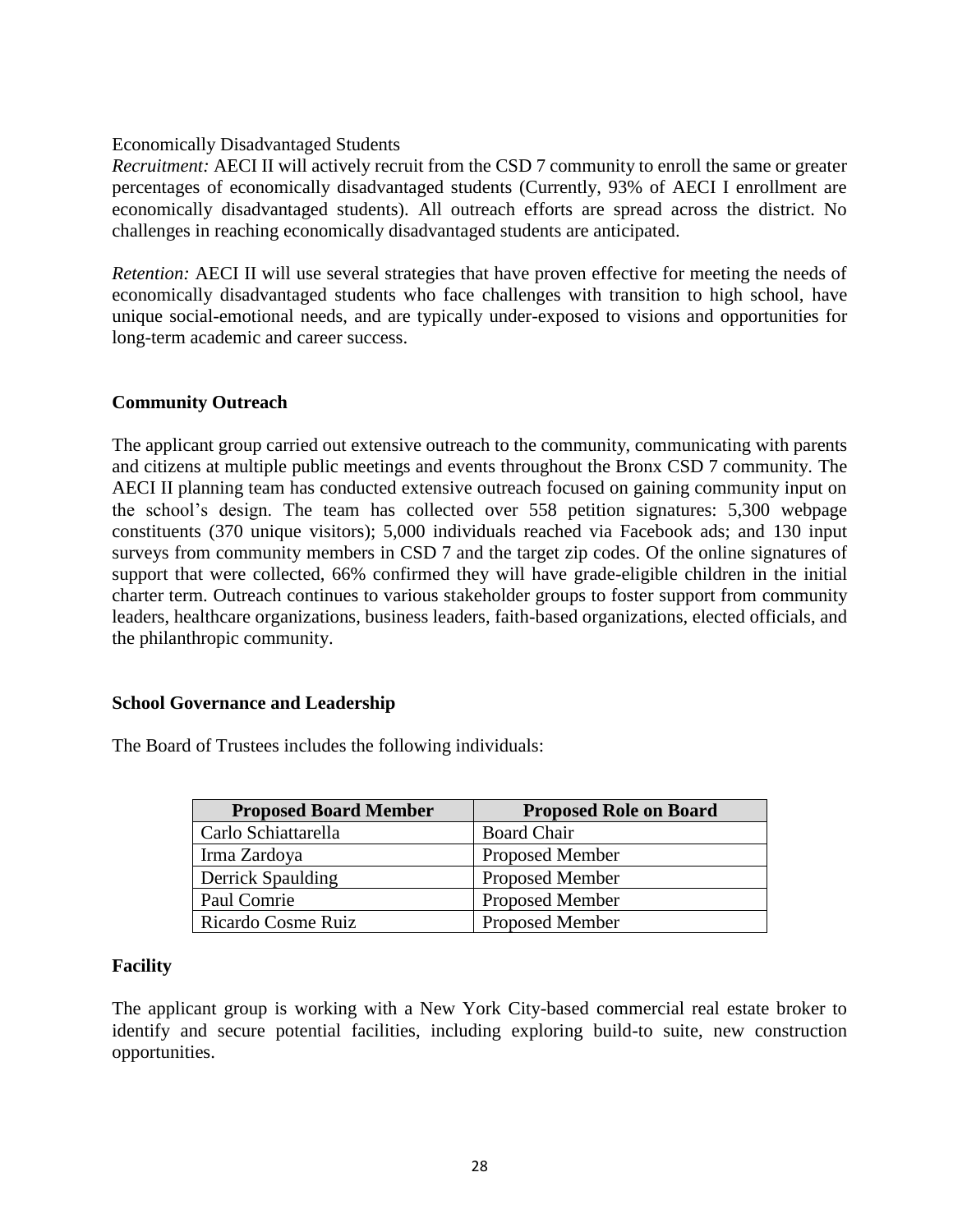#### **Technical Modifications**

For applicant groups recommended to the Board of Regents for authorization, NYSED may require that applicant groups make technical modifications to their applications following the Capacity Interviews. Such requests are made to technically align the information contained in the Full Application with the NYSED initial charter agreement template and/or comply with relevant laws and regulations. Other than modifications of a technical nature as determined by the Department, applicants are not given the opportunity to substantially revise or augment their application once it has been submitted. The applicant group was sent technical modifications by NYSED. The applicant group agreed to these technical modifications and the charter of the school, if approved by the Board of Regents, shall incorporate such changes.

#### **Projected Fiscal and Programmatic Impact on District of Location**

The applicant group provided an analysis of the fiscal and programmatic impact of the proposed school on public and non-public schools in NYC CSD 7, indicating that the fiscal impact of the AECI II on the district of location is expected to be nominal. This analysis is summarized below in Table 2.

| Year    | Number of              | <b>Charter</b>     | <b>Total</b>      | <b>Estimated</b>  | <b>Total</b>     | <b>Total District</b> | Projected        |
|---------|------------------------|--------------------|-------------------|-------------------|------------------|-----------------------|------------------|
|         | <b>Enrolled</b>        | <b>School</b>      | <b>Charter</b>    | <b>Additional</b> | <b>Projected</b> | <b>General Fund</b>   | <b>Impact on</b> |
|         | Students <sup>19</sup> | <b>Basic Per</b>   | <b>School Per</b> | Costs to          | <b>Funding</b>   | Budget <sup>22</sup>  | <b>District</b>  |
|         |                        | <b>Pupil</b>       | <b>Pupil Cost</b> | District (e.g.    | from             |                       | <b>Budget</b>    |
|         |                        | <b>Tuition</b>     | to District       | <b>SPED</b>       | <b>District</b>  |                       |                  |
|         |                        | Rate <sup>20</sup> |                   | funds) $^{21}$    |                  |                       |                  |
| 2019-20 | 100                    | \$15,552           | \$1.912.922       | \$330,625         | \$2,243,547      | \$24,300,000,000      | .00923 %         |
| 2020-21 | 249                    | \$15,772           | \$3,864,103       | \$681,493         | \$4.545.596      | \$24,300,000,000      | .01870 %         |
| 2021-22 | 375                    | \$15,908           | \$5,854,115       | \$1,032,462       | \$6,886,577      | \$24,300,000,000      | .02833 %         |
| 2022-23 | 500                    | \$16,089           | \$7,883,542       | \$1,390,382       | \$9,273,924      | \$24,300,000,000      | .03816 %         |
| 2023-24 | 500                    | \$16,250           | \$7,962,378       | \$1,404,286       | \$9,366,664      | \$24,300,000,000      | .03854 %         |

**Table 2: Projected Fiscal Impact Upon District of Location, 2019-20 to 2023-24<sup>18</sup> Projected Fiscal Impact upon District of Location**

The calculations above assume charter school basic tuition rates in the charter period (2019-20 through 2023-24) based on a trend analysis. To conservatively avoid underestimating the fiscal impact that the charter school will have on the district going forward, this model assumes no growth in the district's budget during the duration of the school's charter.<sup>23</sup>

<sup>&</sup>lt;sup>18</sup>To conservatively estimate the fiscal impact upon the district of location, maximum enrollment figures for each year were used.

<sup>&</sup>lt;sup>19</sup> Source: AECI II: NYC Charter High School for Computer Engineering and Innovation, August 2018

<sup>&</sup>lt;sup>20</sup> Source: [https://stateaid.nysed.gov/charter/html\\_docs/charter\\_1819\\_rates.htm](https://stateaid.nysed.gov/charter/html_docs/charter_1819_rates.htm) Base per pupil rates for FY19 with 1% increases each year after.

<sup>&</sup>lt;sup>21</sup> Source: AECI I historical SPED population is 17% of student body.

<sup>&</sup>lt;sup>22</sup> Source:<https://www.google.com/search?client=safari&rls=en&q=nycdoe+budget&ie=UTF-8&oe=UTF-8>

<sup>&</sup>lt;sup>23</sup> Additional notes: While the school has included other federal grants and/or funds that may flow through the district to be received by the school in its proposed budget, this analysis does not account for these sources of potential revenue, nor does it include the value of certain services (e.g. transportation) that the district is required to provide the charter school. However, the analysis also does not account for district per-pupil expense and overall resource savings that are likely to result from a reduction in the number of students attending district public schools as a result of students attending nonpublic schools located in the school district.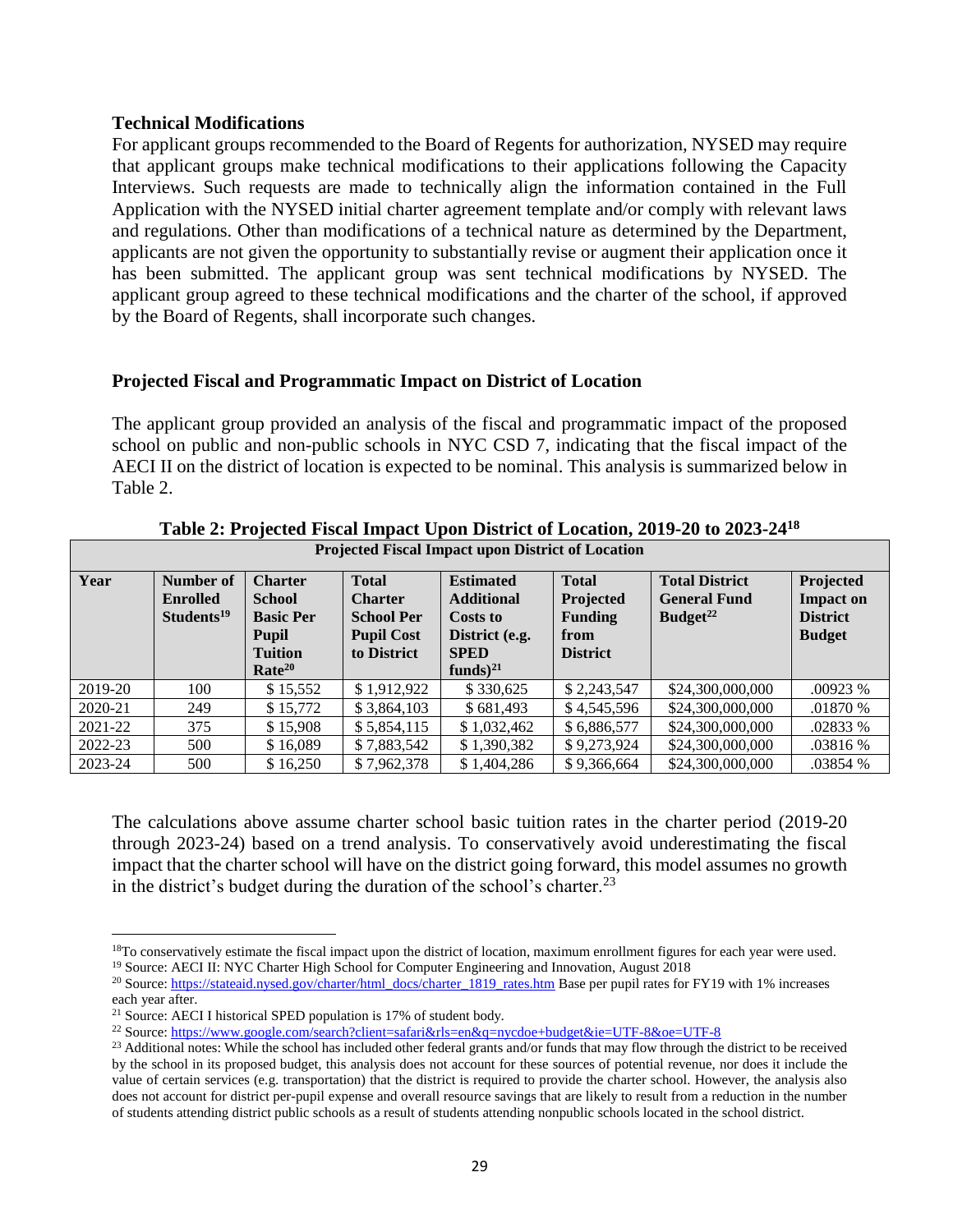It should be noted that, given the nature of district-based per-pupil funding, these estimates are subject to unpredictable financial fluctuations. For forecasting purposes, the fiscal impact of this charter school on the district in which it will be located assumes that:

- There will be no fluctuation in the grade levels served by existing charter schools over the course of the charter term;
- The charter school will be able to meet its projected maximum enrollment;
- All students will come from the district of location; and
- All students will attend every day for a 1.0 FTE.

## **Table 3. 2019-20 Demographic Detail for Proposed District of Location**: **New York City Community School District - CSD 7 (Bronx)**

|                                                    | <b>Total District Enrollment: 19,610</b> |     |  |
|----------------------------------------------------|------------------------------------------|-----|--|
| All Students Grades 9 - 12                         | 6,973                                    | --  |  |
| <b>Students with Disabilities</b>                  | 1,734                                    | 25% |  |
| English Language Learners/Multilingual<br>Learners | 1,576                                    | 23% |  |
| <b>Economically Disadvantaged</b>                  | 6,263                                    | 90% |  |

*Data Source: Enrollment data is from 9/8/2018 NYSED data extraction.*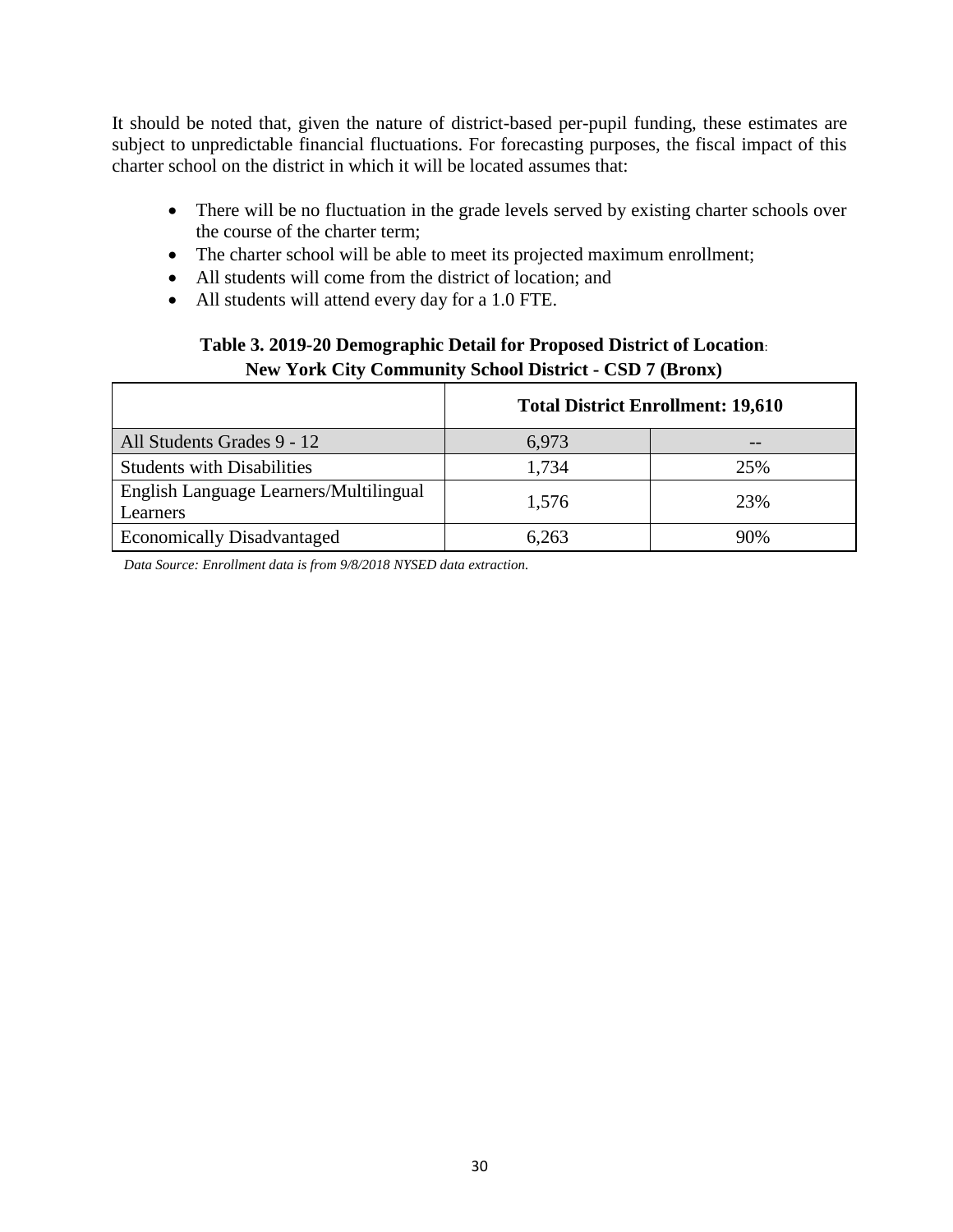|                                                          | <b>District</b> | <b>NYS</b> |
|----------------------------------------------------------|-----------------|------------|
| 4 Year Outcome as of August<br>$(2013 \text{ Cohort})$   |                 |            |
| <b>Graduation Rate</b>                                   | 60%             | 82%        |
| <b>Local Diplomas</b>                                    | 6%              | 5%         |
| <b>Regents Diplomas</b>                                  | 52%             | 44%        |
| <b>Advanced Regents Diplomas</b>                         | 3%              | 33%        |
|                                                          |                 |            |
| <b>Graduation Rate: SWDs</b>                             | 34%             | 54%        |
| <b>Graduation Rate: ELLs/MLLs</b>                        | 22%             | 27%        |
| <b>Graduation Rate: ED</b>                               | 58%             | 73%        |
|                                                          |                 |            |
| 5 Year Outcome as of August<br>$(2012 \text{ Cohort})$ * |                 |            |
| <b>Graduation Rate</b>                                   | 66%             | 85%        |
| <b>Local Diplomas</b>                                    | 7%              | 6%         |
| Regents Diplomas                                         | 56%             | 48%        |
| <b>Advanced Regents Diplomas</b>                         | 3%              | 32%        |
|                                                          |                 |            |
| <b>Graduation Rate: SWDs</b>                             | 45%             | 60%        |
| <b>Graduation Rate: ELLs/MLLs</b>                        | 36%             | 37%        |
| <b>Graduation Rate: ED</b>                               | 69%             | 80%        |

## **Table 4. High School Graduation Rate and Outcomes**

*Data Source: Graduation Rate and Outcomes as of August are from L2RPT data extraction.*

#### **Summary of Public Comment**

As required by the Charter Schools Act, the New York City Department of Education conducted a public hearing on October 4, 2018, to solicit comments from the community concerning the proposed AECI II: NYC Charter High School Computer Engineering and Innovation. Sixty-one (61) members of the community were present, and 19 individuals spoke in favor of the proposed new charter school. There were no comments made in opposition to this proposal.

#### **Findings**

Based on the comprehensive review of the application and of the applicant, founding group, and proposed board of trustees, the Department makes the following findings: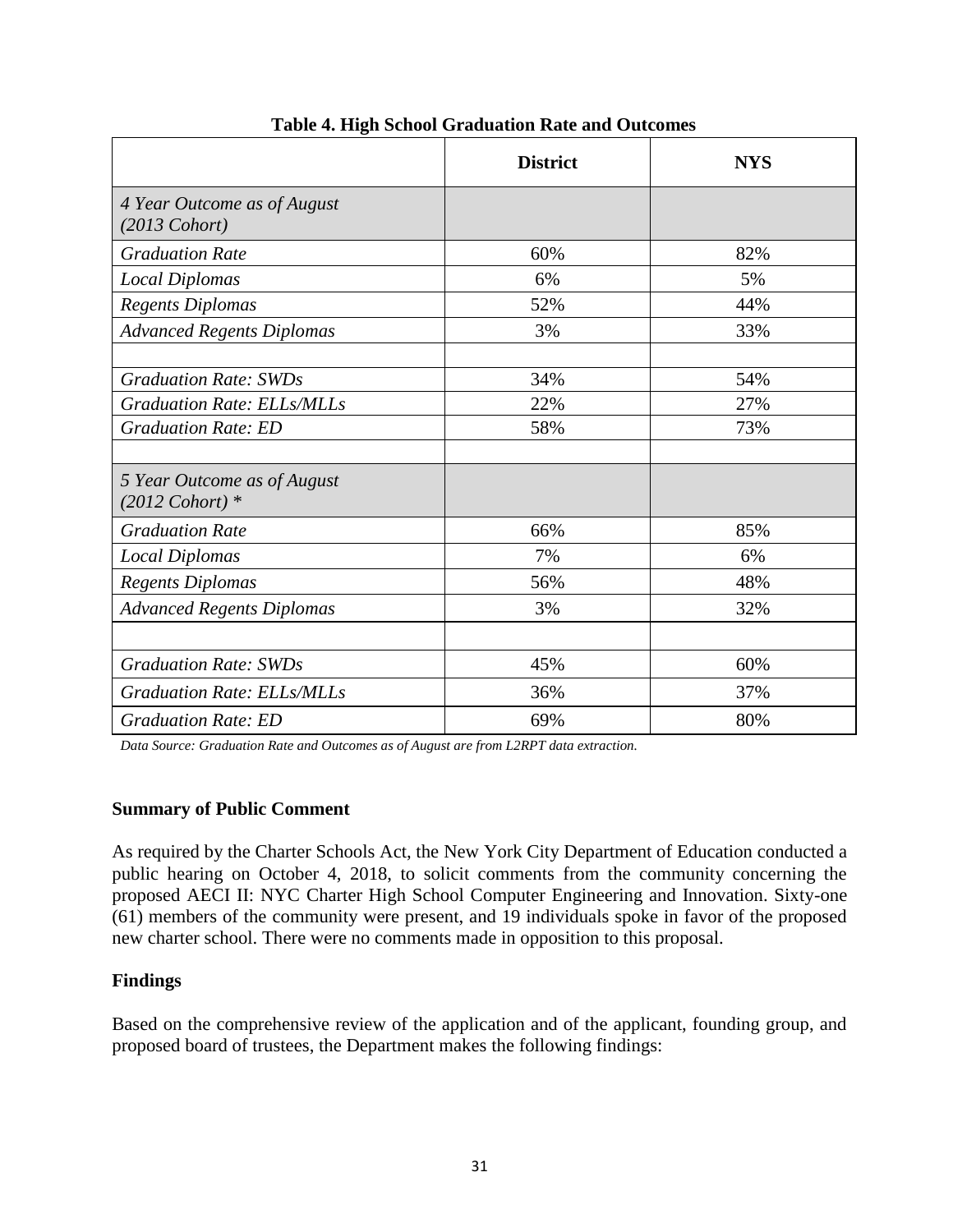- 1. The charter school described in the application meets the requirements of Article 56 of the Education Law (as amended) and other applicable laws, rules, and regulations.<sup>24</sup> This finding is based on the following, among other things:
	- The applicant has included in the application the information required by Education Law §2851(2).
	- The proposed charter school would meet or exceed enrollment and retention targets, as prescribed by the NYS Board of Regents,  $2^5$  of students with disabilities, English language learners, and students who are eligible applicants for the federal free and reduced-price lunch program as required by Education Law §2852(9-a)(b)(i).
	- The applicant has conducted public outreach to solicit community input regarding the proposed charter school and to address comments received from the impacted community concerning the educational and programmatic needs of students in conformity with Education Law subdivision 2852(9-a)(b)(ii).
- 2. The applicant has demonstrated the ability to operate the proposed charter school in an educationally and fiscally sound manner.<sup>26</sup> This finding is based on the following, among other things:
	- i. The presentation in the application of a sound description of key features that are core to the school's overall design, and which rigorously addresses the criteria outlined in the Department's RFP in the areas of mission; key design elements; enrollment, recruitment and retention; and community to be served.
	- ii. The presentation in the application of a sound educational plan, which rigorously addresses the criteria outlined in the Department's RFP in the areas of achievement goals; school schedule and calendar; curriculum and instruction; assessment; school culture and climate; and special student populations and related services.
	- iii. The presentation in the application of a sound organizational and fiscal plan, which rigorously addresses the criteria outlined in the Department's RFP in the areas of founding group capacity; board of trustees and governance; management and staffing; evaluation; professional development; facilities; insurance; health, food and transportation services; family and community involvement; financial management; budget and cash flow; pre-opening plan; and dissolution plan.
	- iv. An understanding of the New York State Charter Schools Act, and the skill, will and capacity to successfully launch and operate a high-quality public charter school.
- 3. Granting the proposed charter is likely to improve student learning and achievement, will materially further the purposes of the  $Act^{27}$  and will have a significant educational benefit

<sup>&</sup>lt;sup>24</sup> Education Law  $\S 2852(2)(a)$ .

<sup>&</sup>lt;sup>25</sup> Note, the data upon which to base the enrollment and retention targets mandated by the amendments to the Act was not available at the time the statute mandated the RFP be issued. As a result, the Department evaluated the plans for student enrollment, recruitment, and retention plans of each class of student referenced in the amendments to the Act such that the Department could make the determination that the applicant would meet or exceed the enrollment and retention targets when developed. During the first year of the charter term, the Department will develop such targets and incorporate these targets into the school's charter agreement performance expectations.

 $26$  Education Law §2852(2)(b).

<sup>&</sup>lt;sup>27</sup> Education Law  $§2852(2)(c)$ .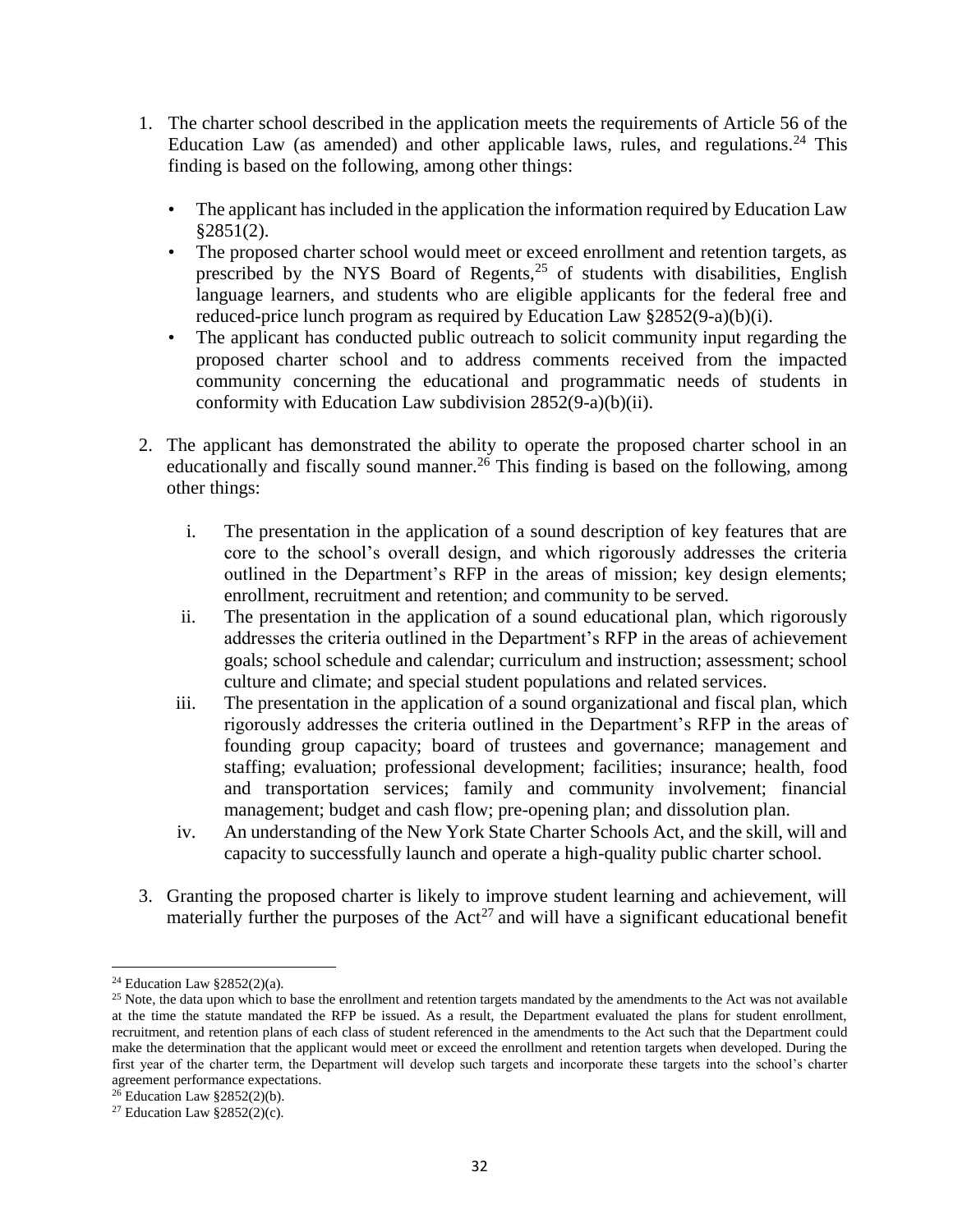to the students expected to attend the charter school.<sup>28</sup> This finding is based on the totality of the information presented in the application and during the application review process, as summarized in this document.

#### **Recommendation**

Based on the Department's review and findings, the New York State Education Department recommends that the New York State Board of Regents approve the proposal to establish the AECI II: NYC CHS for Computer Engineering and Innovation to open in 2019 in NYC CSD 7 in the Bronx, New York.

<sup>28</sup> As applicable pursuant to Education Law §2852(2)(d).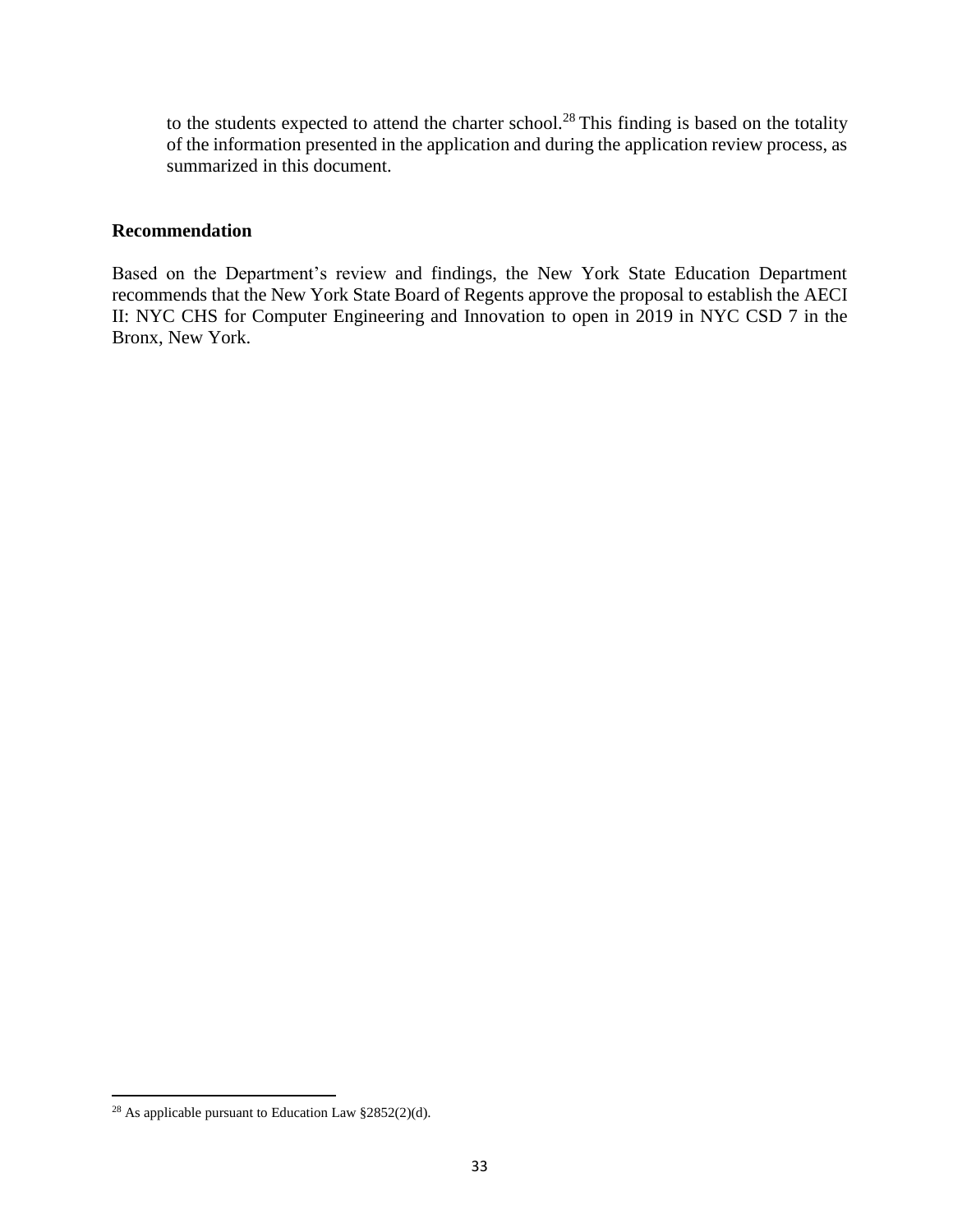Attachment D



# New York State Education Department Charter School Office

Charter School Application Summary, Findings and Recommendation

Application in response to the New York State Education Department 2018 Round 2 Request for Proposals to Establish the Proposed Charter School Authorized by the Board of Regents:

## **BRONX ARTS AND SCIENCES CHARTER SCHOOL**

November 2018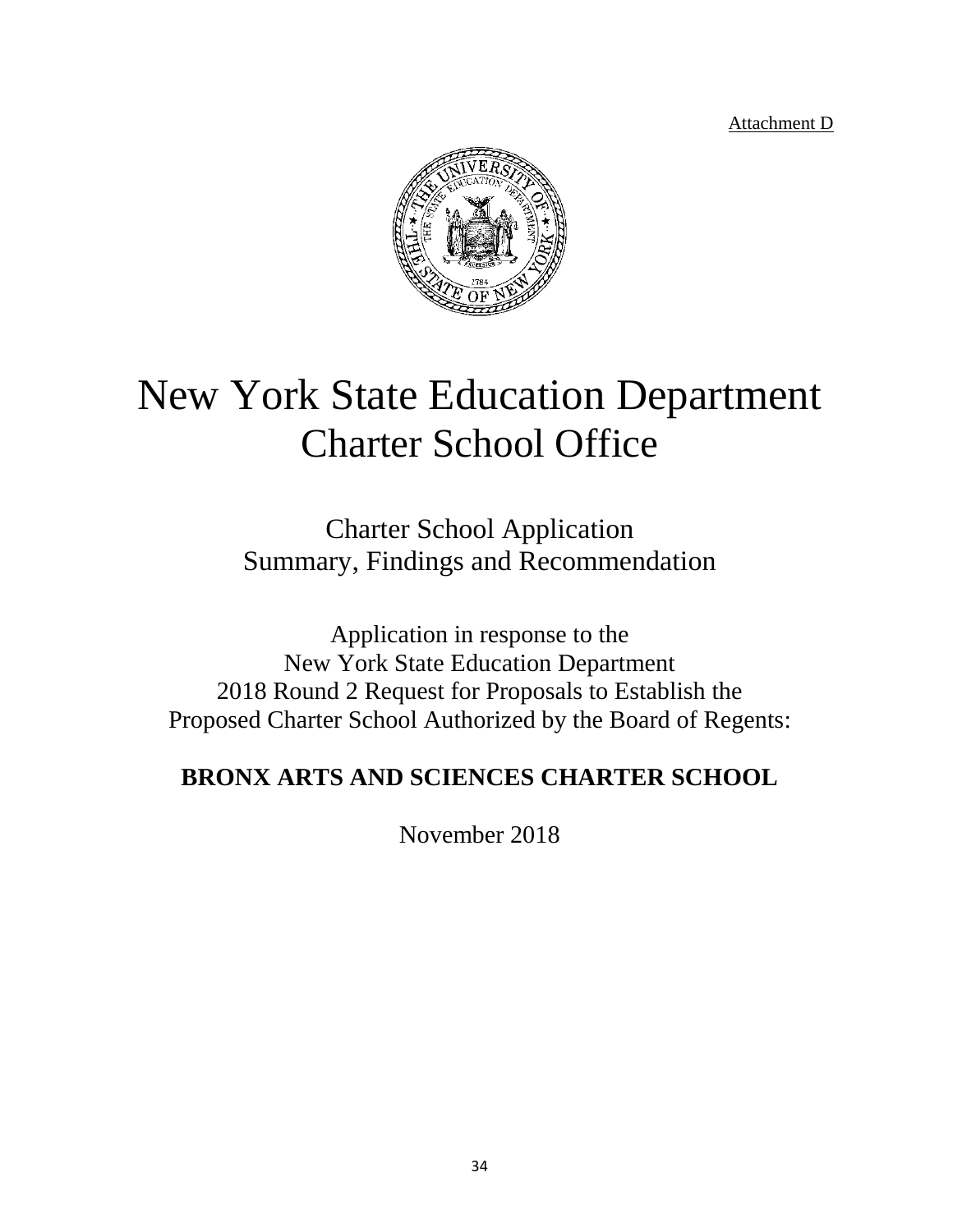| <b>Name of Charter School</b>                                                                               | <b>Bronx Arts and Sciences Charter School</b>                                                                                                                                                                                                            |  |
|-------------------------------------------------------------------------------------------------------------|----------------------------------------------------------------------------------------------------------------------------------------------------------------------------------------------------------------------------------------------------------|--|
| <b>Lead Applicant(s)</b>                                                                                    | Adaline Walker Santiago                                                                                                                                                                                                                                  |  |
| <b>District of Location</b>                                                                                 | NYC CSD 10 (the Bronx)                                                                                                                                                                                                                                   |  |
| <b>Opening Date</b>                                                                                         | <b>Fall 2019</b>                                                                                                                                                                                                                                         |  |
| <b>Projected Charter Term</b>                                                                               | August 26, 2019 - June 30, 2024                                                                                                                                                                                                                          |  |
| <b>Management Company</b>                                                                                   | <i>iLearn Schools, Inc.</i>                                                                                                                                                                                                                              |  |
| <b>Partners</b>                                                                                             | None                                                                                                                                                                                                                                                     |  |
| <b>Proposed Facility</b>                                                                                    | Private Space                                                                                                                                                                                                                                            |  |
| <b>Projected Grade</b><br><b>Span/Enrollment during</b><br><b>Charter Term</b><br><b>Planned Grade Span</b> | Year 1 (SY 2019-20): K-2/180<br>Year 2 (SY 2020-21): K-3/240<br>Year 3 (SY 2021-22): K-4/300<br>Year 4 (SY 2022-23): K-5/360<br>Year 5 (SY 2023-24): K-5/360                                                                                             |  |
| <b>(beyond Initial Charter</b><br>$\rm\,Term)^{29}$                                                         | Grades 6-8 in 2024, and Grades 9-12 in 2030-31                                                                                                                                                                                                           |  |
| <b>Mission Statement</b>                                                                                    | The mission of the Bronx Arts and Science Charter School is to<br>provide a high-quality STEAM-based education in a digital<br>learning environment to empower students to meet and surpass<br>grade level standards and succeed in college and careers. |  |

#### **Table 1: Summary of the Proposed School**

The primary goal of The Bronx Arts and Science Charter School (TBASCS) is to eliminate the achievement gap for students in New York City Community School District 10 in the Bronx by surpassing district and State averages on State assessments. TBASCS seeks to prepare all students, including students with disabilities (SWDs) and English Language Learners/Multilingual Learners (ELLs/MLLs) for success in college and careers. TBASCS seeks to create a school that utilizes technology to support great teaching and to empower students to learn and achieve at the highest possible level.

<sup>&</sup>lt;sup>29</sup> The charter school will need to request a subsequent material charter revision in order to serve grade levels beyond those authorized during their initial charter term.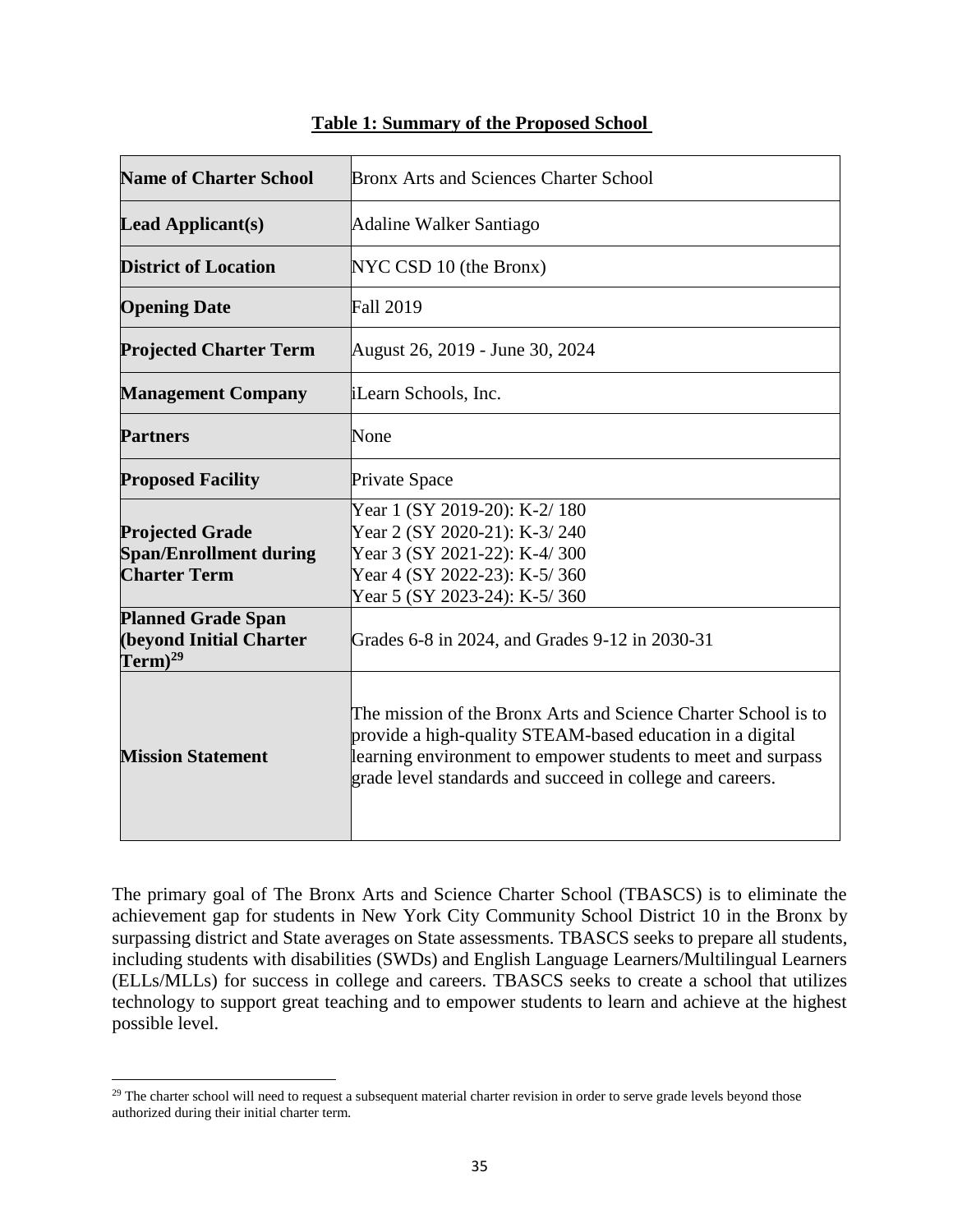TBASCS will focus on the development of a supportive school culture that welcomes families in as partners in student learning. TBASCS will maintain a positive school culture by instituting a strong character education program, implementing school‐wide service learning projects, and providing opportunities for growth and enrichment for students.

#### **Key Design Elements**

The key design elements for The Bronx Arts and Science Charter School are:

*Technology Integration*: TBASCS will introduce rich and varied sources of technology as an effective tool to increase engagement, differentiation, and rigor in classroom instruction for all students. iLearn Schools, the proposed Charter Management Organization, has developed two specialized programs to integrate technology. In kindergarten through Grade 2, iLearn helps to support curriculum and build a deeper understanding of New York State learning standards, where students have access to technology to help enrich and support academic content. This additional technology integration allows for students to spend time practicing and refining skills learned in the classroom through hands on project-based activities. Students starting in 3rd grade have access to iQuest, which is a valuable online question bank developed by iLearn with access to hundreds of New York State standards-based questions in both ELA and Math.

*Balanced Literacy:* iLearn has experienced academic success implementing balanced literacy across its network of schools in New Jersey and have aligned the work they do in New Jersey with the New York State Next Generation Learning Standards. At the end of the 2017-2018 academic year, 80% of kindergarten through grade 3 students at the iLearn school in Passaic were reading at or above grade level. In Grades 4-5, 93% of students were reading at or above grade level. TBASCS ELA curriculum will provide a specific outline of skills and minilessons to be taught based upon the four components of the balanced literacy approach (word study, read aloud, reader's workshop, and writer's workshop) that align with standards in New York.

*STEAM-Based Approach:* Science, Technology, Engineering, Arts, and Math (STEAM) allows for support of cross-curricular lessons and challenging, project-based learning experiences. Students will be exposed to STEAM classes, practices, events and careers. Starting in Grade 3, all students will take an engineering and design course which allow students to take on a problem-solving mindset and facilitates hands-on learning. The arts are embedded across content areas.

*Use of Data:* iLearn has developed a comprehensive assessment model that will be adapted to New York State Learning Standards. This assessment model allows teachers to closely track gaps in student learning, modify their lessons, create action plans, differentiate instruction, and provide targeted tutoring to struggling learners. Special education teachers and ESL teachers will work with content-area coaches to create specific action plans work for individual students based on these results.

*Opportunities for Growth and Enrichment:* TBASCS will provide extensive extracurricular programming to increase student engagement and to give room for students to pursue their passions/interests. Additional academic tutoring will be provided to after-school students. Students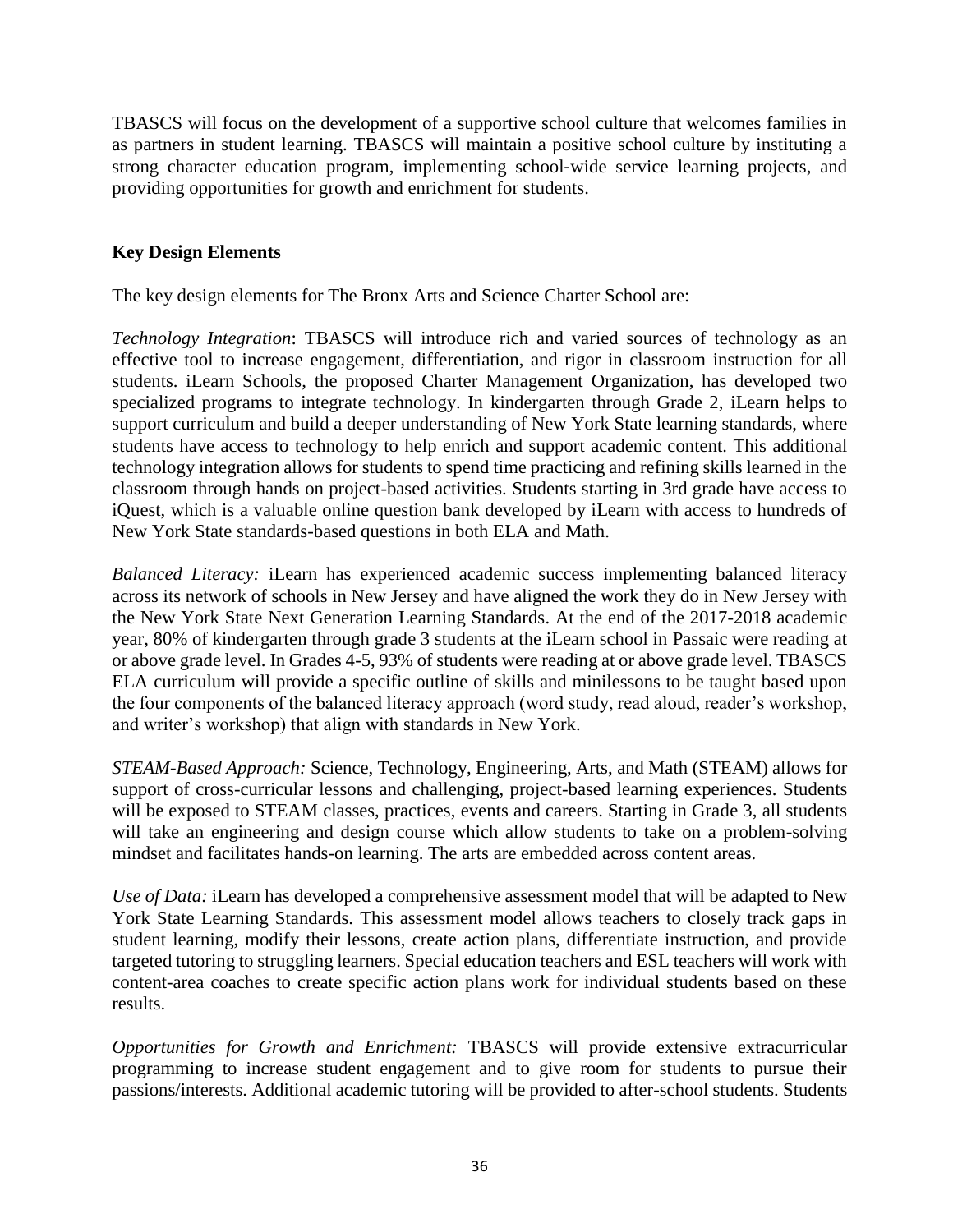will be able to build community by participating in full-length theatrical productions, concerts, cultural dances, and festivals to celebrate diversity and increase opportunities for service learning.

#### **Education Plan**

The following principles outline TBASCS's educational philosophy and pedagogical approach to teaching and learning:

*Technology Integration*: In ELA and mathematics, students will spend approximately 40% of instructional time on digital devices. The school's technology integration will ensure that all students are fully fluent in core technical skills by Grade 5, including typing, conducting internet research, and using word processors, preparing students for success in middle school, high school, and beyond. Students and teachers will have access to digital curricula, e-books, and resources both on and off school premises. For ELLs/MLLs, supportive technology, such as Reading A-Z and Enhanced ELL Reading Solution for elementary students provides content, visual and auditory aides, and built-in language support. Assistive learning devices and applications will be available for SWDs and those in need of additional supports.

*STEAM-Based Approach*: TBASCS' mission directly aligns with STEAM philosophy. STEAM challenges students not only to learn the content standards, but also to apply this new knowledge of 21st century skills and discoveries in tackling on evolving real-world challenges. Starting in 3rd grade, all students will take an Engineering and Design course to deepen their understanding of connections between the humanities, math, and science.

*Educating the Whole Child*: Strong academic programs are balanced by programs and activities designed to meet the needs of the whole child - academically, socially, and emotionally. By strengthening students' social and emotional support networks, this holistic approach promotes students' well-being and potential for academic success. TBASCS will support the social and emotional health of its students through its character education curriculum and social skills groups.

For ELA, a balanced literacy approach is the core of teaching and learning ELA for students and educators. Additionally, the use of technology is at the core of a center-based instructional approach. For mathematics, the school will use the iLearn Mathematics Curriculum modified to meet all New York State Learning Standards. iLearn Mathematics Program incorporates enVisionMATM for grades K-5, to make mathematics more accessible for a wide range of students. For Science, STEAM is an essential element of the iLearn curriculum, as it follows the engineering process, while encouraging students to grapple with and solve real world problems. There is a focus on inquiry approaches and project-based learning for students to develop problem-solving skills that will allow them to make changes in their communities. Beginning in Grade 4, students will complete four Design Challenge projects in collaborative groups. For each challenge, students record their data and notes in their Challenge Portfolio. Beginning in the third grade, students will take a separate Engineering and Design course. This learning and understanding culminates in their participation at a Maker's Fair, where student-designed projects, as well as sponsored booths, present different aspects of the creation process. Across all grade levels, students will meet with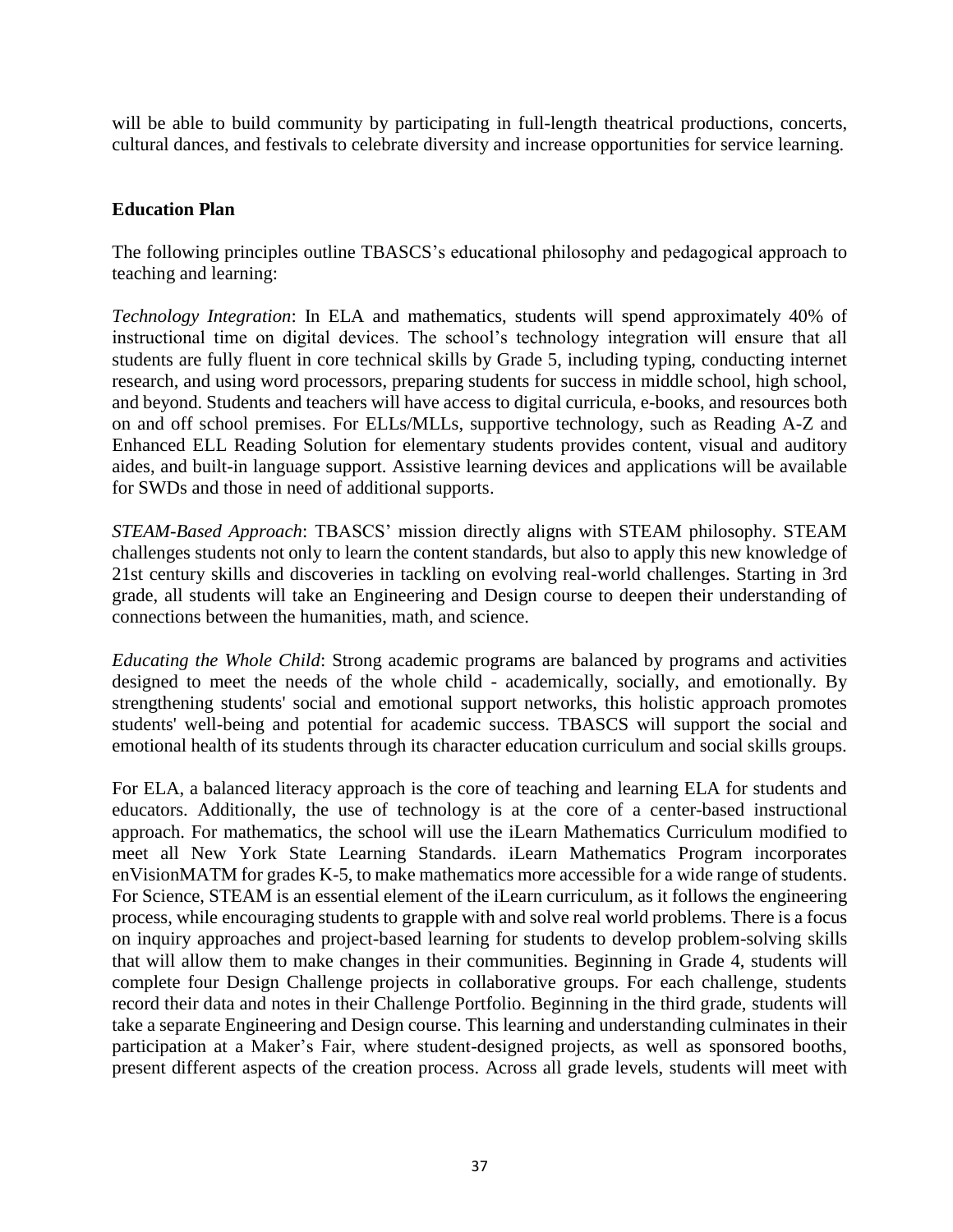engineers, artists, hobbyists, and professionals from STEAM fields to further extend upon their learning and awareness, collaborate, and have fun as they explore innovations.

#### **School culture**

All members of the school community will play a role in contributing to an effective, functional learning environment. This environment will be established through intentional and explicit core values, practices, routines, and rewards that foster a safe and energetic learning environment for all stakeholders. The success will be dependent on the establishment of a positive school culture where the school's core values of honesty, integrity, respect, community, compassion and excellence are evident in each member of the school community.

During a Summer Institute, teachers will be introduced to the school's core values and guided in the process of preparing lesson plans. Teachers will utilize the core values of the school to explain the rationale for certain classroom routines and procedures.

#### **Special Populations and Related Services**

The school's goal is to take a proactive approach in ensuring academic excellence for all students while creating a learning environment where all students feel accepted, welcomed, and motivated to excel. A culturally relevant pedagogy will be employed to ensure that differences are celebrated, and all cultures and native language skills are supported.

*Students At-Risk of Academic Failure:* Students will be identified based on variables such as: difficulty to complete academic activities, academic progress, developmental challenges, or high absentee rates. To guarantee early identification of these students, academic and developmental diagnostics will be conducted with all students. The progress of every student will be monitored continuously throughout the school year. Students may receive Academic Intervention Services (AIS) to supplement regular classroom instruction) and/or Response to Intervention (RTI) to ensure that students receive high quality instruction through intervention and supports.

*Students with Disabilities:* The school will work with the local Committee on Special Education (CSE) to ensure that all students with disabilities receive a free and appropriate public education (FAPE) in the least restrictive environment (LRE). TBASCS will join the New York Special Education Collaborative in its pre-opening year to increase the school's capacity to develop a strong, inclusive educational environment. In year one, the school will employ two special education teachers to provide In-Class Instruction (ICI) and pull-out instruction to students with disabilities. In year two, the school will also add a full-time counselor that will maintain a counseling schedule for all students when needed.

The school believes supporting students in their general education classroom will maximize their fullest potential academically and socially. Special Education Teacher Support Services (SETSS) will provide ICI for students with disabilities. This ICI program will provide age-appropriate instruction in the general education classroom. Should some students require additional supports to thrive, the school will provide a resource program for pullout instruction. All lessons will be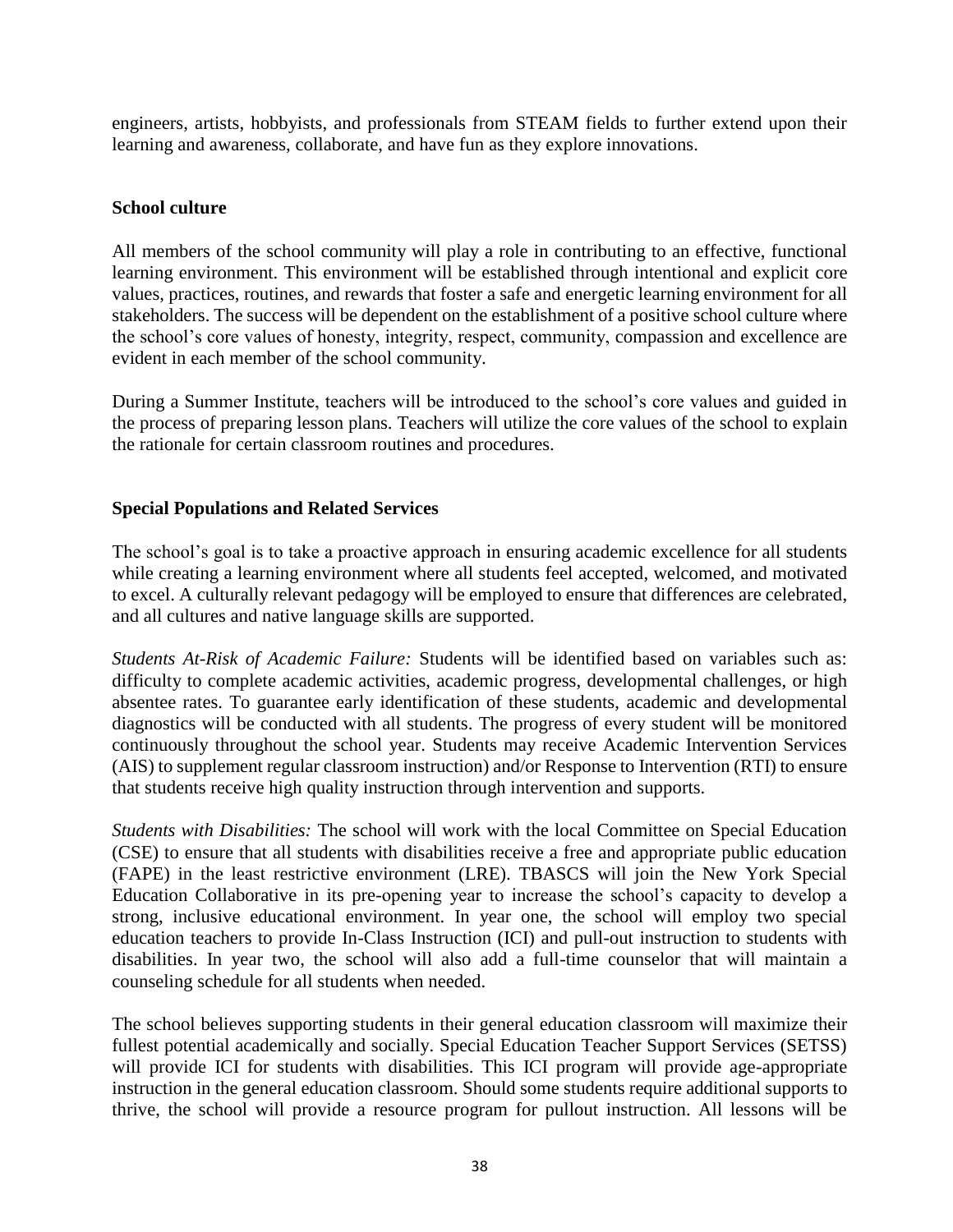modified by a certified special education teacher according to each student's goals and objectives listed in their IEP and differentiated to reach each goal and objective while maintaining a parallel curriculum.

*English Language Learners:* The BASCS is fully committed to serving ELLs/MLLs and will conduct a weighted lottery through NYSED's weighted lottery generator to give increased chances for ELL students to attend the school. The school will employ a Structured English Language Immersion program, which offers targeted instruction geared to ELLs/MLLs developing language level and maximizes the exposure to the English language while employing a culturally relevant pedagogy to encourage proficiency in the student's native/home language as well as celebrating all backgrounds and cultures. The program will offer daily English language development to ELLs/MLLS with push-in and pull out support models. In year one, the school will hire two fulltime teachers who hold applicable New York State teaching certificates, and who in cooperation with the iLearn's ELL Director will orchestrate all aspects of the ENL Department. The school plans to employ one ESOL-certified teacher for every ten to fifteen ELLs.

#### **Recruitment and Retention**

The school is fully committed to serving all students in the Bronx and believes the best way to attract and retain students is to design and implement an academic program that effectively meets the needs of all learners and to build collaborative relationships with families and community members. iLearn will designate a coordinator to develop a recruitment plan and manage the marketing/recruitment. Marketing materials will be translated into all predominant languages of the community and be available online and on paper. Recruitment materials will be widely distributed at open houses, information seminars, door-to-door campaigns, direct mailings, local newspapers, local access television, community events, and online. Recruitment materials will be distributed in a variety of forms such as flyers, brochures, information packets, print advertisements, retail display advertisements, social media ads, and emails. Community meetings, meetings with communitybased organizations, feeder schools and discussions with elected officials will continue to be purposeful and will be helpful to differentiate the school from other schools in the community.

#### **Students with Disabilities**

*Recruitment:* The school will recruit from preschools that serve students with disabilities, stressing its commitment and ability to serve students with disabilities in written marketing materials, inperson recruitment sessions, and with its community partners. Current special education staff at iLearn will participate in recruitment efforts to highlight the school's inclusive classrooms, robust intervention, and support services so that all families understands the school's commitment to meeting the needs of their individual child. The school's recruitment team has reached out to CSEs, Committees on Preschool Special Education (CPSE) of the CSD, INCLUDEnyc, Advocates for Children of New York, and community organizations.

#### *Retention:*

The school will continue to promote academic and social excellence for all students and provide a free and appropriate public education to student, maintain consistent and ongoing communication with parents, and encourage parent involvement in their child's education by collaborating with the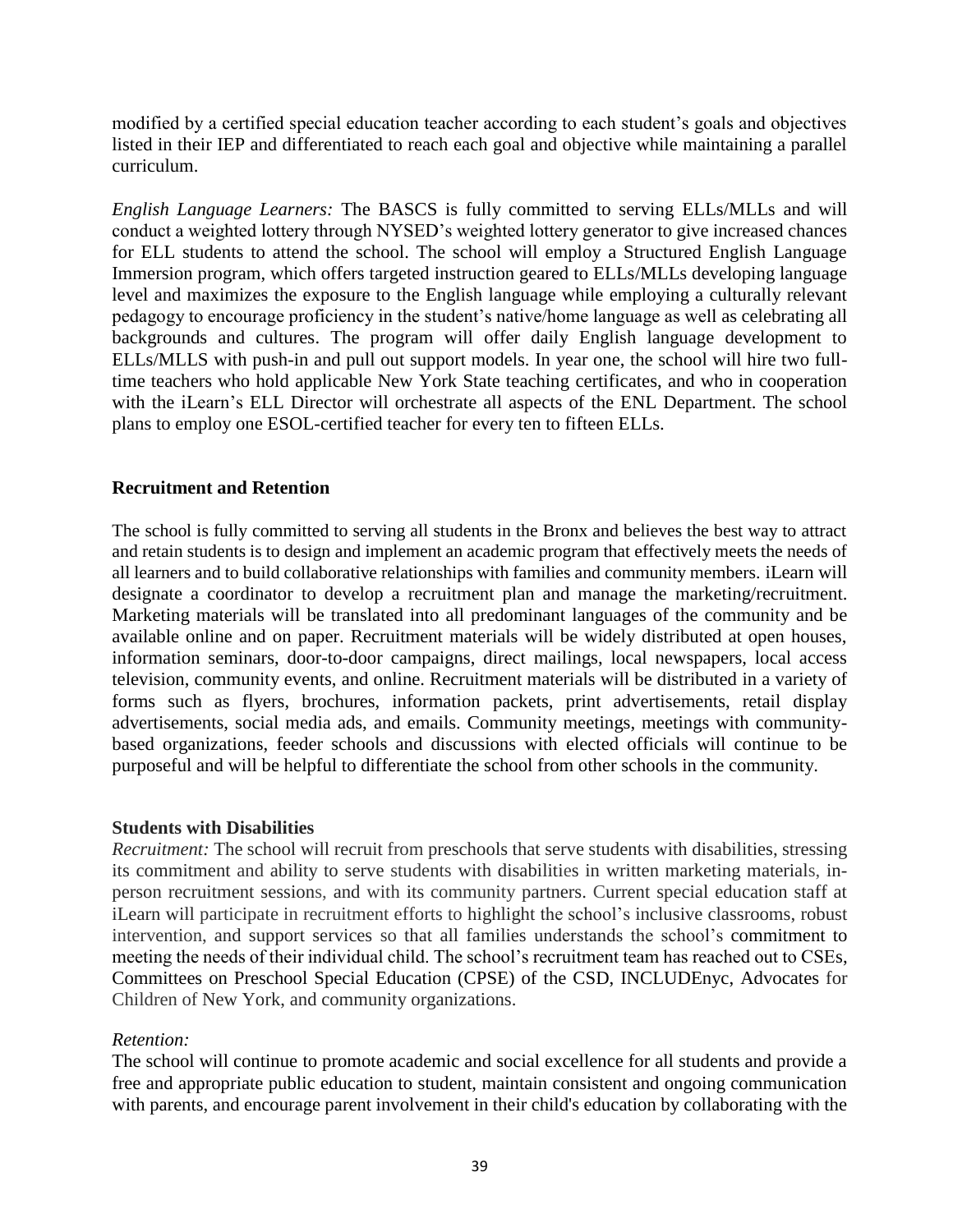special education team. The school will regularly review parent feedback and make adjustments to the academic program to ensure student needs are being adequately met and continually monitor data to ensure that students with disabilities are growing academically and not disciplined at a higher rate than general education students.

#### **English Language Learners/Multilingual Learners**

*Recruitment:* The school will highlight its effective ELL/MLL programs and culturally responsive curriculum in all recruitment efforts. The school will make information about its school and ELL programs available in multiple languages (currently 13) on its website and in printed materials. The recruitment survey has been translated into the top five ELL/MLL home languages spoken in CSO 10, which include Spanish, Bengali, Arabic, French and Albanian. The school will publicize through community organizations that serve predominantly non-English speaking families and continue to develop partnerships with those community organizations that serve non-English speaking families, including BronxWorks and SAPNA NYC. Because Spanish is the predominant language spoken in the community, the school is committed to employing Spanish-speaking staff in all positions including the Parent/Family Engagement Coordinator, so that prospective families may engage with the school without barriers.

*Retention:* The school will adopt the English language acquisition model that has proven effective in addressing the academic needs of English language learners and communicate that approach to parents and other stakeholders. The school will be culturally responsive to students and create an environment of multiculturalism and inclusivity and employ Spanish-speaking staff members. The school will actively solicit feedback and adapt its offerings in response to feedback from parents.

#### **Economically Disadvantaged Students**

*Recruitment:* The school will continue to conduct outreach activities in areas that serve the entire community including libraries, community centers, and places of worship to ensure all families, particularly low-income families, are aware of the school as an educational option. The school has established many important relations and will continue to develop relationships and partnerships with organizations that serve the entire community, including low income families, such as University of the Streets, Lehman College, the YMCA, Phipps Neighborhoods, the Boys & Girls Club, SAPNA NYC, BronxWorks, the Department of Youth & Community Development NYC, Northwest Bronx Community, the Clergy Coalition, and the Green Bronx Machine.

*Retention:* In addition to a strong academic program, positive school culture and opportunities for growth and enrichment through the extended day program, the school parents will be partners in the school. For example, they will be able to view their child's academic and behavioral progress through the ClassDojo app or on the web in real-time. Parents will have direct access to teachers through ClassDojo Messaging. The school principal will lead the effort to build collaborative relationships with families as he has done successfully in his public outreach efforts and at his previous school of employment.

#### **Community Outreach**

The school has conducted a rigorous public outreach in conformity with a thorough and meaningful public review process prescribed by the Board of Regents. To date, public outreach has been conducted in multiple ways including online, social media, meetings with elected officials,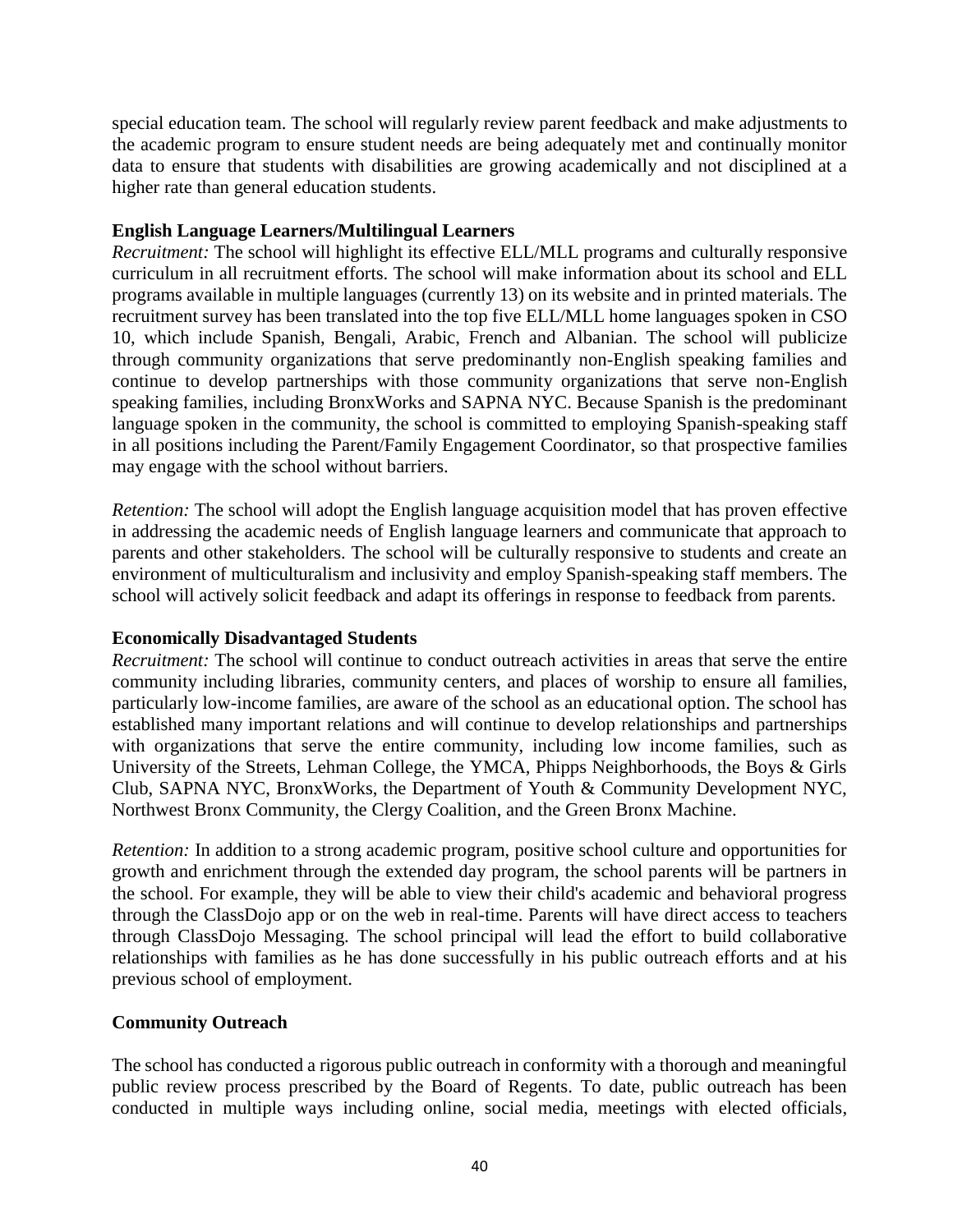meetings with community organizations, presentations to community boards and the community education council, information sessions and distribution of flyers/surveys at key locations. Recruitment materials online and in print clearly indicate the target student population, the grades to be served and a description of school's educational program. The school has presented its application to stakeholders in the community at more than 15 separate public meetings including at a Community Board 5, Community Board 6, Community Board 7, and Community Board 8.

Community input was solicited through question and answer sessions at public meetings, face-toface meetings with representatives from community organizations and elected officials, and completed surveys from interested families both online and on paper.

#### **School Governance and Leadership**

| <b>Proposed Board Member</b> | <b>Proposed Role on Board</b> |
|------------------------------|-------------------------------|
| Adaline Walker Santiago      | <b>Board Chair</b>            |
| Myrna Calderon               | <b>Proposed Member</b>        |
| Lorita Watson                | <b>Proposed Member</b>        |
| Fitore Balidemaj             | <b>Proposed Member</b>        |
| Keith Taylor                 | <b>Proposed Member</b>        |

The Board of Trustees includes the following individuals:

#### **Facility**

The applicant group is working with a real estate broker to explore private space options such as former parochial or private school space or to locate vacant buildings and lots that may potentially be converted to a school building and modified to meet the specific needs of this school.

#### **Technical Modifications**

For applicant groups recommended to the Board of Regents for authorization, NYSED may require that applicant groups make technical modifications to their applications following the Capacity Interviews. Such requests are made to technically align the information contained in the Full Application with the NYSED initial charter agreement template and/or comply with relevant laws and regulations. Other than modifications of a technical nature as determined by the Department, applicants are not given the opportunity to substantially revise or augment their application once it has been submitted. The applicant group was sent technical modifications by NYSED. The applicant group agreed to these technical modifications and the charter of the school, if approved by the Board of Regents, shall incorporate such changes.

#### **Projected Fiscal and Programmatic Impact on District of Location**

The applicant group provided an analysis of the fiscal and programmatic impact of the proposed school on public and non-public schools in NYC CSD 10, indicating that the fiscal impact of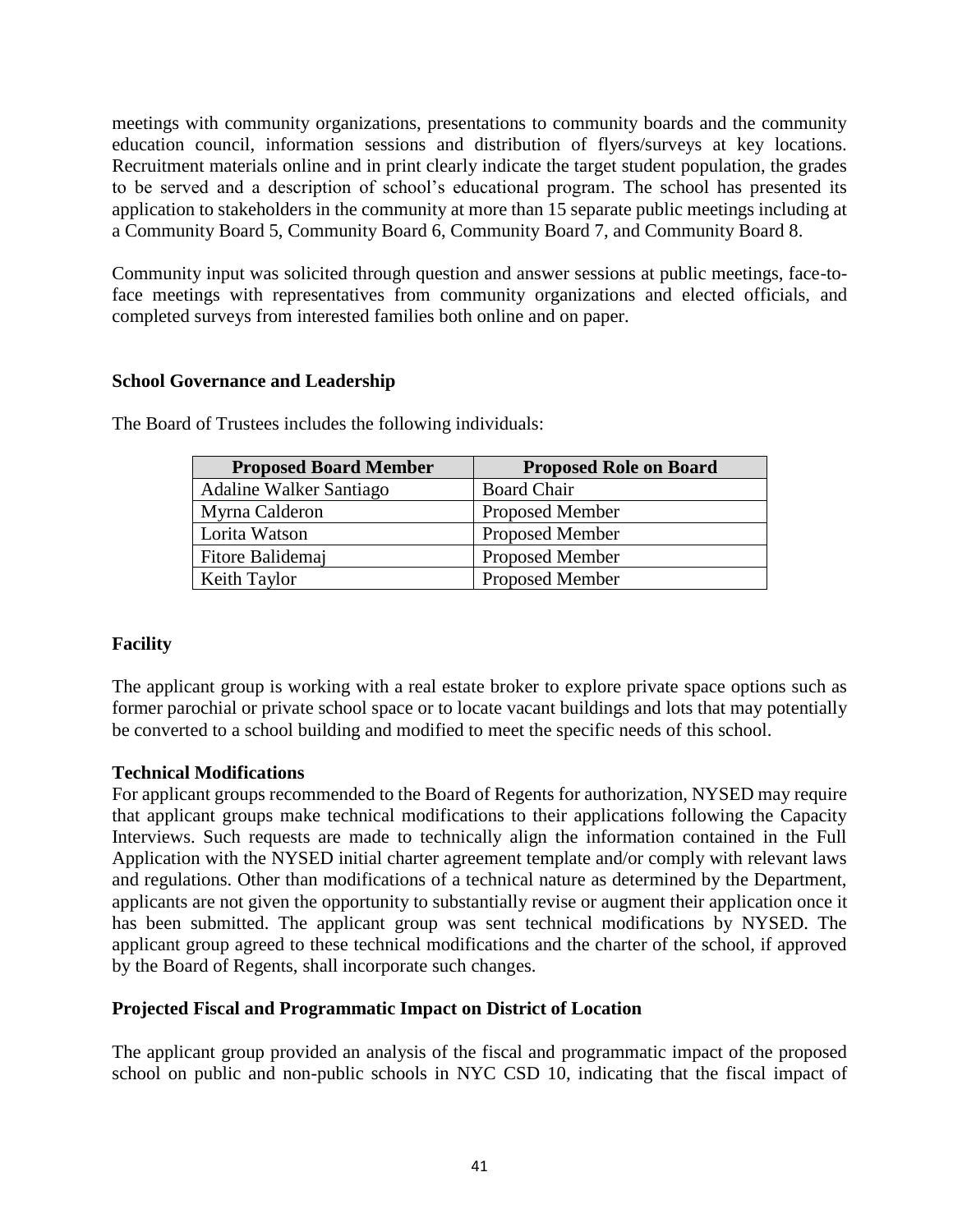TBASCS on the district of location is expected to be nominal. This analysis is summarized below in Table 2.

|         | <b>Projected Fiscal Impact upon District of Location</b> |                                                                                                             |                                                                                         |                                                                                                             |                                                                     |                                                                      |                                                                   |  |  |
|---------|----------------------------------------------------------|-------------------------------------------------------------------------------------------------------------|-----------------------------------------------------------------------------------------|-------------------------------------------------------------------------------------------------------------|---------------------------------------------------------------------|----------------------------------------------------------------------|-------------------------------------------------------------------|--|--|
| Year    | Number of<br><b>Enrolled</b><br>Students <sup>31</sup>   | <b>Charter</b><br><b>School</b><br><b>Basic Per</b><br><b>Pupil</b><br><b>Tuition</b><br>Rate <sup>32</sup> | <b>Total</b><br><b>Charter</b><br><b>School Per</b><br><b>Pupil Cost</b><br>to District | <b>Estimated</b><br><b>Additional</b><br><b>Costs to</b><br>District (e.g.<br><b>SPED</b><br>funds) $^{33}$ | <b>Total</b><br>Projected<br><b>Funding from</b><br><b>District</b> | <b>Total District</b><br><b>General Fund</b><br>Budget <sup>34</sup> | Projected<br><b>Impact on</b><br><b>District</b><br><b>Budget</b> |  |  |
| 2019-20 | 180                                                      | \$15,307                                                                                                    | \$2,755,260                                                                             | \$285,156                                                                                                   | \$3,040,416                                                         | \$24,328,856,000                                                     | 0.012%                                                            |  |  |
| 2020-21 | 240                                                      | \$15,307                                                                                                    | \$3,673,680                                                                             | \$377,808                                                                                                   | \$4,051,488                                                         | \$24,328,856,000                                                     | 0.017%                                                            |  |  |
| 2021-22 | 300                                                      | \$15,307                                                                                                    | \$4,592,100                                                                             | \$472,260                                                                                                   | \$5,064,360                                                         | \$24,328,856,000                                                     | 0.021%                                                            |  |  |
| 2022-23 | 360                                                      | \$15,307                                                                                                    | \$5,510,520                                                                             | \$566,712                                                                                                   | \$6,077,232                                                         | \$24,328,856,000                                                     | 0.025%                                                            |  |  |
| 2023-24 | 360                                                      | \$15,307                                                                                                    | \$5,510,520                                                                             | \$566,712                                                                                                   | \$6,077,232                                                         | \$24,328,856,000                                                     | 0.025%                                                            |  |  |

**Table 2: Projected Fiscal Impact Upon District of Location, 2019-20 to 2023-24<sup>30</sup>**

The calculations above assume charter school basic tuition rates in the charter period (2019-20 through 2023-24) based on a trend analysis. To conservatively avoid underestimating the fiscal impact that the charter school will have on the district going forward, no growth in the district's budget during the duration of the school's charter is assumed.<sup>35</sup>

It should be noted that, given the nature of district-based per-pupil funding, the estimates made in conducting this analysis are subject to unpredictable financial fluctuations. For forecasting purposes, the fiscal impact of this charter school on the district in which it will be located assumes that:

- There will be no fluctuation in the grade levels served by existing charter schools over the course of the charter term;
- The charter school will be able to meet its projected maximum enrollment;
- All students will come from the district of location; and
- All students will attend every day for a 1.0 FTE.

<sup>&</sup>lt;sup>30</sup> To conservatively estimate the fiscal impact upon the district of location, maximum enrollment figures for each year were used.

<sup>&</sup>lt;sup>31</sup> Source: Bronx Arts and Sciences Charter School, August 2018

<sup>32</sup> [https://stateaid.nysed.gov/charter/html\\_docs/charter\\_1819\\_rates.htm](https://stateaid.nysed.gov/charter/html_docs/charter_1819_rates.htm)

<sup>33</sup> <http://www.nyccharterschools.org/sites/default/files/resources/Opertions-Resource-Guide.pdf>

<sup>34</sup> Source: https://council.nyc.gov/budget/wp-content/uploads/sites/54/2018/03/FY19-Department-of-Education-Expense.pdf

<sup>&</sup>lt;sup>35</sup> Additional notes: While the school has included other federal grants and/or funds that may flow through the district to be received by the school in its proposed budget, this analysis does not account for these sources of potential revenue, nor does it include the value of certain services (e.g. transportation) that the district is required to provide the charter school. However, the analysis also does not account for district per-pupil expense and overall resource savings that are likely to result from a reduction in the number of students attending district public schools as a result of students attending nonpublic schools located in the school district.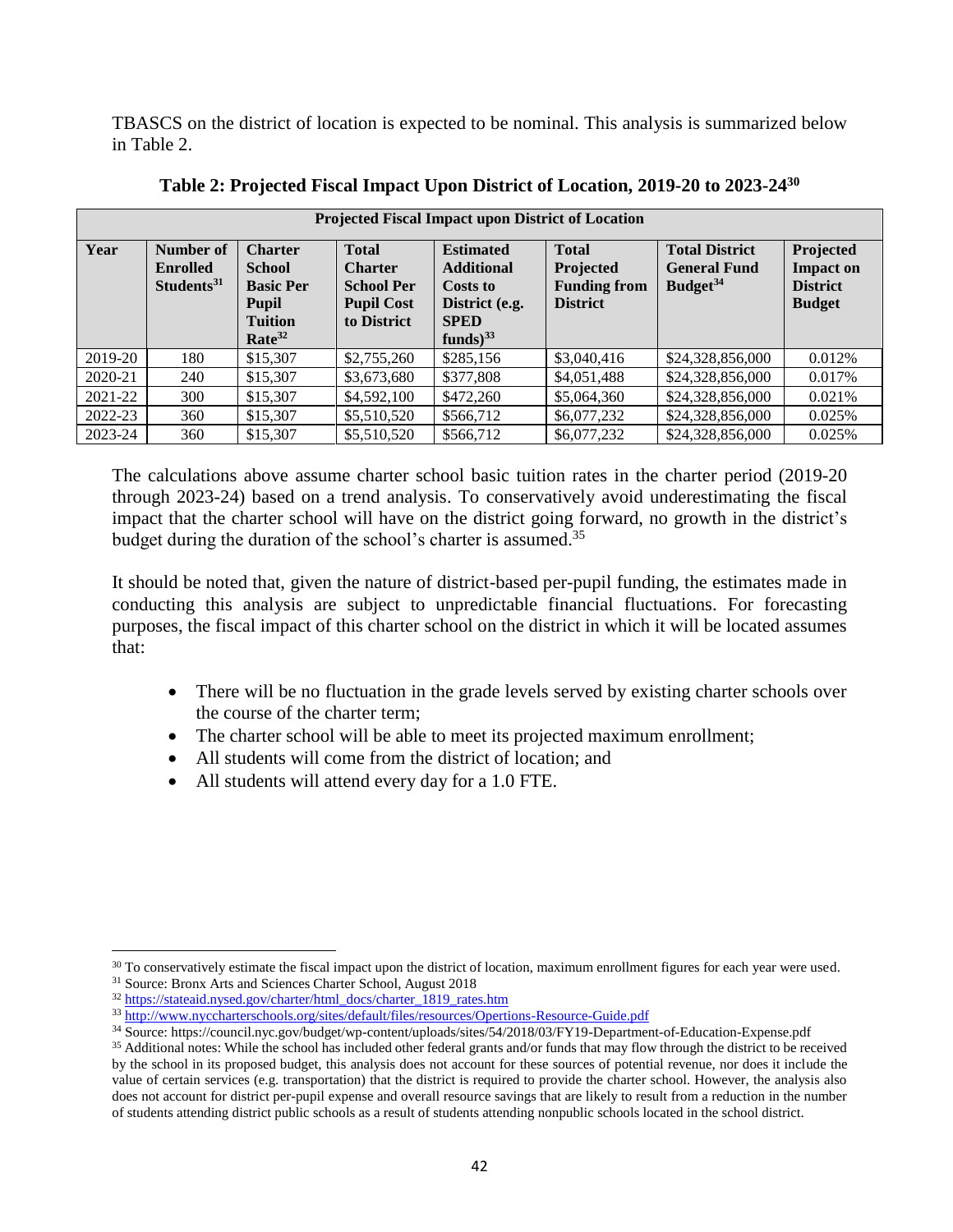|                                                           | <b>Total District Enrollment: 56,145</b> |     |  |  |
|-----------------------------------------------------------|------------------------------------------|-----|--|--|
| All Students K - Grade 5                                  | 25,270                                   |     |  |  |
| <b>Students with Disabilities</b>                         | 5,970                                    | 24% |  |  |
| <b>English Language</b><br>Learners/Multilingual Learners | 7,360                                    | 29% |  |  |
| <b>Economically Disadvantaged</b>                         | 22,259                                   | 88% |  |  |

# **Table 3. 2019-20 Demographic Detail for Proposed District of Location**: **New York City Community School District - CSD 10 (Bronx)**

*Data Source: Enrollment data is from 9/8/2018 NYSED data extraction.*

# **Table 4. 2019-20 Elementary/Middle School Academic Proficiency Rates of NYS Assessment on Grade Configurations for Proposed School**

| <b>Assessments</b>                             | <b>District Proficiency</b> | <b>NYS Proficiency</b> |
|------------------------------------------------|-----------------------------|------------------------|
| <b>ELA Grades 3-5 Aggregate</b>                | 31%                         | 45%                    |
| Grade 3 ELA                                    | 36%                         | 51%                    |
| Grade 4 ELA                                    | 33%                         | 47%                    |
| Grade 5 ELA                                    | 25%                         | 37%                    |
| ELA Grades 3-8 Aggregate: SWDs                 | 9%                          | 15%                    |
| ELA Grades 3-8 Aggregate:<br><b>ELLs/MLLs</b>  | 8%                          | 12%                    |
| ELA Grades 3-8 Aggregate: ED                   | 28%                         | 35%                    |
| Math Grades 3-5 Aggregate                      | 29%                         | 49%                    |
| Grade 3 Math                                   | 34%                         | 54%                    |
| Grade 4 Math                                   | 28%                         | 48%                    |
| Grade 5 Math                                   | 26%                         | 44%                    |
| Math Grades 3-8 Aggregate:<br>SWDs             | 11%                         | 19%                    |
| Math Grades 3-8 Aggregate:<br><b>ELLs/MLLs</b> | 9%                          | 20%                    |
| Math Grades 3-8 Aggregate: ED                  | 26%                         | 38%                    |

*Data Source: Assessments data is from data.nysed.gov.*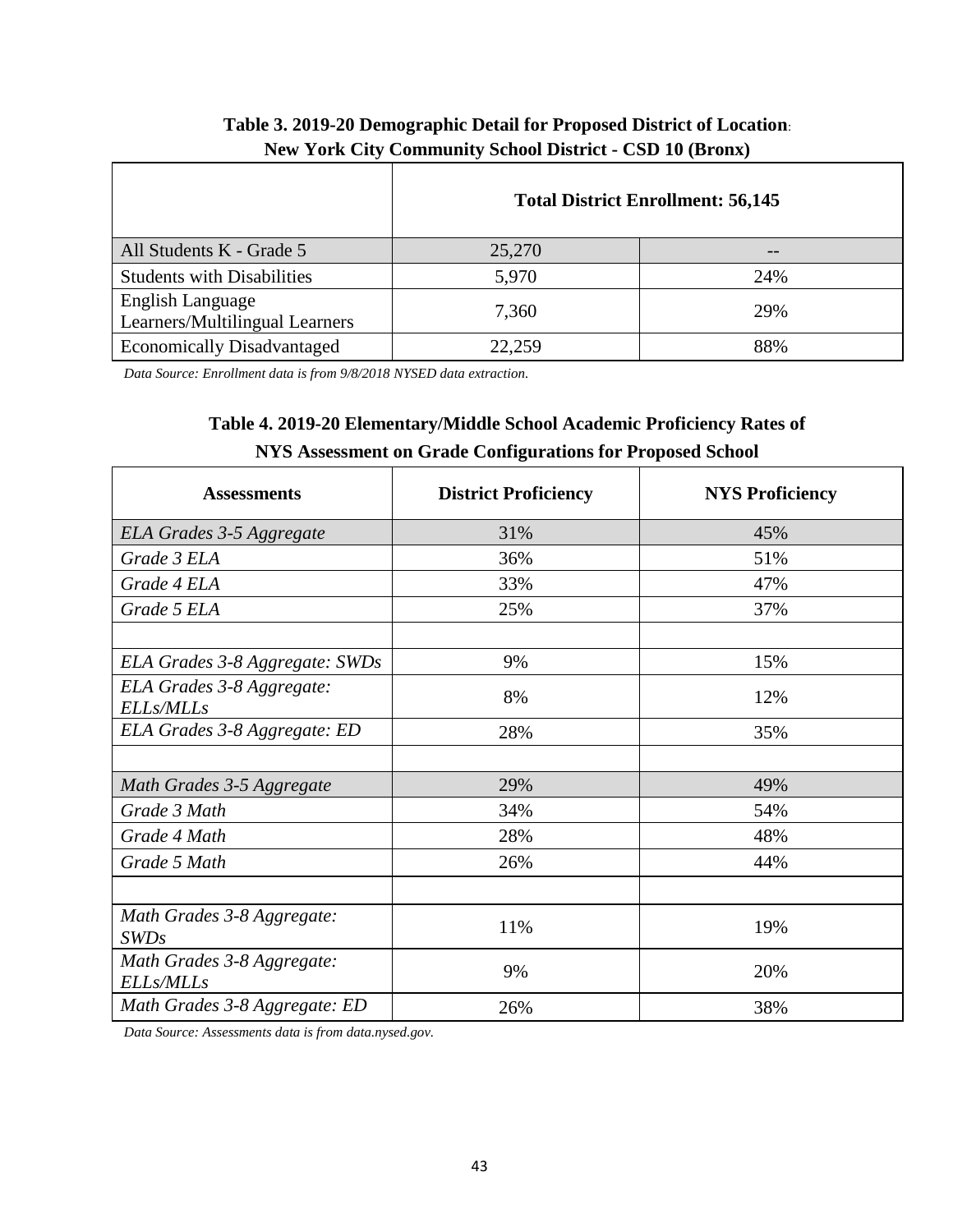#### **Summary of Public Comment**

As required by the Charter Schools Act, the New York City Department of Education conducted a public hearing on October 11, 2018, to solicit comments from the community concerning the proposed Bronx Arts and Sciences Charter School. Twenty-five (25) members of the community were present, and 9 individuals commented at the hearing in support of the proposed application. No comments were made in opposition.

#### **Findings**

Based on the comprehensive review of the application and of the applicant, founding group, and proposed board of trustees, the Department makes the following findings:

- 1. The charter school described in the application meets the requirements of Article 56 of the Education Law (as amended) and other applicable laws, rules, and regulations.<sup>36</sup> This finding is based on the following, among other things:
	- The applicant has included in the application the information required by Education Law  $§2851(2).$
	- The proposed charter school would meet or exceed enrollment and retention targets, as prescribed by the NYS Board of Regents,  $37$  of students with disabilities, English language learners, and students who are eligible applicants for the federal free and reduced-price lunch program as required by Education Law §2852(9-a)(b)(i).
	- The applicant has conducted public outreach to solicit community input regarding the proposed charter school and to address comments received from the impacted community concerning the educational and programmatic needs of students in conformity with Education Law subdivision 2852(9-a)(b)(ii).
- 2. The applicant has demonstrated the ability to operate the proposed charter school in an educationally and fiscally sound manner.<sup>38</sup> This finding is based on the following, among other things:
	- i. The presentation in the application of a sound description of key features that are core to the school's overall design, and which rigorously addresses the criteria outlined in the Department's RFP in the areas of mission; key design elements; enrollment, recruitment and retention; and community to be served.
	- ii. The presentation in the application of a sound educational plan, which rigorously addresses the criteria outlined in the Department's RFP in the areas of achievement

<sup>36</sup> Education Law §2852(2)(a).

<sup>&</sup>lt;sup>37</sup> Note, the data upon which to base the enrollment and retention targets mandated by the amendments to the Act was not available at the time the statute mandated the RFP be issued. As a result, the Department evaluated the plans for student enrollment, recruitment, and retention plans of each class of student referenced in the amendments to the Act such that the Department could make the determination that the applicant would meet or exceed the enrollment and retention targets when developed. During the first year of the charter term, the Department will develop such targets and incorporate these targets into the school's charter agreement performance expectations.

 $38$  Education Law §2852(2)(b).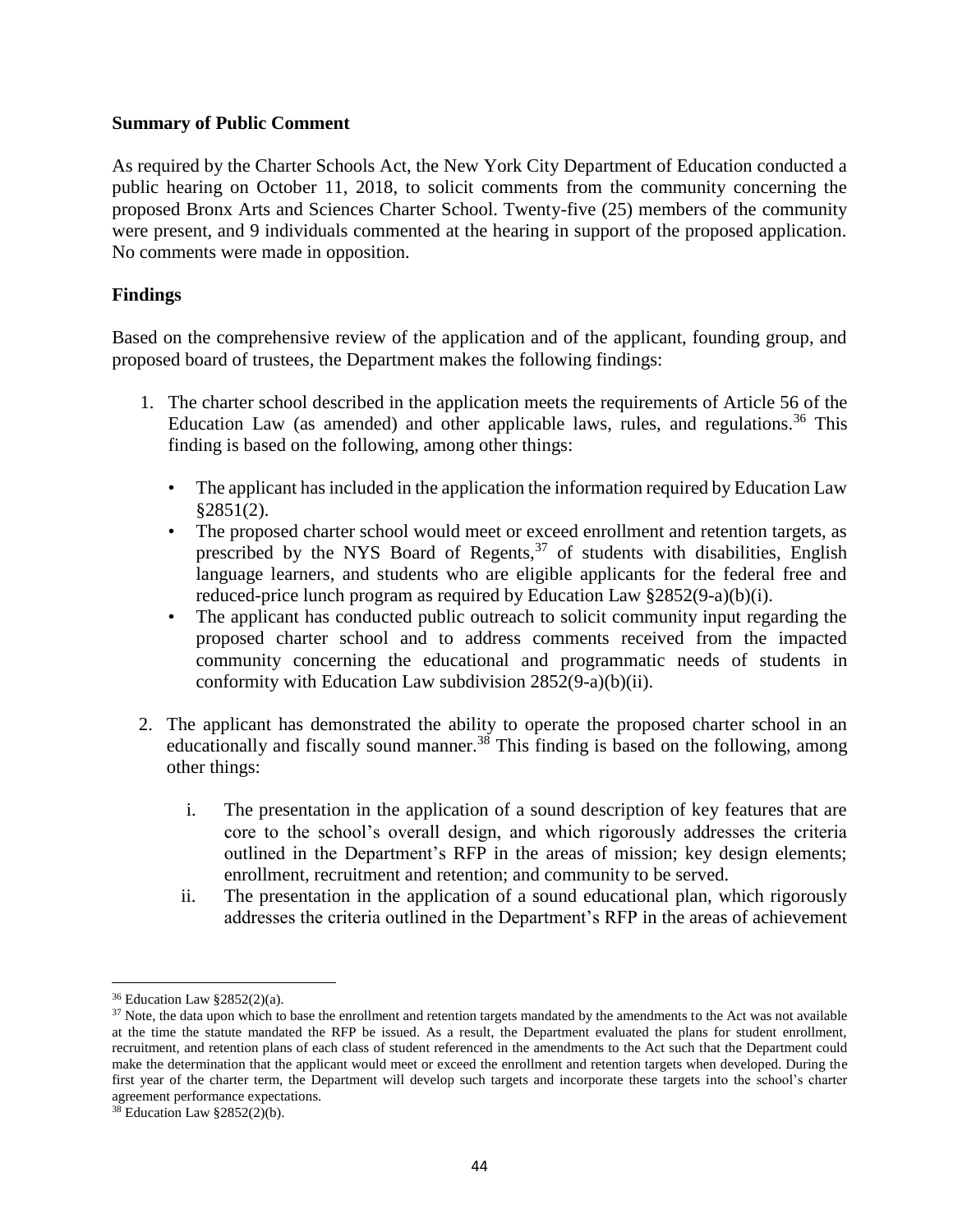goals; school schedule and calendar; curriculum and instruction; assessment; school culture and climate; and special student populations and related services.

- iii. The presentation in the application of a sound organizational and fiscal plan, which rigorously addresses the criteria outlined in the Department's RFP in the areas of founding group capacity; board of trustees and governance; management and staffing; evaluation; professional development; facilities; insurance; health, food and transportation services; family and community involvement; financial management; budget and cash flow; pre-opening plan; and dissolution plan.
- iv. An understanding of the New York State Charter Schools Act, and the skill, will and capacity to successfully launch and operate a high-quality public charter school.
- 3. Granting the proposed charter is likely to improve student learning and achievement, will materially further the purposes of the  $Act^{39}$  and will have a significant educational benefit to the students expected to attend the charter school.<sup>40</sup> This finding is based on the totality of the information presented in the application and during the application review process, as summarized in this document.

#### **Recommendation**

Based on the Department's review and findings, the New York State Education Department recommends that the New York State Board of Regents approve the proposal to establish The Bronx Arts and Sciences Charter School to open in 2019 in NYC CSD 10 in the Bronx, New York.

<sup>39</sup> Education Law §2852(2)(c).

<sup>40</sup> As applicable pursuant to Education Law §2852(2)(d).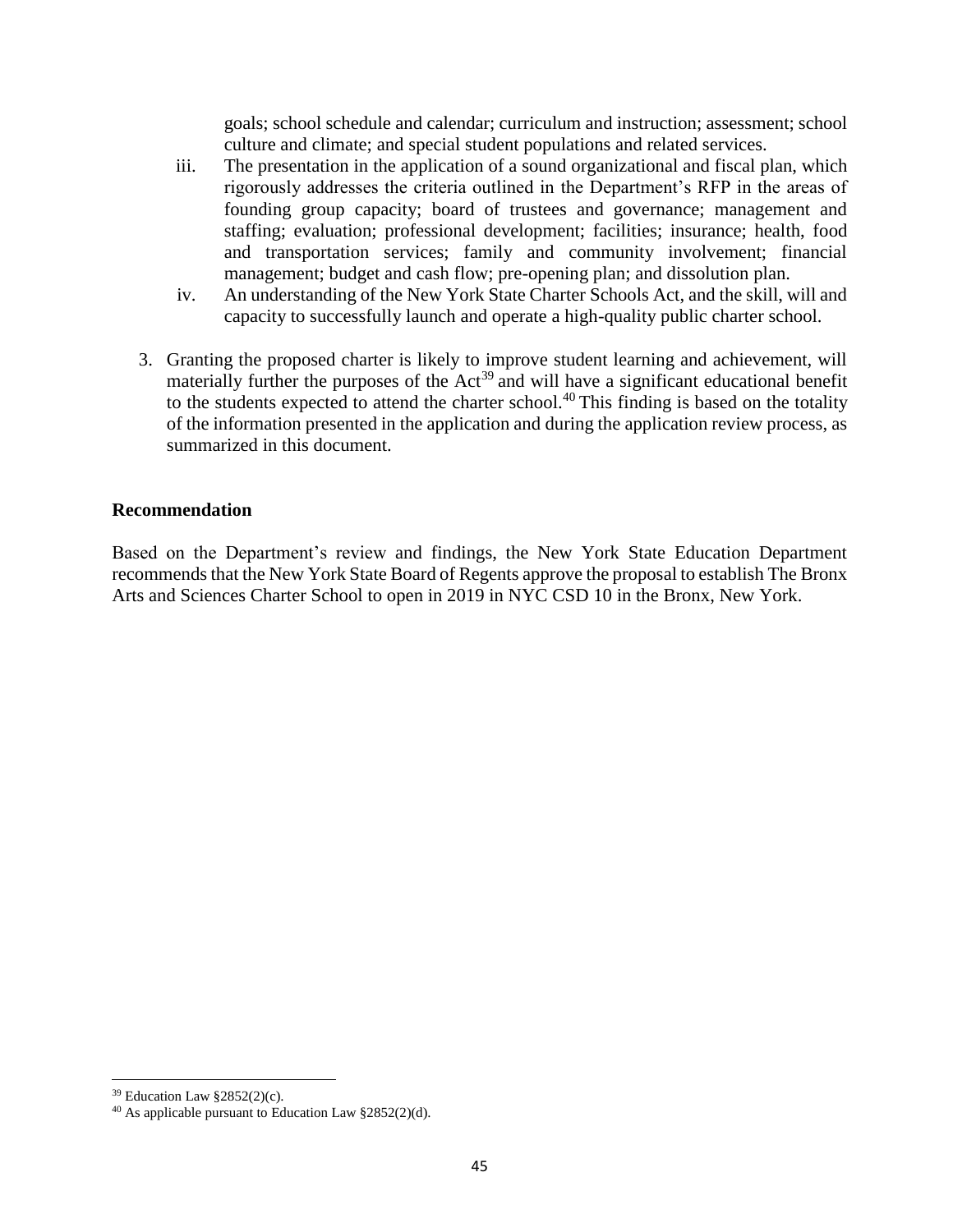Attachment E



# New York State Education Department Charter School Office

Charter School Application Summary, Findings and Recommendation

Application in response to theNew York State Education Department 2018 Round 2 Request for Proposals to Establish the Proposed Charter School Authorized by the Board of Regents:

# **Brooklyn RISE Charter School**

November 2018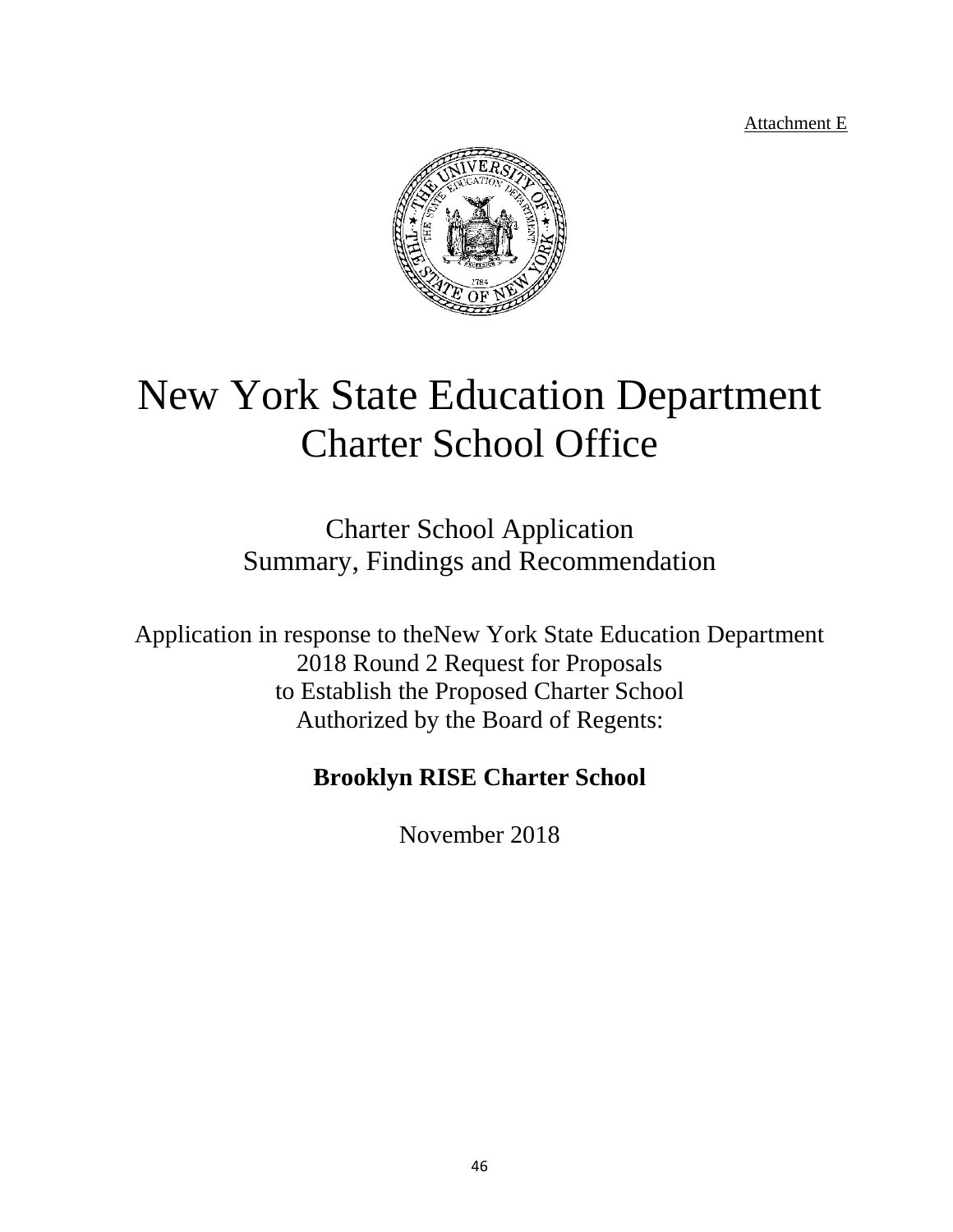| <b>Name of Charter School</b>                                                  | <b>Brooklyn RISE Charter School</b>                                                                                                                                                    |
|--------------------------------------------------------------------------------|----------------------------------------------------------------------------------------------------------------------------------------------------------------------------------------|
| <b>Lead Applicant(s)</b>                                                       | Danyela Souza Egorov                                                                                                                                                                   |
| <b>District of Location</b>                                                    | NYC CSD 15 (Brooklyn)                                                                                                                                                                  |
| <b>Opening Date</b>                                                            | <b>Fall 2019</b>                                                                                                                                                                       |
| <b>Projected Charter Term</b>                                                  | August 26, 2019 – June 30, 2024                                                                                                                                                        |
| <b>Management Company</b>                                                      | None                                                                                                                                                                                   |
| <b>Partners</b>                                                                | Building Excellent Schools (BES)                                                                                                                                                       |
| <b>Proposed Facility</b>                                                       | Private Space                                                                                                                                                                          |
| <b>Projected Grade</b><br><b>Span/Enrollment during</b><br><b>Charter Term</b> | Year 1 (SY 2019-20): K-1/104<br>Year 2 (SY 2018-19): K-2/156<br>Year 3 (SY 2019-20): K-3/208<br>Year 4 (SY 2020-21): K-4/260<br>Year 5 (SY 2021-22): K-5/312                           |
| <b>Planned Grade Span</b><br><b>(beyond Initial Charter</b><br>$Term)^{41}$    | Grades 6-8                                                                                                                                                                             |
| <b>Mission Statement</b>                                                       | Brooklyn RISE Charter School builds the knowledge, habits, and<br>mindsets for academic success, ensuring all kindergarten through<br>fifth grade students are on the path to college. |

#### **Table 1: Summary of the Proposed School**

Brooklyn RISE Charter School (BRCS) is a proposed K-5 elementary school, proposing to open in Sunset Park, Brooklyn, Community School District 15. The work at Brooklyn RISE will begin with the steadfast conviction that all children should have access to and can succeed in a rigorous college preparatory school environment regardless of economic status, zip code, race, family education level, or home language. BRCS is wholly committed to ensuring that each and every student will receive the academic and character foundations that will give them access to life-long academic success and opportunities.

<sup>&</sup>lt;sup>41</sup> The charter school will need to request a subsequent material charter revision in order to serve grade levels beyond those authorized during their initial charter term.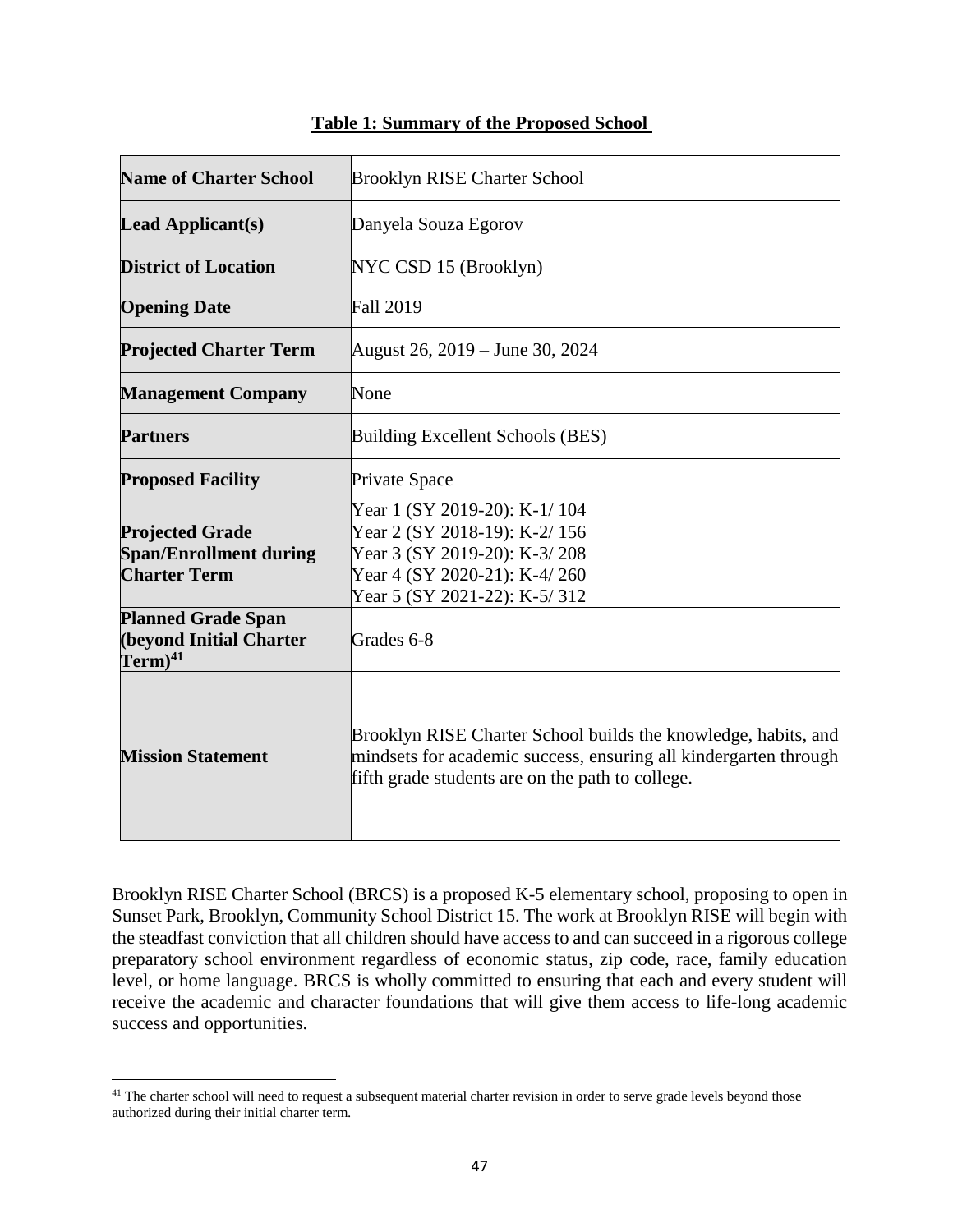BRCS is committed to providing students with a rigorous education that will provide a strong foundation for their success in middle school, high school, college, and beyond, and is unrelenting in pursuit of supporting all students in meeting ambitious academic goals. BRCS will implement high-quality, research-based curricula that are clearly aligned with the college-and -career readiness standards outlined in the New York Next Generation Learning Standards. In addition, BRCS is committed to supporting students in developing a strong foundation of character and socialemotional skill that will allow them to develop a sense of self-efficacy and leadership in the world. BRCS will develop, demonstrate, and respect ourselves and community through RISE values: Resilience, Integrity, Scholarship, and Enthusiasm. BRCS intentionally provides social-emotional supports to students throughout each school day to help them develop confidence in themselves and find their unique voice and purpose to positive forces of change in their communities.

#### **Key Design Elements**

The key design elements for Brooklyn RISE Charter School are:

- *College Begins in Kindergarten*. The school firmly believes that college preparation begins on the first day of Kindergarten and that it is the school's responsibility to provide all students with the knowledge, habits, and mindsets needed to be on the path to college beginning on day one.
- *Transformational Teachers are Paramount*. The school believes that excellent teaching is the key to student achievement. The most effective teachers help students learn two to three additional months' worth of math and reading each year. To guarantee an excellent teacher in every classroom, Brooklyn RISE will invest the time and resources needed to recruit, develop, and retain the strongest teachers for all students.
- *Data Drives Decisions*. All work will be grounded in data. The school's systems, procedures, and routines will be measured by how effectively they allow all students to learn. Teachers will know all students by their academic needs, so that they fully grasp what students have, and have not yet, mastered. Lessons will be both strategically planned to target student needs and adjusted in the moment as teachers collect data throughout instruction.
- *Structure, Joy, and Character Create Community*. At Brooklyn RISE, instructional time is of the utmost importance, and there is a belief that students learn best in predictable, welcoming, and values-based environments. The school is committed to cultivating a structured and joyful school culture by consistently holding staff and students to the highest expectations.
- *Mindsets Matter*. The development of key mindsets is essential to staying on the path to, and persistence through, college. The entire school community will embody academic mindsets that lead to long-term academic, personal, and professional success. The school's intentional mindset development will be designed to instill a strong sense of self-efficacy in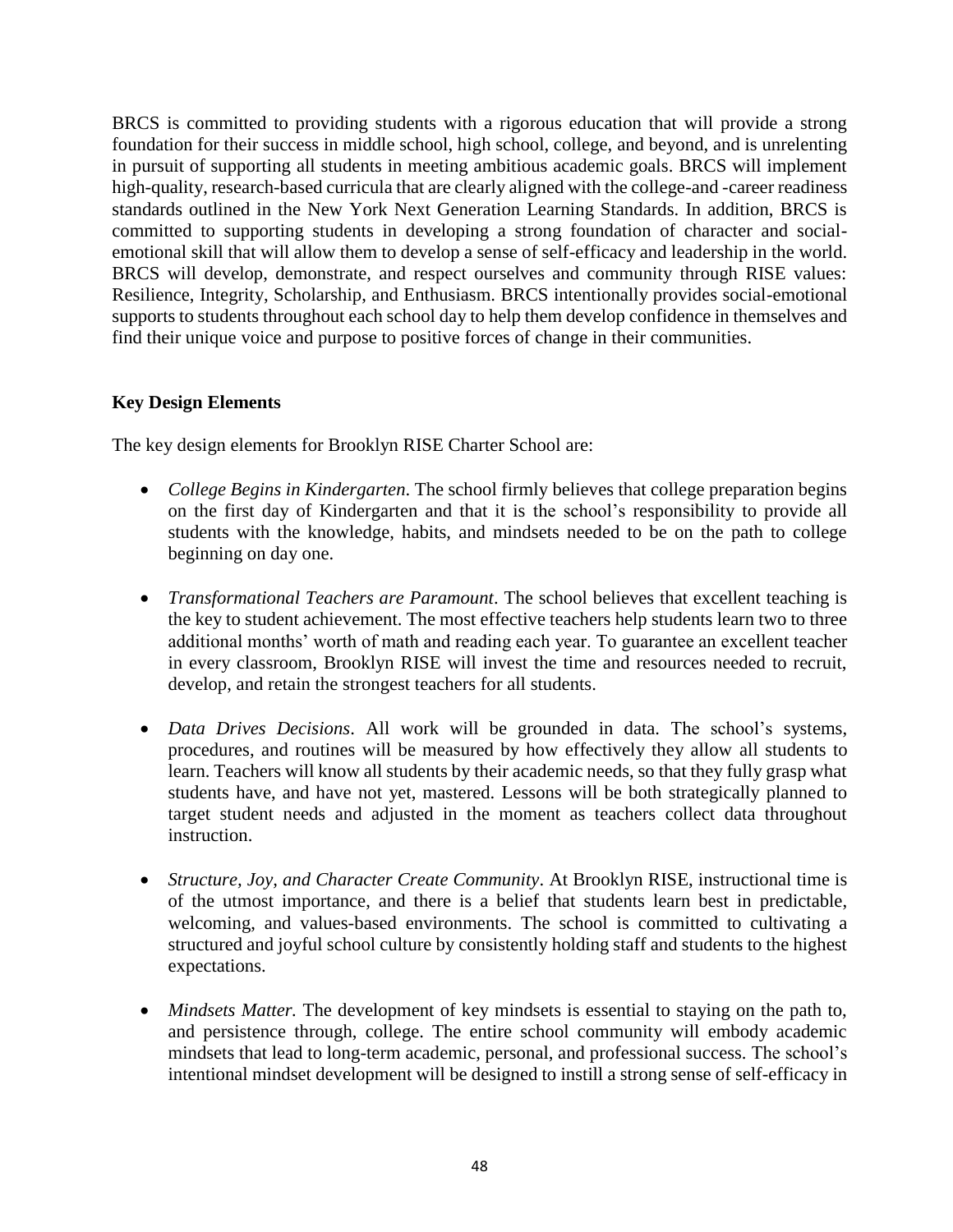all students, such that they will have the confidence in themselves and the tools and strategies they need to achieve.

• *Families are Partners*. The school believes that families are key partners in ensuring the academic and character growth of all students. To truly partner with families, there will be ongoing, consistent communication, so that all stakeholders work together to place all students firmly on the path to college.

#### **Education Plan**

 $\overline{a}$ 

Brooklyn RISE is grounded in the belief that all children, regardless of background, can succeed in college and become the next generation of leaders. In designing the academic program, the school carefully considered the skills, knowledge, and habits students must develop in elementary school to be on the path to college and a life of opportunities. The school design is guided by empirical research by Will Dobbie and Roland Fryer, which outlines the key drivers of academic achievement in urban charter schools.<sup>42</sup> These drivers – frequent teacher feedback, data to guide instruction, high-dosage small-group instruction, increased instructional time, and high academic and behavioral expectations – are built into the school's design. The school will implement a highquality, rigorous curricula aligned with the NYNGLS across all grades and content areas. The Head of School (Years 1 and 2) and Director(s) of Curriculum and Instruction (Year 3 and beyond) will be responsible for curriculum development and incorporate a mix of purchased and internally created curricula for the strongest possible instruction. At the end of each year, a curriculum audit led by the Head of School and Instructional Leadership team will evaluate curricular resources. Curriculum will be improved or replaced based on data from a variety of assessments.

Teachers will be provided with daily lesson plans aligned to the unit of study and the underlying standards. In return, the school expects teachers to consistently be prepared to implement their lessons. The Intellectual Preparation Protocol (IPP) at Brooklyn RISE will require teachers to submit for feedback annotated lessons with exemplar student responses one week before execution, to create materials to accompany the lesson at least one day before execution, and to practice each lesson in advance of execution. Teachers will be trained on the IPP process during Staff Summer PD (by the Head of School, and then by the DCI); they will also receive additional training and support as needed and eventually will own the process independently. Annotating lesson plans and creating exemplar student responses will allow teachers to provide more strategic and targeted feedback throughout the lesson.

*Unique Curricular Aspects*. The school will use Performing Arts twice a week for 50-minute sessions to strengthen student public speaking skills such as articulation, diction, and enunciation as well as provide extensive opportunities for students to explore culture and identify with the world around them. Within three months of the start of school, groups of students will perform songs, chants, skits, and plays learned during the Performing Arts block at the school's weekly Community Circle. The school also will have at least one performance per year and will feature a variety of choral and theatrical performances by students. Brooklyn RISE also will place significant emphasis

<sup>42</sup> Dobbie, Will, and Roland Fryer, "Getting Beneath the Veil of Effective Schools: Evidence from New York City." *American Economic Journal: Applied Economics*. December 2012.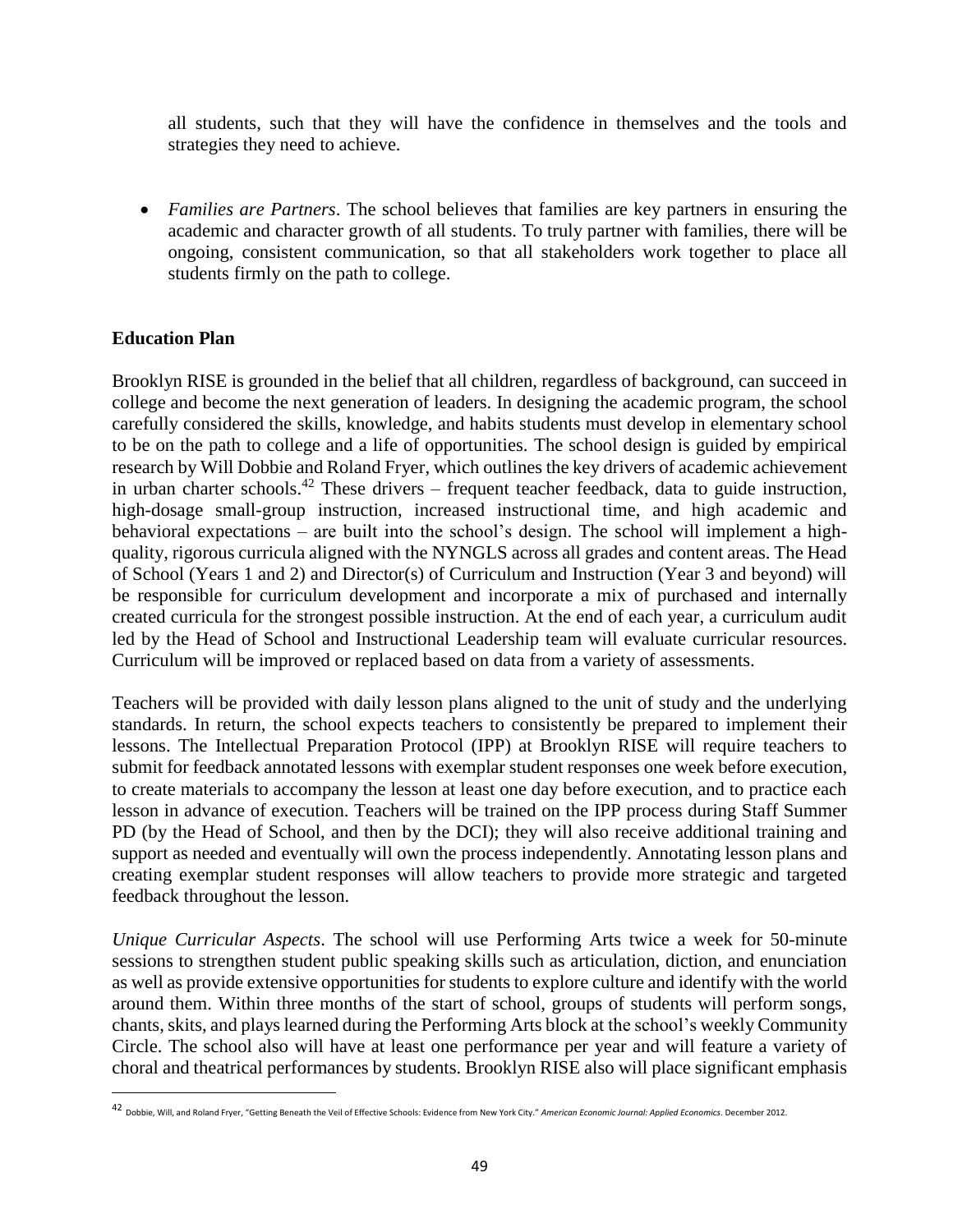on the development of early literacy skills to ensure all students are "reading to learn" and reading at or above grade level by the beginning of third grade. The school will provide ample opportunities for independent and accountable reading and writing, with students selecting texts of their choice from robust, engaging classroom libraries as well as the opportunity to write on topics of their choosing. Students will have reading and writing journals that will allow them to track their independent reading and writing. Students will present their writing through monthly publishing parties and share a favorite book they have read with their peers during monthly book talks.

#### **School culture**

Brooklyn RISE will build the knowledge, habits, and mindsets for academic success, ensuring all K-5 students are on the path to college. To achieve this mission, the school will create a clearly structured, supportive, joyful, values-based and fiercely positive environment for students holding them to high behavioral and academic expectations. Building and sustaining school culture is a shared responsibility of all staff members but the Head of School in Year 1, and the Dean of School (with close supervision from the Head of School) in Year 2 and beyond, will have oversight responsibilities.

#### **Special Populations and Related Services**

The school will meet students where they are and equip them with knowledge and skills necessary to get them where they need to be. The school will support SWDs using a co-teaching model to scaffold the academic development of SWDs, ELLs/MLLs, and economically disadvantaged students. The school will incorporate a variety of interventions and deliver effective supports, adapt educational programming to meet the needs of a diverse student population and employ dedicated ELL/MLL and Special Education staff equipped with the skills, training, and curricular resources to support the academic and behavioral needs of struggling students.

Teachers will identify which students are not meeting benchmarks and goals and determine what specific skills or standards in which each student is struggling. Staff analysis will be used to create a Responsive to Intervention (RtI) plan that will detail the support the student will receive to close identified gaps, which will often include additional small group and 1:1 interventions. Literacy rotations will be structured in the Lower Academy (K-2) at the same time across grade levels to allow for flexible grouping to ensure all students receive the supports and targeted instruction they need. Tier 1 supports will be provided to all students will prove successful for the most students.

The school will work with the local Committee on Special Education (CSE) to ensure that all students with disabilities receive a free and appropriate public education (FAPE) in the least restrictive environment (LRE). The school will utilize a co-teaching model will support the achievement of students with disabilities and educate students with disabilities in the LRE and with their peers who are not disabled to the appropriate extent, and what is specifically allowed by individual Individualized Education Plans (IEPs). The school will use the RtI model for all students enrolled in the school as described above. collection forms, and an in-depth analysis of student work across subject areas. The Student Supports Coordinator will work closely with the Committee on Special Education to ensure all processes and systems are followed with fidelity.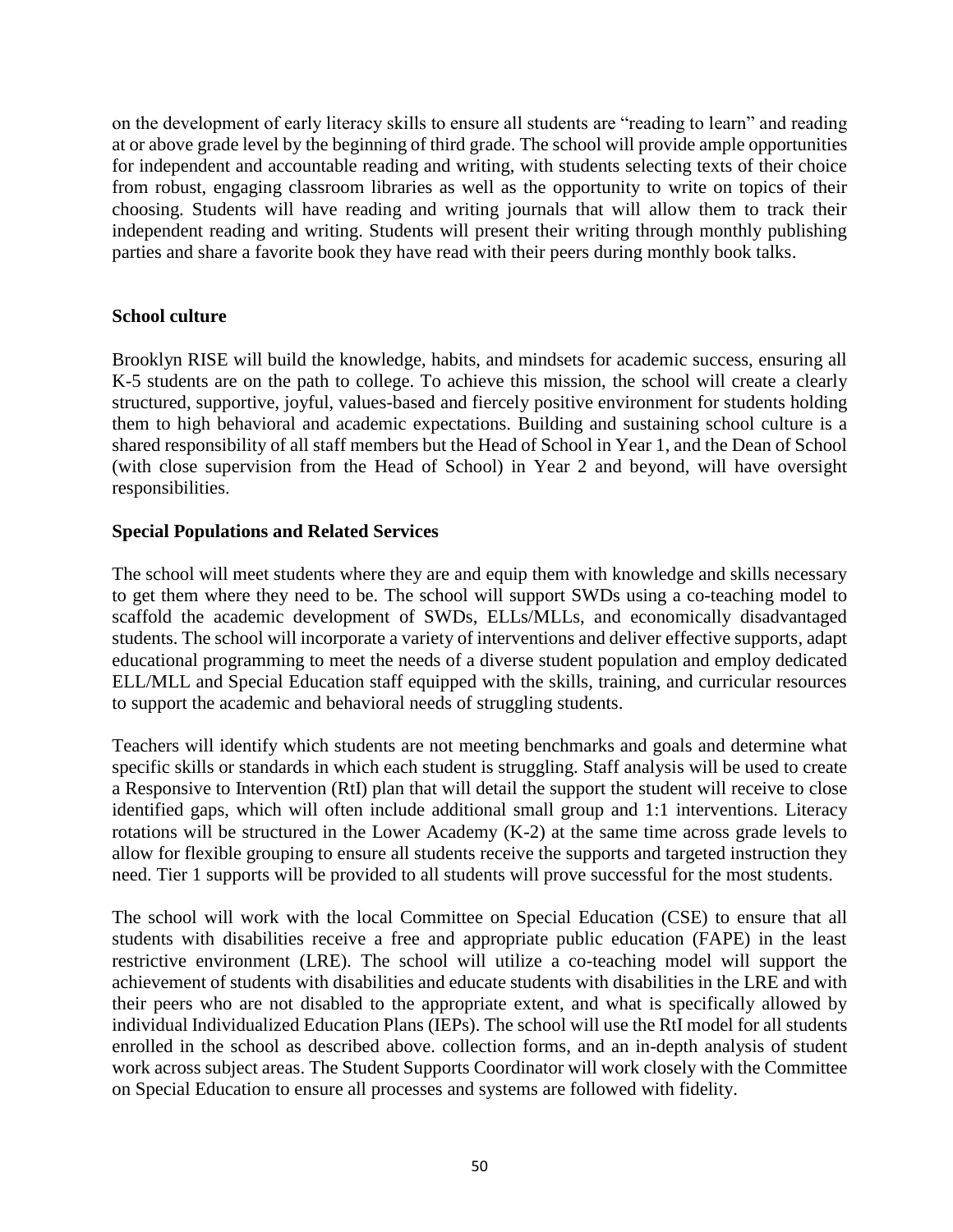The school will provide a two-pronged approach to ELL/MLL supports consisting of Structured English Instruction (SEI) as well as designated ELL/MLL supports. ELL teacher will push into core content areas to provide small group instruction and will ensure all teachers are incorporating ELL supports into daily lesson plans and implementing them with fidelity across classrooms. Each academy (Lower: K-2; Upper: 3-5) will have a dedicated ELL teacher as the school grows. To support this, the school Leadership Team will be trained in the Sheltered Instruction Observation Protocol (SIOP) and teachers will learn how to ensure that their lessons align with the best practices of SIOP. The school will implement a culturally relevant pedagogy to ensure that the native/home language of all students is fostered and that differences in students are celebrated and supported.

#### **Recruitment and Retention**

The school believes every child has a right to an excellent education. The recruitment plan will attract a population that mirrors the demographics of the district. The student application will be available in the home languages of local families and will be available on the school website and at the school, organizations that families frequent, and public housing complexes where families reside. Given that Sunset Park has a high proportion of immigrant families, the school will encourage newly arrived students and families to enroll. Students who join the school in the uppergrades and who have academic gaps will be given intensive, individualized supports so they too can be on the path to college.

#### Students with Disabilities

*Recruitment:* The school will share information with local elementary schools and nonprofits that support students with disabilities such as the Brooklyn-based team of New York Cares and Advocates for Children of New York, as well as the Sunset Park-based Challenge Early Intervention Center, which serves at-risk students ages 3-4. The school will distribute flyers to local medical centers and clinics, such as NYU Langone, that serve the targeted student population.

*Retention*: The school will develop relationships with the families of students with IEPs through weekly progress reports communicated through a Student Supports Team (SST). The SST will oversee the RtI system to ensure that students with special needs are set up for success, receiving appropriate accommodations, curricular and instructional supports, and necessary modifications. The school will employ at least one Special Education certified teacher to support each grade level of students with disabilities, offering both push-in and pull-out services throughout the day. The SST will also run professional development sessions (at least one each trimester) to equip teachers with best practices and appropriate interventions to support students with disabilities. The school will contract high-quality support services staff as required by a student's IEP to ensure his or her success.

#### English Language Learners

*Recruitment:* The school has fostered relationships with local community-based organizations working with ELL/MLL students and families including Mixteca, Brooklyn Chinese-American Association, the Chinese Planning Council, and the Center for Family Life. These organizations already serve families whose home language is not English, and the school has hosted information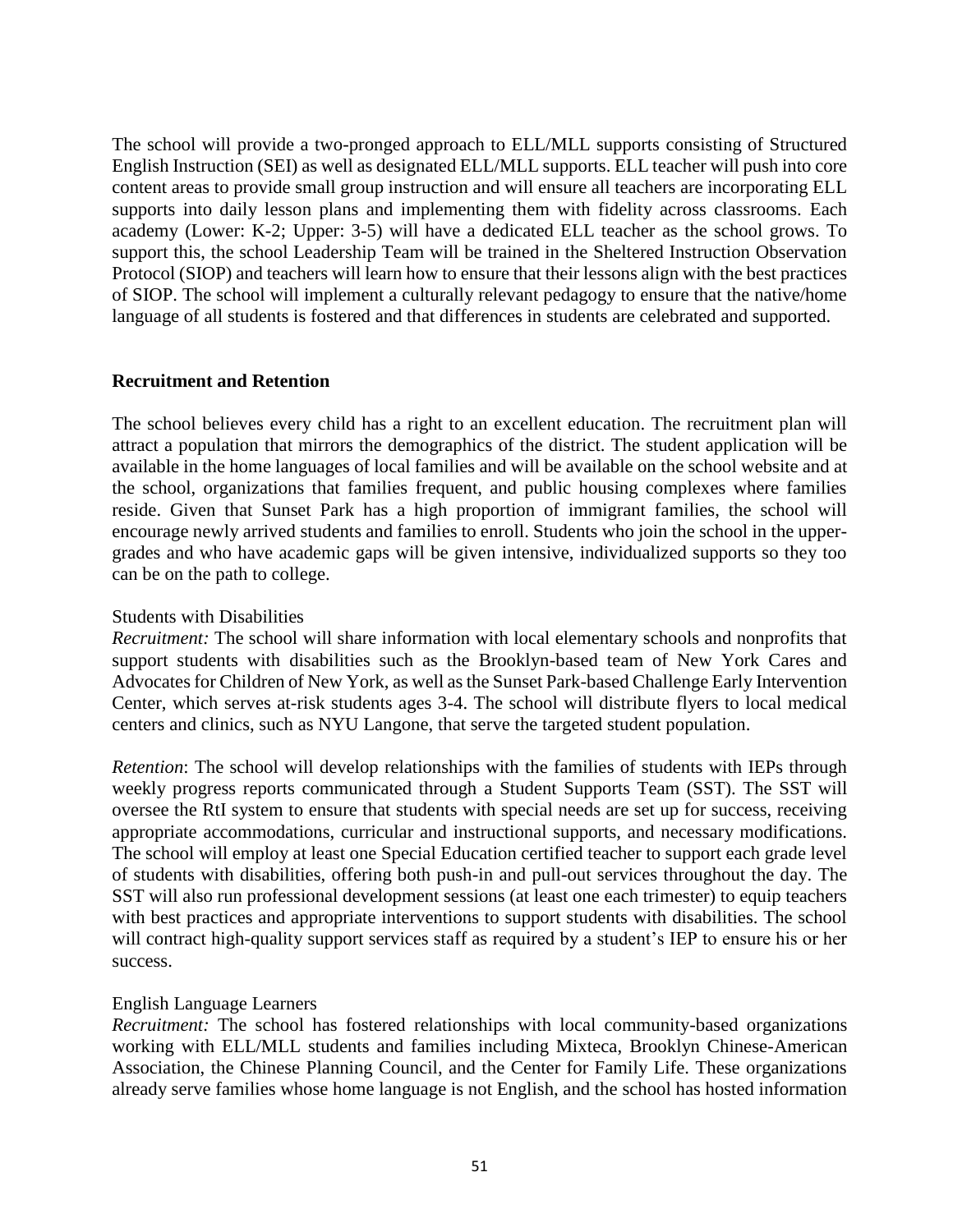and tabling sessions at a number of these locations to recruit students and families. All marketing materials will be published in English, Spanish, and Mandarin. The school will inform families that the school's fully inclusive and immersive school environment is culturally responsive and supportive of students of all cultures.

*Retention*: The school will preference students whose home language is not English, reflecting the needs and wants of the community. The school is committed to an immersion approach for ELLs/MLLs using Sheltered English Instruction (SEI) and Sheltered Instruction Observation Protocols (SIOP), which are proven to support ELL students in a general education setting. The school will use a two-teacher, inclusive classroom model to provide the scaffolds, targeted supports, and strategic interventions that will assist in language acquisition and development. Student to teacher ratio of 13:1 ensures that students are getting ample small-group instructional minutes throughout the day, which hugely benefits students learning English. Classroom structures will include sight word walls, realia, icon support, sight word flash cards with picture support, anchor charts, graphic organizers, sentence starters, and other writing support templates. School staff staff will reflect the cultural identities of students and will communicate in the home languages of families. All school-home communications will be provided in the languages that families prefer.

#### Economically Disadvantaged Students

*Recruitment:* The school will host events at family shelters, NYCHA housing developments, local organizations, and pre-K and daycare centers. The school also will continue to build relationships with local nonprofits and advocacy organizations and will keep them updated on the development of Brooklyn RISE and ways in which community feedback was incorporated into the school's design.

*Retention*: The school will provide most school supplies, one complete uniform set annually, and metro cards for transportation. Additionally, extended day and extended year will support economically disadvantaged families because they reduce the amount of time that families need to finance childcare. The school's two-teacher model also ensures that economically disadvantaged students receive the individualized supports and attention necessary for success. The school will continue to build relationships and potentially partner with organizations that support economically disadvantaged families in the community such as the Center for Family Life.

#### **Community Outreach**

The entire Founding Team of Brooklyn RISE has solicited input and garnered support from a variety of community leaders, organizations, and families. Activities. Community support and input are essential to providing the high-quality education students deserve. The school has spent considerable time meeting with community leaders and organizations, participating in a variety of events, and volunteering with community-based organizations, allowing the school representatives to better understand community needs. The school team has had one-on-one conversations with families in Sunset Park. The applicant group has met with over 80 prominent community-based organizations in Brooklyn, many in Sunset Park, and cultivated relationships with Community Board 7, CEC 15, Mixteca, the Brooklyn Borough President's Office, the Office of Council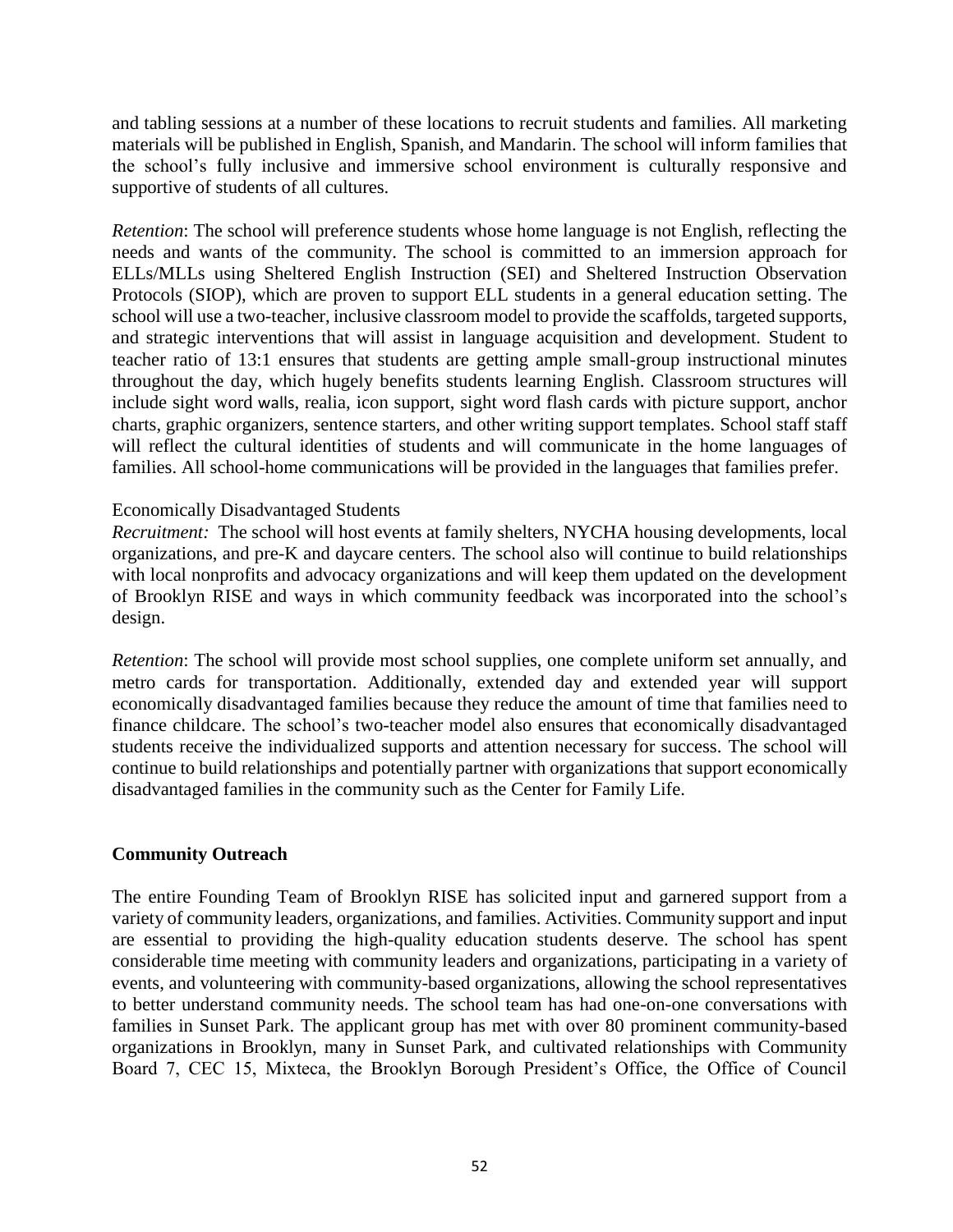Member Menchaca, local day cares and pre-Ks, the Center for Family Life, the 72nd Police Precinct, local public libraries, and others.

#### **School Governance and Leadership**

The Board of Trustees includes the following individuals:

| <b>Proposed Board Member</b> | <b>Proposed Role on Board</b> |
|------------------------------|-------------------------------|
| Danyela Egorov               | Proposed Board Chair          |
| Diana Marmur                 | <b>Proposed Member</b>        |
| Benjamin Herbst              | <b>Proposed Member</b>        |
| Grace Han                    | <b>Proposed Member</b>        |
| Erick Roa                    | <b>Proposed Member</b>        |

#### **Facility**

 $\overline{a}$ 

The applicant group is working with Civil Builders and other real estate experts to provide consultation on obtaining private facilities.

#### **Technical Modifications**

For applicant groups recommended to the Board of Regents for authorization, NYSED may require that applicant groups make technical modifications to their applications following the Capacity Interviews. Such requests are made to technically align the information contained in the Full Application with the NYSED initial charter agreement template and/or comply with relevant laws and regulations. Other than modifications of a technical nature as determined by the Department, applicants are not given the opportunity to substantially revise or augment their application once it has been submitted. The applicant group was sent technical modifications by NYSED. The applicant group agreed to these technical modifications and the charter of the school, if approved by the Board of Regents, shall incorporate such changes.

#### **Projected Fiscal and Programmatic Impact on District of Location**

The applicant group provided an analysis of the fiscal and programmatic impact of the proposed school on public and non-public schools in NYC CSD 15, indicating that the fiscal impact of the Brooklyn RISE on the district of location is expected to be nominal. This analysis is summarized below in Table 2.

**Table 2: Projected Fiscal Impact Upon District of Location, 2019-20 to 2023-24<sup>43</sup>**

<sup>&</sup>lt;sup>43</sup> To conservatively estimate the fiscal impact upon the district of location, maximum enrollment figures for each year were used.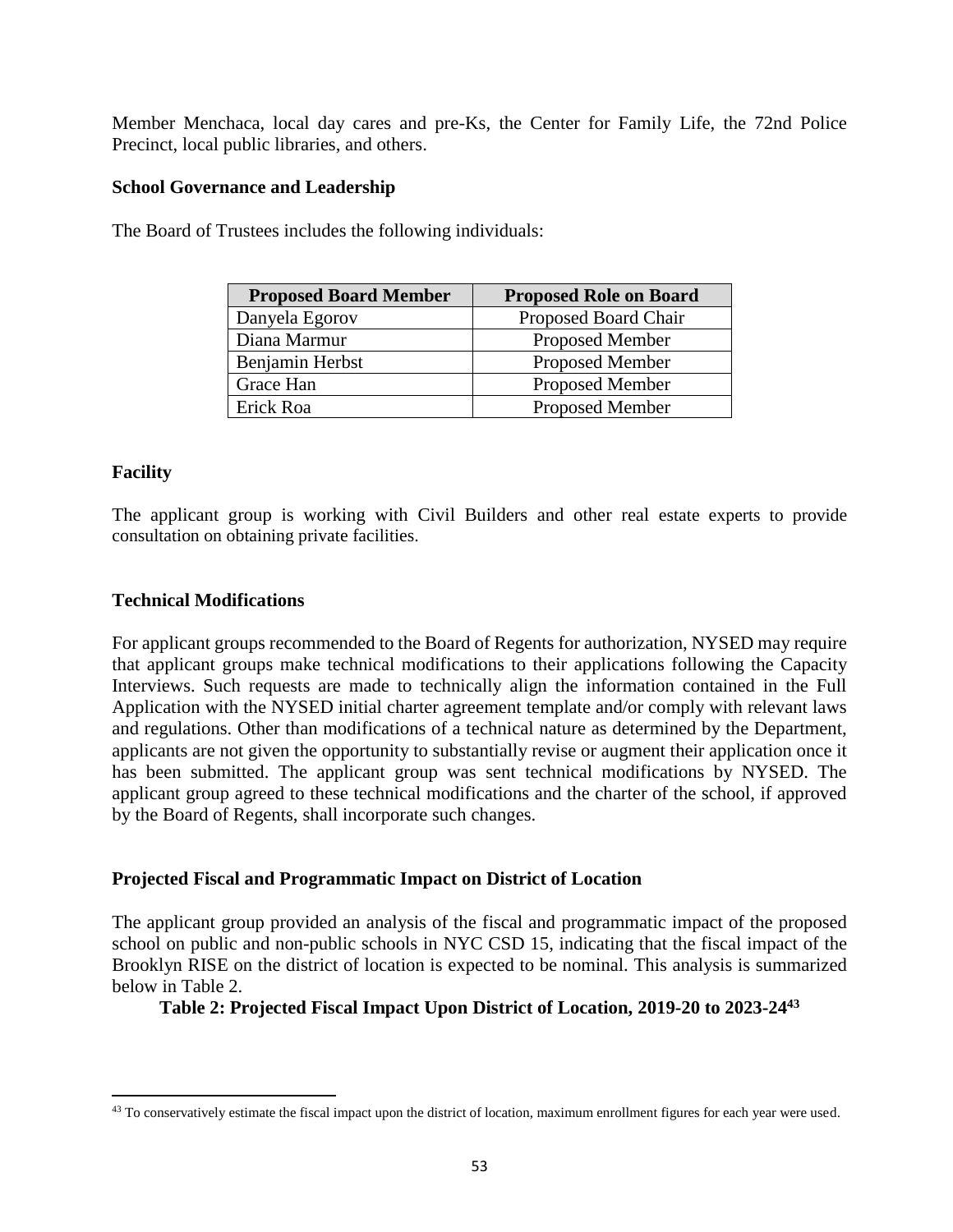| Year    | <b>Number of</b><br><b>Students</b><br><b>Enrolled</b> in<br><b>Charter</b><br><b>School</b><br>Per Year <sup>44</sup> | <b>Charter</b><br><b>School Basic</b><br><b>Tuition</b><br>Rate <sup>45</sup> | <b>Total Charter</b><br><b>School Basic</b><br><b>Tuition</b> | <b>Estimated</b><br><b>District</b><br><b>Special</b><br><b>Education</b><br>Payment <sup>46</sup> | <b>Total District</b><br><b>General Fund</b><br>Budget <sup>47</sup> | Percent of<br><b>District</b><br><b>Budget</b> |
|---------|------------------------------------------------------------------------------------------------------------------------|-------------------------------------------------------------------------------|---------------------------------------------------------------|----------------------------------------------------------------------------------------------------|----------------------------------------------------------------------|------------------------------------------------|
| 2019-20 | 104                                                                                                                    | \$15,307                                                                      | \$1,591,928                                                   | \$773,206                                                                                          | \$24,300,000,000                                                     | .0097%                                         |
| 2020-21 | 156                                                                                                                    | \$15,307                                                                      | \$2,387,892                                                   | \$821,036                                                                                          | \$24,300,000,000                                                     | .0132%                                         |
| 2021-22 | 208                                                                                                                    | \$15,307                                                                      | \$3,183,856                                                   | \$1,107,959                                                                                        | \$24,300,000,000                                                     | .0177%                                         |
| 2022-23 | 260                                                                                                                    | \$15,307                                                                      | \$3,979,820                                                   | \$1,400,587                                                                                        | \$24,300,000,000                                                     | .0221%                                         |
| 2023-24 | 312                                                                                                                    | \$15,307                                                                      | \$4,775,784                                                   | \$1,699,933                                                                                        | \$24,300,000,000                                                     | .0266%                                         |

The calculations above assume charter school basic tuition rates in the charter period (2019-20 through 2023-24) based on a trend analysis. To conservatively avoid underestimating the fiscal impact that the charter school will have on the district going forward, no growth in the district's budget during the duration of the school's charter was assumed.<sup>48</sup>

It should be noted that, given the nature of district-based per-pupil funding, the estimates made in conducting this analysis are subject to unpredictable financial fluctuations. For forecasting purposes, the fiscal impact of this charter school on the district in which it will be located assumes that:

- There will be no fluctuation in the grade levels served by existing charter schools over the course of the charter term;
- The charter school will be able to meet its projected maximum enrollment;
- All students will come from the district of location; and
- All students will attend every day for a 1.0 FTE.

### **Table 3. 2019-20 Demographic Detail for Proposed District of Location**: **New York City Community School District - CSD 15 (Brooklyn)**

<sup>44</sup> Source: Brooklyn RISE Charter School Application

<sup>45</sup> Source: Education Law §2856(1)(a)(iii) and NYS Education Department Office of State Aid Charter School Basic Tuition Rate <sup>46</sup> Based on 2013-14 calculated special education classification rate for the district of location, as collected by NYSED Information

and Report Services

<sup>47</sup> Source: NYCDOE Financial Status Report - FY2018 Approved Budget as of 11/20/2017;

http://schools.nyc.gov/offices/d\_chanc\_oper/budget/dbor/fsr/December/pdf/Dec\_2017\_fsr/12coverprint.pdf; Rounded down for conservatism

<sup>&</sup>lt;sup>48</sup> Additional notes: While the school has included other federal grants and/or funds that may flow through the district to be received by the school in its proposed budget, this analysis does not account for these sources of potential revenue, nor does it include the value of certain services (e.g. transportation) that the district is required to provide the charter school. However, the analysis also does not account for district per-pupil expense and overall resource savings that are likely to result from a reduction in the number of students attending district public schools as a result of students attending nonpublic schools located in the school district.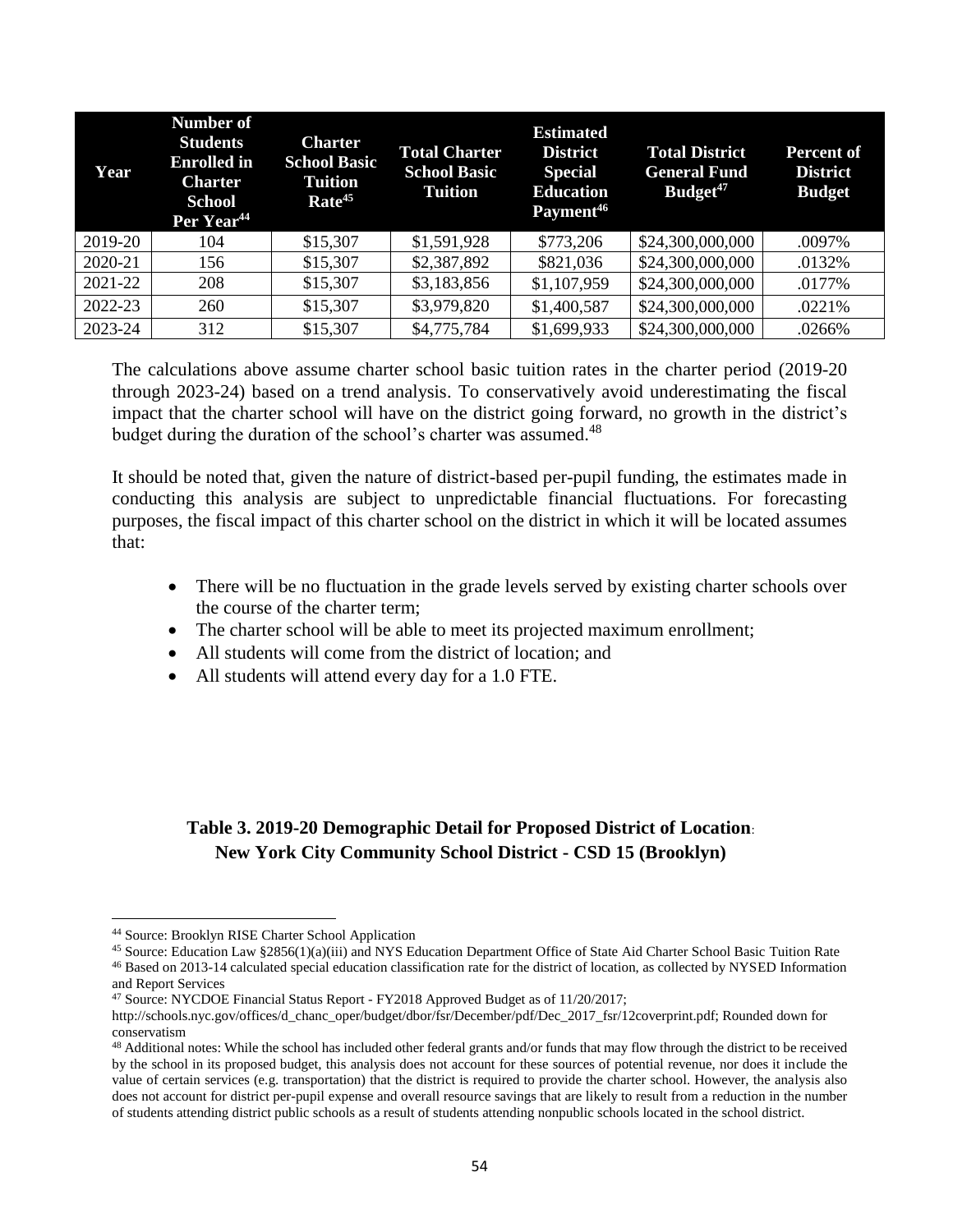|                                                    | <b>Total District Enrollment: 32,793</b> |            |  |
|----------------------------------------------------|------------------------------------------|------------|--|
| All Students $K - Grade 5$                         | 17,982                                   |            |  |
| <b>Students with Disabilities</b>                  | 3,640                                    | <i>20%</i> |  |
| English Language<br>Learners/Multilingual Learners | 5,013                                    | 28%        |  |
| <b>Economically Disadvantaged</b>                  | 9.719                                    | 54%        |  |

*Data Source: Enrollment data is from 9/8/2018 NYSED data extraction.*

## **Table 4. 2019-20 Elementary/Middle School Academic Proficiency Rates of NYS Assessment on Grade Configurations for Proposed School**

| <b>Assessments</b>                             | <b>District Proficiency</b> | <b>NYS Proficiency</b> |
|------------------------------------------------|-----------------------------|------------------------|
| ELA Grades 3-5 Aggregate                       | 56%                         | 45%                    |
| Grade 3 ELA                                    | 62%                         | 51%                    |
| Grade 4 ELA                                    | 60%                         | 47%                    |
| Grade 5 ELA                                    | 47%                         | 37%                    |
|                                                |                             |                        |
| ELA Grades 3-8 Aggregate:<br>SWDs              | 27%                         | 15%                    |
| ELA Grades 3-8 Aggregate:<br><b>ELLs/MLLs</b>  | 15%                         | 12%                    |
| ELA Grades 3-8 Aggregate: ED                   | 41%                         | 35%                    |
|                                                |                             |                        |
| Math Grades 3-5 Aggregate                      | 60%                         | 49%                    |
| Grade 3 Math                                   | 64%                         | 54%                    |
| Grade 4 Math                                   | 59%                         | 48%                    |
| Grade 5 Math                                   | 56%                         | 44%                    |
|                                                |                             |                        |
| Math Grades 3-8 Aggregate:<br>SWDs             | 30%                         | 19%                    |
| Math Grades 3-8 Aggregate:<br><b>ELLs/MLLs</b> | 28%                         | 20%                    |
| Math Grades 3-8 Aggregate: ED                  | 46%                         | 38%                    |

*Data Source: Assessments data is from 2018 School data.nysed.gov.*

#### **Summary of Public Comment**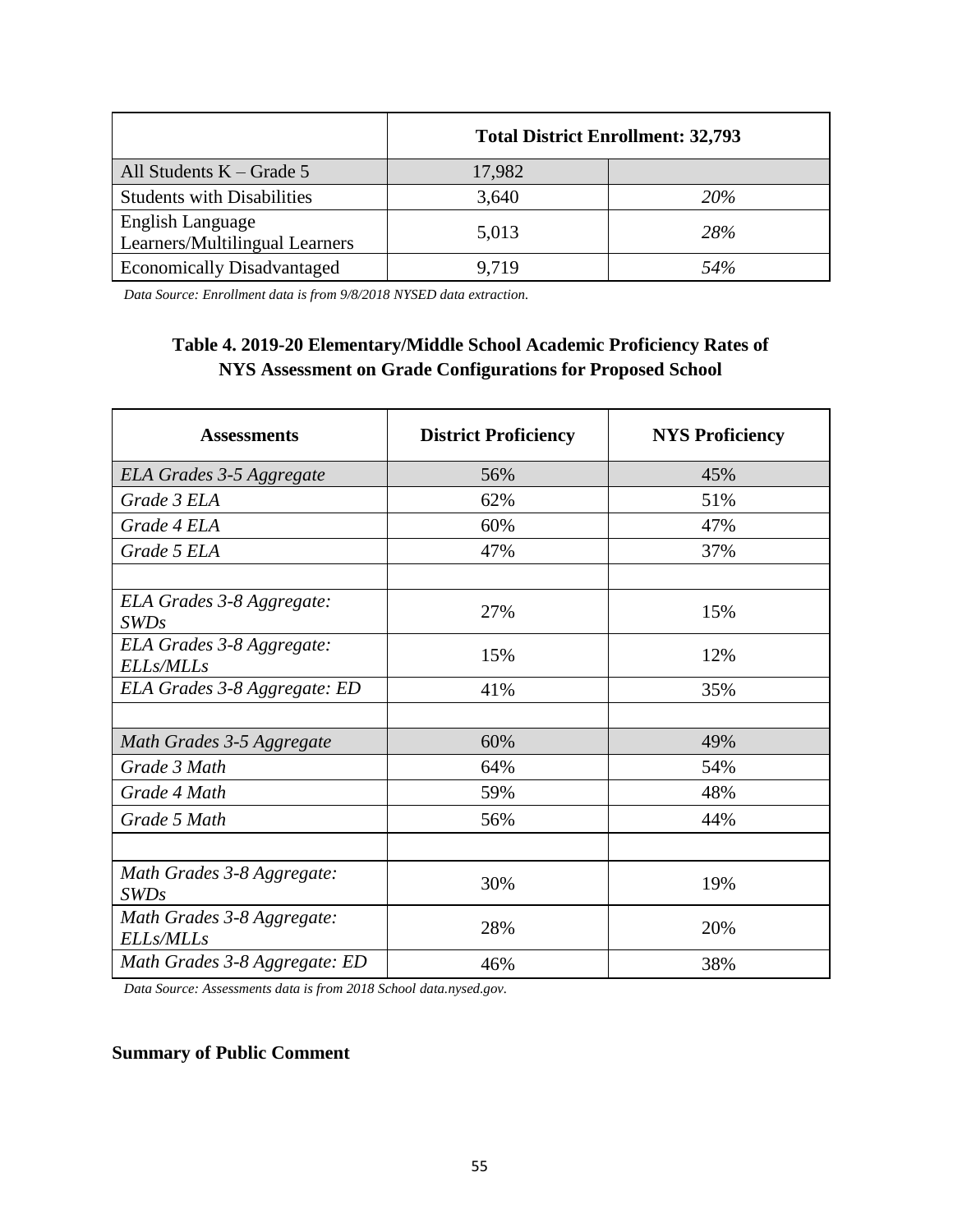As required by the Charter Schools Act, the New York City Department of Education conducted a public hearing on October 11, 2018, to solicit comments from the community concerning the proposed Brooklyn RISE Charter School. Ten (10) members of the community were present, and 3 individuals commented at the hearing in support of the proposed charter school. One individual made a statement in opposition.

#### **Findings**

Based on the comprehensive review of the application and of the applicant, founding group, and proposed board of trustees, the Department makes the following findings:

- 1. The charter school described in the application meets the requirements of Article 56 of the Education Law (as amended) and other applicable laws, rules, and regulations.<sup>49</sup> This finding is based on the following, among other things:
	- The applicant has included in the application the information required by Education Law §2851(2).
	- The proposed charter school would meet or exceed enrollment and retention targets, as prescribed by the NYS Board of Regents,<sup>50</sup> of students with disabilities, English language learners, and students who are eligible applicants for the federal free and reduced-price lunch program as required by Education Law §2852(9-a)(b)(i).
	- The applicant has conducted public outreach to solicit community input regarding the proposed charter school and to address comments received from the impacted community concerning the educational and programmatic needs of students in conformity with Education Law subdivision 2852(9-a)(b)(ii).
- 2. The applicant has demonstrated the ability to operate the proposed charter school in an educationally and fiscally sound manner.<sup>51</sup> This finding is based on the following, among other things:
	- i. The presentation in the application of a sound description of key features that are core to the school's overall design, and which rigorously addresses the criteria outlined in the Department's RFP in the areas of mission; key design elements; enrollment, recruitment and retention; and community to be served.
	- ii. The presentation in the application of a sound educational plan, which rigorously addresses the criteria outlined in the Department's RFP in the areas of achievement goals; school schedule and calendar; curriculum and instruction; assessment; school culture and climate; and special student populations and related services.

<sup>49</sup> Education Law §2852(2)(a).

<sup>&</sup>lt;sup>50</sup> Note, the data upon which to base the enrollment and retention targets mandated by the amendments to the Act was not available at the time the statute mandated the RFP be issued. As a result, the Department evaluated the plans for student enrollment, recruitment, and retention plans of each class of student referenced in the amendments to the Act such that the Department could make the determination that the applicant would meet or exceed the enrollment and retention targets when developed. During the first year of the charter term, the Department will develop such targets and incorporate these targets into the school's charter agreement performance expectations.

 $51$  Education Law §2852(2)(b).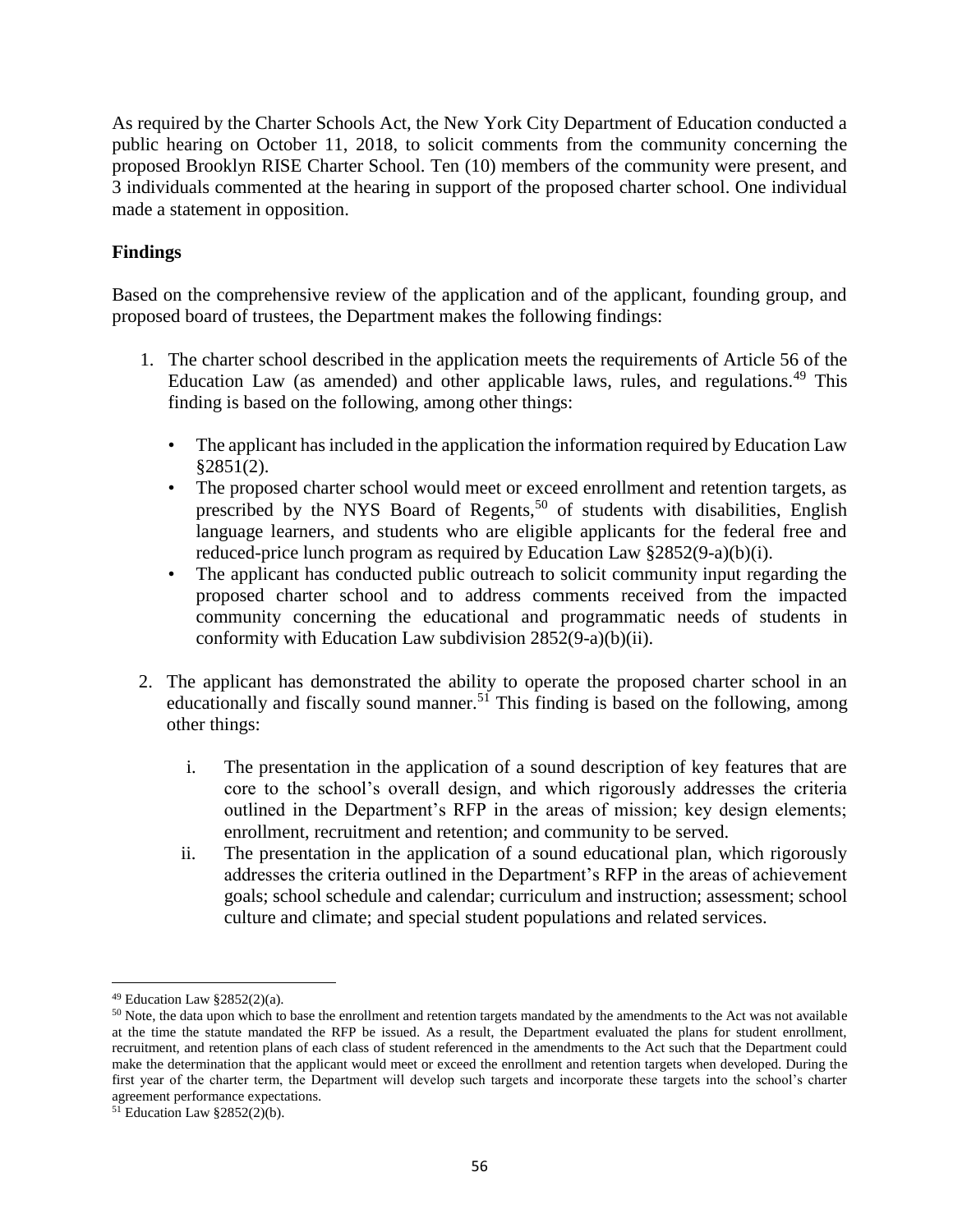- iii. The presentation in the application of a sound organizational and fiscal plan, which rigorously addresses the criteria outlined in the Department's RFP in the areas of founding group capacity; board of trustees and governance; management and staffing; evaluation; professional development; facilities; insurance; health, food and transportation services; family and community involvement; financial management; budget and cash flow; pre-opening plan; and dissolution plan.
- iv. An understanding of the New York State Charter Schools Act, and the skill, will and capacity to successfully launch and operate a high-quality public charter school.
- 3. Granting the proposed charter is likely to improve student learning and achievement, will materially further the purposes of the  $Act^{52}$  and will have a significant educational benefit to the students expected to attend the charter school.<sup>53</sup> This finding is based on the totality of the information presented in the application and during the application review process, as summarized in this document.

#### **Recommendation**

Based on the Department's review and findings, the New York State Education Department recommends that the New York State Board of Regents approve the proposal to establish the Brooklyn RISE Charter School to open in 2019 in NYC CSD 15 in the Brooklyn, New York.

 $52$  Education Law §2852(2)(c).

 $53$  As applicable pursuant to Education Law  $\S 2852(2)(d)$ .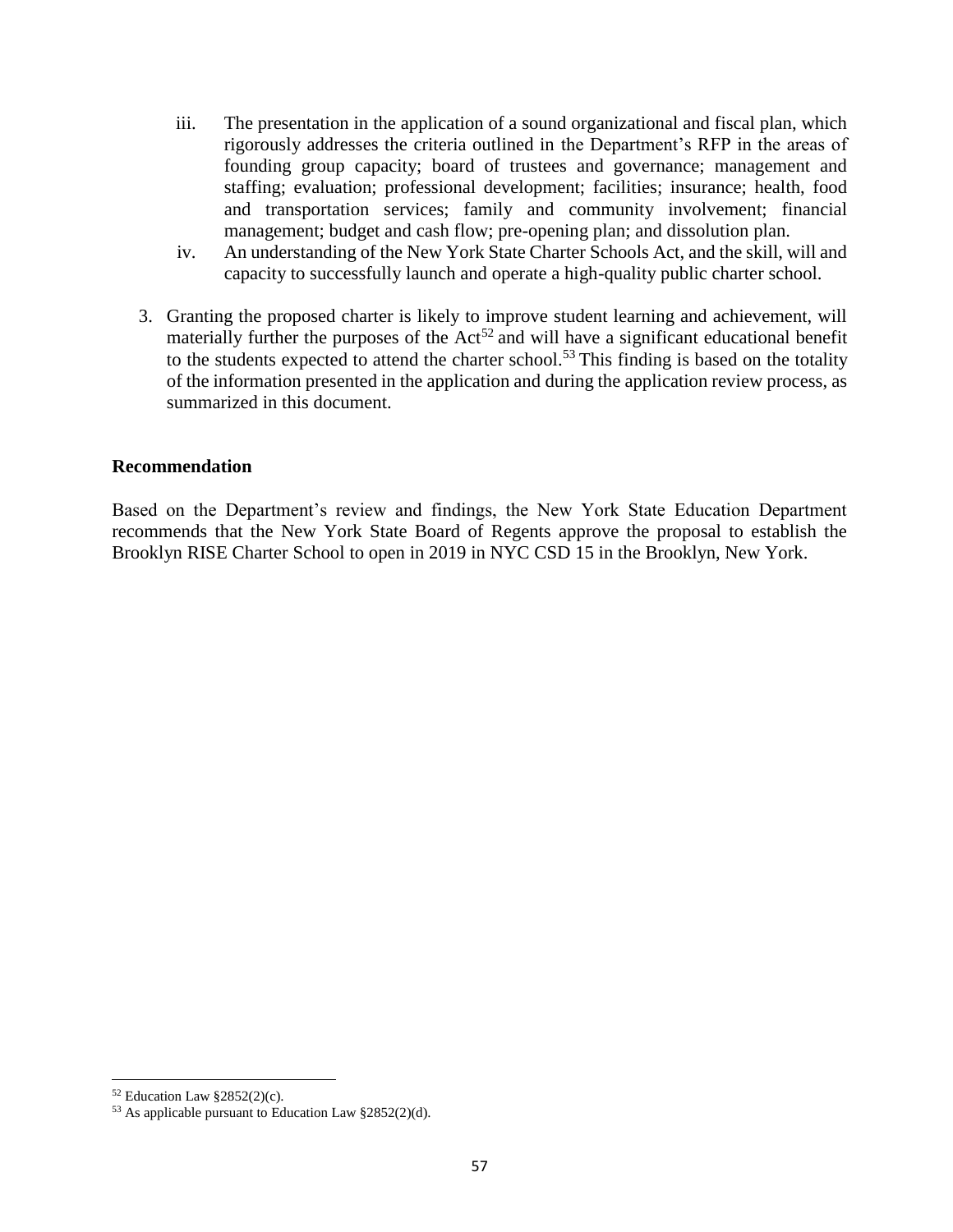Attachment F



# New York State Education Department Charter School Office

Charter School Application Summary, Findings and Recommendation

Application in response to the New York State Education Department 2018 Round 2 Request for Proposals to Establish the Proposed Charter School Authorized by the Board of Regents:

# **Education Unlimited Lyceum Charter School**

November 2018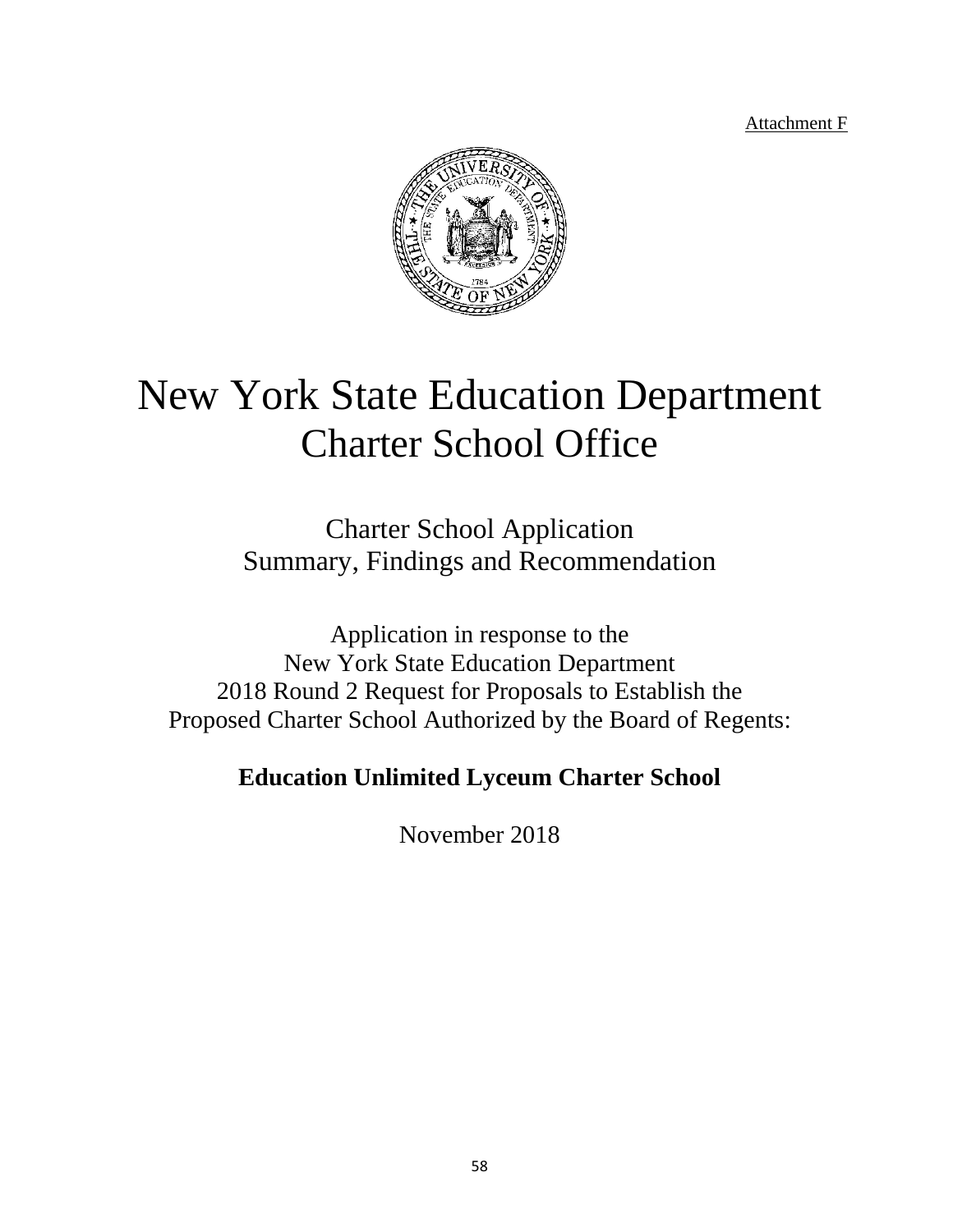| <b>Name of Charter School</b>                                                  | <b>Education Unlimited Lyceum Charter School</b>                                                                                                                                                                                                                                                                                                                                                                                                             |
|--------------------------------------------------------------------------------|--------------------------------------------------------------------------------------------------------------------------------------------------------------------------------------------------------------------------------------------------------------------------------------------------------------------------------------------------------------------------------------------------------------------------------------------------------------|
| <b>Lead Applicant(s)</b>                                                       | Dr. David Lopez                                                                                                                                                                                                                                                                                                                                                                                                                                              |
| <b>District of Location</b>                                                    | NYC CSD 6 (Manhattan)                                                                                                                                                                                                                                                                                                                                                                                                                                        |
| <b>Opening Date</b>                                                            | <b>Fall 2019</b>                                                                                                                                                                                                                                                                                                                                                                                                                                             |
| <b>Projected Charter Term</b>                                                  | September 3, 2019 – June 30, 2024                                                                                                                                                                                                                                                                                                                                                                                                                            |
| <b>Management Company</b>                                                      | None                                                                                                                                                                                                                                                                                                                                                                                                                                                         |
| <b>Partners</b>                                                                | None                                                                                                                                                                                                                                                                                                                                                                                                                                                         |
| <b>Facility</b>                                                                | Private Space                                                                                                                                                                                                                                                                                                                                                                                                                                                |
| <b>Projected Grade</b><br><b>Span/Enrollment during</b><br><b>Charter Term</b> | Year 1 (SY 2019-20): K-1/160<br>Year 2 (SY 2020-21): K-2/248<br>Year 3 (SY 2021-22): K-3/388<br>Year 4 (SY 2022-23): K-4/ 504<br>Year 5 (SY 2023-24): K-5/616                                                                                                                                                                                                                                                                                                |
| <b>Planned Grade Span</b><br><b>(beyond Initial Charter</b><br>$Term)^{54}$    | None                                                                                                                                                                                                                                                                                                                                                                                                                                                         |
| <b>Mission Statement</b>                                                       | The mission of the Education Unlimited Lyceum Charter School<br>(EULCS) is to provide an emotionally and intellectually<br>supportive K-5 <sup>th</sup> grade dual-immersion, STEM focused learning<br>environment, dedicated to student achievement by cultivating the<br>best in each child. The majority of students will reach proficiency<br>on NYS exams in ELA, Math and Science and proficiency in two<br>languages by the end of elementary school. |

#### **Table 1: Summary of the Proposed School**

Education Unlimited Lyceum Charter School (EULCS) proposes to create an innovative, highquality academic program for students in kindergarten through 5<sup>th</sup> grade in Washington Heights, NYC CSD 6. The school will provide parallel Dual Language-Immersion Programs (DIPs) in English/Spanish and English/Mandarin, creating bi-literate, language diverse students. This program is based on a successful implementation of a similar program with a similar student population in Newark, New Jersey. Daily instruction will take place in three cross-curricular content blocks that are designed to maximize students' exposure to the core content areas. Science and math instruction will focus on a thematic, project-based STEM approach, based on Inquiry Project Based

<sup>&</sup>lt;sup>54</sup> The charter school will need to request a subsequent material charter revision in order to serve grade levels beyond those authorized during their initial charter term.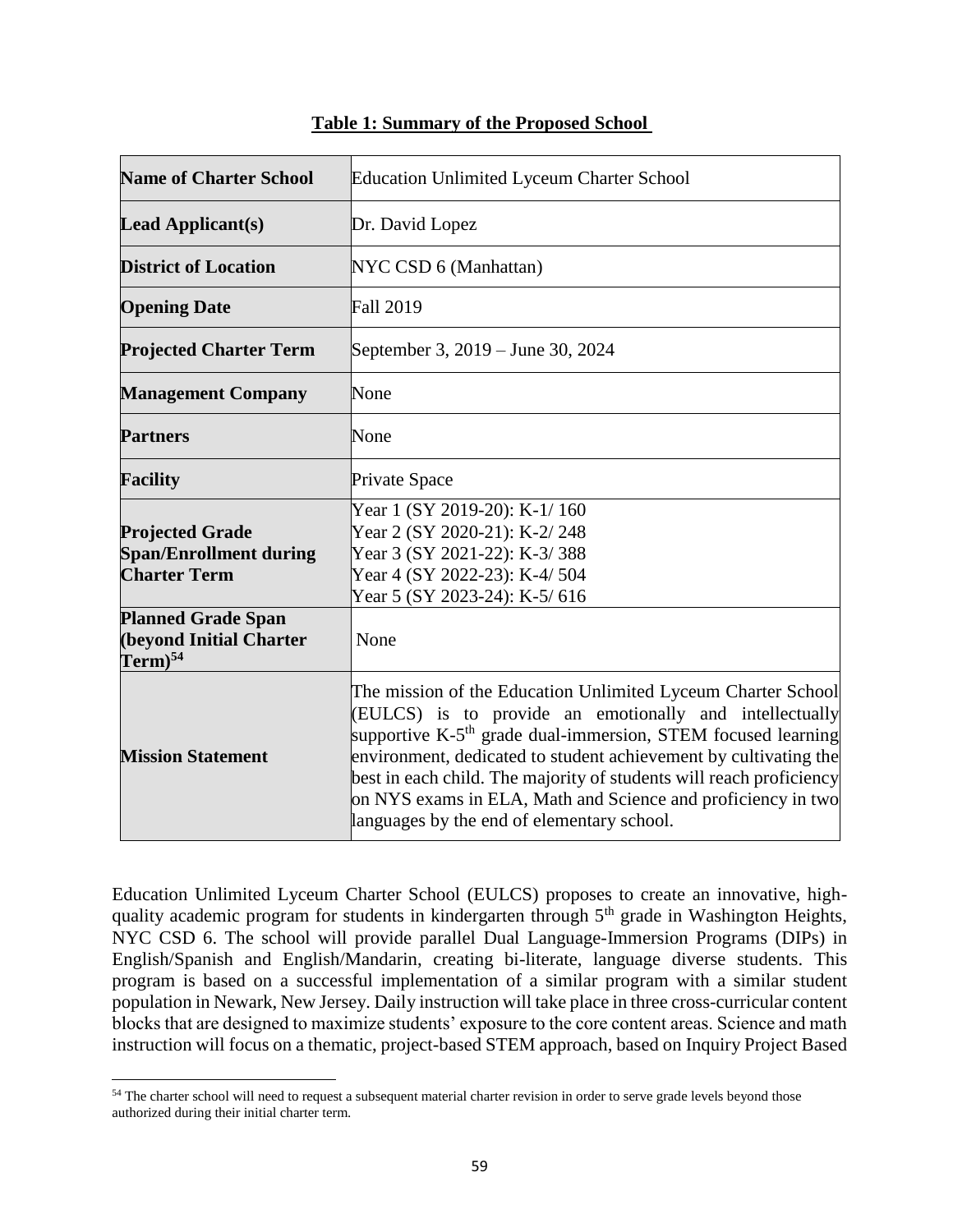Learning (IPBL). The school proposes the use of the Cambridge Primary curriculum for all its grades. This research-based curriculum, designed to be flexible in its implementation, prepares students for educational success by instilling academic rigor amid high expectations. To prepare students to be active, empowered citizens in a diverse democracy, the school is incorporating the American Federation of Teachers (AFT)-endorsed Teaching Tolerance curriculum. In collaboration with parents and teachers, EULCS will foster a strong and trusting community, ensuring that children are scholastically able to reach their full potential, develop global competence, and are prepared to flourish and succeed.

Another unique element of the school is the creation of a parents advisory council to partner with school support staff to model native language proficiency and share their cultural experiences while assisting classroom teachers in the development and implementation of culturally responsive pedagogy. Throughout the instructional day, from core content areas to social-emotional learning and Physical Education instruction, students are encouraged to become empowered, lifelong learners in a supportive, culturally rich inclusive environment where differences are supported and celebrated.

### **Key Design Elements**

The key design elements for Education Unlimited Lyceum Charter School (EULCS) are:

- *Instruction Content Blocks:* Cross-curricular content blocks of Language Arts Literacy (LAL), Mathematics and Science, are designed to maximize student exposure to the core content areas. The school will incorporate Orton-Gillingham and Reading Recovery into their LAL instruction for kindergarten and 1<sup>st</sup> grades to mitigate against students' falling behind and to ensure proper literacy development during the critical period. Content blocks allow for a more flexible organization within the classroom and allow teachers to "teach through experience" and "teach the child" rather than "teach the subject." This supports all, including at-risk students.
- *STEM Education:* EULCS's focus on three cross-curricular content blocks will support STEM education, their principle approach to teaching math and science. Research has shown the importance of thematic project-based learning (active learning) as well as content specific literacy development in Math and Science to help students develop academic proficiency. Math anxiety in students is often an unintended consequence of the math anxiety of teachers and parents, which is unconsciously transmitted. Girls and at-risk students are highly sensitive to picking up adults' anxiety and ridicule from peers. To counter this, EULCS will intentionally create a positive reproach-free Math-Science environment beginning in Kindergarten, before students are likely to have internalized negative attitudes.
- *Dual-Immersion Instruction:* CSD 6 has the largest number of ELL/MLL students in Manhattan, approximately three times the average percentage, between 2013 and 2017. When implemented correctly, DIP can eliminate or reduce the achievement gap between ELLs/MLLs and monolingual students, and can be a vehicle for parental inclusion,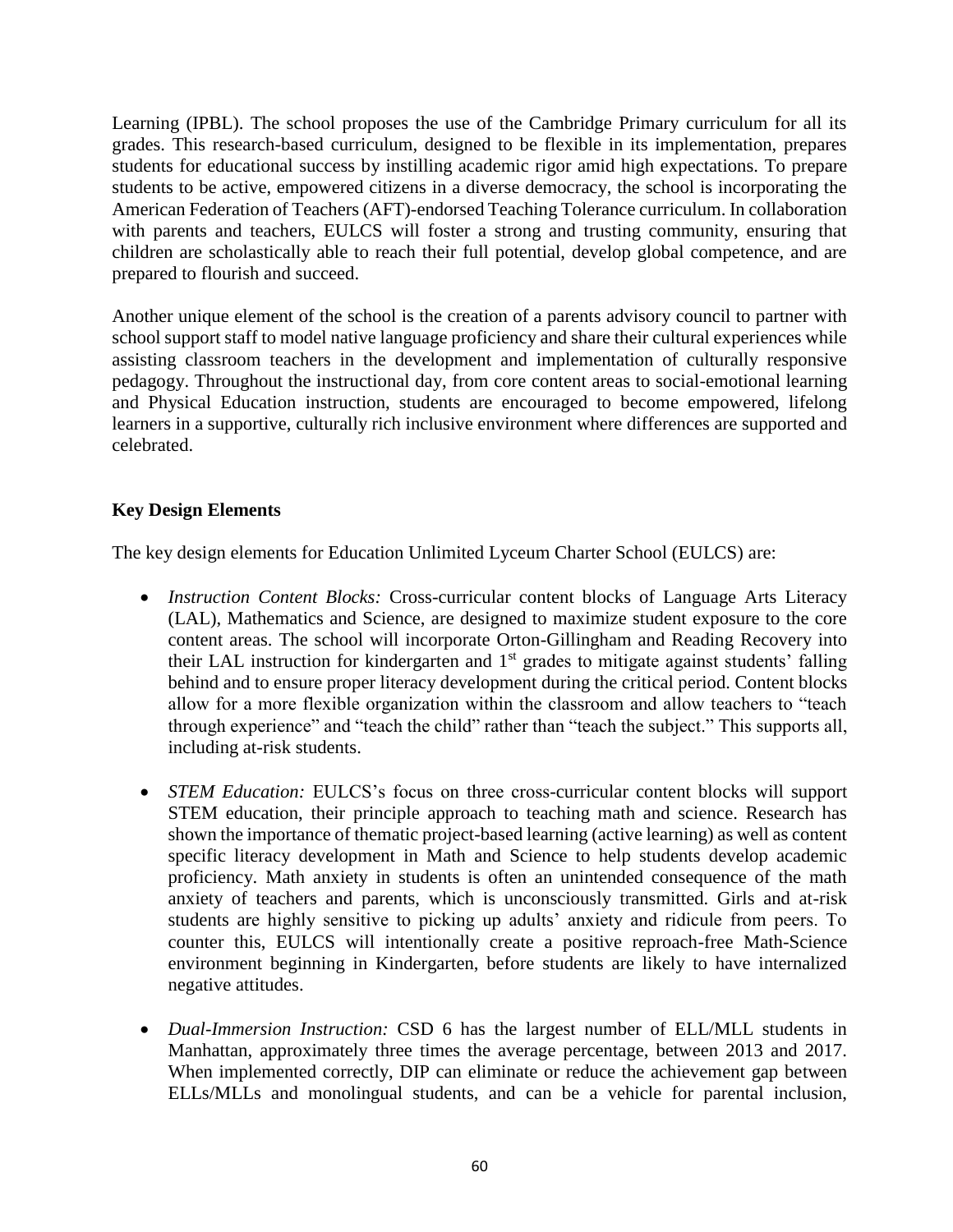addressing the socio-cultural exclusion that often occurs in educating minorities, at-risk and language diverse students.

- *Cambridge Primary (CP):* This is the primary K-5th grade component of the Cambridge International K-12 curriculum. CP is aligned to the entire K-12 sequence and also aligned to NYSLS. It is a rigorous high-performance curriculum, the international equivalent to a U.S. Advanced Placement curriculum. The use of CP provides an important signal of high expectation to students, parents and the community. By design CP is a flexible curriculum and can be used in a dual-immersion setting and adjusted to fit the needs of the school culture and environment. EULCS's adoption of CP will provide CSD 6 with a high-quality alternative educational option for students in this low performing district. Beginning on opening day, it establishes an expectation and culture of high academic rigor and success
- *Teaching Tolerance:* EULCS's use of Teaching Tolerance is to address the direct and indirect prejudice, bigotry and bias that students may face throughout their education and lives. The anti-bias curriculum approach encourages students to challenge prejudice, learn how to have agency in their own lives, and feel confident being an active participant in a diverse democracy. Teaching Tolerance has been endorsed by American Federation of Teachers for combatting all types of bullying.
- *Physical Education* (*PE*): Overall health and wellness is an important part of the EULCS whole child approach to education. PE with native language usage, twice daily, engages the student in age-appropriate physical education to promote natural target language usage in a fun and informal setting, and provides a supportive environment for students to discover their own strength, self-regulation, concentration and mindfulness. General mindfulness and meditation will be introduced as the school believes that stilling the mind is just as important as stimulating it.
- *Parent Involvement:* Parents play an important role in the academics and culture of EUCLS. Understanding the important positive impact that parental involvement can have on parentteacher relationships, cultural and linguistic diversity, and student achievement, EULCS has developed an innovative function – to hire qualified parents to model native language proficiency in classrooms and in the school, as well as to provide assistance during the day.

#### **Education Plan**

The school's educational philosophy is based on an educational environment that supports the whole child, including cognitive and socio-emotional learning needs, and bilingual language development that carries cognitive and intellectual benefits for all children that endure into adulthood. Literacy is the foundation of education, and as such, must be incorporated into all content areas. Children learn best through direct experience by constructing meaning through projects, experiments, exploration and discovery, using an inquiry methodology. Positive, interactive relationships between student and teacher help the student extend learning and move to higher levels of thinking and deeper levels of understanding.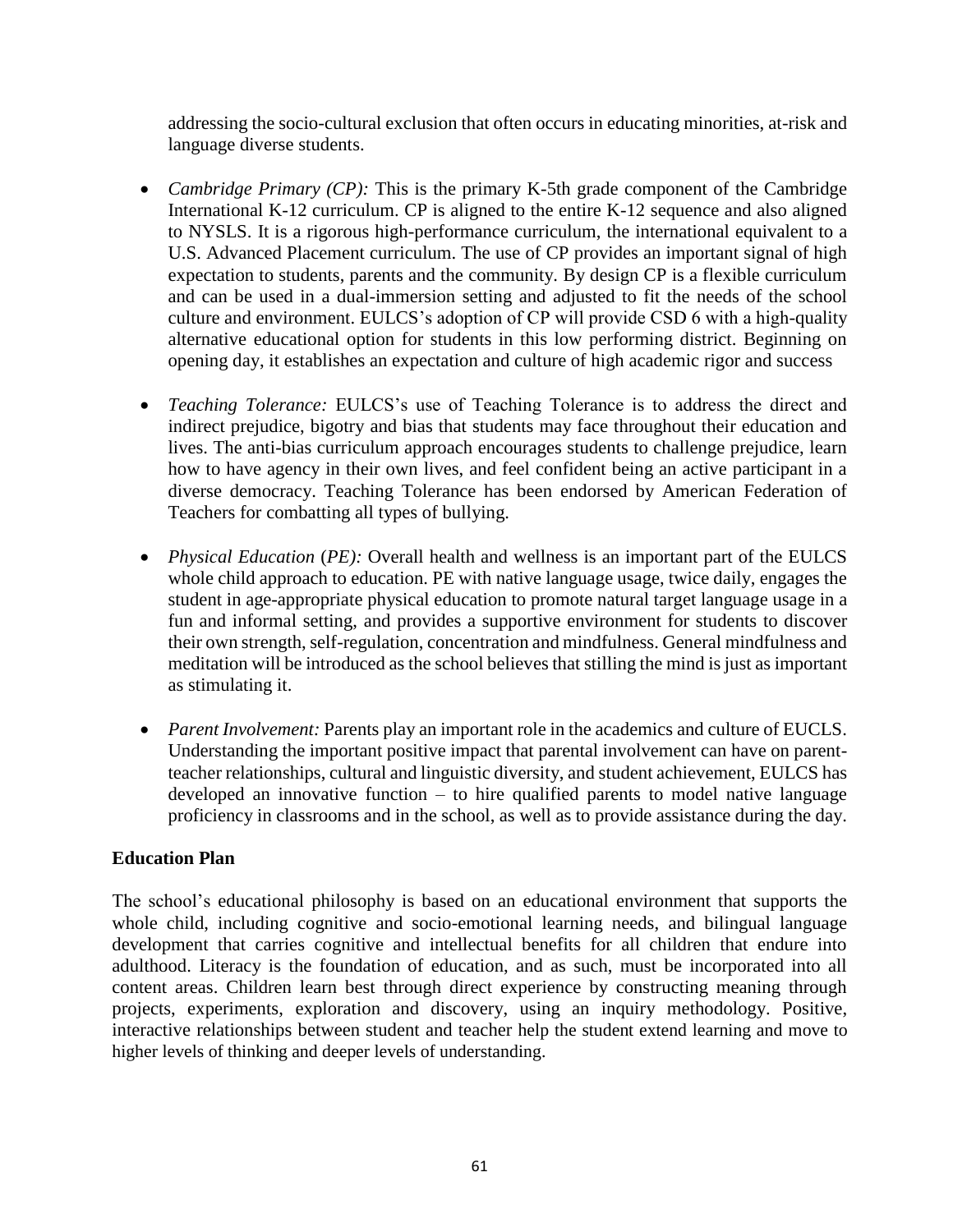With support of the language development of all children, in the native language and the second language, comprehension in both languages is enhanced and deepened. The benefits of bilingualism accrue to all students: children are learners in their native language, and learners of a second language. All children enrolled in EULCS will experience the many significant cognitive and intellectual benefits of becoming bilingual. These language benefits are exponentially increased by incorporating listening, speaking, reading and writing into every subject and content area throughout the day.

The school day will be scheduled into three major content blocks, math, ELA, and science, which provides the necessary extended time for developing integrated thematic units, involving projects, explorations, experiments and observations. This format also provides sufficient time for creating a supportive immersion learning environment that enables children to internalize a second language naturally. Most importantly, it provides multiple opportunities throughout the day for children who need extra help to receive different levels of interventions – individual support, more time-on-task, tutoring and scaffolding.

#### **School culture**

At the heart of EULCS school culture is a philosophical and pedagogical methodology that is committed to a whole child approach to education. Excellence, diversity, individuality and community drive this vision. A 21st century education is balanced in scholastic excellence and emotional wellness. The school believes in cultivating and developing respect for self, for others and the environment. Inherent in the EULCS culture is a commitment to involving families regularly to participate in family-school solutions as the student learns to be a positive and productive member of his community.

The school founders believe discipline and class management are best addressed through preventive action. The curriculum and environment will provide a space in which students are engaged, their socialemotional needs are met, and everyone is investing in their wellbeing. Discipline is defined as helping children develop self-control, self-awareness, self-motivation, and empathy in a school community that is safe for all. To this end, positive behavioral interventions and supports, and a problem-solving model to prevent inappropriate behavior through teaching and reinforcing appropriate behaviors will be used to sustain school culture.

#### **Special Populations and Related Services**

Learning takes place in an environment that is physically, psychologically, and emotionally safe for all students. School-wide routines and systems are designed to provide a safe and inclusive achievementoriented environment. Faculty and staff will receive extensive professional development on social emotional development and its function in reinforcing school culture, with instructional staff systemically including these skills in unit and lesson plans.

Students with Disabilities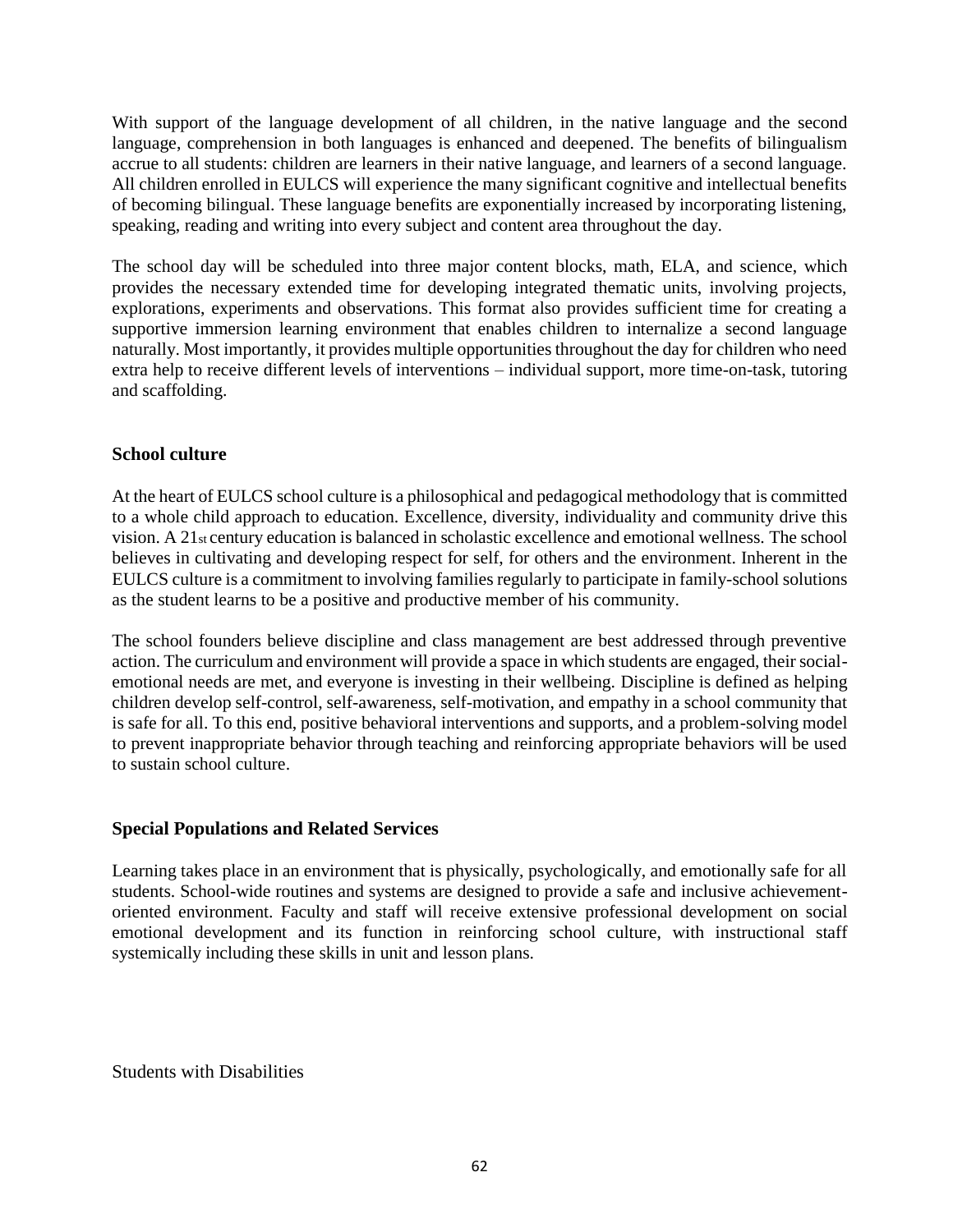The school will work with the local Committee on Special Education (CSE) to ensure that all students with disabilities receive a free and appropriate public education (FAPE) in the least restrictive environment (LRE). EULCS will implement a comprehensive student support system to ensure all students, including those at risk of academic failure, students with disabilities (SWDs), ELLs/MLLs, homeless students, and gifted and talented students thrive in an academically rigorous environment. This system will ensure that individual student needs and goals laid out in students' Individual Education Programs (IEPs) and 504 plans are met with fidelity as the school is committed to equipping all students with the academic and character foundation needed for future success.

EULCS will educate all students in the LRE following program recommendations, management needs and accommodations as written in IEPs and 504 plans. Teachers will be well trained with ongoing professional development on best practices for identifying students who need additional support. Curriculum design and instruction of SWDs will align with that of the whole school, not simplifying curriculum for special populations.

#### ELLs/MLLs

In keeping with the school's mission, ELLs/MLLs will participate fully in the general education curriculum and will not be pulled out of the classroom. EULCS supports ELLs by offering two side-by-side/parallel DIPs, English-Spanish and English-Mandarin, each based on a 50/50 model. Students with IEPs will be supported in ICT settings when appropriate so the teacher team has three members and the certified special education teacher rotates with students. Teachers will have common planning periods, so instruction can be carefully planned by teams to differentiate lessons and scaffold instruction.

#### **Recruitment and Retention**

The EULCS enrollment outreach plan utilizes a variety of communication strategies, such as print, web-based media and personal presentations, to create awareness and demand for the school. EULCS will actively engage with CSD 6 neighborhoods to attract and recruit a diverse and inclusive student body. Enrollment strategies will include publishing flyers, application materials, and the website in multiple languages, as well as recruiting using local newspapers and periodicals in other languages. Most of the proposed board members are at least bilingual and able to communicate in one of the targeted languages, eliminating many communication barriers. CBOs, religious groups, and women's centers such as Dominican Women's Development Center, Northern Manhattan Improvement Corp (NMIC), and Holyrood Church, which serves Asian and Latino immigrants, have been engaged in recruitment activities.

#### *Students with Disabilities*

EULCS is engaged with local experts on learning disabilities and special needs, such as New York Center for Child Development, *WorkLife* at Columbia University, and National Center for Learning Disabilities. The school will offer multiple info-sessions to inform parents about support services and to address their concerns. To encourage parents to enroll their children in the school, workshops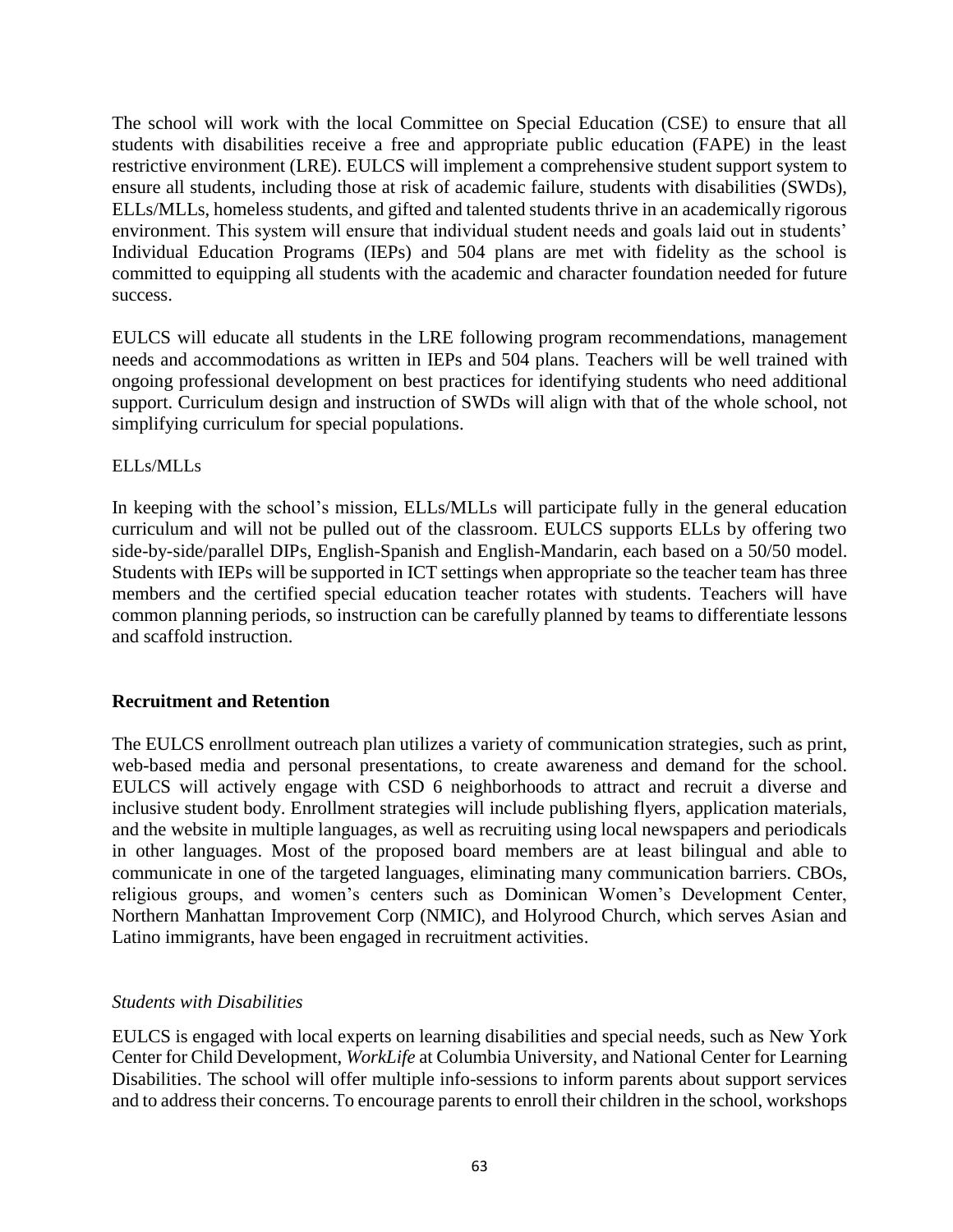will model instructional strategies, promoting student engagement and strategies that support SWDs. EULCS's Committee on At-Risk Students and Special Education Population (CARSEP) comprised of a special education administrator, teachers and parents will monitor the progress of all at-risk students, using the *Response to Intervention* protocols and second language strategies. CARSEP will work with teachers to ensure that the RTI process is understood and followed, IEPs are up to date and reflect student's current needs. CARSEP will help teachers provide support through in-class scaffolding, differentiated instruction and after-school tutoring. This assures that at-risk students and families have the tools needed to participate fully in the curriculum.

#### *Economically Disadvantaged*

Two licensed social workers and a licensed psychologist are on the proposed board, and will help design outreach to ED families, explaining procedures for enrollment and encouraging parents to apply. EULCS will work closely with Northern Manhattan Improvement Corp., the Dominican Woman's Development Center, Northern Manhattan Collation for Immigrant Rights (NMCIR), and the Holyrood Church to distribute flyers and encourage families to enroll children. Informational tables will be set up near shopping areas, bus stops, subways, clinics and public-housing community rooms.

#### *English Language Learners/Multilingual Learners*

EULCS will draw and retain students by being the only dual-immersion program in CSD6 that offers content in three languages. Research has shown that ELLs reach proficiency in ELA and Math at higher rates in dual language programs, than in any other bilingual option. EULCS' commitment to helping families preserve the home language and culture through  $1<sup>st</sup>$ ,  $2<sup>nd</sup>$  and  $3<sup>rd</sup>$ generations will be strengthened by CARSEP and bilingual, dual language and immersion specialists, who will monitor and maintain the academic growth and achievement of students and will provide tutoring and support as needed.

#### *Economically Disadvantaged*

The school's CARSEP will support ED students and families through a welcoming, holistic school environment. The school's Family School Association (FSA) and dedicated staff will help all parents, including ED parents, and will support families and help resolve issues. The three content blocks design builds in extra time for differentiated instruction and scaffolding, which offers additional support to at-risk students and ED. The school's extended day and tutoring will help to ensure that no student falls behind academically. Working with CBOs serving ED families, enables us to provide resources and referrals as a "safety net" when needed.

#### **Community Outreach**

One of the school's highest priorities is to mirror the linguistic, social, economic and cultural diversity of CSD 6. Since early 2017 EULCS has been engaging parents and community members, publicizing a plan for a rigorous, inclusive and diverse charter school on the website, at churches, on flyers and with petitions. Members of the team have attended community events, such as CEC6 public meeting, PB12M; Youth and Education Committee meetings, as well as having met with elected officials, stakeholders, schools, daycares, CBOs and religious leaders. There has been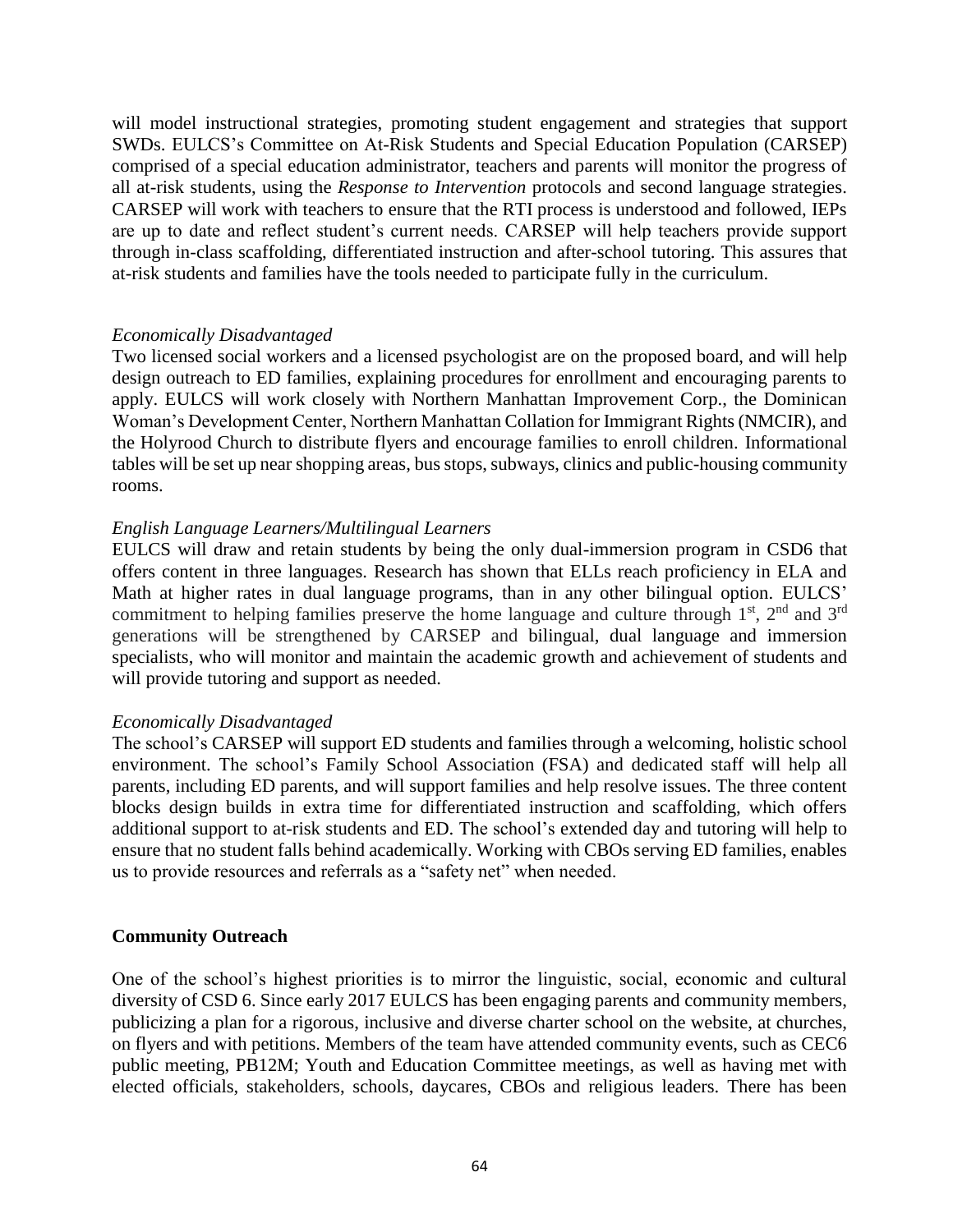widespread interest among stakeholders to have a high-quality school reflecting community diversity, which confirms a community and parental demand analysis. **School Governance and Leadership**

| <b>Proposed Board Member</b> | <b>Proposed Role on Board</b> |
|------------------------------|-------------------------------|
| Dr. David Lopez              | Proposed Board Chair          |
| Ivan DeJesus                 | <b>Proposed Member</b>        |
| Susan Ho                     | <b>Proposed Member</b>        |
| Gabriel Prieto-Cogliolo      | <b>Proposed Member</b>        |
| William Gallagher            | <b>Proposed Member</b>        |

The Board of Trustees includes the following individuals:

#### **Facility**

The applicant group has engaged realtors to explore appropriate and affordable private facility rental options in the community.

#### **Technical Modifications**

For applicant groups recommended to the Board of Regents for authorization, NYSED may require that applicant groups make technical modifications to their applications following the Capacity Interviews. Such requests are made to technically align the information contained in the Full Application with the NYSED initial charter agreement template and/or comply with relevant laws and regulations. Other than modifications of a technical nature as determined by the Department, applicants are not given the opportunity to substantially revise or augment their application once it has been submitted. The applicant group was sent technical modifications by NYSED. The applicant group agreed to these technical modifications and the charter of the school, if approved by the Board of Regents, shall incorporate such changes.

#### **Projected Fiscal and Programmatic Impact on District of Location**

The applicant group provided an analysis of the fiscal and programmatic impact of the proposed school on public and non-public schools in NYC CSD 6, indicating that the fiscal impact of the Education Unlimited Lyceum Charter School on the district of location is expected to be nominal. This analysis is summarized below in Table 2.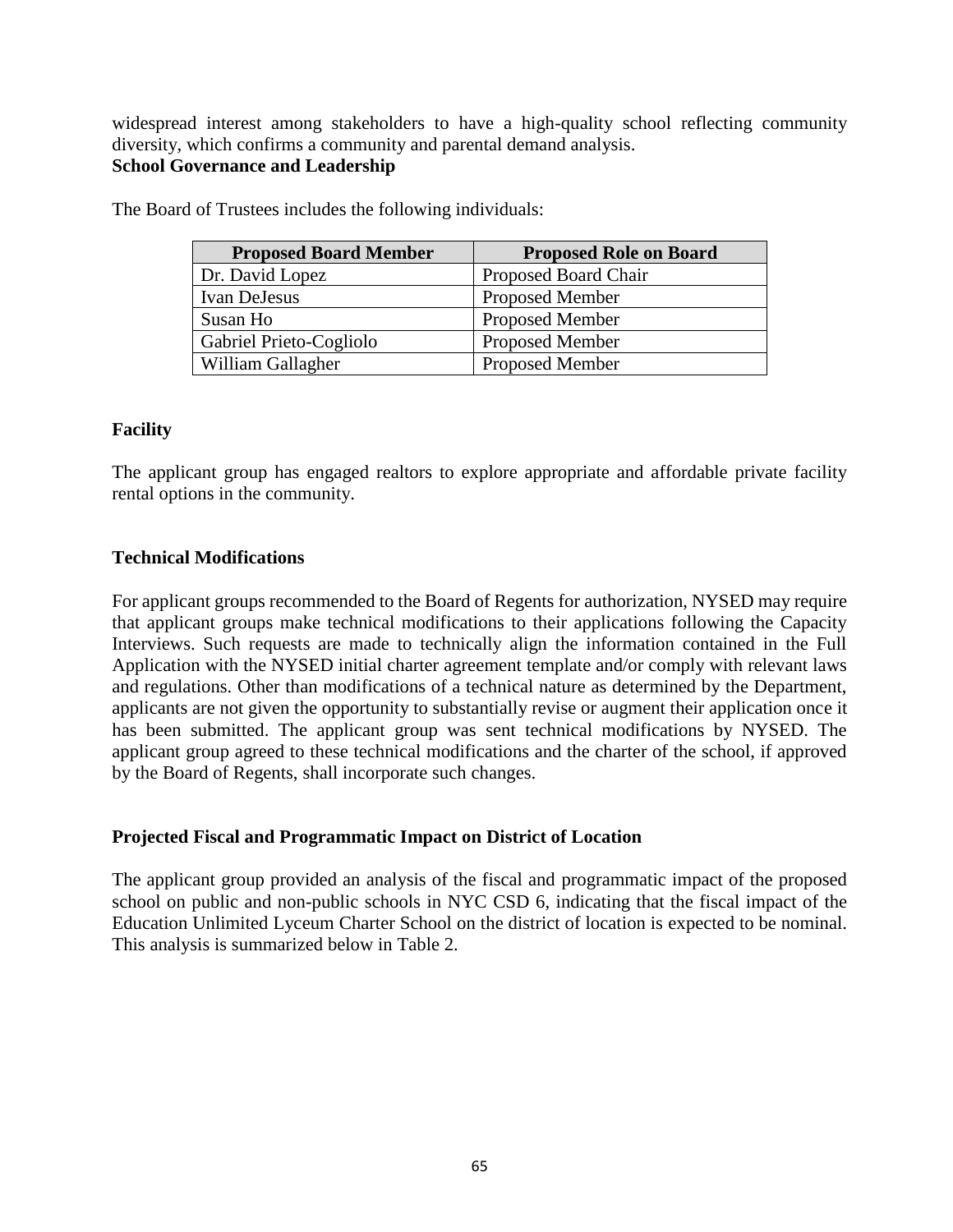| Year    | <b>Number of</b><br><b>Students</b><br><b>Enrolled</b><br>in<br><b>Charter</b><br><b>School</b><br>Per Year <sup>56</sup> | <b>Charter</b><br><b>School Basic</b><br>Tuition<br>Rate <sup>57</sup> | <b>Total Charter</b><br><b>School Basic</b><br><b>Tuition</b> | <b>Estimated</b><br><b>District</b><br><b>Special</b><br><b>Education</b><br>Payment <sup>58</sup> | <b>Total District</b><br><b>General Fund</b><br>Budget <sup>59</sup> | <b>Percent of</b><br><b>District</b><br><b>Budget</b> |
|---------|---------------------------------------------------------------------------------------------------------------------------|------------------------------------------------------------------------|---------------------------------------------------------------|----------------------------------------------------------------------------------------------------|----------------------------------------------------------------------|-------------------------------------------------------|
| 2019-20 | 160                                                                                                                       | \$15,300                                                               | \$2,371,500                                                   | \$268,410                                                                                          | \$28,396,948                                                         | .009%                                                 |
| 2020-21 | 248                                                                                                                       | \$15,300                                                               | \$3,610,800                                                   | \$335,115                                                                                          | \$28,396,948                                                         | .014%                                                 |
| 2021-22 | 388                                                                                                                       | \$15,300                                                               | \$5,814,000                                                   | \$539,592                                                                                          | \$28,396,948                                                         | .023%                                                 |
| 2022-23 | 502                                                                                                                       | \$15,300                                                               | \$7,558,200                                                   | \$701,470                                                                                          | \$28,396,948                                                         | .029%                                                 |
| 2023-24 | 616                                                                                                                       | \$15,300                                                               | \$9,302,400                                                   | \$863,347                                                                                          | \$28,396,948                                                         | .036%                                                 |

**Table 2: Projected Fiscal Impact Upon District of Location, 2019-20 to 2023-24<sup>55</sup>**

The calculations above assume charter school basic tuition rates in the charter period (2019-20 through 2023-24) based on a trend analysis. To conservatively avoid underestimating the fiscal impact that the charter school will have on the district going forward, no growth in the district's budget during the duration of the school's charter is assumed.<sup>60</sup>

It should be noted that, given the nature of district-based per-pupil funding, the estimates made in conducting this analysis are subject to unpredictable financial fluctuations. For forecasting purposes, the fiscal impact of this charter school on the district in which it will be located assumes that:

- There will be no fluctuation in the grade levels served by existing charter schools over the course of the charter term;
- The charter school will be able to meet its projected maximum enrollment;
- All students will come from the district of location; and
- All students will attend every day for a 1.0 FTE.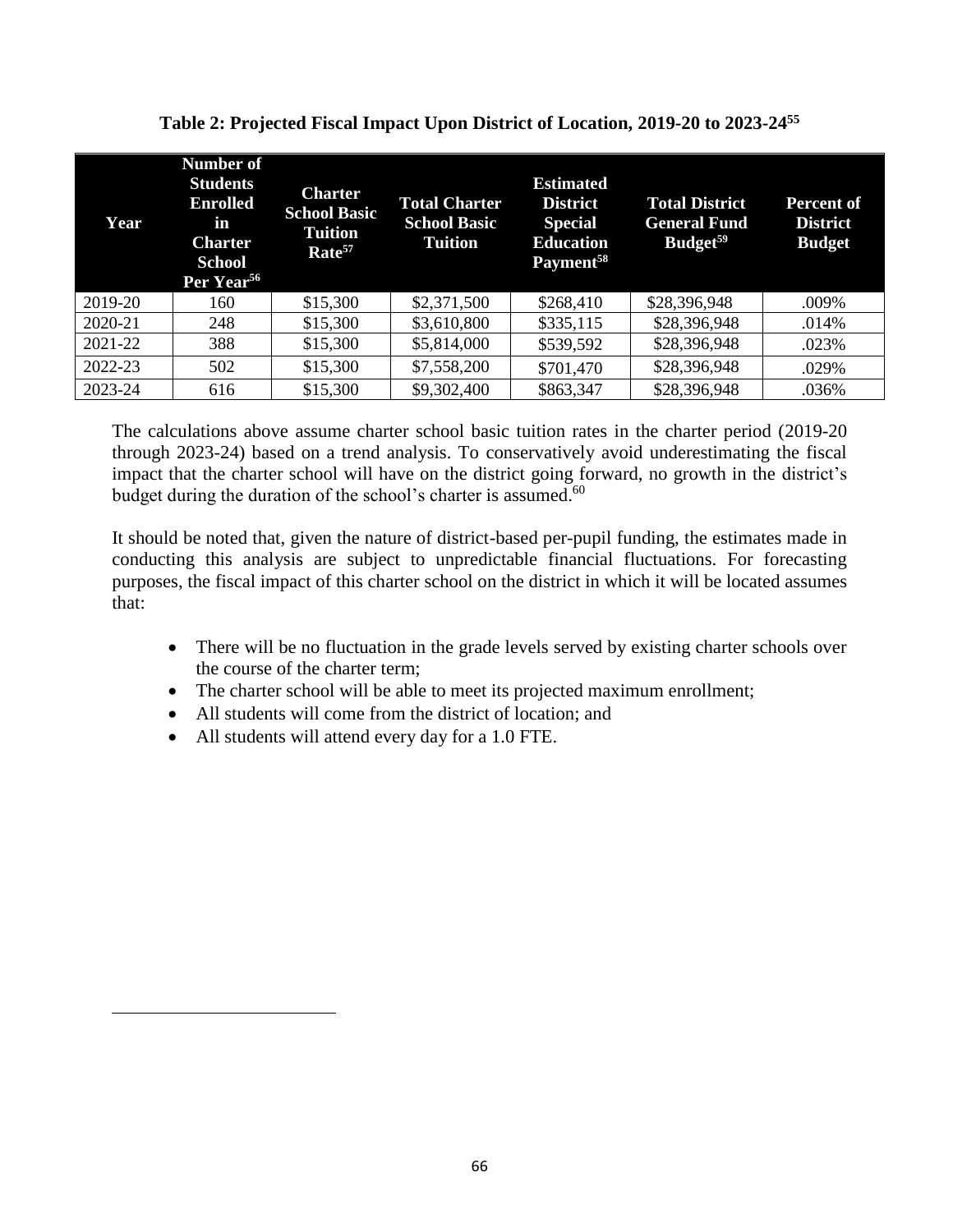## **Table 3. 2019-20 Demographic Detail for Proposed District of Location**: **New York City Community School District - CSD 6 (Manhattan)**

|                                                           |        | <b>Total District Enrollment: 22,437</b> |
|-----------------------------------------------------------|--------|------------------------------------------|
| All Students $K - Grade 5$                                | 10,347 |                                          |
| <b>Students with Disabilities</b>                         | 2,455  | 24%                                      |
| <b>English Language</b><br>Learners/Multilingual Learners | 3,666  | 35%                                      |
| <b>Economically Disadvantaged</b>                         | 8.729  | 84%                                      |

*Data Source: Enrollment data is from 9/8/2018 NYSED data extraction.*

### **Table 4. 2016-17 Elementary/Middle School Academic Proficiency Rates of NYS Assessment on Grade Configurations for Proposed School**

| <b>Assessments</b>                   | <b>District</b><br><b>Proficiency</b> | <b>NYS Proficiency</b> |
|--------------------------------------|---------------------------------------|------------------------|
| ELA Grades 3-5 Aggregate             | 36%                                   | 45%                    |
| Grade 3 ELA                          | 40%                                   | 51%                    |
| Grade 4 ELA                          | 39%                                   | 47%                    |
| Grade 5 ELA                          | 29%                                   | 37%                    |
|                                      |                                       |                        |
| ELA Grades 3-8 Aggregate: SWDs       | 14%                                   | 15%                    |
| ELA Grades 3-8 Aggregate: ELLs/MLLs  | 9%                                    | 12%                    |
| ELA Grades 3-8 Aggregate: ED         | 32%                                   | 35%                    |
|                                      |                                       |                        |
| Math Grades 3-5 Aggregate            | 37%                                   | 49%                    |
| Grade 3 Math                         | 45%                                   | 54%                    |
| Grade 4 Math                         | 36%                                   | 48%                    |
| Grade 5 Math                         | 29%                                   | 44%                    |
|                                      |                                       |                        |
| Math Grades 3-8 Aggregate: SWDs      | 17%                                   | 19%                    |
| Math Grades 3-8 Aggregate: ELLs/MLLs | 13%                                   | 20%                    |
| Math Grades 3-8 Aggregate: ED        | 33%                                   | 38%                    |

*Data Source: Assessments data is from 2018 School data.nysed.gov.*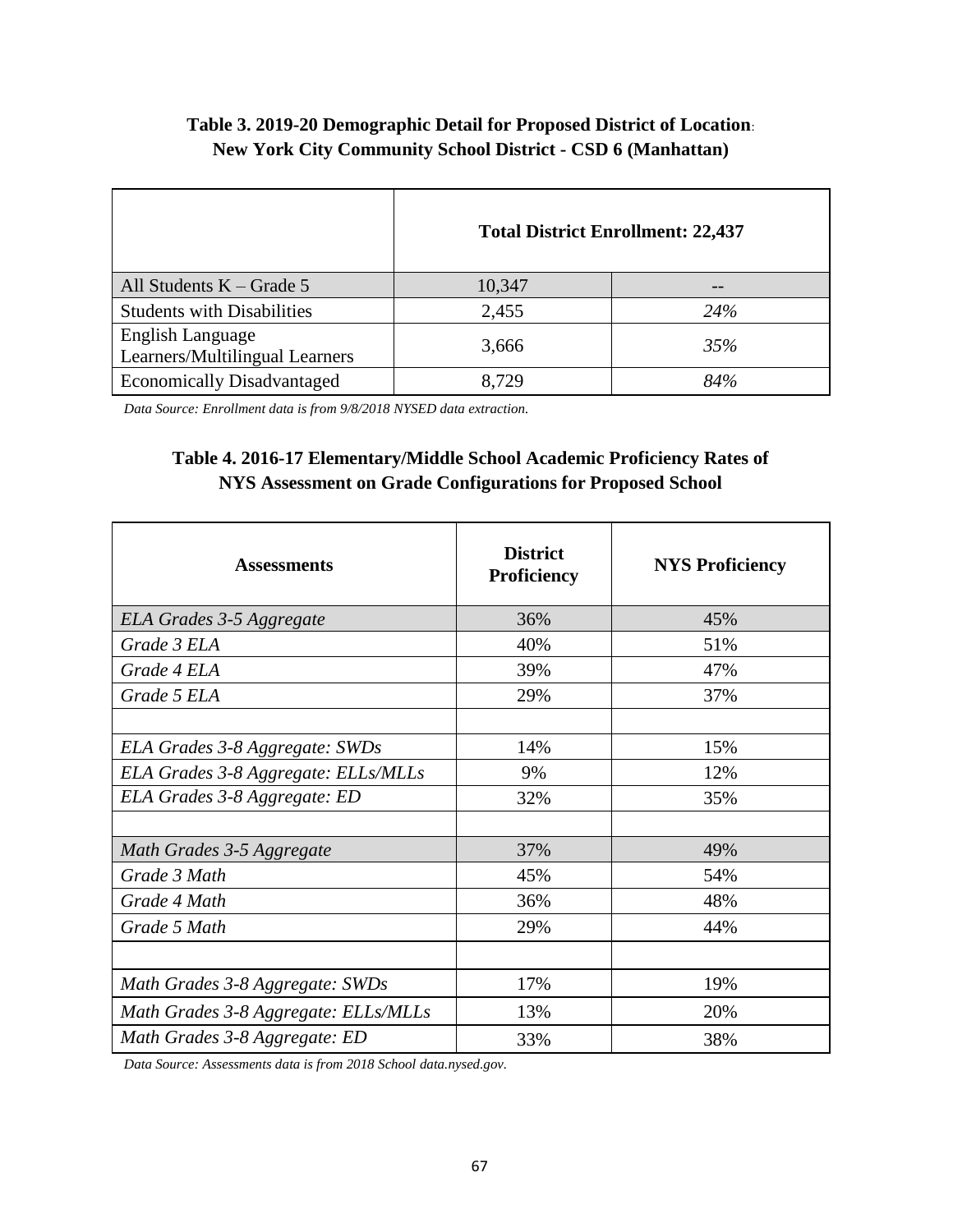#### **Summary of Public Comment**

As required by the Charter Schools Act, the New York City Department of Education conducted a public hearing on October 10, 2018, to solicit comments from the community concerning the proposed Education Unlimited Lyceum Charter School. Thirty (30) members of the community were present, and 16 individuals spoke in favor of the proposed new charter school. There were no comments made in opposition to this proposal.

#### **Findings**

 $\overline{a}$ 

Based on the comprehensive review of the application and of the applicant, founding group, and proposed board of trustees, the Department makes the following findings:

- 1. The charter school described in the application meets the requirements of Article 56 of the Education Law (as amended) and other applicable laws, rules, and regulations.<sup>61</sup> This finding is based on the following, among other things:
	- The applicant has included in the application the information required by Education Law  $§2851(2).$
	- The proposed charter school would meet or exceed enrollment and retention targets, as prescribed by the NYS Board of Regents,<sup>62</sup> of students with disabilities, English language learners, and students who are eligible applicants for the federal free and reduced-price lunch program as required by Education Law §2852(9-a) (b)(i).
	- The applicant has conducted public outreach to solicit community input regarding the proposed charter school and to address comments received from the impacted community concerning the educational and programmatic needs of students in conformity with Education Law subdivision 2852(9-a)(b)(ii).
- 2. The applicant has demonstrated the ability to operate the proposed charter school in an educationally and fiscally sound manner. $63$  This finding is based on the following, among other things:
	- i. The presentation in the application of a sound description of key features that are core to the school's overall design, and which rigorously addresses the criteria outlined in the Department's RFP in the areas of mission; key design elements; enrollment, recruitment and retention; and community to be served.
	- ii. The presentation in the application of a sound educational plan, which rigorously addresses the criteria outlined in the Department's RFP in the areas of achievement goals; school schedule and calendar; curriculum and instruction; assessment; school culture and climate; and special student populations and related services.
	- iii. The presentation in the application of a sound organizational and fiscal plan, which rigorously addresses the criteria outlined in the Department's RFP in the areas of founding group capacity; board of trustees and governance; management and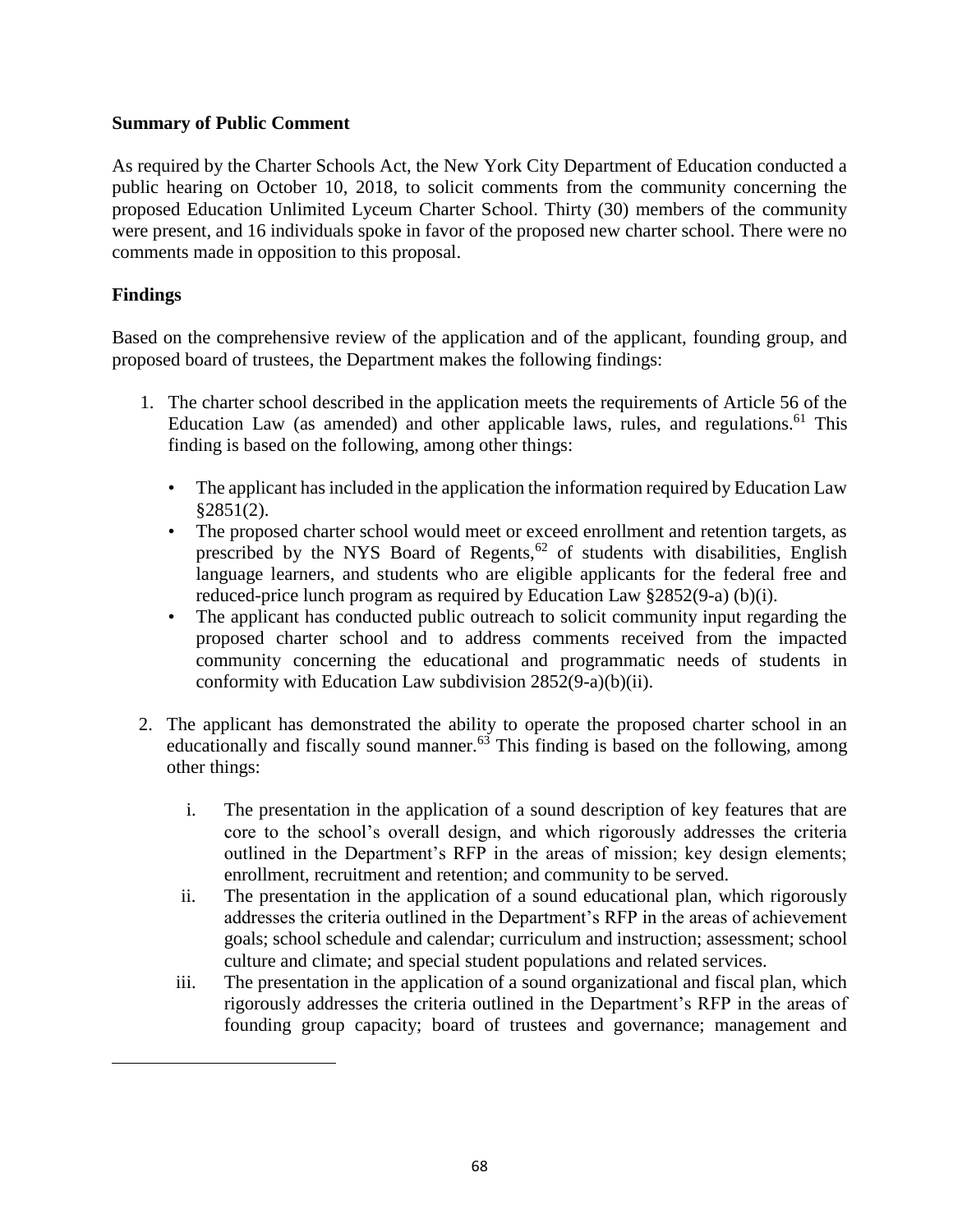staffing; evaluation; professional development; facilities; insurance; health, food and transportation services; family and community involvement; financial management; budget and cash flow; pre-opening plan; and dissolution plan.

- iv. An understanding of the New York State Charter Schools Act, and the skill, will and capacity to successfully launch and operate a high-quality public charter school.
- 3. Granting the proposed charter is likely to improve student learning and achievement, will materially further the purposes of the  $Act<sup>64</sup>$  and will have a significant educational benefit to the students expected to attend the charter school.<sup>65</sup> This finding is based on the totality of the information presented in the application and during the application review process, as summarized in this document.

#### **Recommendation**

 $\overline{a}$ 

Based on the Department's review and findings, the New York State Education Department recommends that the New York State Board of Regents approve the proposal to establish the Education Unlimited Lyceum Charter School to open in 2019 in NYC CSD 6 in the Manhattan, New York.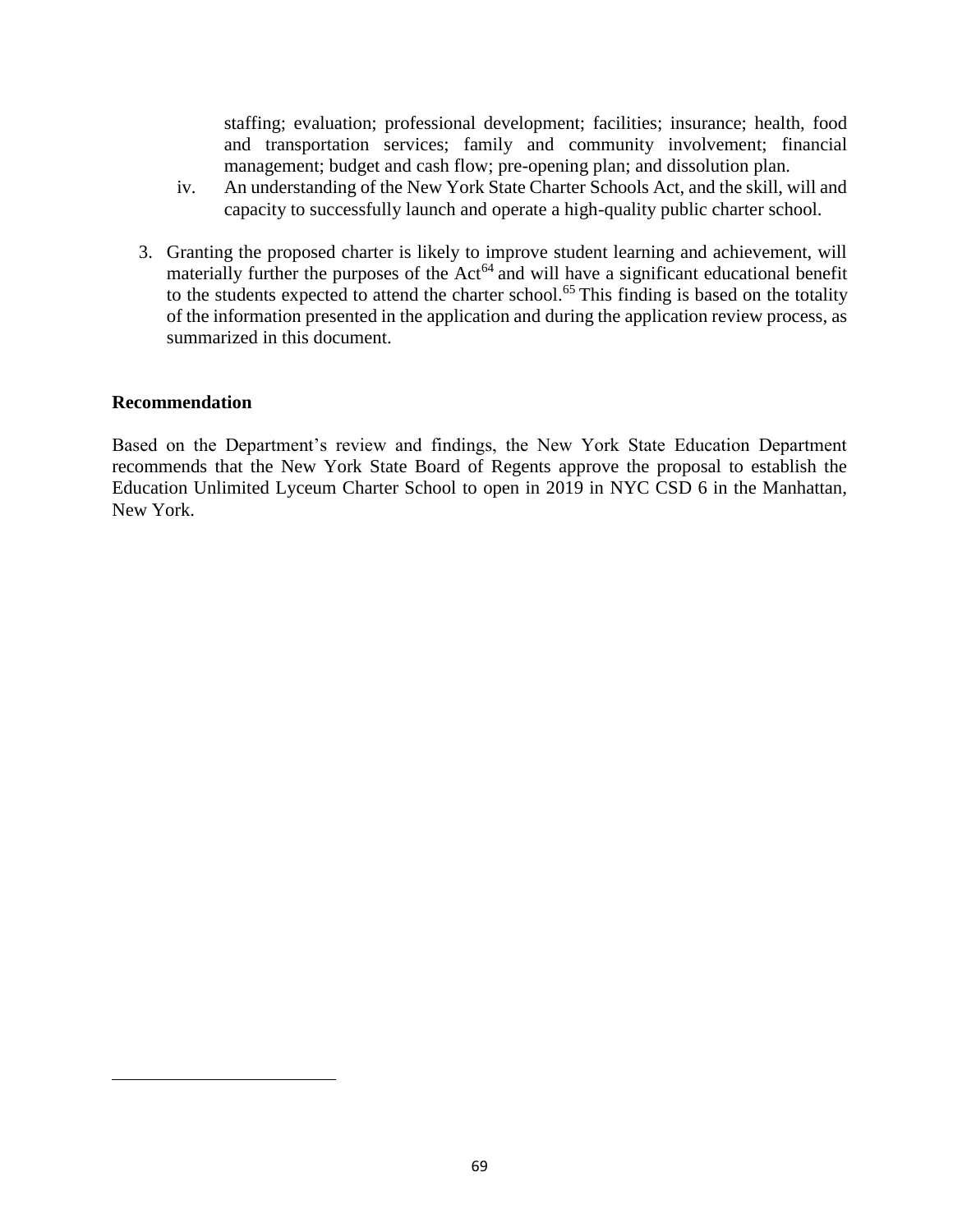Attachment G



# New York State Education Department Charter School Office

Charter School Application Summary, Findings and Recommendation

Application in response to the New York State Education Department 2018 Round 2 Request for Proposals to Establish the Proposed Charter School Authorized by the Board of Regents:

# **LEEP Dual Language Academy Charter School**

November 2018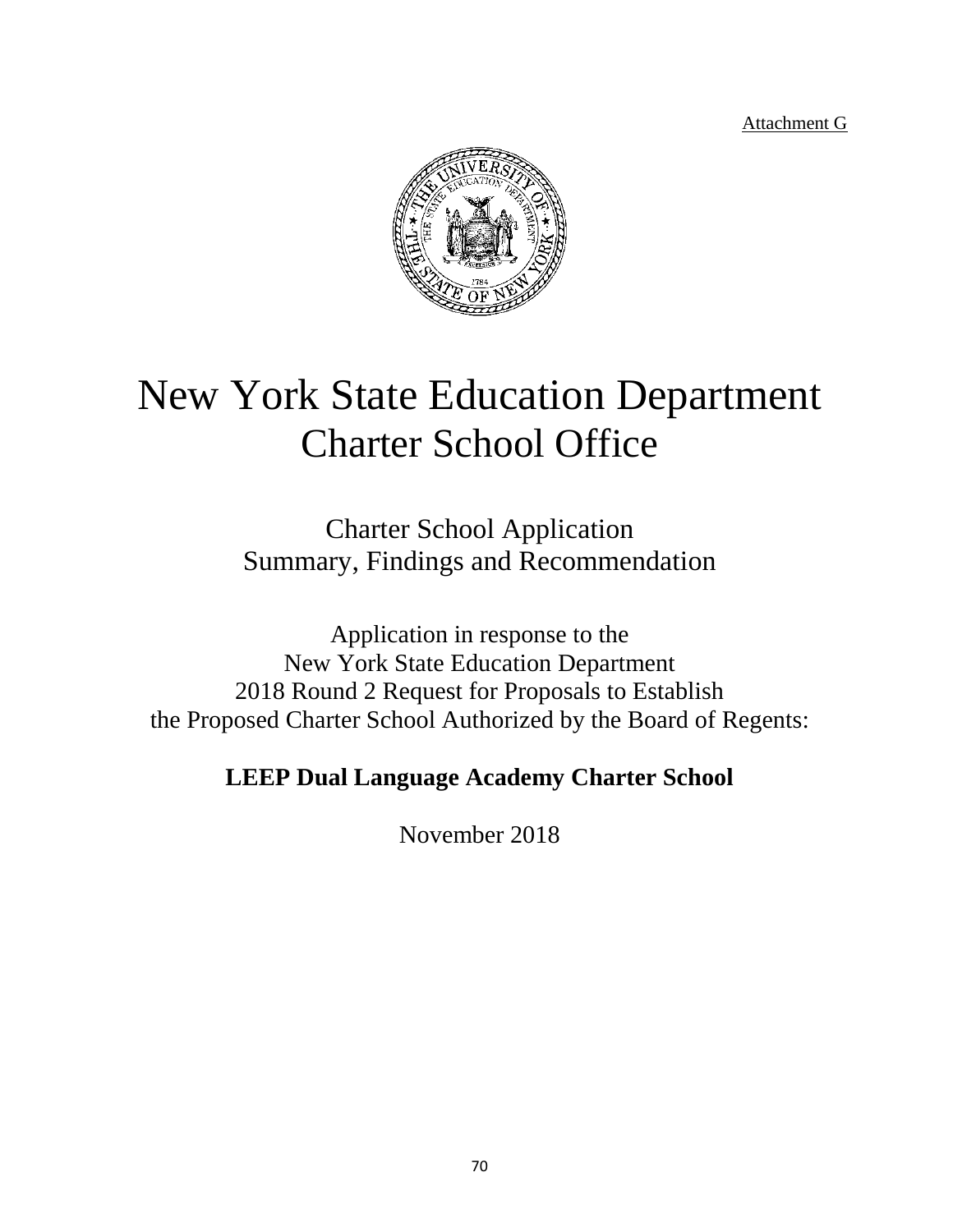| <b>Name of Charter School</b>                                                  | <b>LEEP Dual Language Academy Charter School</b>                                                                                                                                                                                                                                                                                                      |  |
|--------------------------------------------------------------------------------|-------------------------------------------------------------------------------------------------------------------------------------------------------------------------------------------------------------------------------------------------------------------------------------------------------------------------------------------------------|--|
| <b>Lead Applicant(s)</b>                                                       | Roberto Gutierrez                                                                                                                                                                                                                                                                                                                                     |  |
| <b>District of Location</b>                                                    | NYC CSD 15 (Brooklyn)                                                                                                                                                                                                                                                                                                                                 |  |
| <b>Opening Date</b>                                                            | <b>Fall 2019</b>                                                                                                                                                                                                                                                                                                                                      |  |
| <b>Projected Charter Term</b>                                                  | August 26, 2019 – June 30, 2024                                                                                                                                                                                                                                                                                                                       |  |
| <b>Management Company</b>                                                      | None                                                                                                                                                                                                                                                                                                                                                  |  |
| <b>Partners</b>                                                                | None                                                                                                                                                                                                                                                                                                                                                  |  |
| <b>Facility</b>                                                                | Private Space                                                                                                                                                                                                                                                                                                                                         |  |
| <b>Projected Grade</b><br><b>Span/Enrollment during</b><br><b>Charter Term</b> | Year 1 (SY 2019-20): K-1/153<br>Year 2 (SY 2018-19): K-2/249<br>Year 3 (SY 2019-20): K-3/337<br>Year 4 (SY 2020-21): K-4/420<br>Year 5 (SY 2021-22): K-5/499                                                                                                                                                                                          |  |
| <b>Planned Grade Span</b><br><b>(beyond Initial Charter</b><br>$Term)^{66}$    | Grades 6-8                                                                                                                                                                                                                                                                                                                                            |  |
| <b>Mission Statement</b>                                                       | At LEEP Dual Language Academy Charter School, we empower<br>all students to attain full academic fluency in the English and<br>Spanish languages; meet or exceed New York standards; and<br>develop the cultural understanding and virtuous habits necessary<br>to thrive as learners, workers, family members, and participants in<br>civil society. |  |

#### **Table 1: Summary of the Proposed School**

LEEP Dual Language Academy Charter School (LEEP) will be a community-based charter elementary school. The school model synthesizes a set of highly effective, research-based practices in dual language education, with an intensive Spanish language immersion approach that has proven successful around the country but is generally not offered in New York City. LEEP will surround this challenging pedagogy with an educational experience that builds caring teacher-student relationships, explores Latino and world cultures, and attends to the development of each child as *una persona completa*: a whole person. To make this possible, LEEP will carry out its work through the organizational structures and staff development practices of high-performing charter schools,

<sup>&</sup>lt;sup>66</sup> The charter school will need to request a subsequent material charter revision in order to serve grade levels beyond those authorized during their initial charter term.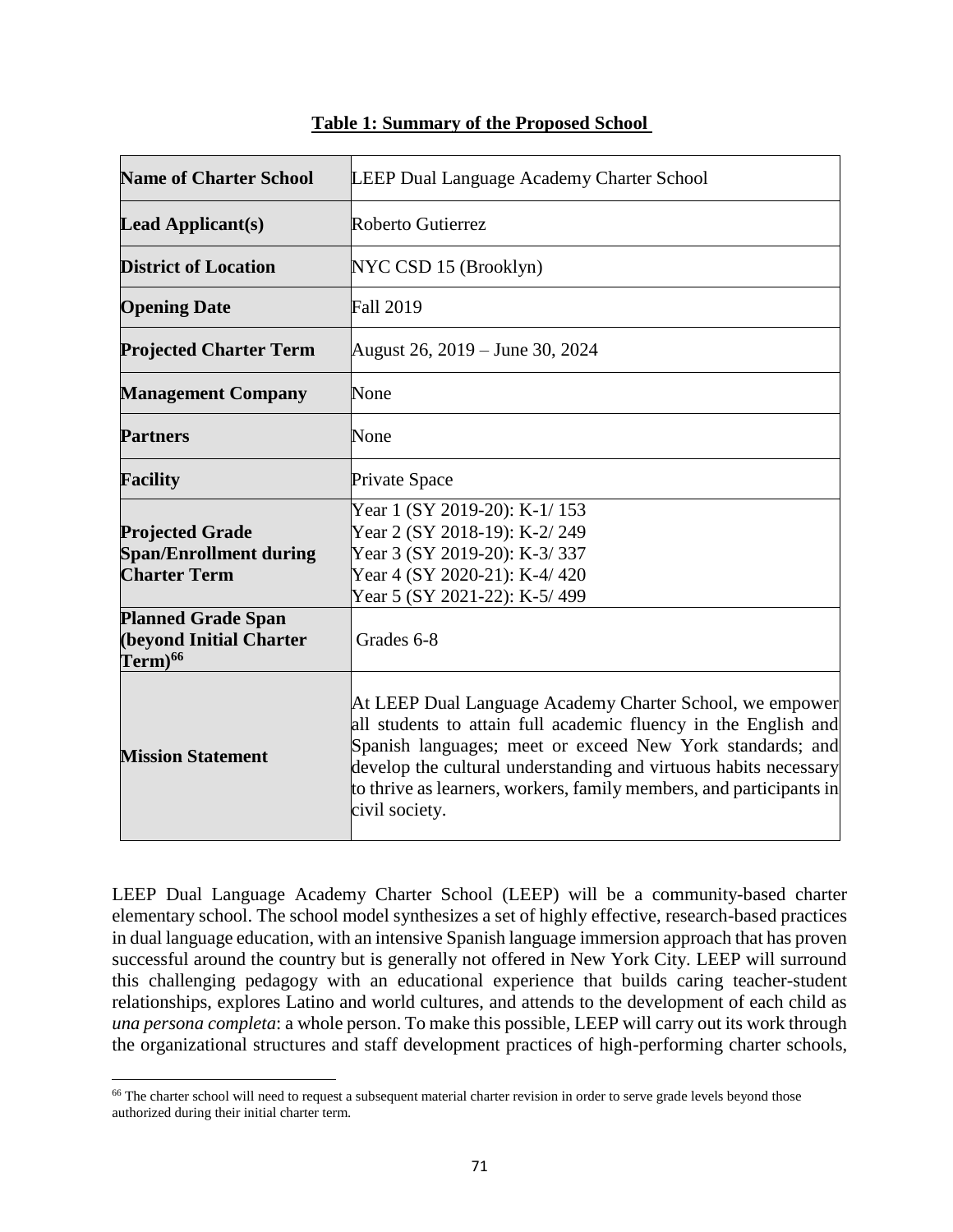so that their staff and students are always spending time effectively and being supported to improve academically, emotionally and socially daily.

#### **Key Design Elements**

The key design elements for LEEP Dual Language Academy Charter School are:

*Dual Language Instruction via a research-based initial 90:10 Spanish Language Immersion, transitioning to a 50:50 immersion by grade four*. In whole-school language immersion programs, all students study the "target language" (in this case, Spanish) and study other academic subjects entirely in the target language. The school will use a model known as "90:10" because students begin by spending 90% of the school day in Spanish and 10% in English in kindergarten, gradually balancing out to 50% Spanish and 50% English by grade four. English literacy is taught in every grade, including kindergarten. The model of dual language typically used in New York City is 50:50 through all grade levels, but evidence and observation suggest that the stronger dosage of Spanish in the earlier grades can give students a stronger grounding in language acquisition.

*A Coherent, Content-rich, Culturally Responsive Curriculum.* Cognitive science demonstrates student learning and builds upon prior knowledge. LEEP plans to implement an adapted version of the Core Knowledge Sequence to help all students acquire the knowledge they need to comprehend what they read; understand the world they inhabit; and be inspired by the great works of human civilization and the shared American experience.

*Character Development Built on a "Pedagogy of Cariño (Caring)*. The school seeks to foster a school community built on caring for one's own self and others. Through intentional practices including daily ronda popular (akin to "community meetings"), social-emotional skills training, and the exploration of "heroes" across time and culture, students will understand that school is a place where they are empowered and supported to do hard and even heroic things—not only in history or math, but when their emotions boil over, or they see a child being bullied, or they are tempted to lie. The school culture will be built upon the frameworks for Responsive Classroom (for behavior management) and Dovetail Learning's Toolbox (for social-emotional skills).

*Focus on Teacher Technique and Practice Development.* The school plans to establish a culture of learning where teacher practice is shared and supported by continual analysis and coaching. Feedback will include coordinated lesson planning; a shared set of techniques for instruction and classroom management; frequent self-reflection; peer-to-peer feedback and coaching; classroom video recording and analysis; and weekly reviews of formative assessment data.

#### **Education**

The educational program is built upon the following core values:

• *Valentia/Courage*-- A founding principal of this school is the notion that language learning makes a world of difference. Students will learn to read, write, speak and listen in a new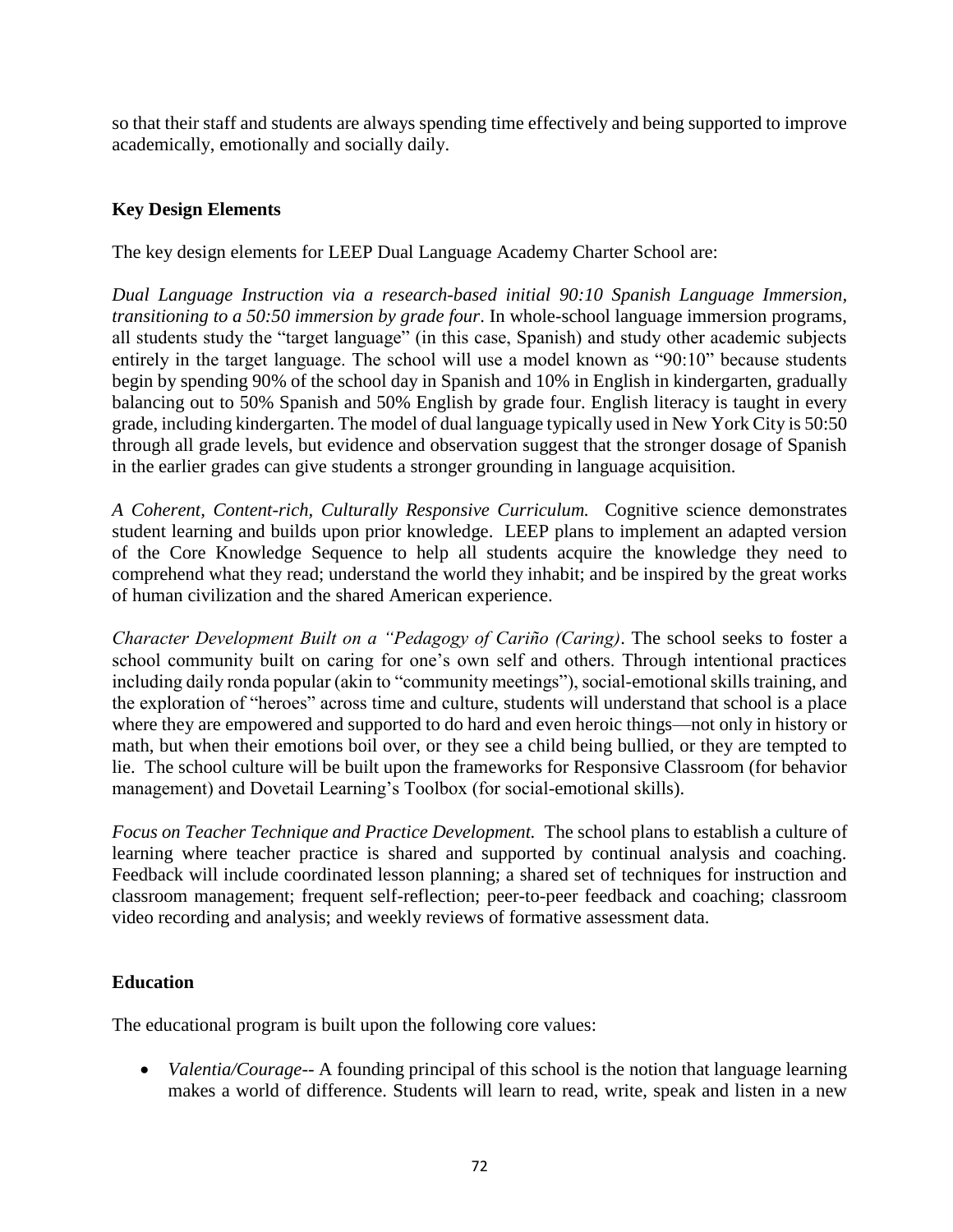language and reap the cognitive benefits of multilingualism. Just as important, they will learn the habits of challenge, struggle, effort, persistence, reflection, empathy, and multicultural awareness that will benefit them as live long learners.

- Gina/Urgency-- For students to thrive academically, economically, and as participants in American civil society, the founders believe that all students deserve a knowledge-rich education without delay.
- Cariño/Caring-- The founders believe that achievement starts with caring and belonging. They plan to intentionally set up structures of belonging, connection, and cultural relevance, to help students develop personal and interpersonal skills to handle challenges that will arise.
- Emperor/Determined Effort-- It is believed that all students must do the hard work and difficult thinking that academic achievement requires. They plan to provide caring connections, appropriate supports and have high expectations in order for all students to reach their potential.
- Confianza/Trust-- The school founders believe that instruction, behavior management, culture-building, and family engagement will be more effective when school leaders and staff work on them as a team -- planning together, collecting and reviewing data together, scrutinizing practices and materials together, coaching and advising one another, and working together to be clear and consistent with students and families.
- Crecimiento/Growth-- Using and adapting strategies created in the most academically successful charter and dual- language schools, the founders seek to establish a culture where teacher practice is shared and supported by continual analysis and coaching, with the dedicated time, tools, and positive culture that such work requires.
- Respeto/Respect-- The founders respect families as partners in each child's educational success. They believe it is their duty to work with parents in ways that are characterized by empathy for their varied experiences; respect for their time and energy, their views and ideas, their role as parents, their culture, and their circumstances.

# **Curriculum**

The founding group used five criteria to determine which materials they would need to adopt, adapt, or develop for a given subject. The criteria included: high rigor and usability, close alignment to the New York State standards and the Core Knowledge Sequence, availability of Spanish and/or English, evidence of effectiveness or use by highly effective schools, and considerations of feasibility and affordability.

The school plans to implement the readings and themes prescribed by the Core Knowledge Sequence in History, Science, Arts, and use the listening and learning strand in the Core Knowledge Language Arts Curriculum in English Language Arts. Additionally, they will use the sequence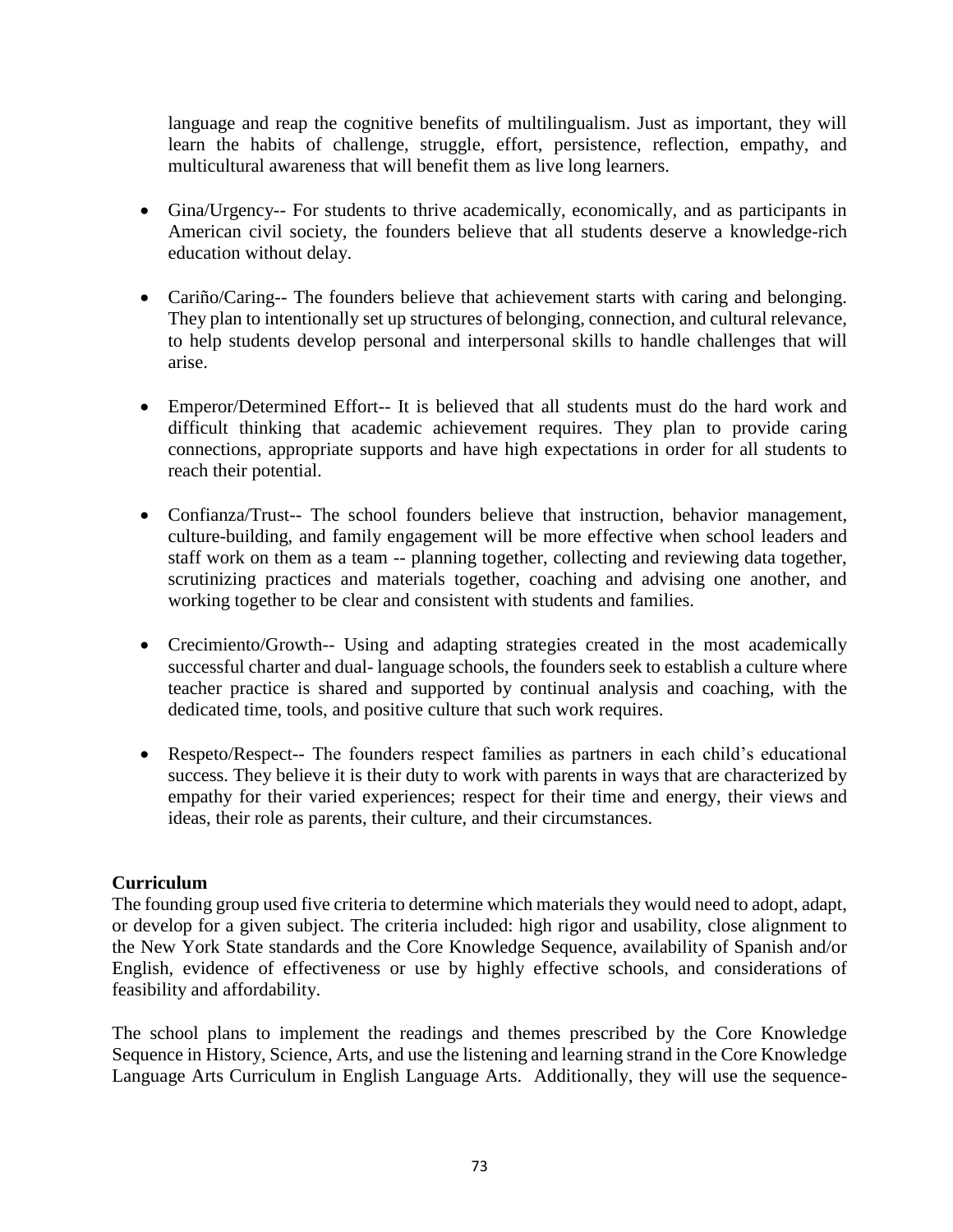aligned readings in Spanish Language Arts, providing students with a coherent, thematic sequence of knowledge-building in two languages.

Final selection for other core subjects (i.e. math, social studies, science, Spanish language arts and literacy skills) will be made by the founding principal, founding executive director and founding deputy executive director. They will be supported by outside academic and instructional advisors. The team will include teachers after the first year of operation.

As part of the school's dual language instructional model, resources that are typically supplemental curriculum for English language learners (e.g. Ballard & Tighe Carousel of Ideas) or students in need of remediation or early intervention (e.g. Wilson Fundamentals) will be intentionally incorporated into the school's English Language Arts instruction for all students.

#### **Instruction**

The school model synthesizes a set of highly effective, research-based practices in dual language education with an intensive Spanish language immersion approach that has proven successful in schools around the country.

Instructional practices are designed to keep students engaged and accountable for doing their own thinking and providing teachers with evidence of student understanding. All lessons will be differentiated, and progress monitoring will help teachers to assess and support students who have special needs or are at risk of academic failure.

Students will be immersed in a 90:10 dual language program. They will spend 90% of their time in school in Spanish during the kindergarten year. The ratio of Spanish to English gradually balances out, by 10% per year so that by grade 4, students time is spent 50% in Spanish the other 50% in English.

#### **School Culture**

The school culture is built upon the foundation of the school's mission, core beliefs, and seven core values. The goal is to create a sense of belonging and connection for the entire school community. The school plans to foster a focused, purposeful energy environment filled with learning and joy. Students and adults will help each other learn and grow.

During classroom instruction, Responsive Classroom practices and Teach like a Champion techniques will help teachers communicate to students and allow teachers to set clear limits and allow students to learn from their mistakes while maintaining their dignity.

#### **Special Populations and Related Services**

The school will work with the local Committee on Special Education (CSE) to ensure that all students with disabilities receive a free and appropriate public education (FAPE) in the least restrictive environment (LRE). LEEP will implement a comprehensive student support system to ensure all students, including those at risk of academic failure; Students with Disabilities (SWDs),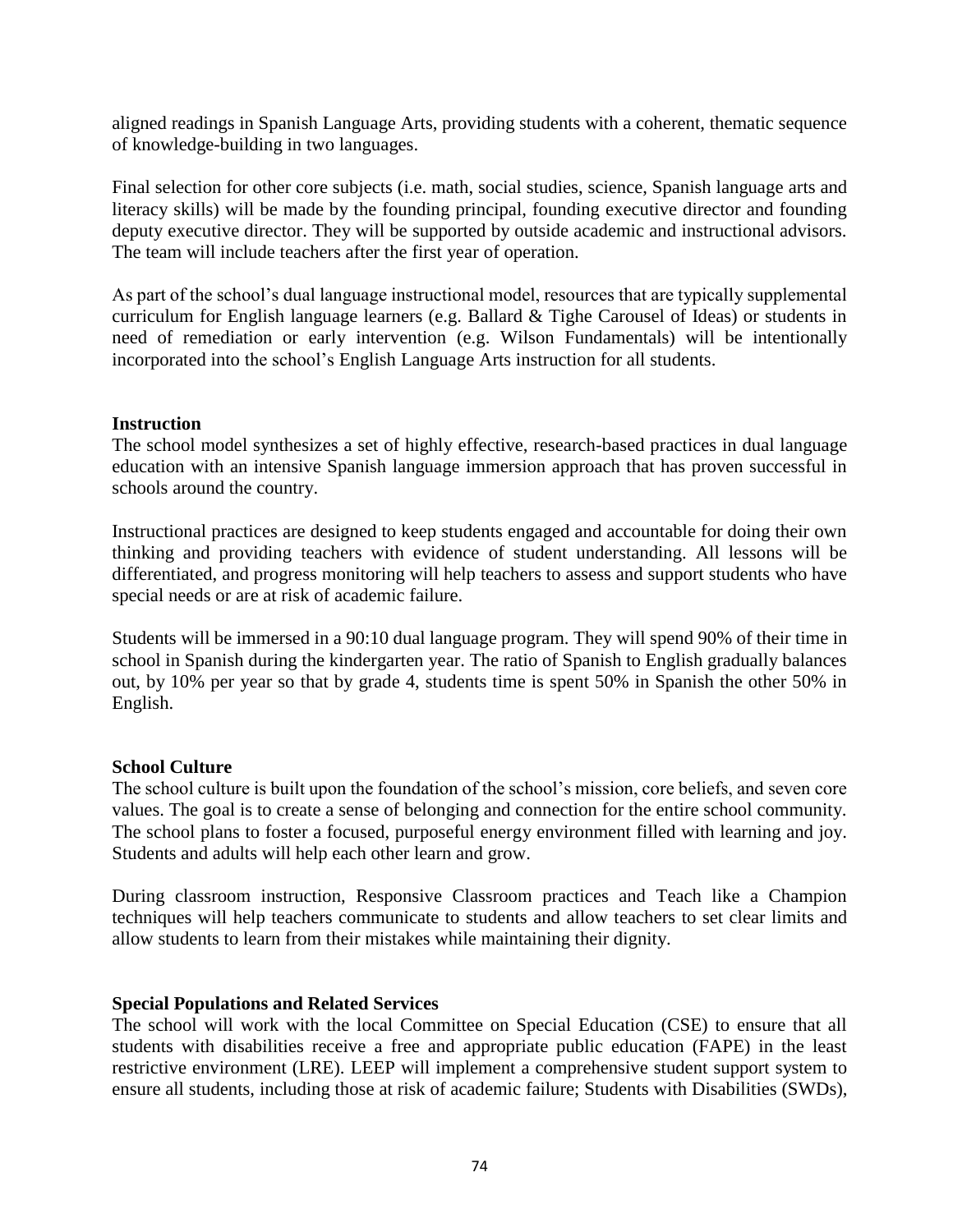ELLs/MLLs (English language learners/ multilingual learners), homeless students, and gifted and talented students thrive in an academically rigorous environment. This system will ensure that individual student needs and goals laid out in students' Individual Education Programs (IEPs) and 504 plans are met with fidelity as the school is committed to equipping all students with the academic and character foundation needed for future success.

Students will be served as part of a comprehensive Multi-Tiered Support System (MTSS), which allows teachers to regularly observe, identify, and progress-monitor students and their individual needs. Follow up will be done by implementing the school's Response to Intervention (RTI) plan.

Students with disabilities will have access to integrated co-teaching (ICT) classrooms and be educated with age-appropriate peers in a general education classroom setting. Each class will have one general education and one special education teacher.

#### **Recruitment and Retention**

The applicant group for LEEP is committed to equity and access for all students and will ensure the student body will reflect the demographics of the New York City District of location.

Recruitment: The school plans to recruit families through a comprehensive, multilingual, multipronged outreach campaign that includes trusted grassroots groups, the media, and houses of worship, human service agencies and community events.

Retention: The school feels their program which includes, dual language programming, academic and social emotional supports, and a positive school culture will encourage student and family retention.

# **Public Outreach**

The applicant group has described a rigorous outreach plan that includes social media, information sessions, and meetings with local parents and community stakeholders. They have presented at Community Board Meetings and Community Education Council events. Outreach continues to various stakeholder groups to foster partnerships.

# **School Governance and Leadership**

The Board of Trustees includes the following individuals:

| <b>Proposed Board Member</b> | <b>Proposed Role on Board</b> |
|------------------------------|-------------------------------|
| Gabrielle Mosquera           | Proposed Board Chair          |
| Joaquin Matias               | <b>Proposed Member</b>        |
| Melissa Jarvis-Cedeño        | <b>Proposed Member</b>        |
| Ashok Chandra                | <b>Proposed Member</b>        |
| Magdalena Varela-Hand        | <b>Proposed Member</b>        |

# **Facility**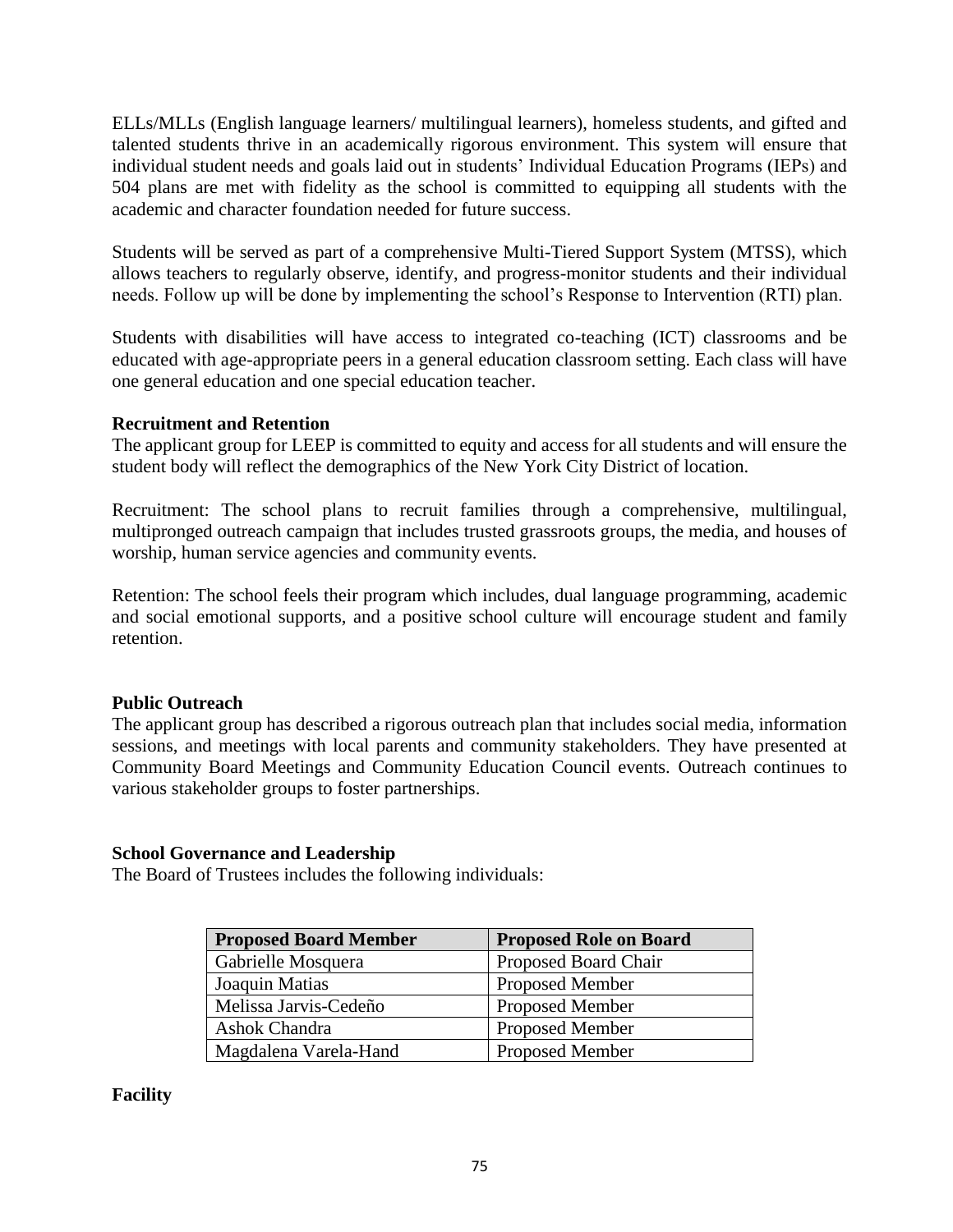The applicant group conducted a study of six private facility lease options, one of which is within walking distance of the subway and sits in the middle of the Sunset Park neighborhood.

#### **Technical Modifications**

For applicant groups recommended to the Board of Regents for authorization, NYSED may require that applicant groups make technical modifications to their applications following the Capacity Interviews. Such requests are made to technically align the information contained in the Full Application with the NYSED initial charter agreement template and/or comply with relevant laws and regulations. Other than modifications of a technical nature as determined by the Department, applicants are not given the opportunity to substantially revise or augment their application once it has been submitted. The applicant group was sent technical modifications by NYSED. The applicant group agreed to these technical modifications and the charter of the school, if approved by the Board of Regents, shall incorporate such changes.

#### **Projected Fiscal and Programmatic Impact on District of Location**

The applicant group provided an analysis of the fiscal and programmatic impact of the proposed school on public and non-public schools in NYC CSD 15, indicating that the fiscal impact of the LEEP Dual Language Academy Charter School on the district of location is expected to be nominal. This analysis is summarized below in Table 2.

| Year    | Number of<br><b>Students</b><br><b>Enrolled</b> in<br><b>Charter</b><br><b>School</b><br>Per Year <sup>68</sup> | <b>Charter</b><br><b>School Basic</b><br><b>Tuition</b><br>Rate <sup>69</sup> | <b>Total Charter</b><br><b>School Basic</b><br><b>Tuition</b> | <b>Estimated</b><br><b>District</b><br><b>Special</b><br><b>Education</b><br>Payment <sup>70</sup> | <b>Total District</b><br><b>General Fund</b><br>Budeet <sup>71</sup> | Percent of<br><b>District</b><br><b>Budget</b> |
|---------|-----------------------------------------------------------------------------------------------------------------|-------------------------------------------------------------------------------|---------------------------------------------------------------|----------------------------------------------------------------------------------------------------|----------------------------------------------------------------------|------------------------------------------------|
| 2019-20 | 153                                                                                                             | \$15,307                                                                      | \$2,341,971                                                   | \$909,559                                                                                          | \$32,300,000,000                                                     | .01%                                           |
| 2020-21 | 249                                                                                                             | \$15,307                                                                      | \$3,447,120                                                   | \$1,499,054                                                                                        | \$32,300,000,000                                                     | .02%                                           |
| 2021-22 | 337                                                                                                             | \$15,307                                                                      | \$4,727,040                                                   | \$2,017,462                                                                                        | \$32,300,000,000                                                     | .02%                                           |
| 2022-23 | 420                                                                                                             | \$15,307                                                                      | \$6,072,800                                                   | \$2,510,464                                                                                        | \$32,300,000,000                                                     | .03%                                           |
| 2023-24 | 499                                                                                                             | \$15,307                                                                      | \$7,483,680                                                   | \$2,983.141                                                                                        | \$32,300,000,000                                                     | .03%                                           |

**Table 2: Projected Fiscal Impact Upon District of Location, 2019-20 to 2023-24<sup>67</sup>**

The calculations above assume charter school basic tuition rates in the charter period (2019-20 through 2023-24) based on a trend analysis. To conservatively avoid underestimating the fiscal

<sup>68</sup> Source: LEEP Dual Language Academy Application, August 2018

 $67$  To conservatively estimate the fiscal impact upon the district of location, maximum enrollment figures for each year were used.

<sup>69</sup> Source: Education Law §2856(1)(a)(iii) and NYS Education Department Office of State Aid Charter School Basic Tuition Rate

 $70$  Source: Calculation based on LEEP Dual Language Academy Application, August 2018. Includes projected SPED, facility, Title I, Title II, and textbook funding

<sup>71</sup> Source:2018-19 budget total listed at https://www.schools.nyc.gov/about-us/funding/funding-our-schools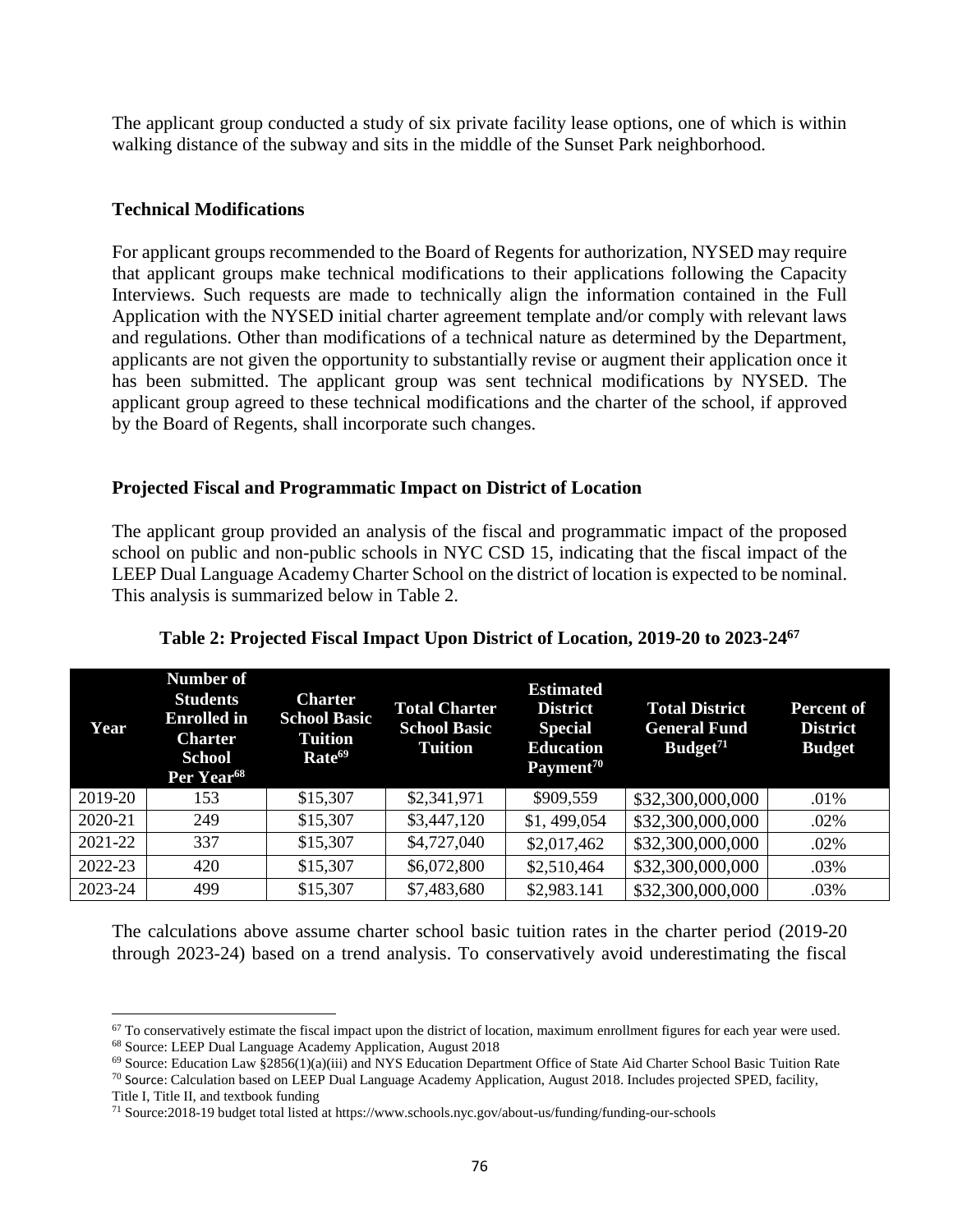impact that the charter school will have on the district going forward, no growth in the district's budget during the duration of the school's charter is assumed.<sup>72</sup>

It should be noted that, given the nature of district-based per-pupil funding, the estimates made by the Department in conducting this analysis are subject to unpredictable financial fluctuations. For forecasting purposes, the fiscal impact of this charter school on the district in which it will be located assumes that:

- There will be no fluctuation in the grade levels served by existing charter schools over the course of the charter term;
- The charter school will be able to meet its projected maximum enrollment;
- All students will come from the district of location; and
- All students will attend every day for a 1.0 FTE.

# **Table 3. 2019-20 Demographic Detail for Proposed District of Location**: **New York City Community School District - CSD 15 (Brooklyn)**

|                                                    | <b>Total District Enrollment: 32,793</b> |     |  |
|----------------------------------------------------|------------------------------------------|-----|--|
| All Students $K - Grade 5$                         | 17,982                                   |     |  |
| <b>Students with Disabilities</b>                  | 3,640                                    | 20% |  |
| English Language<br>Learners/Multilingual Learners | 5,013                                    | 28% |  |
| <b>Economically Disadvantaged</b>                  | 9.719                                    | 54% |  |

*Data Source: Enrollment data is from 9/8/2018 NYSED data extraction.*

 $\overline{a}$ 

# **Table 4. 2016-17 Elementary/Middle School Academic Proficiency Rates of NYS Assessment on Grade Configurations for Proposed School**

 $72$  Additional notes: While the school has included other federal grants and/or funds that may flow through the district to be received by the school in its proposed budget, this analysis does not account for these sources of potential revenue, nor does it include the value of certain services (e.g. transportation) that the district is required to provide the charter school. However, the analysis also does not account for district per-pupil expense and overall resource savings that are likely to result from a reduction in the number of students attending district public schools as a result of students attending nonpublic schools located in the school district.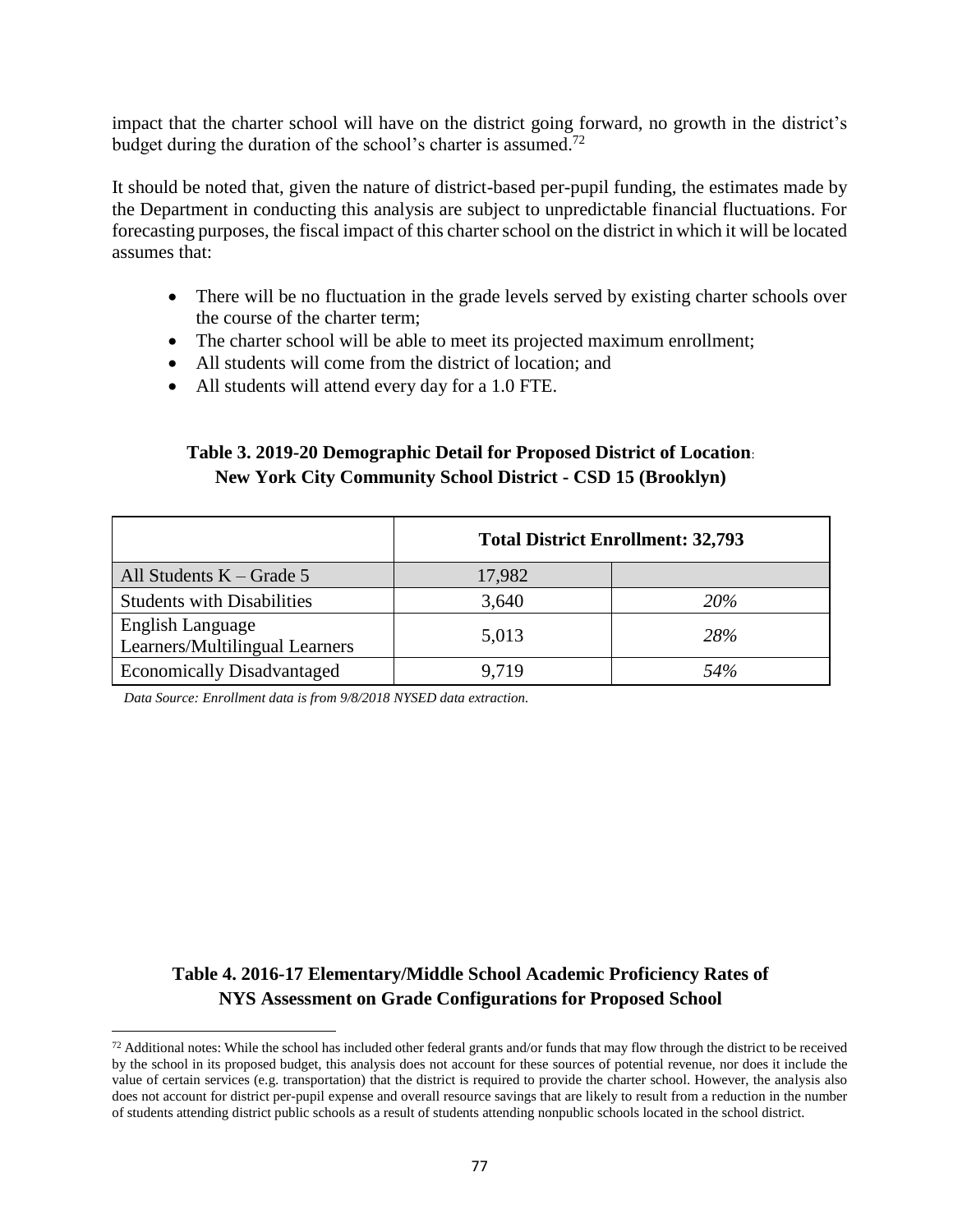| <b>Assessments</b>                            | <b>District Proficiency</b> | <b>NYS Proficiency</b> |
|-----------------------------------------------|-----------------------------|------------------------|
| ELA Grades 3-5 Aggregate                      | 56%                         | 45%                    |
| Grade 3 ELA                                   | 62%                         | 51%                    |
| Grade 4 ELA                                   | 60%                         | 47%                    |
| Grade 5 ELA                                   | 47%                         | 37%                    |
| ELA Grades 3-8 Aggregate: SWDs                | 27%                         | 15%                    |
| ELA Grades 3-8 Aggregate:<br><b>ELLs/MLLs</b> | 15%                         | 12%                    |
| ELA Grades 3-8 Aggregate: ED                  | 41%                         | 35%                    |
|                                               |                             |                        |
| Math Grades 3-5 Aggregate                     | 60%                         | 49%                    |
| Grade 3 Math                                  | 64%                         | 54%                    |
| Grade 4 Math                                  | 59%                         | 48%                    |
| Grade 5 Math                                  | 56%                         | 44%                    |
|                                               |                             |                        |
| Math Grades 3-8 Aggregate:<br>SWDs            | 30%                         | 19%                    |
| Math Grades 3-8 Aggregate:<br>ELLs/MLLs       | 28%                         | 20%                    |
| Math Grades 3-8 Aggregate: ED                 | 46%                         | 38%                    |

*Data Source: Assessments data is from 2018 School data.nysed.gov.*

#### **Summary of Public Comment**

As required by the Charter Schools Act, the New York City Department of Education conducted a public hearing on October 11, 2018, to solicit comments from the community concerning the proposed LEEP Dual Language Academy Charter School. Eleven (11) members of the community were present, and 5 individuals commented at the hearing in support of the proposed application. One individual spoke in opposition of the proposed charter school.

# **Findings**

Based on the comprehensive review of the application and of the applicant, founding group, and proposed board of trustees, the Department makes the following findings: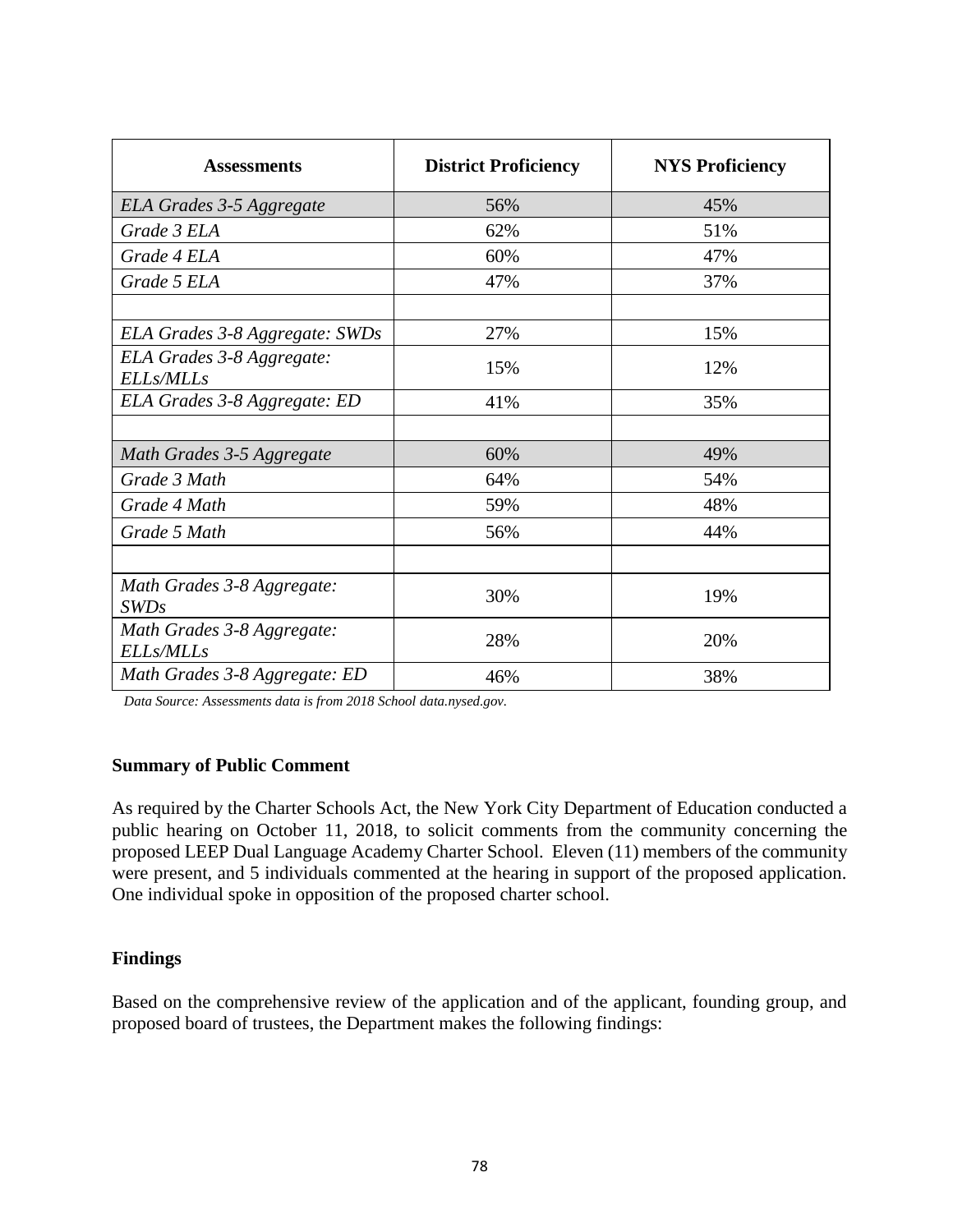- 1. The charter school described in the application meets the requirements of Article 56 of the Education Law (as amended) and other applicable laws, rules, and regulations.<sup>73</sup> This finding is based on the following, among other things:
	- The applicant has included in the application the information required by Education Law §2851(2).
	- The proposed charter school would meet or exceed enrollment and retention targets, as prescribed by the NYS Board of Regents,<sup>74</sup> of students with disabilities, English language learners, and students who are eligible applicants for the federal free and reduced-price lunch program as required by Education Law §2852(9-a)(b)(i).
	- The applicant has conducted public outreach to solicit community input regarding the proposed charter school and to address comments received from the impacted community concerning the educational and programmatic needs of students in conformity with Education Law subdivision 2852(9-a)(b)(ii).
- 2. The applicant has demonstrated the ability to operate the proposed charter school in an educationally and fiscally sound manner.<sup>75</sup> This finding is based on the following, among other things:
	- i. The presentation in the application of a sound description of key features that are core to the school's overall design, and which rigorously addresses the criteria outlined in the Department's RFP in the areas of mission; key design elements; enrollment, recruitment and retention; and community to be served.
	- ii. The presentation in the application of a sound educational plan, which rigorously addresses the criteria outlined in the Department's RFP in the areas of achievement goals; school schedule and calendar; curriculum and instruction; assessment; school culture and climate; and special student populations and related services.
	- iii. The presentation in the application of a sound organizational and fiscal plan, which rigorously addresses the criteria outlined in the Department's RFP in the areas of founding group capacity; board of trustees and governance; management and staffing; evaluation; professional development; facilities; insurance; health, food and transportation services; family and community involvement; financial management; budget and cash flow; pre-opening plan; and dissolution plan.
	- iv. An understanding of the New York State Charter Schools Act, and the skill, will and capacity to successfully launch and operate a high-quality public charter school.
- 3. Granting the proposed charter is likely to improve student learning and achievement, will materially further the purposes of the  $Act^{76}$  and will have a significant educational benefit

 $73$  Education Law §2852(2)(a).

<sup>&</sup>lt;sup>74</sup> Note, the data upon which to base the enrollment and retention targets mandated by the amendments to the Act was not available at the time the statute mandated the RFP be issued. As a result, the Department evaluated the plans for student enrollment, recruitment, and retention plans of each class of student referenced in the amendments to the Act such that the Department could make the determination that the applicant would meet or exceed the enrollment and retention targets when developed. During the first year of the charter term, the Department will develop such targets and incorporate these targets into the school's charter agreement performance expectations.

<sup>&</sup>lt;sup>75</sup> Education Law  $§2852(2)(b)$ .

<sup>&</sup>lt;sup>76</sup> Education Law  $§2852(2)(c)$ .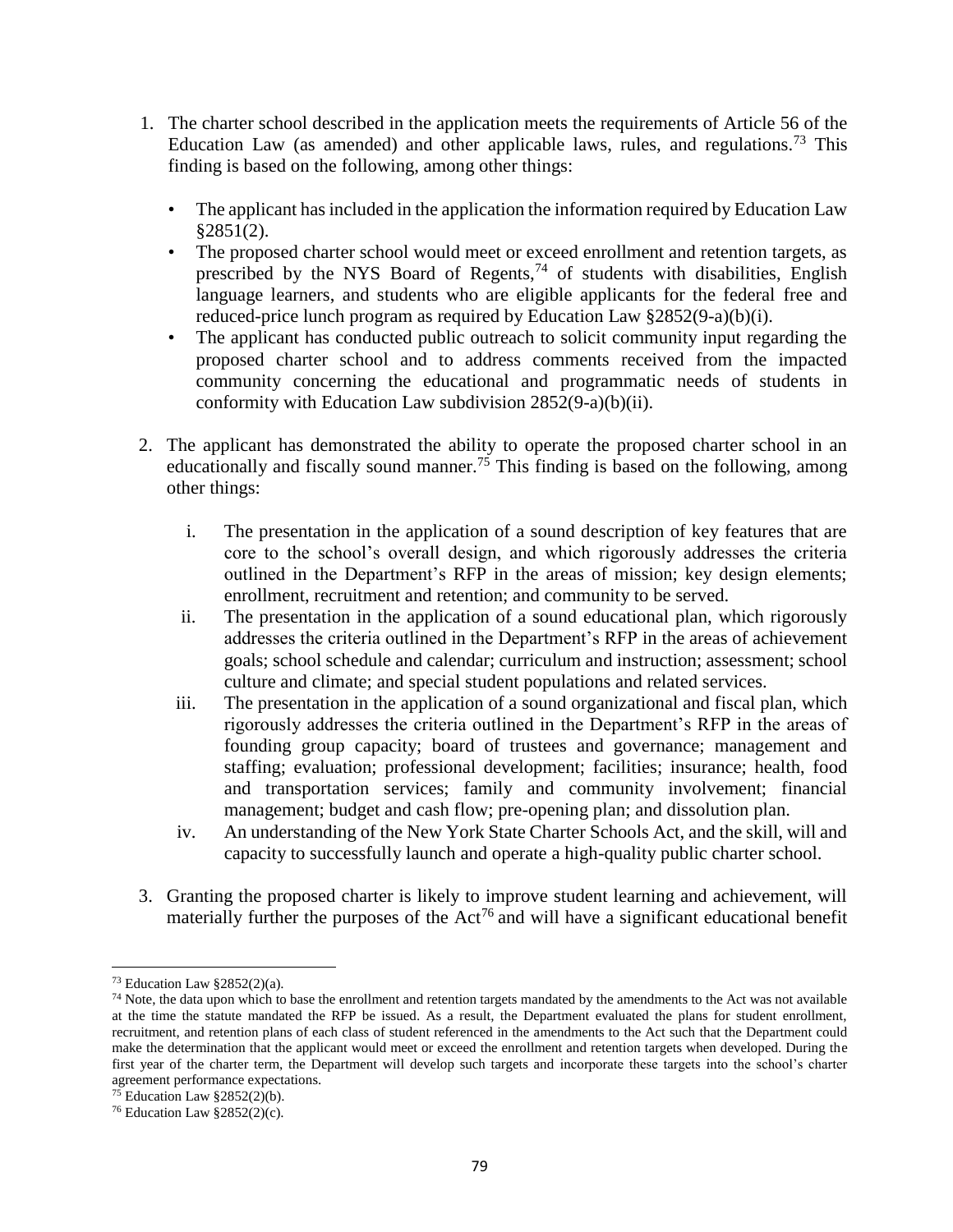to the students expected to attend the charter school.<sup>77</sup> This finding is based on the totality of the information presented in the application and during the application review process, as summarized in this document.

#### **Recommendation**

Based on the Department's review and findings, the New York State Education Department recommends that the New York State Board of Regents approve the proposal to establish the LEEP Dual Language Academy Charter School to open in 2019 in NYC CSD 15 in Brooklyn, New York.

<sup>77</sup> As applicable pursuant to Education Law §2852(2)(d).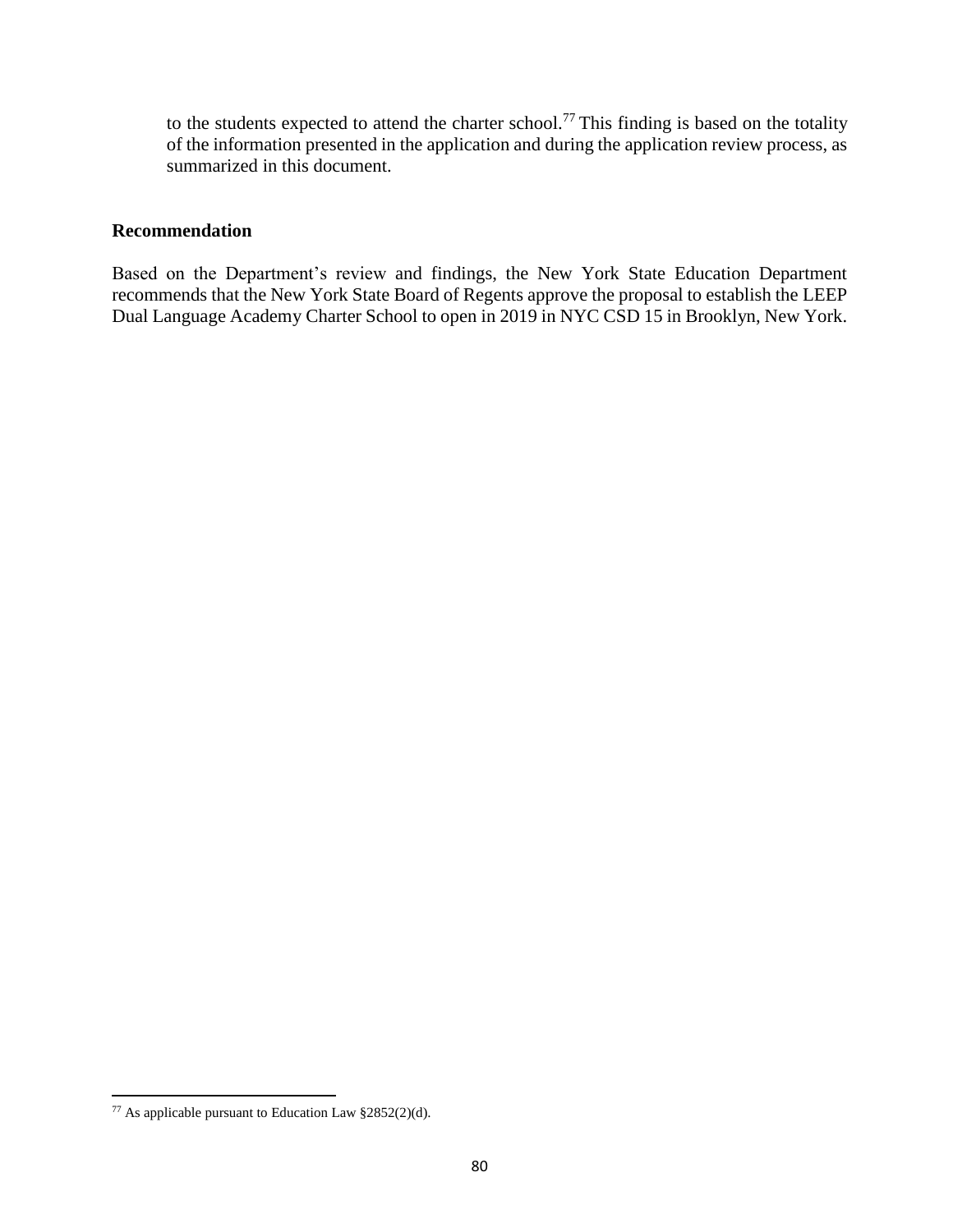Attachment H



# New York State Education Department Charter School Office

Charter School Application Summary, Findings and Recommendation

Application in response to the New York State Education Department 2018 Round 2 Request for Proposals to Establish the Proposed Charter School Authorized by the Board of Regents:

**Staten Island Hebrew Public Charter School**

November 2018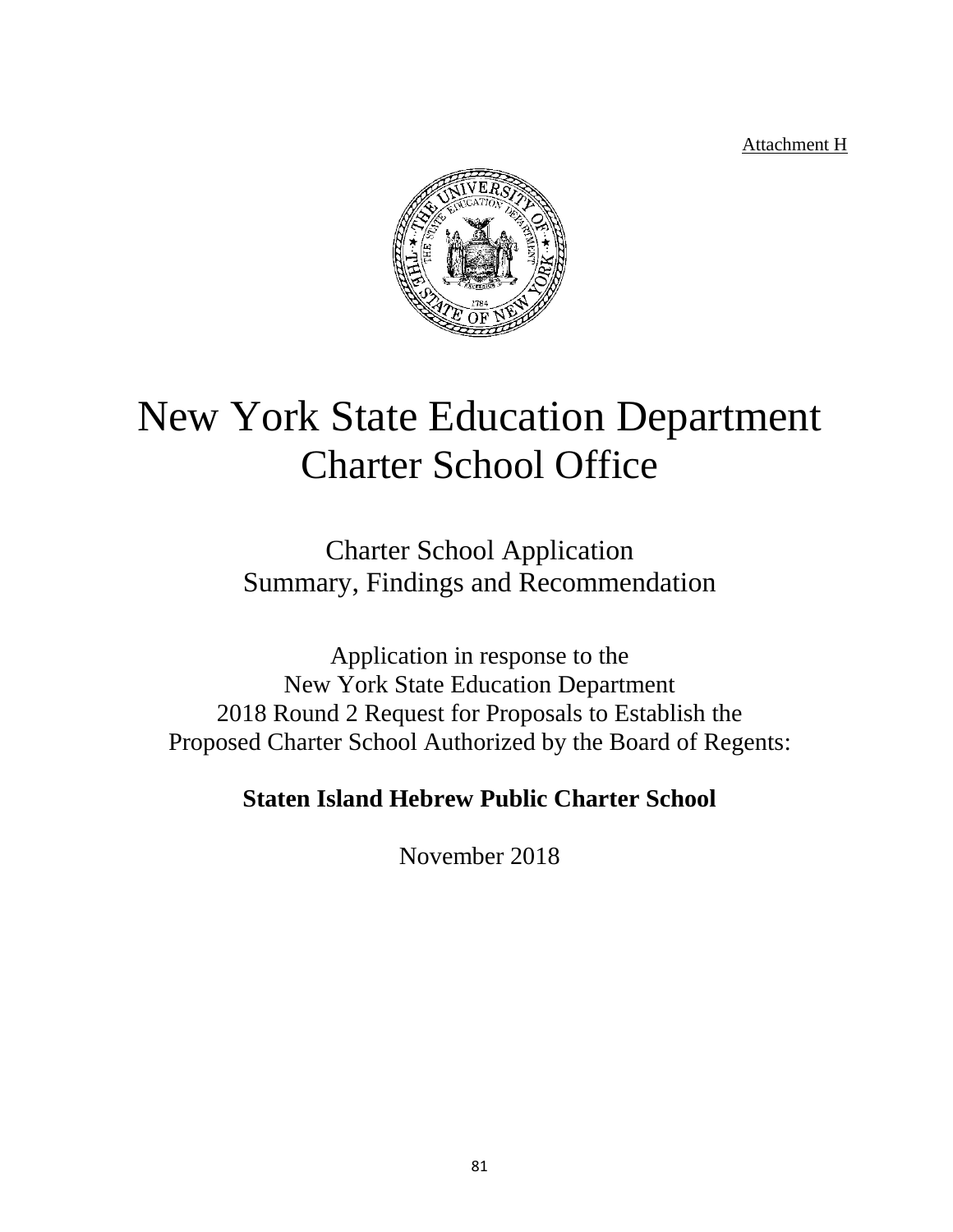| <b>Name of Charter School</b>                                                  | Staten Island Hebrew Public Charter School                                                                                                                                                                         |  |  |
|--------------------------------------------------------------------------------|--------------------------------------------------------------------------------------------------------------------------------------------------------------------------------------------------------------------|--|--|
| <b>Lead Applicant(s)</b>                                                       | Leticia Ramauro                                                                                                                                                                                                    |  |  |
| <b>District of Location</b>                                                    | NYC CSD 31 (Staten Island)                                                                                                                                                                                         |  |  |
| <b>Opening Date</b>                                                            | <b>Fall 2019</b>                                                                                                                                                                                                   |  |  |
| <b>Projected Charter Term</b>                                                  | September 3, 2019 – June 30, 2024                                                                                                                                                                                  |  |  |
| <b>Management Company</b>                                                      | Hebrew Public: Charter Schools for Global Citizens                                                                                                                                                                 |  |  |
| <b>Partners</b>                                                                | None                                                                                                                                                                                                               |  |  |
| <b>Facility</b>                                                                | Private Space                                                                                                                                                                                                      |  |  |
| <b>Projected Grade</b><br><b>Span/Enrollment during</b><br><b>Charter Term</b> | Year 1 (SY 2019-20): K-1/162<br>Year 2 (SY 2020-21): K-2/249<br>Year 3 (SY 2021-22): K-3/348<br>Year 4 (SY 2022-23): K-4/435<br>Year 5 (SY 2023-24): K-5/ 522                                                      |  |  |
| <b>Planned Grade Span</b><br><b>(beyond Initial Charter</b><br>$Term)^{78}$    | Grades 6-8                                                                                                                                                                                                         |  |  |
| <b>Mission Statement</b>                                                       | Staten Island Hebrew Public Charter School is an exceptional,<br>diverse public charter school that teaches Modern Hebrew to<br>children of all backgrounds and prepares them to be successful<br>global citizens. |  |  |

### **Table 1: Summary of the Proposed School**

Staten Island Hebrew Public Charter School (SIHP) will prepare its students academically and personally to reach their full potential in life. To accomplish this, SIHP strives to ensure that: students will be proficient readers, writers and speakers of the English language; students will demonstrate competency in their understanding and application of mathematical computation and problem solving; students will be knowledgeable about U.S. History, N.Y. History, World History and Geography and the fundamental concepts of the American democracy; students will become proficient in their understanding and use of science, including physical and life sciences, and

 $78$  The charter school will need to request a subsequent material charter revision in order to serve grade levels beyond those authorized during their initial charter term.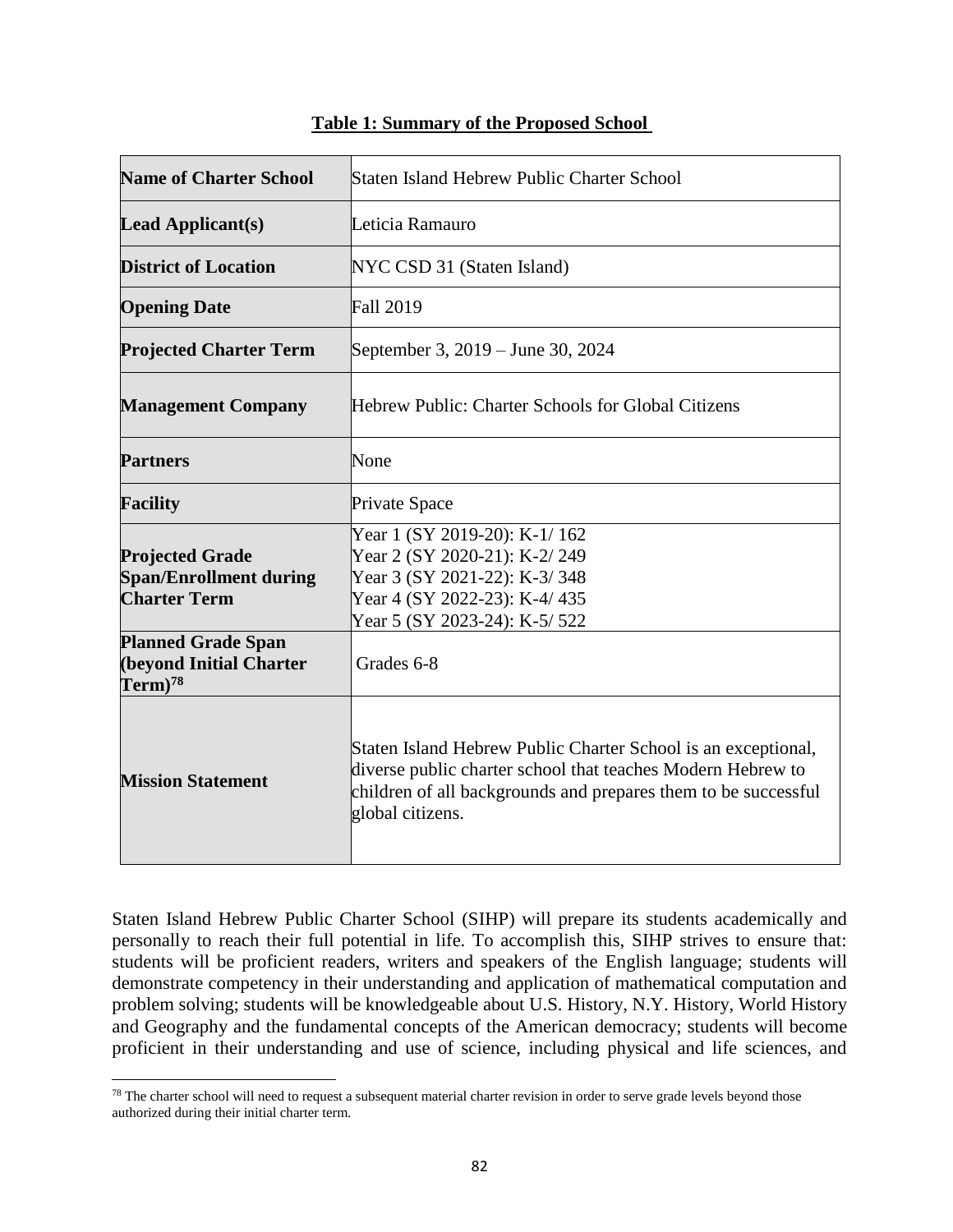scientific concepts, including analysis, inquiry and design; students will become proficient speakers, readers and writers of Hebrew; and students will embody the principles of good citizenship, responsibility, respect for self and others, and service to others.

SIHP believes that students learn best when they are in a context of diversity, surrounded by clear, consistent systems of support, and when given opportunities to learn individually and together. SIHP will be part of a unique charter management organization that combines research-based elements in its program design, including: a partial immersion program in Modern Hebrew; racial and economic diversity; and a rigorous academic program. The school's instructional model relies on gradual release of responsibility and frequent small group instruction. Curriculum includes ELA, Math, Modern Hebrew Language, Social Students/Global Studies, Science, Music, Art, and Physical Education.

# **Key Design Elements**

The key design elements for Staten Island Hebrew Public Charter School are:

- *Modern Hebrew language instruction through the proficiency approach:* The study of Modern Hebrew offers students the opportunity to learn and understand a second language and to witness its growing use across varied communities. The school's pedagogy seeks to maximize the language acquisition process, and it derives from the fields of language acquisition theories, linguistics and child language development research, as well as foreign language practices over recent decades of language instruction.
- *Academic differentiation for every learner, including robust supports for students with disabilities:* SIHP will expect all students to do rigorous, grade-level work. At the same time, SIHP will ensure all students, including those with special education needs and those who are working below grade level, have the individualized support they need to succeed. SIHP will achieve this through intensive, consistent scaffolding and the flexible, hands-on, fluency-building opportunities built into its academic program.
- *Diverse by design school community:* SIHP will create a school that is racially and economically integrated, with significant linguistic and special needs diversity.
- *Emphasis on social-emotional learning (SEL):* SIHP will incorporate three signature SEL practices for adults and students to build their SEL skills: 1) Global citizenship theme to develop values statements and shared understandings; 2) Welcome rituals and group agreements to build cohesion and a sense of belonging; 3. Build and use feelings vocabulary in both English and Hebrew to support the importance of learning another language and being skilled in emotional awareness and communication.
- *Emphasis on developing the traits of global citizens such as empathy, cross cultural communication, and civic engagement:* SIHP infuses global citizenship values across the curriculum through a cycle of action and reflection. Students apply what they learn to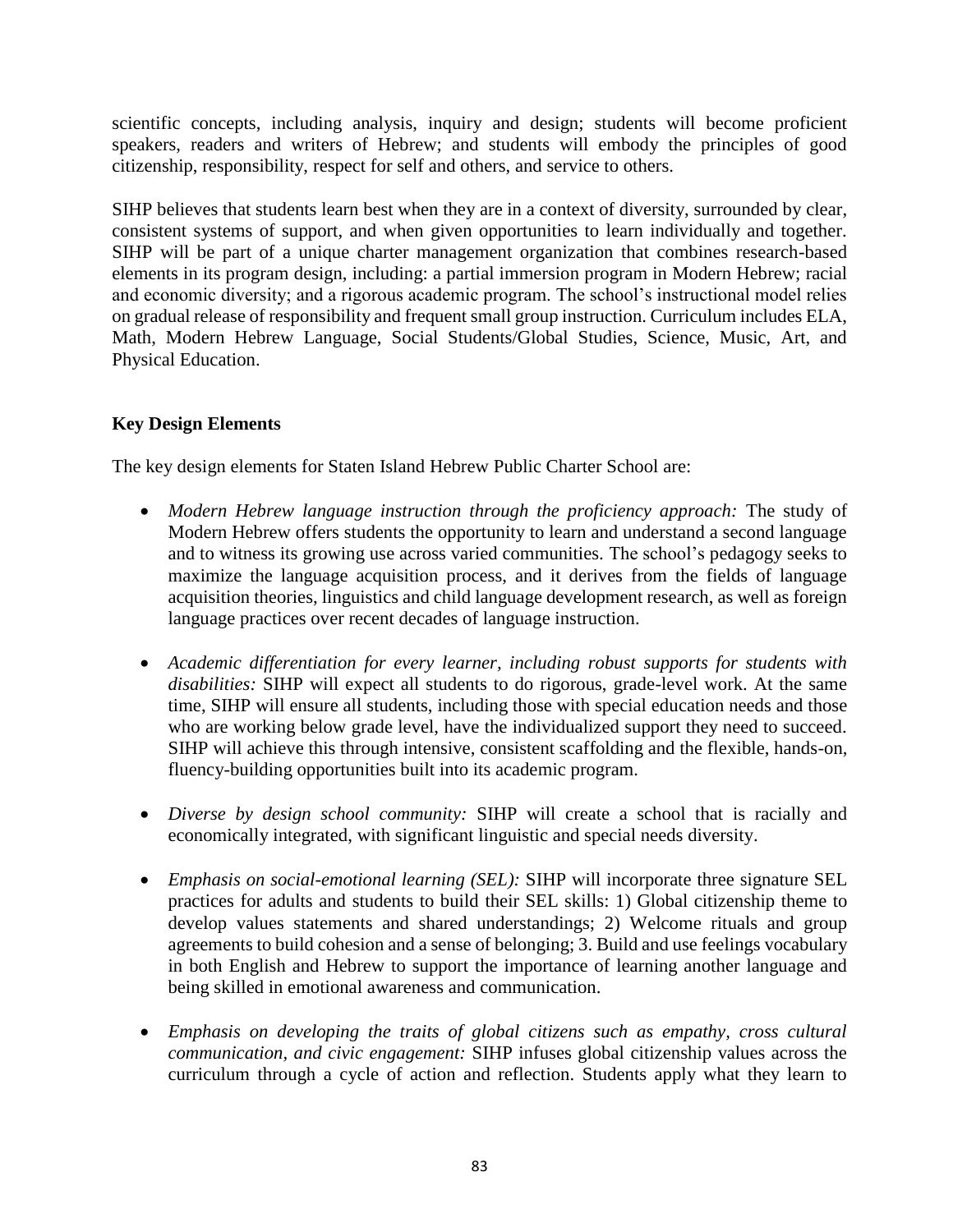community problems and plan community service projects using the Asia Society's Global Competence Framework.

• *Support from charter management organization, including frequent and in-depth professional development and philanthropic support*: SIHP has a strong partner organization supporting the delivery of its academic program. HP is a national not-for-profit organization which provides select Hebrew-language charter schools with supportive services, including curriculum development, professional development and coaching, leadership capacity building, technical assistance, start-up and other programmatic grant opportunities.

#### **Education Plan**

Staten Island Hebrew Public's educational plan uses the effective practices of Hebrew Public's existing schools and tailors them to Staten Island students' needs. The SIHP curriculum is aligned to New York State Learning Standards, Next Generation Science Standards, American Council on the Teaching of Foreign Languages ratings, and the Asia Society's Global Competencies. The school day is organized to provide extended time for foundational math and literacy skill instruction, small group learning, and individual practice. Students receive 135 minutes daily to learn and practice ELA skills, and 100 minutes daily for math. Students' learning pathways are informed by both formal and informal assessments; teachers create individualized learning pathway plans for each child based on systematically analyzed performance data on the NWEA Measures of Academic Progress (MAP) assessment, as well as observation and performance on homework and classwork.

Teachers receive ongoing coaching in data analysis in their grade teams. They also get 1:1 support using data to create each student's educational pathway. The Hebrew Public model includes ten full days of pre-opening professional development, two full days throughout the school year, three half days, and embedded professional development during the school day and in weekly staff meetings. All SIHP teachers' schedules are designed to support reflective practice, as well as individual planning and collaboration with their colleagues within and across grade levels.

The SIHP instructional model is grounded in differentiated instruction, supported by the following teacher planning instructional practices: gradual release of responsibility; inclusion; targeted intervention; data based instructional planning system (including frequent progress monitoring, robust systems of data collection and analysis, levelled instruction for all, and individualized learning pathways); modern Hebrew language instruction; and global citizenship values.

#### **School culture**

SIHP will create and maintain a school community grounded in honesty, mutual respect and fairness, and the core tenets of a successful democracy. SIHP's commitment to partnering with parents to support both the academic growth and social/emotional well-being of students will enhance the school's ability to create a safe environment conducive to learning. Learning about, honoring and celebrating the diversity of cultures and languages in the school's community through the building of authentic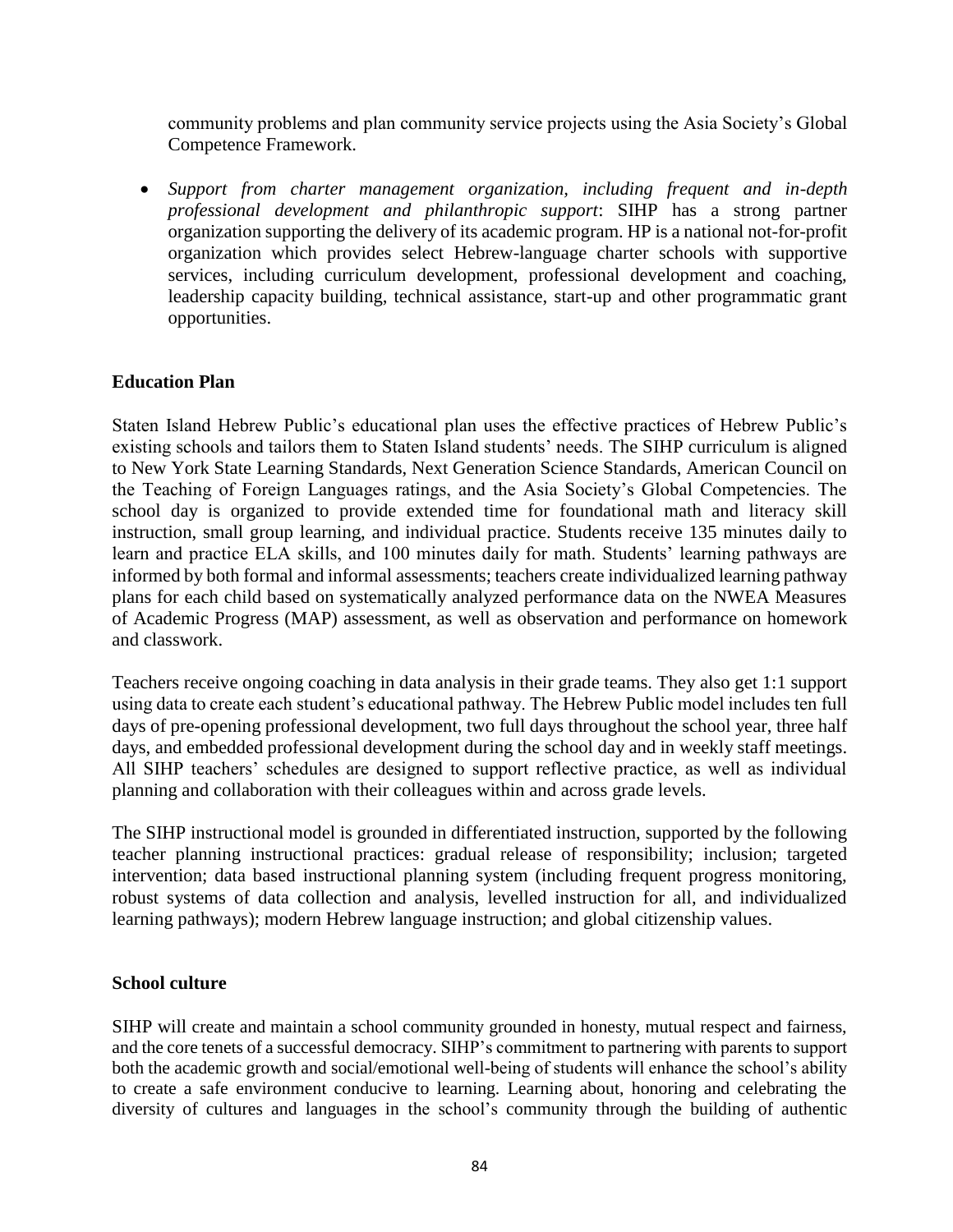connections with families also will promote a safe teaching and learning environment. Additionally, a student dress code and service learning will contribute to maintaining the desired learning environment.

SIHP has a Discipline Code that addresses proper student behavior, maintenance of order, and a code of conduct. During Induction Week, staff will review the Discipline Code and be trained in its implementation. Parents and students will be informed of these policies during orientation. To ensure staff, students and parents are aware of all expected standards of behavior; the Discipline Code will be distributed at the beginning of every school year. SIHP leadership and staff will also regularly analyze school-wide behavioral and disciplinary data, including disaggregating by gender and ethnicity to look for patterns of disparate impact, and evaluate the school environment to ensure it is safe and conducive to learning.

#### **Special Populations and Related Services**

*For all students:* SIHP will follow a systematic process to identify a range of student needs and ensure those students receive the appropriate supports. SIHP will use a multi-tiered system of supports (MTSS) to differentiate between the level of student need ranging from Tier 1 to Tier 3. All staff will receive training in the RtI process and provide proactive accommodations to all students in the Tier 1 general education environment. SIHP will provide instruction to students in special education in the least restrictive environment possible to the maximum extent appropriate and subject to the requirements included in each student's IEP in accordance with all applicable federal and state laws and regulations.

*For Students with Disabilities:* The school will work with the local Committee on Special Education (CSE) to ensure that all students with disabilities receive a free and appropriate public education (FAPE) in the least restrictive environment (LRE). SIHP will provide inclusive co-teaching in each grade, and resource room instruction as needed. Each inclusion classroom will be staffed by a general education teacher and a special education teacher during ELA and Math class. SIHP will ensure that the special education programs and services will be provided directly to the student during school hours. SIHP will provide support services to students to ensure that IEP mandates and measurable goals are met. SIHP will have a licensed social worker to provide IEP-mandated counseling to students. SIHP will provide for all required related services. Students with disabilities will receive their adapted curriculum work and specialized therapies in a setting in accordance with their IEPs.

*For ELLs/MLLs:* SIHP will have a certified ESL teacher beginning in Year 1. The ESL teacher will use Sheltered English Immersion (SEI) strategies in both a push in and pull-out model. SEI is an approach for teaching content to ELLs in strategic ways that makes the subject matter comprehensible by addressing different modalities of learning, while promoting English language development. In the push-in model, the ESL teacher plans and works collaboratively with the classroom teacher to integrate language and content and infuse socio-cultural awareness to scaffold instruction.

# **Recruitment and Retention**

#### *Recruitment*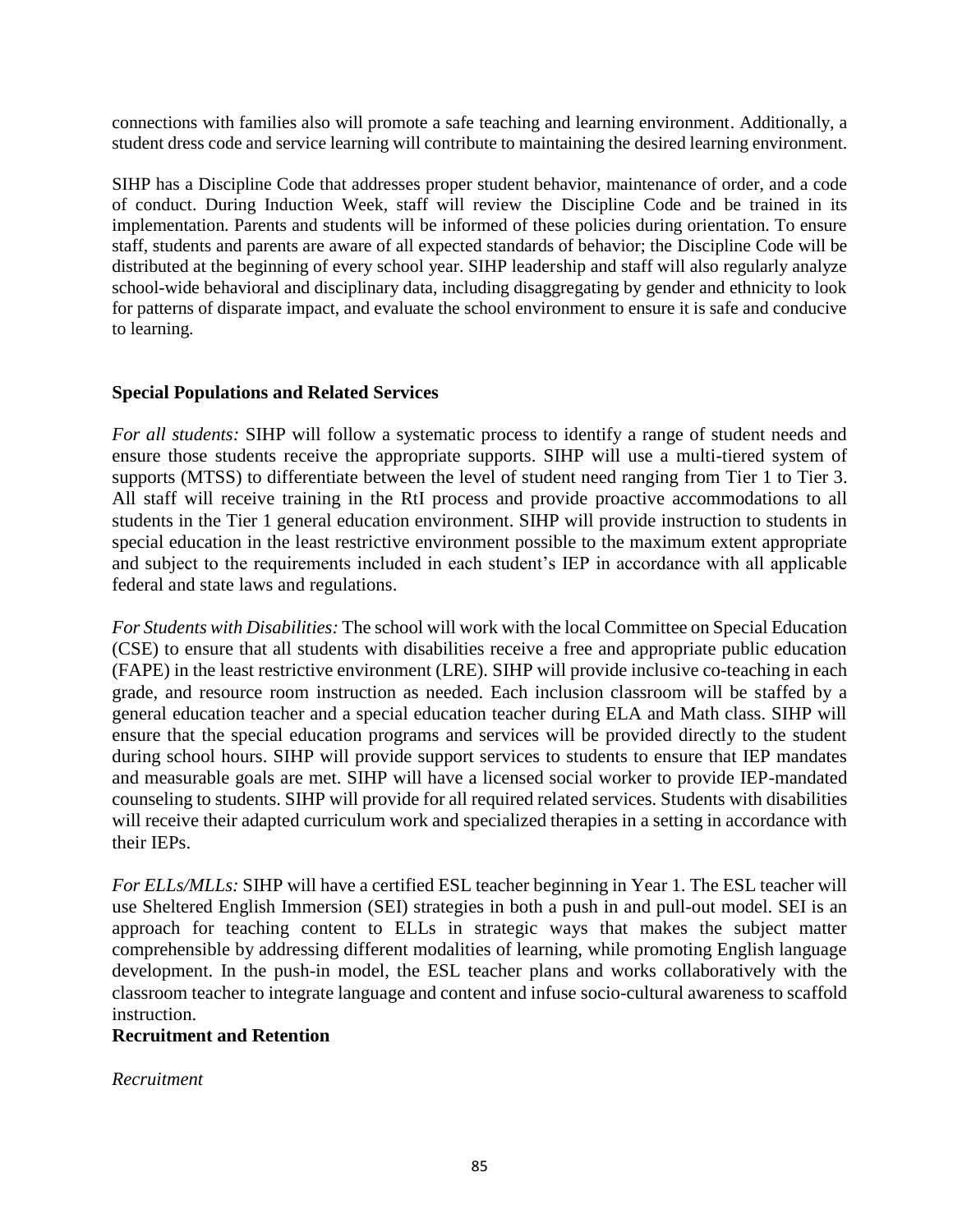Recognizing that some prospective families, especially those of economically disadvantaged and immigrant backgrounds, may be unfamiliar with or have limited access to information regarding their children's educational options, SIHP will leverage relationships with community-based organizations (CBOs) such as the Broadway YMCA which serving children representing many economically disadvantaged families and others including, nonprofit leaders, directors of preschools and Head Start programs, and other stakeholders who serve a non-English speaking and/or economically disadvantaged and/or SWD constituency.

#### *Retention*

SIP will be sensitive to the needs of parents (for instance who may have work or have childcare constraints due to their socioeconomic circumstances) by offering a flexible schedule to attend parent teacher conferences, Parent Organization (PO) meetings and other events that engage them in the school community. SIHP will also ensure these meetings and events are accessible to non-English speaking parents through translators as needed. The SIHP school model includes specialized staff and instructional supports to promote academic growth and achievement of ELLs, SWD and economically disadvantaged students.

#### **Community Outreach**

Since 2017, members of the Applicant Group and HP staff have been engaged in a thoughtful community engagement process to inform a wide variety of CSD 31 stakeholders about SIHP and to seek their input and feedback regarding the educational and programmatic needs of students in the community and the school's design to meet those needs. Recruitment and application materials will be available in the predominant languages of the community.

Specifically, the applicant group has maintained a website (www.sihebrewpublic.org) containing information about SIHP, including a comment form, an overview of the school's curriculum, and an on-line survey that allows for community input and comment on SIHP and its school design; presented at public community meetings to inform a wide range of stakeholders and provided hard copies of the brochure and surveys: engagement of elected officials including Councilmembers, Assembly members, CEC President and members, Borough President staff, CB1, CB2, and CB3 leaders and staff, PTAs, and civic organization leaders; held meetings with representatives of existing district and charter schools, as well as district school umbrella organizations, such as the Community Education Council and the Association of School Supervisors and Administrators; and canvassed (i.e., door to door, public events, etc.) throughout CSD 31 to inform, seek feedback, and address comments.

#### **School Governance and Leadership**

The Board of Trustees includes the following individuals: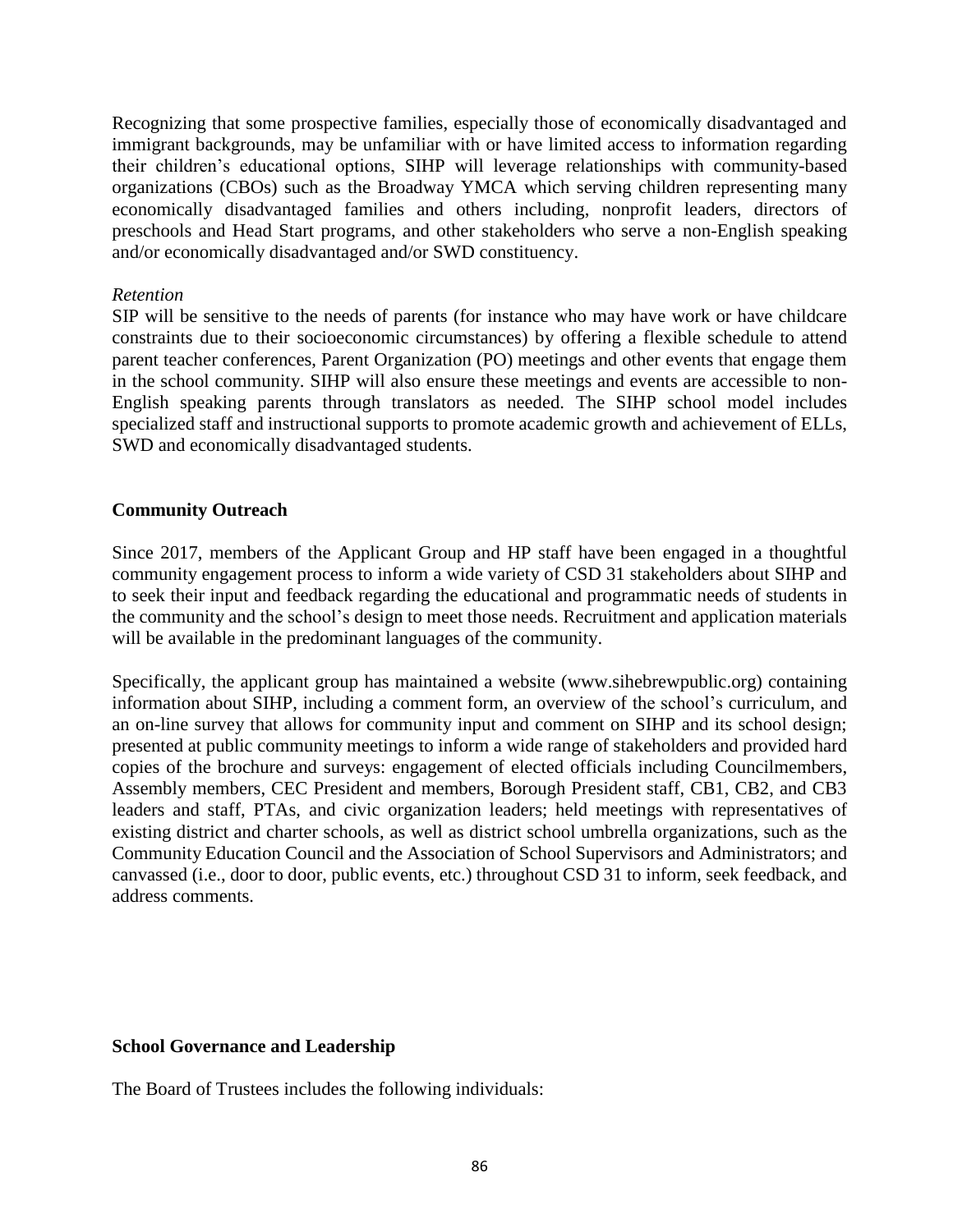| <b>Proposed Board Member</b> | <b>Proposed Role on Board</b> |
|------------------------------|-------------------------------|
| Leticia Remauro              | Proposed Board Chair          |
| Shelley Jain                 | <b>Proposed Member</b>        |
| Yelena Sklyar                | <b>Proposed Member</b>        |
| Selina Grey                  | <b>Proposed Member</b>        |
| <b>Ernest Page</b>           | <b>Proposed Member</b>        |
| Mark Fink                    | <b>Proposed Member</b>        |

#### **Facility**

 $\overline{a}$ 

The applicant group is currently exploring private space options on Staten Island.

#### **Technical Modifications**

For applicant groups recommended to the Board of Regents for authorization, NYSED may require that applicant groups make technical modifications to their applications following the Capacity Interviews. Such requests are made to technically align the information contained in the Full Application with the NYSED initial charter agreement template and/or comply with relevant laws and regulations. Other than modifications of a technical nature as determined by the Department, applicants are not given the opportunity to substantially revise or augment their application once it has been submitted. The applicant group was sent technical modifications by NYSED. The applicant group agreed to these technical modifications and the charter of the school, if approved by the Board of Regents, shall incorporate such changes.

#### **Projected Fiscal and Programmatic Impact on District of Location**

The applicant group provided an analysis of the fiscal and programmatic impact of the proposed school on public and non-public schools in NYC CSD 31, indicating that the fiscal impact of the Staten Island Hebrew Public Charter School on the district of location is expected to be nominal. This analysis is summarized below in Table 2.

# **Table 2: Projected Fiscal Impact Upon District of Location, 2019-20 to 2023-24<sup>79</sup>**

 $79$  To conservatively estimate the fiscal impact upon the district of location, maximum enrollment figures for each year were used.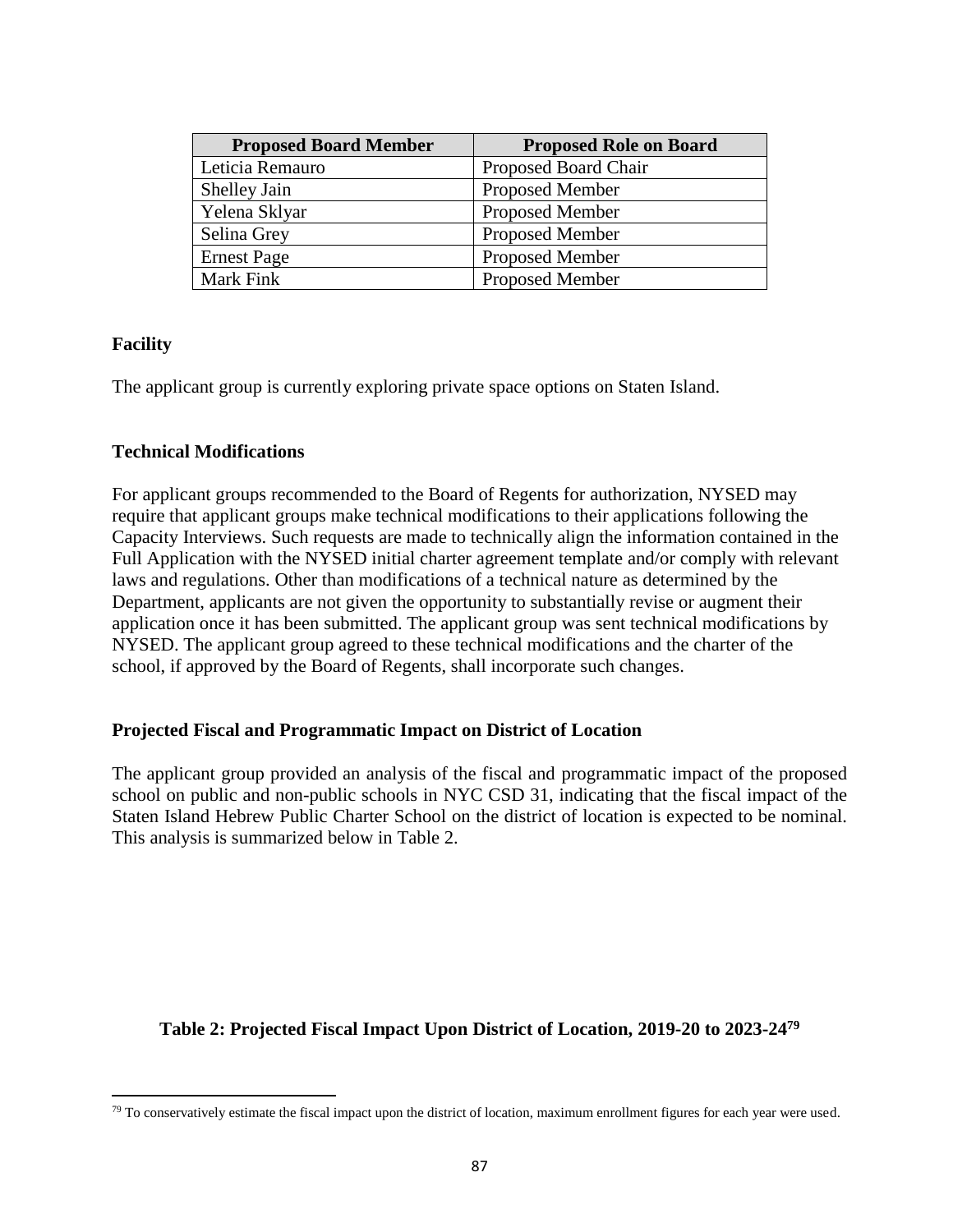| Year    | <b>Number of</b><br><b>Students</b><br><b>Enrolled</b> in<br><b>Charter</b><br><b>School</b><br>Per Year <sup>80</sup> | <b>Charter</b><br><b>School Basic</b><br><b>Tuition</b><br>Rate <sup>81</sup> | <b>Total Charter</b><br><b>School Basic</b><br><b>Tuition</b> | <b>Estimated</b><br><b>District</b><br><b>Special</b><br><b>Education</b><br>Payment <sup>82</sup> | <b>Total District</b><br><b>General Fund</b><br>Budget <sup>83</sup> | Percent of<br><b>District</b><br><b>Budget</b> |
|---------|------------------------------------------------------------------------------------------------------------------------|-------------------------------------------------------------------------------|---------------------------------------------------------------|----------------------------------------------------------------------------------------------------|----------------------------------------------------------------------|------------------------------------------------|
| 2019-20 | 162                                                                                                                    | \$15,307                                                                      | \$2,479,734                                                   | \$929,000                                                                                          | \$25,596,000,000                                                     | 0.013%                                         |
| 2020-21 | 249                                                                                                                    | \$15,307                                                                      | \$3,811,443                                                   | \$1,348,000                                                                                        | \$25,596,000,000                                                     | 0.020%                                         |
| 2021-22 | 348                                                                                                                    | \$15,307                                                                      | \$5,326,836                                                   | \$1,835,000                                                                                        | \$25,596,000,000                                                     | 0.028%                                         |
| 2022-23 | 435                                                                                                                    | \$15,307                                                                      | \$6,658,545                                                   | \$2,294,000                                                                                        | \$25,596,000,000                                                     | 0.035%                                         |
| 2023-24 | 522                                                                                                                    | \$15,307                                                                      | \$7,990,254                                                   | \$2,724,000                                                                                        | \$25,596,000,000                                                     | 0.042%                                         |

The calculations above assume charter school basic tuition rates in the charter period (2019-20 through 2023-24) based on a trend analysis. To conservatively avoid underestimating the fiscal impact that the charter school will have on the district going forward, no growth in the district's budget during the duration of the school's charter is assumed.<sup>84</sup>

It should be noted that, given the nature of district-based per-pupil funding, the estimates are subject to unpredictable financial fluctuations. For forecasting purposes, the fiscal impact of this charter school on the district in which it will be located assumes that:

- There will be no fluctuation in the grade levels served by existing charter schools over the course of the charter term;
- The charter school will be able to meet its projected maximum enrollment;
- All students will come from the district of location; and
- All students will attend every day for a 1.0 FTE.

# **Table 3. 2019-20 Demographic Detail for Proposed District of Location**: **New York City Community School District - CSD 31 (Staten Island)**

<sup>80</sup> Source: Staten Island Hebrew Public Charter School Application, August 2018

<sup>81</sup> Source: Education Law §2856(1)(a)(iii) and NYS Education Department Office of State Aid Charter School Basic Tuition Rate 82 Based on 2013-14 calculated special education classification rate for the district of location, as collected by NYSED Information and Report Services

<sup>83</sup> Source: Per NYC DOE preliminary FY19 budget https://council.nyc.gov/budget/wp-content/uploads/sites/54/2018/03/FY19- Department-of-Education-Expense.pdf

<sup>84</sup> Additional notes: While the school has included other federal grants and/or funds that may flow through the district to be received by the school in its proposed budget, this analysis does not account for these sources of potential revenue, nor does it include the value of certain services (e.g. transportation) that the district is required to provide the charter school. However, the analysis also does not account for district per-pupil expense and overall resource savings that are likely to result from a reduction in the number of students attending district public schools as a result of students attending nonpublic schools located in the school district.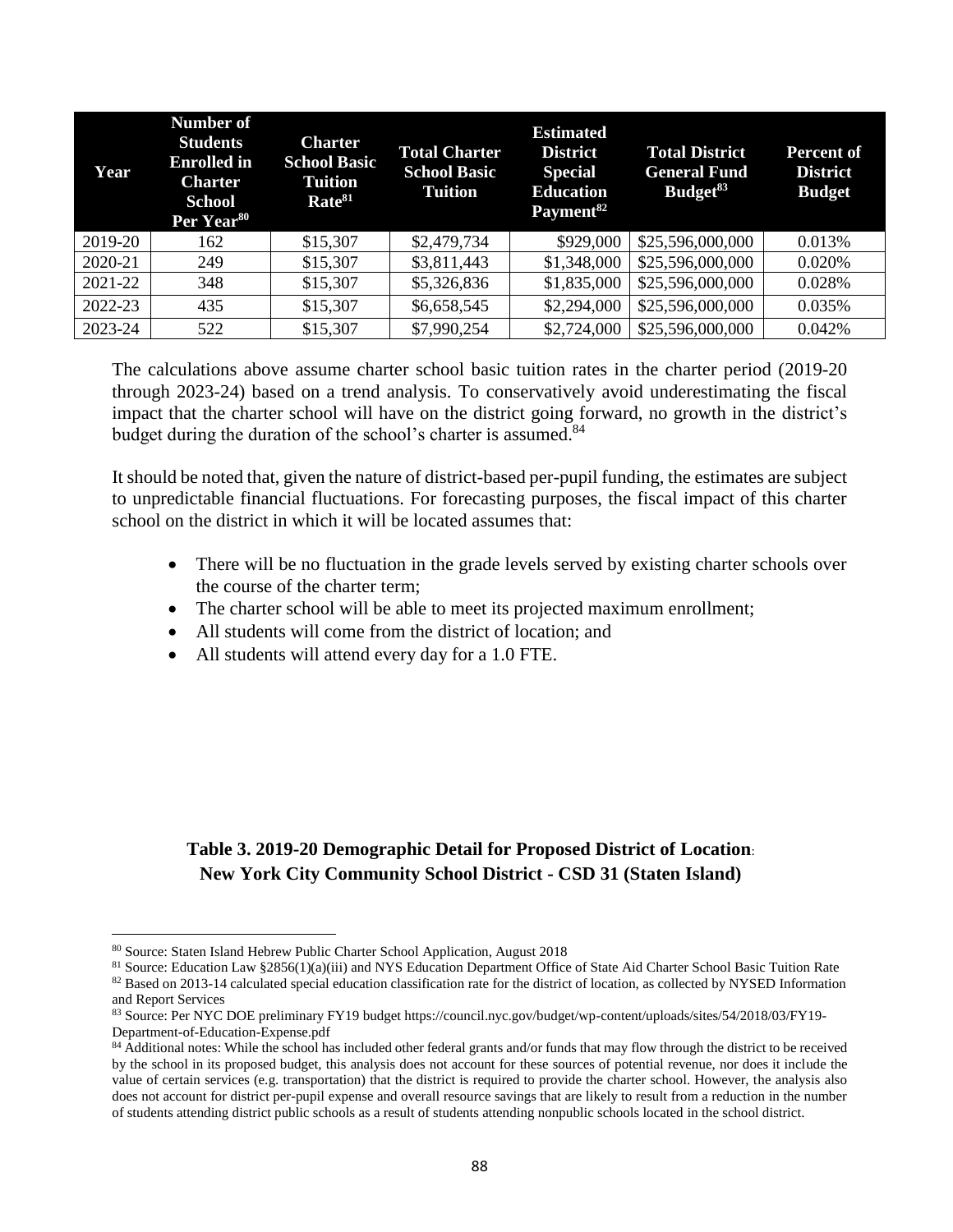|                                                    | <b>Total District Enrollment: 62,231</b> |     |  |
|----------------------------------------------------|------------------------------------------|-----|--|
| All Students $K - Grade 5$                         | 27,511                                   |     |  |
| <b>Students with Disabilities</b>                  | 8,195                                    | 30% |  |
| English Language<br>Learners/Multilingual Learners | 3,300                                    | 12% |  |
| <b>Economically Disadvantaged</b>                  | 16,341                                   | 59% |  |

*Data Source: Enrollment data is from 9/8/2018 NYSED data extraction.*

# **Table 4. 2019-20 Elementary/Middle School Academic Proficiency Rates of NYS Assessment on Grade Configurations for Proposed School**

| <b>Assessments</b>                             | <b>District Proficiency</b> | <b>NYS Proficiency</b> |
|------------------------------------------------|-----------------------------|------------------------|
| ELA Grades 3-5 Aggregate                       | 52%                         | 45%                    |
| Grade 3 ELA                                    | 57%                         | 51%                    |
| Grade 4 ELA                                    | 57%                         | 47%                    |
| Grade 5 ELA                                    | 42%                         | 37%                    |
|                                                |                             |                        |
| ELA Grades 3-8 Aggregate: SWDs                 | 21%                         | 15%                    |
| ELA Grades 3-8 Aggregate:<br><b>ELLs/MLLs</b>  | 15%                         | 12%                    |
| ELA Grades 3-8 Aggregate: ED                   | 41%                         | 35%                    |
|                                                |                             |                        |
| Math Grades 3-5 Aggregate                      | 50%                         | 49%                    |
| Grade 3 Math                                   | 56%                         | 54%                    |
| Grade 4 Math                                   | 49%                         | 48%                    |
| Grade 5 Math                                   | 44%                         | 44%                    |
|                                                |                             |                        |
| Math Grades 3-8 Aggregate:<br>SWDs             | 21%                         | 19%                    |
| Math Grades 3-8 Aggregate:<br><b>ELLs/MLLs</b> | 21%                         | 20%                    |
| Math Grades 3-8 Aggregate: ED                  | 38%                         | 38%                    |

*Data Source: Assessments data is from 2018 School data.nysed.gov.*

#### **Summary of Public Comment**

As required by the Charter Schools Act, the New York City Department of Education conducted a public hearing on October 4, 2018, to solicit comments from the community concerning the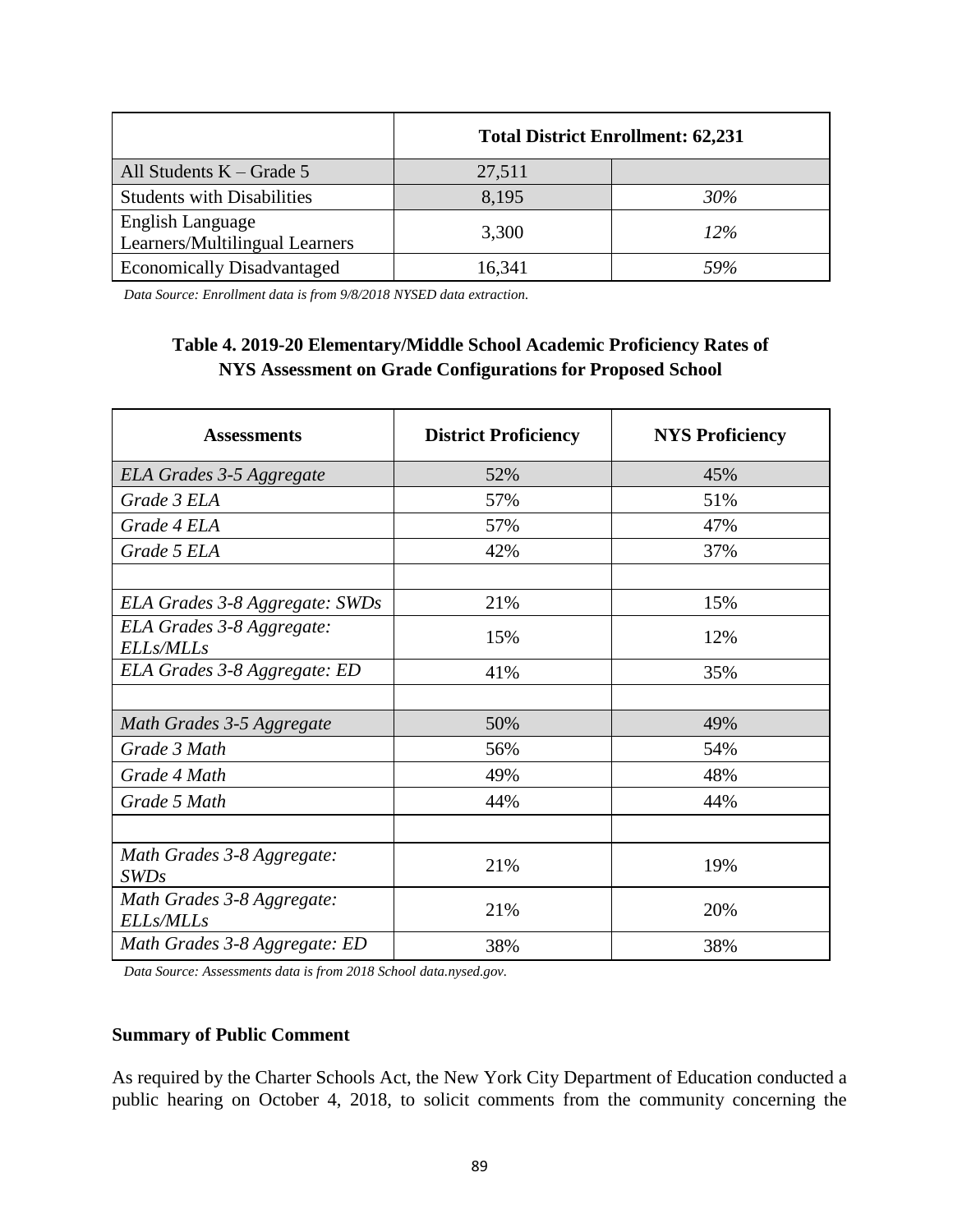proposed Staten Island Hebrew Public Charter School. Nine (9) members of the community were present, and 7 individuals spoke in favor of the proposed new charter school. There were no comments made in opposition to this proposal.

# **Findings**

Based on the comprehensive review of the application and of the applicant, founding group, and proposed board of trustees, the Department makes the following findings:

- 1. The charter school described in the application meets the requirements of Article 56 of the Education Law (as amended) and other applicable laws, rules, and regulations. $85$  This finding is based on the following, among other things:
	- The applicant has included in the application the information required by Education Law §2851(2).
	- The proposed charter school would meet or exceed enrollment and retention targets, as prescribed by the NYS Board of Regents, $86$  of students with disabilities, English language learners, and students who are eligible applicants for the federal free and reduced-price lunch program as required by Education Law §2852(9-a)(b)(i).
	- The applicant has conducted public outreach to solicit community input regarding the proposed charter school and to address comments received from the impacted community concerning the educational and programmatic needs of students in conformity with Education Law subdivision 2852(9-a)(b)(ii).
- 2. The applicant has demonstrated the ability to operate the proposed charter school in an educationally and fiscally sound manner. $87$  This finding is based on the following, among other things:
	- i. The presentation in the application of a sound description of key features that are core to the school's overall design, and which rigorously addresses the criteria outlined in the Department's RFP in the areas of mission; key design elements; enrollment, recruitment and retention; and community to be served.
	- ii. The presentation in the application of a sound educational plan, which rigorously addresses the criteria outlined in the Department's RFP in the areas of achievement goals; school schedule and calendar; curriculum and instruction; assessment; school culture and climate; and special student populations and related services.
	- iii. The presentation in the application of a sound organizational and fiscal plan, which rigorously addresses the criteria outlined in the Department's RFP in the areas of

<sup>85</sup> Education Law §2852(2)(a).

<sup>&</sup>lt;sup>86</sup> Note, the data upon which to base the enrollment and retention targets mandated by the amendments to the Act was not available at the time the statute mandated the RFP be issued. As a result, the Department evaluated the plans for student enrollment, recruitment, and retention plans of each class of student referenced in the amendments to the Act such that the Department could make the determination that the applicant would meet or exceed the enrollment and retention targets when developed. During the first year of the charter term, the Department will develop such targets and incorporate these targets into the school's charter agreement performance expectations.

 $87$  Education Law  $\S 2852(2)(b)$ .